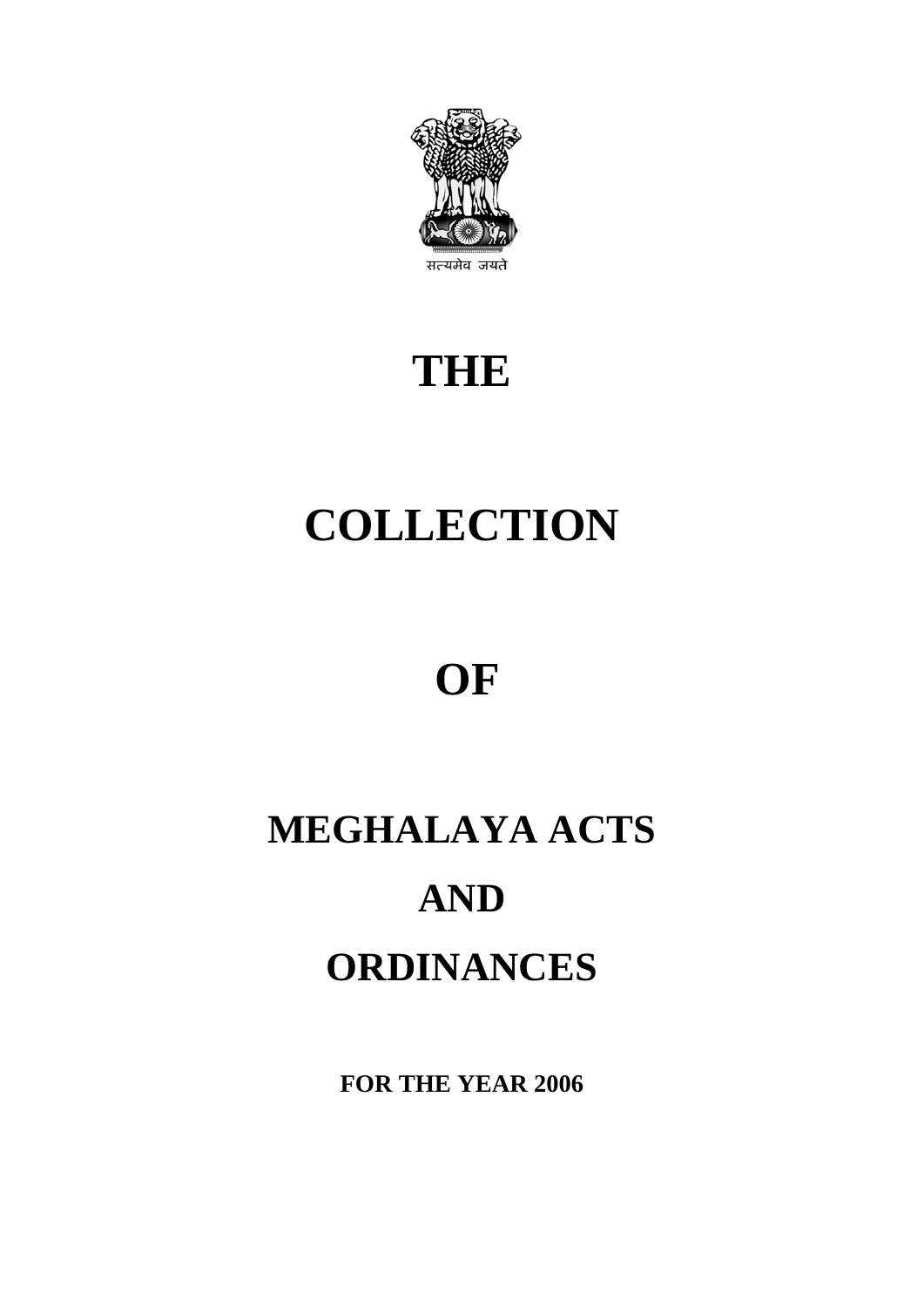# **CONTENTS**

# **List of Meghalaya Acts and Ordinances 2006**

|                | Sl. No Acts No. | <b>Title of the Acts</b>                           | Page Nos. |
|----------------|-----------------|----------------------------------------------------|-----------|
| $\mathbf{1}$   | 1 of 2006       | The Meghalaya Appropriation (No. 1) Act, 2006      | $1 - 16$  |
| $\overline{2}$ | 2 of 2006       | The Meghalaya Appropriation (Vote-On-Account)      | 17-33     |
|                |                 | Act, 2006                                          |           |
| 3              | 3 of 2006       | The Legislative Assembly of Meghalaya (Member's    | 34        |
|                |                 | Pension) (Amendment) Act, 2005                     |           |
| 4              | 4 of 2006       | The Meghalaya Fiscal Responsibility and Budget     | 35-44     |
|                |                 | Management Act, 2006                               |           |
| 5              | 5 of 2006       | The Meghalaya Board of School Education            | $45 - 50$ |
|                |                 | (Amendment) Act, 2006                              |           |
| 6              | 6 of 2006       | The Meghalaya Protection of Interest of Depositors | $51 - 62$ |
|                |                 | (In Financial Establishments) Act, 2006            |           |
| 7              | 7 of 2006       | The Meghalaya Appropriation (No. III) Act, 2006    | 63-79     |
| 8              | 8 of 2006       | The Prevention of Disqualification (Members of the | 80-81     |
|                |                 | Legislative Assembly of Meghalaya) (Amendment)     |           |
|                |                 | Act, 2006                                          |           |
| 9              | 9of 2006        | The Meghalaya Appropriation (No. II) Act, 2006     | 82-88     |
|                |                 |                                                    |           |

# **Ordinance**

| 1 of 2006 | The Meghalaya Fiscal Responsibility and Budget | 89-90 |
|-----------|------------------------------------------------|-------|
|           | Management (Amendment) Ordinance, 2006         |       |
|           | (Meghalaya Ordinance No. 1 of 2006)            |       |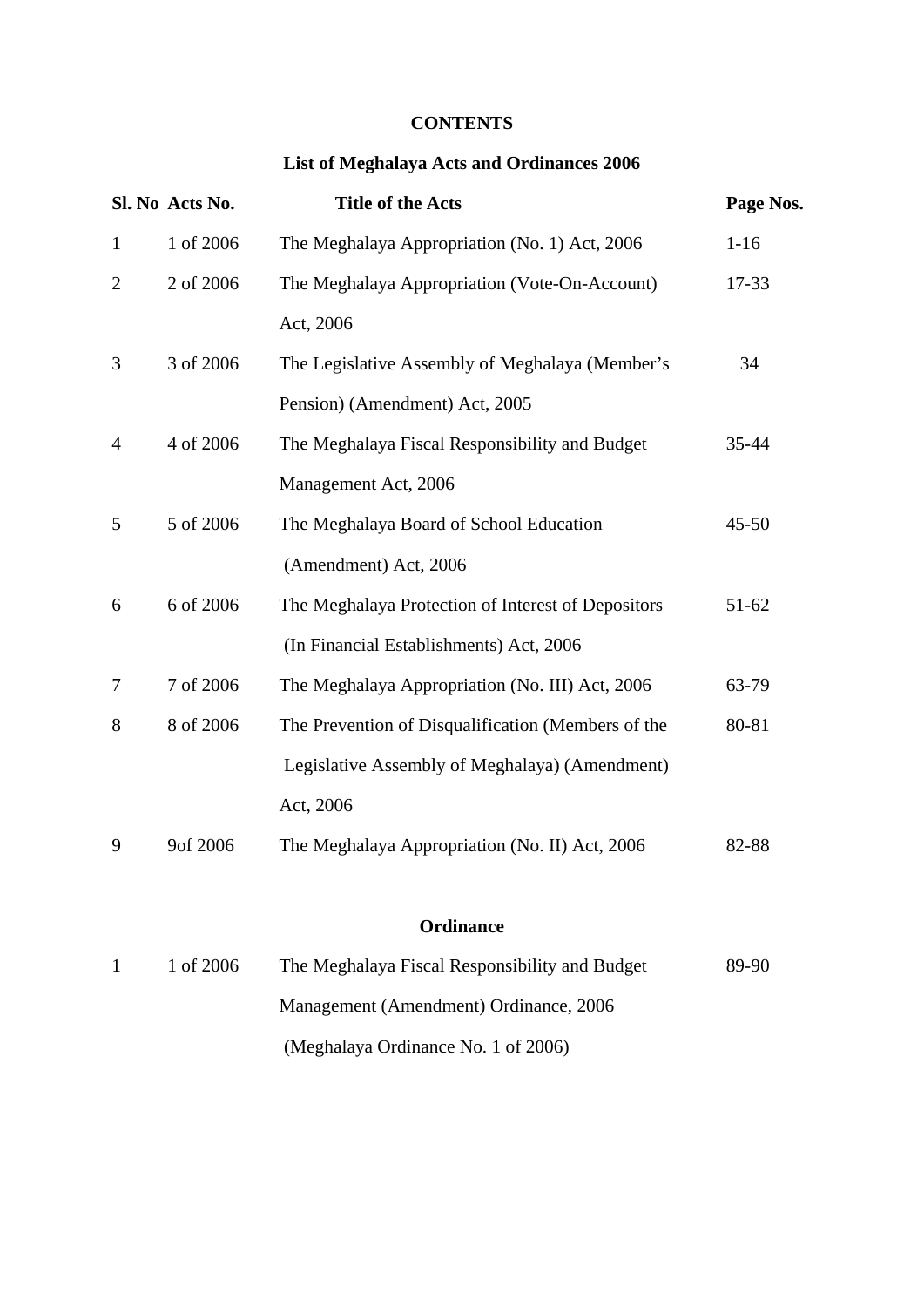No. LL(B). 17/96/435- The Meghalaya Appropriation (No. 1) Act, 2006 (Act No. 1 of 2006) is hereby published for general information.

### MEGHALAYA ACT NO. 1 OF 2006

As passed by the Meghalaya Legislative Assembly.

Received the assent of the Governor on the  $27<sup>th</sup>$  March, 2006

(Published in the Gazette of Meghalaya Extra-Ordinary issued dated  $28<sup>th</sup>$  March, 2006

# **THE MEGHALAYA APPROPRIATION (NO. 1) ACT, 2006**

#### **AN**

## **ACT**

To authorise payment and appropriation of certain further sums from and out of the Consolidated Fund of Meghalaya for the services of financial year 2005-2006.

Be it enacted by the Legislature of the State of Meghalaya in the Fifty-fifth Year of the Republic of India as follows:

| <b>Short title and</b><br>commencement                                                                    |   | (1) This Act may be called the Meghalaya Appropriation (No.<br>1) Act, 2005                                                                                                                                                                                                                                                                                                                                                                                                                                    |
|-----------------------------------------------------------------------------------------------------------|---|----------------------------------------------------------------------------------------------------------------------------------------------------------------------------------------------------------------------------------------------------------------------------------------------------------------------------------------------------------------------------------------------------------------------------------------------------------------------------------------------------------------|
| Withdrawal of<br>Rs. 176,84,67,635<br>from and out of<br>the Consolidated<br><b>Fund of</b><br>Meghalaya. | 2 | From and out of the Consolidated Fund of Meghalaya there may<br>be paid and applied sums not exceeding those specified in<br>Column (3) of the Schedule amounting in the aggregate to the<br>sum of Rupees one hundred seventy six crores, eighty four<br>lakhs, sixty seven thousand, six hundred thirty five towards<br>defraying the several charges which will come in the course of<br>payment during the financial year 2005-2006 in respect of the<br>services specified in Column (2) of the Schedule. |
| Appropriation                                                                                             | 3 | The sums authorised to be withdrawn from and out of the<br>Consolidated Fund of Meghalaya by this Act, shall be<br>appropriated Fund for the services and purposes expressed in the<br>Schedule in relation to the financial year 2005-2006                                                                                                                                                                                                                                                                    |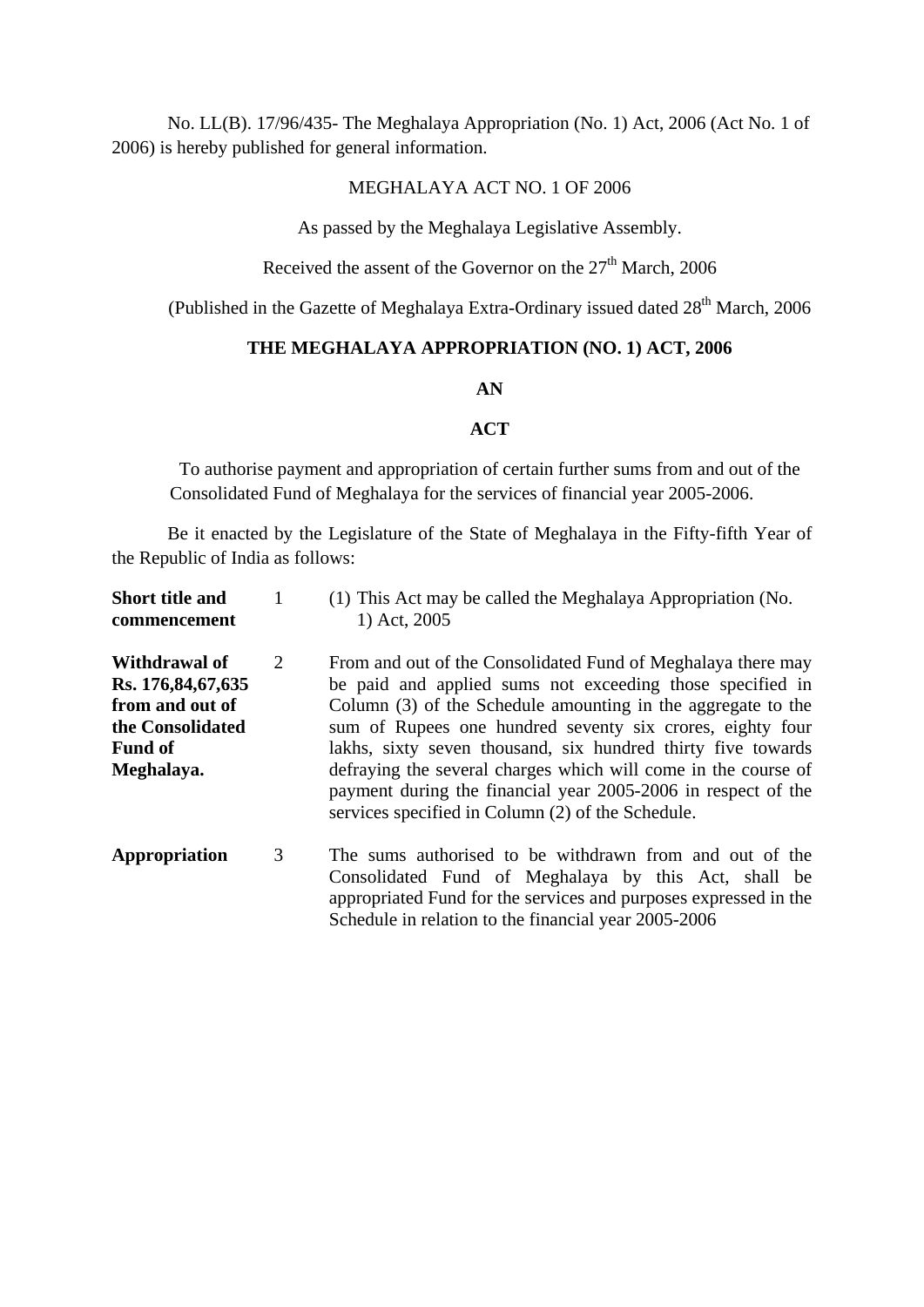Schedule (See Sections 2 and 3) (1)  $(2)$  (3) Grant. Service& Purposes Sums not exceeding No (Major Heads) Voted by Assembly Charged on the Total Consolidated fund Rs. Rs. Rs. Rs. 1 2011 PARLIAMENTARY/STATE/UNION **TERRITORY** 2058 STATIONERY AND PRINTING Revenue 1,20,00,000 1,20,00,000 CAPITAL OUTLAY ON 4058 STATIONERY & PRINTING Capital ... ... ... ... ... 2 | 2012 GOVERNOR Revenue ... ... ... ... ... ... 4216 CAPITAL OUTLAY ON HOUSING Capital ... ... ... ... ... ... ... 3 2013 COUNCIL OF MINISTERS 2070 OTHER ADMINISTRATIVE Revenue ... ... ... ... ... ... SERVICES, ETC 4 2014 ADMINISTRATION OF JUSTICE. Revenue 30,46,725 ... 30,46,725 5 2015 ELECTIONS Revenue 2,17,68,700 ... 2,17,68,700 2029 LAND REVENUE 2245 RELIEF ON ACCOUNT OF NATURAL CALAMITIES Revenue 6,50,00,000 ... 6,50,00,000 2250 OTHER SOCIAL SERVICES 6 3475 OTHER GENERAL ECONOMIC **SERVICES** 6225 LOANS FOR WELFARE OF SCS, S TS AND OTHER B.CS 6250 LOANS FOR OTHER SOCIAL Capital ... ... ... SERVICES 6401 LOANS FOR CROP HUSBANDRY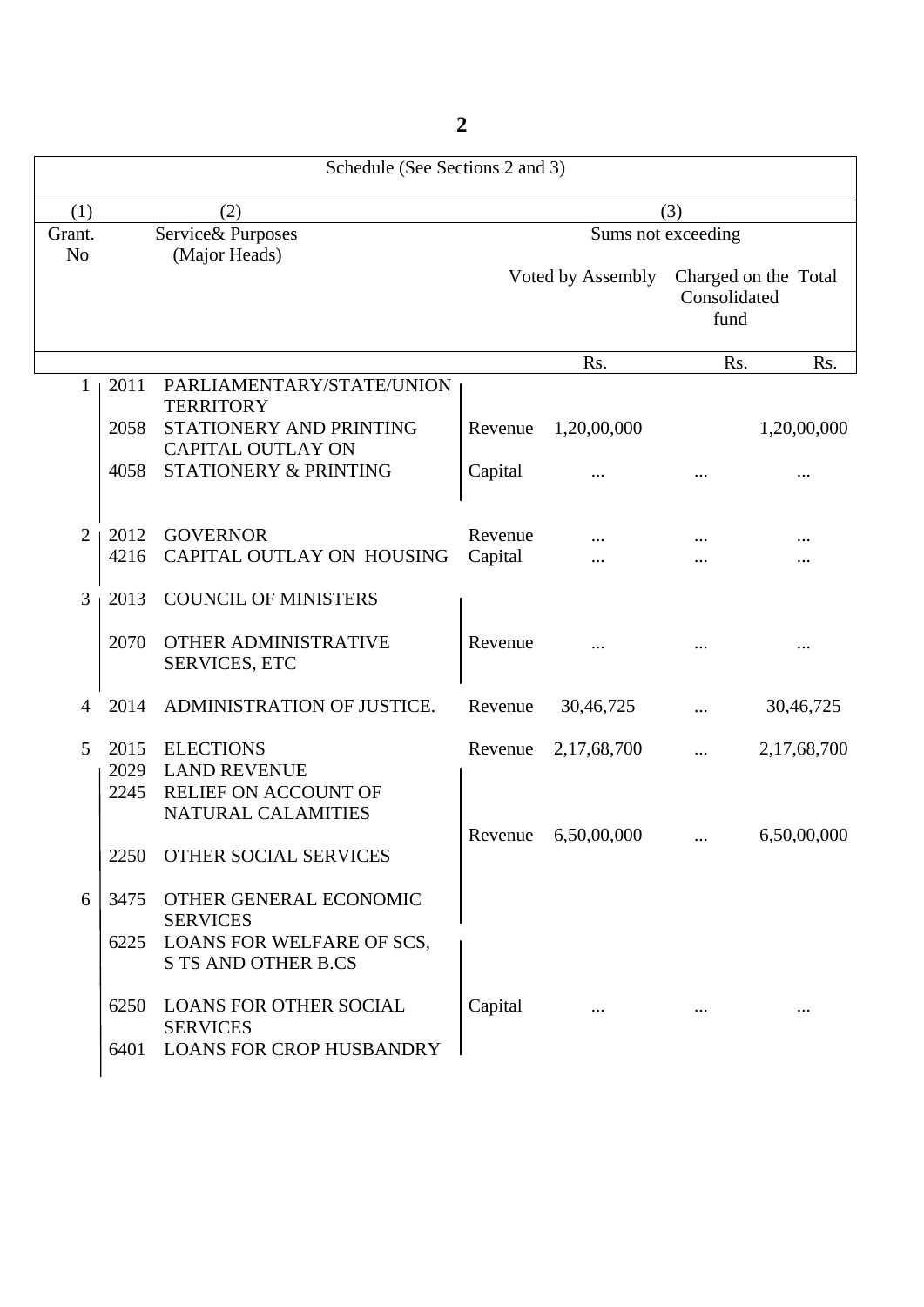Schedule (See Sections 2 and 3) (1)  $(2)$  (3) Grant. Service& Purposes Sums not exceeding No (Major Heads) Voted by Assembly Charged on the Total Consolidated fund Rs. Rs. Rs. Rs. 7 2030 STAMPS AND Revenue ... ... ... ... ... ... ... REGISTRATION 8 2039 STATE EXCISE Revenue 1,33,000 ... 1,33,000 2040 SALES TAX<br>2045 OTHER TAX OTHER TAXES AND Revenue ... ... ... ... ... ... ... ... 9 DUTIES ON COMMODITIES AND SERVICES 2041 TAXES ON VEHICLES 2070 OTHER ADMINISTRATIVE Revenue 9,39,37,502 ... 9,39,37,502 SERVICES ETC 10 3055 ROAD TRANSPORT 5053 CAPITAL OUTLAY ON CIVIL AVIATION 5055 CAPITAL OUTLAY ON Capital ... ... ... ... ... ... ... ROADS TRANSPORT 2045 OTHER TAXES AND DUTIES ON COMMODITIES AND SERVICES 2501 SPECIAL PROGRAMMES FOR Revenue 17,10,75,600 ... 17,10,75,600 RURAL 11 DEVELOPMENT 2801 POWER 2810 NON-**CONVENTIONAL** SOURCES OF ENERGY 6801 LOANS FOR POWER Capital 38,08,000 ... 38,08,000 PROJECTS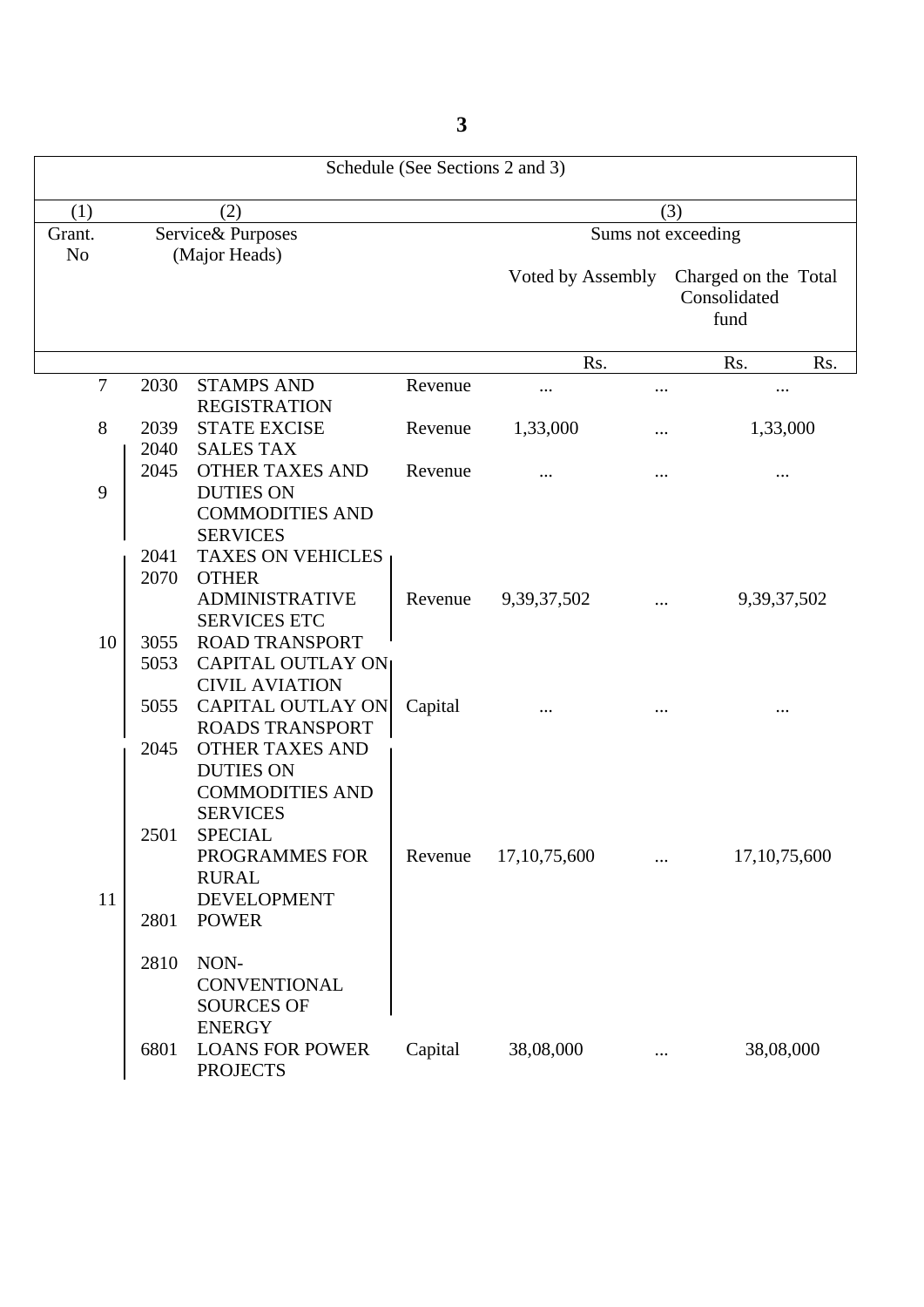Schedule (See Sections 2 and 3) (1)  $(2)$  (3) Grant. Service& Purposes Sums not exceeding No (Major Heads) Voted by Assembly Charged on the Total Consolidated fund Rs. Rs. Rs. Rs. 12 2047 OTHER FISCAL Revenue ... ... ... ... ... ... ... SERVICES 2048 APPROPRIATION FOR Revenue ... ... ... ... ... ... REDUCTION OF AVOIDANCE OF DEBT 2049 INTEREST PAYMENTS Revenue ... ... ... ... ... ... ... ... 2051 PUBLIC SERVICE Revenue ... ... ... ... ... ... ... **COMMISSION**  2052 SECRETARIAT GENERAL SERVICE 2251 SECRETARIAT SOCIAL Revenue 4,05,70,000 ... 4,05,70,000 SERVICES 13 3451 SECRETARIAT ECONOMIC SERVICES 5275 CAPITAL OUTLAY ON Capital ... ... ... ... ... ... **OTHER**  COMMUNICATION SERVICES 14 2053 DISTRICT Revenue ... ... ... ... ... ... ADMINISTRATION 15 | 2054 TREASURY AND Revenue ... ... ... ... ... ... ... ... ACCOUNTS ADMINISTRATION 2055 POLICE 2070 OTHER 16 ADMINISTRATIVE Revenue 1,67,79,650 8,37,980 1,76,17,630 ETC. 2216 HOUSING-4055 CAPITAL OUTLAY ON POLICE 4216 CAPITAL OUTLAY ON Capital ... ... ... ... ... ... ... HOUSING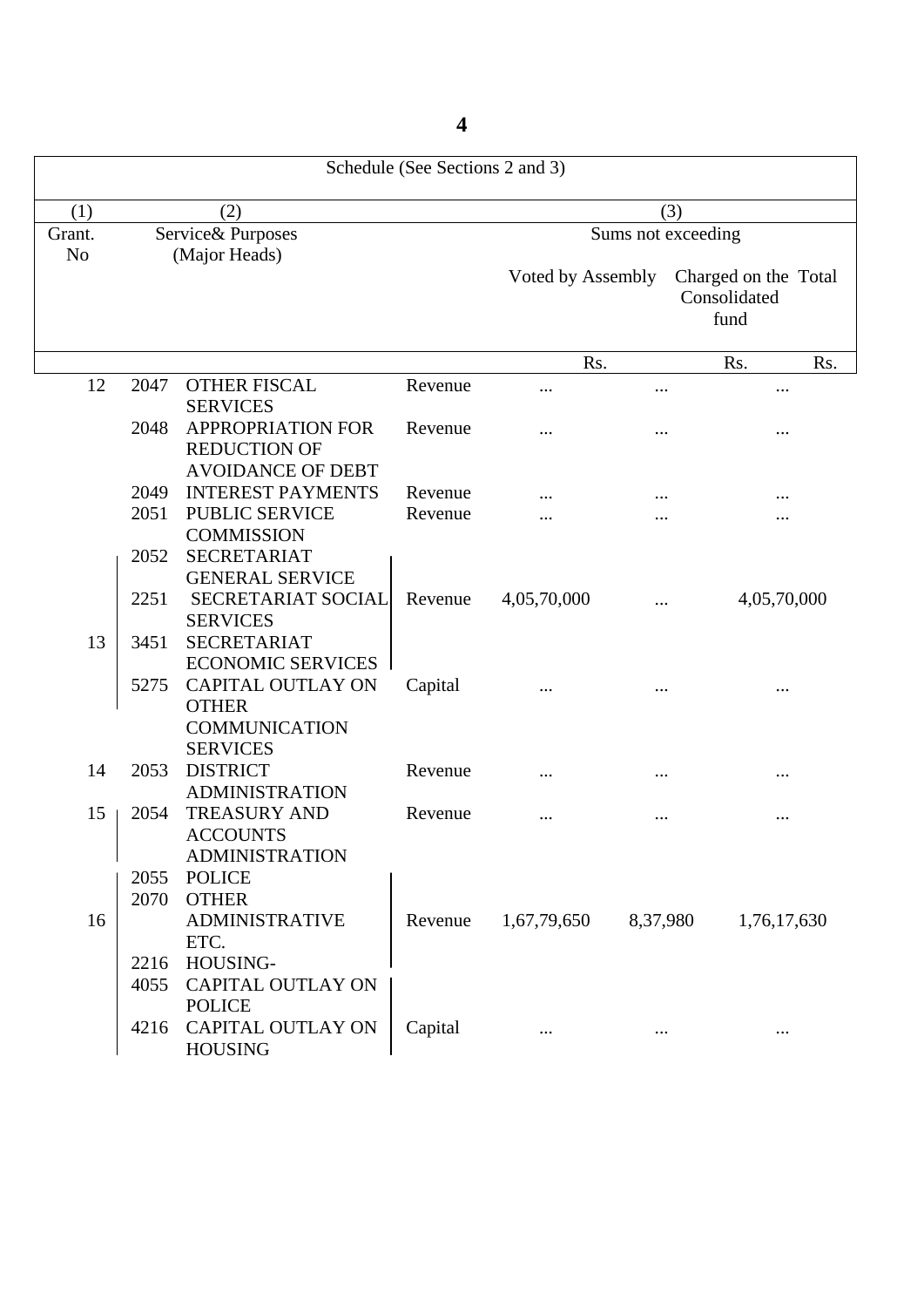Schedule (See Sections 2 and 3) (1)  $(2)$  (3) Grant. Service& Purposes Sums not exceeding No (Major Heads) Voted by Assembly Charged on the Total Consolidated fund Rs. Rs. Rs. Rs. 2056 JAILS Revenue ... ... ... 17 | 4059 CAPITAL OUTLAY ON Capital ... ... ... ... ... ... PUBLIC WORKS 2058 STATIONERY AND Revenue ... ... ... ... ... ... ... PRINTING 4058 CAPITAL OUTLAY ON ... 18 STATIONERY & PRINTING 4216 CAPITAL OUTLAY ON | Capital 20,00,000 ... 20,00,000 HOUSING- 2052 SECRETARIAT GENERAL SERVICES 2059 PUBLIC WORKS 2203 TECHNICAL Revenue 3,89,96,172 ... 3,89,96,172 EDUCATION 2204 SPORTS AND YOUTH **SERVICES**  2205 ART AND CULTURE 2216 HOUSING-19 4059 CAPITAL OUTLAY ON PUBLIC WORKS 4202 CAPITAL OUTLAY ON EDUCATION, ART AND **CULTURE** 4210 CAPITAL OUTLAY ON MEDICAL AND PUBLIC | Capital 83,50,000 ... 83,50,000 HEALTH 4216 CAPITAL OUTLAY ON HOUSING-4403 CAPITAL OUTLAY ON ANIMAL HUSBANDRY 4404 CAPITAL OUTLAY ON DAIRY DEVELOPMENT

**5**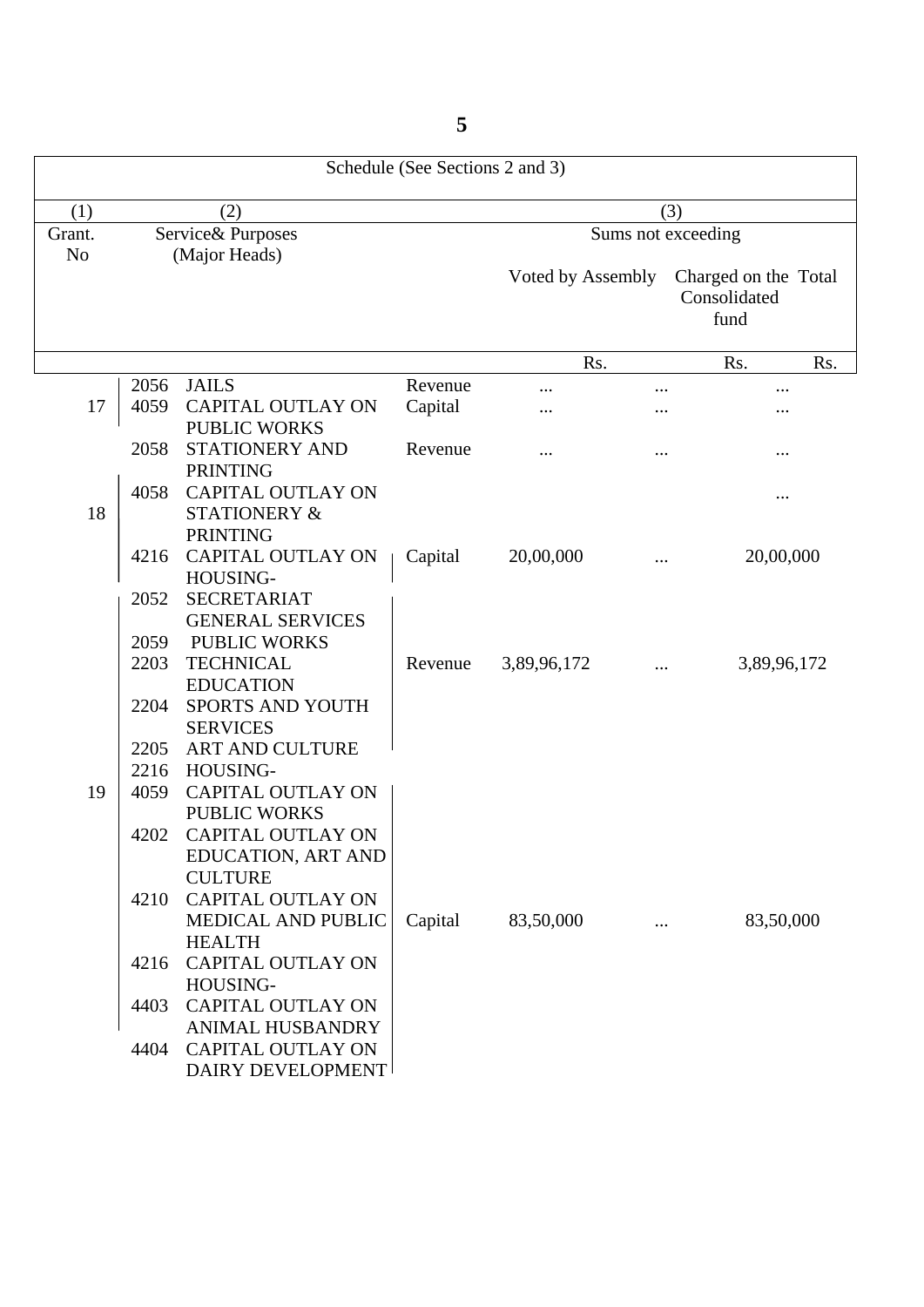Schedule (See Sections 2 and 3) (1)  $(2)$  (3) Grant. Service& Purposes Sums not exceeding No (Major Heads) Voted by Assembly Charged on the Total Consolidated fund Rs. Rs. Rs. Rs. 2070 OTHER Revenue ... ... ... ... ... ... ... 20 ADMINISTRATIVE SERVICES, ETC 4059 CAPITAL OUTLAY ON Capital ... ... ... ... ... ... ... PUBLIC WORKS 2075 MISCELLANEOUS GENERAL SERVICES 2202 GENERAL EDUCATION 2203 TECHNICAL EDUCATION 2204 SPORTS AND YOUTH Revenue 11,71,89,481 ... 11,71,89,481 21 SERVICES 2205 ART AND CULTURE 2236 NUTRITION 3425 OTHER SCIENTIFIC RESEARCH 3454 CENSUS SURVEYS AND STATISTICS 4202 CAPITAL OUTLAY ON EDUCATION, ART AND **CULTURE** 4204 CAPITAL OUTLAY ON | Capital ... ... ... ... ... ... EDUCATION, SPORTS, ART AND CULTURE 6202 LOANS FOR EDUCATION, ART AND **CULTURE** 2070 OTHER Revenue 84,49,589 ... 84,49,589 22 ADMINISTRATIVE SERVICES ETC 2216 HOUSING- Capital ... ... ... ... ... ... ... 4059 CAPITAL OUTLAY ON PUBLIC WORKS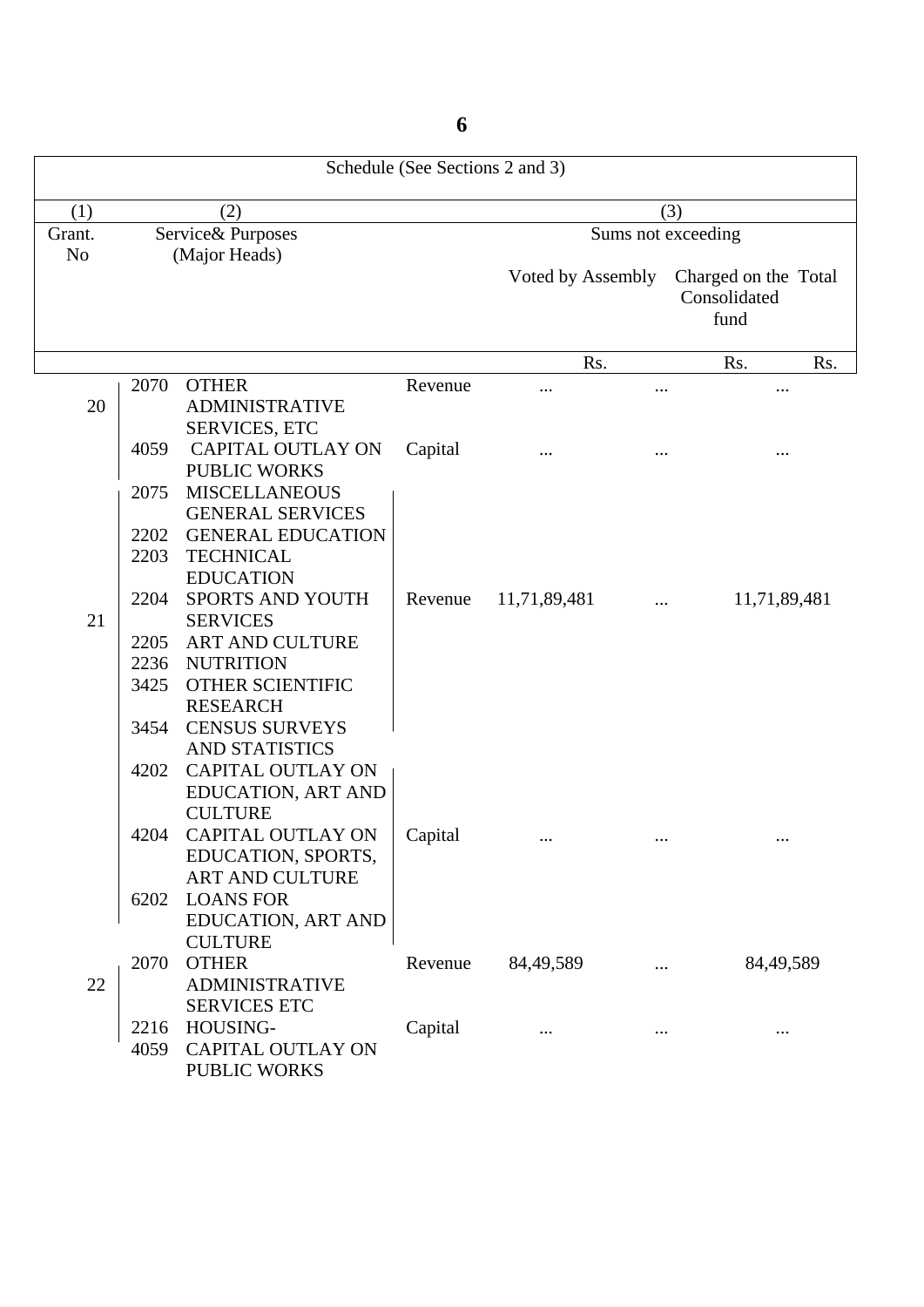Schedule (See Sections 2 and 3) (1)  $(2)$   $(3)$ Grant. Service& Purposes Sums not exceeding No (Major Heads) Voted by Charged on the Total Assembly Consolidated fund Rs. Rs. Rs. Rs. 23 2070 OTHER Revenue ... ... ... ... ... ... ADMINISTRATIVE SERVICES, ETC 24 2071 PENSION AND OTHER Revenue ... ... ... ... ... ... ... RETIREMENT **BENEFITS** 25 | 2075 MISCELLANEOUS Revenue ... ... ... ... ... ... ... ... GENERAL SERVICES 2210 MEDICAL AND PUBLIC 26 HEALTH Revenue 3,42,50,351 ... 3,42,50,351 2211 FAMILY WELFARE 4210 CAPITAL OUTLAY ON MEDICAL AND PUBLIC HEALTH Capital ... ... ... ... ... ... 4211 CAPITAL OUTLAY ON FAMILY WELFARE 2215 WATER SUPPLY AND SANITATION Revenue 1,36,00,000 ... 1,36,00,000 2216 HOUSING 4215 CAPITAL OUTLAY ON 27 WATER SUPPLY AND SANITATION | Capital 30,00,000 ... 30,00,000 4216 CAPITAL OUTLAY ON HOUSING 2216 HOUSING Revenue ... ... ... ... ... ... 28 4216 CAPITAL OUTLAY ON HOUSING 4217 CAPITAL OUTLAY ON Capital ... ... ... ... ... ... URBAN DEVELOPMENT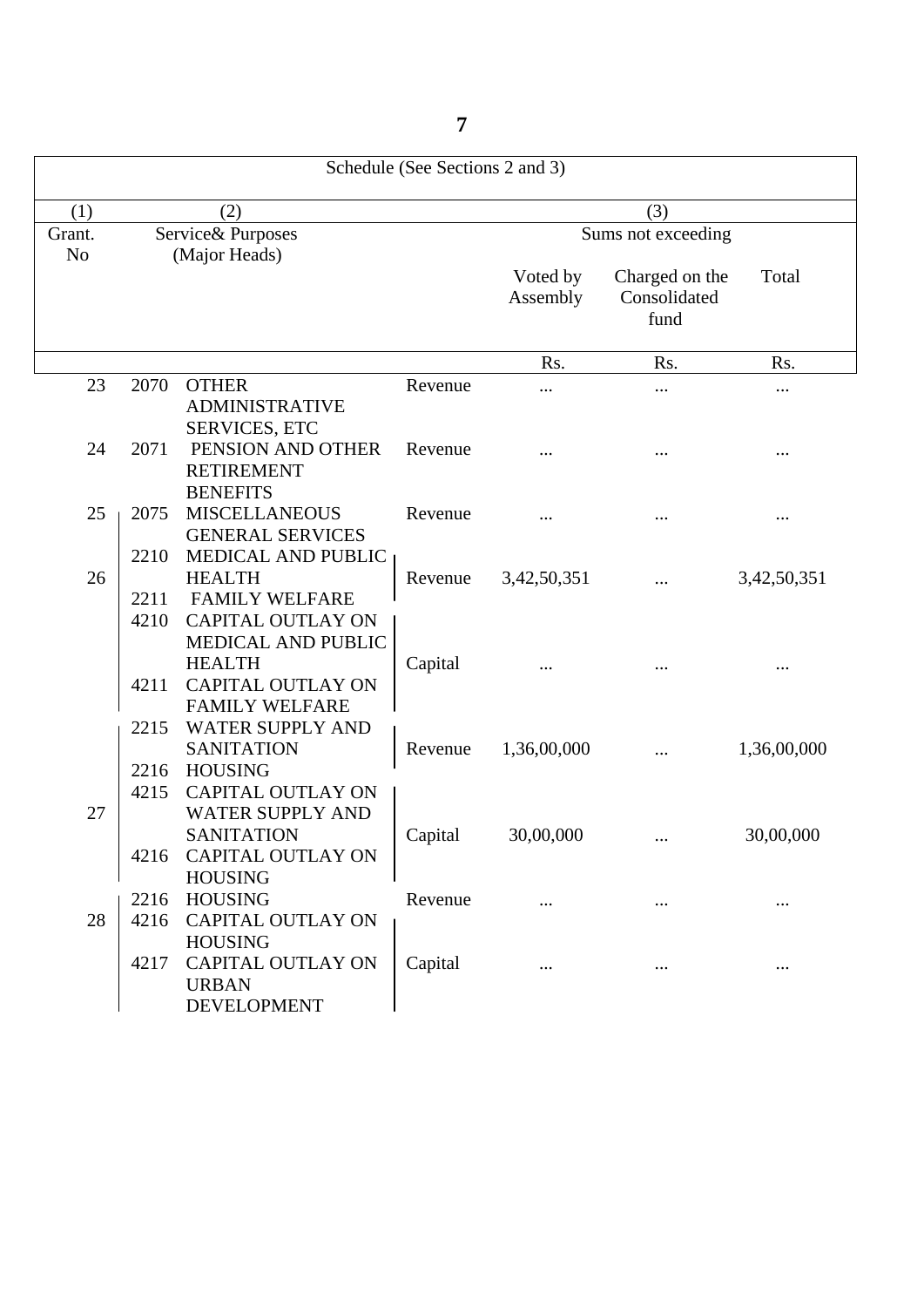|                |      |                          | Schedule (See Sections 2 and 3) |                      |                                        |             |
|----------------|------|--------------------------|---------------------------------|----------------------|----------------------------------------|-------------|
| (1)            |      | (2)                      |                                 |                      | (3)                                    |             |
| Grant.         |      | Service& Purposes        |                                 |                      | Sums not exceeding                     |             |
| N <sub>o</sub> |      | (Major Heads)            |                                 |                      |                                        |             |
|                |      |                          |                                 | Voted by<br>Assembly | Charged on the<br>Consolidated<br>fund | Total       |
|                |      |                          |                                 | Rs.                  | Rs.                                    | Rs.         |
|                | 2216 | <b>HOUSING</b>           |                                 |                      |                                        |             |
|                | 2217 | <b>URBAN</b>             |                                 |                      |                                        |             |
|                |      | <b>DEVELOPMENT</b>       |                                 |                      |                                        |             |
|                | 4216 | <b>CAPITAL OUTLAY ON</b> | Revenue                         |                      |                                        | $\cdots$    |
| 29             |      | <b>HOUSING</b>           |                                 |                      |                                        |             |
|                | 4217 | <b>CAPITAL OUTLAY ON</b> |                                 |                      |                                        |             |
|                |      | <b>URBAN</b>             | Capital                         |                      |                                        |             |
|                |      | <b>DEVELOPMENT</b>       |                                 |                      |                                        |             |
|                | 6217 | <b>LOANS FOR URBAN</b>   |                                 |                      |                                        |             |
|                |      | <b>DEVELOPMENT</b>       |                                 |                      |                                        |             |
| 30             | 2220 | <b>INFORMATION AND</b>   | Revenue                         | 5,00,000             |                                        | 5,00,000    |
|                |      | <b>PUBLICITY</b>         |                                 |                      |                                        |             |
| 31             | 2230 | <b>LABOUR AND</b>        | Revenue                         |                      |                                        |             |
|                |      | <b>EMPLOYMENT</b>        |                                 |                      |                                        |             |
|                | 3456 | <b>CIVIL SUPPLIES</b>    | Revenue                         | 63, 19, 745          |                                        | 63, 19, 745 |
| 32             | 4408 | <b>CAPITAL OUTLAY ON</b> | Capital                         | $\cdots$             | .                                      |             |
|                |      | <b>FOOD STORAGE AND</b>  |                                 |                      |                                        |             |
|                |      | WAREHOUSING              |                                 |                      |                                        |             |
|                | 2235 | <b>SOCIAL SECURITY</b>   | Revenue                         | .                    |                                        |             |
|                |      | AND WELFARE              |                                 |                      |                                        |             |
| 33             | 6235 | <b>LOANS FOR SOCIAL</b>  | Capital                         |                      |                                        | $\cdots$    |
|                |      | <b>SECURITY AND</b>      |                                 |                      |                                        |             |
|                |      | <b>WELFARE</b>           |                                 |                      |                                        |             |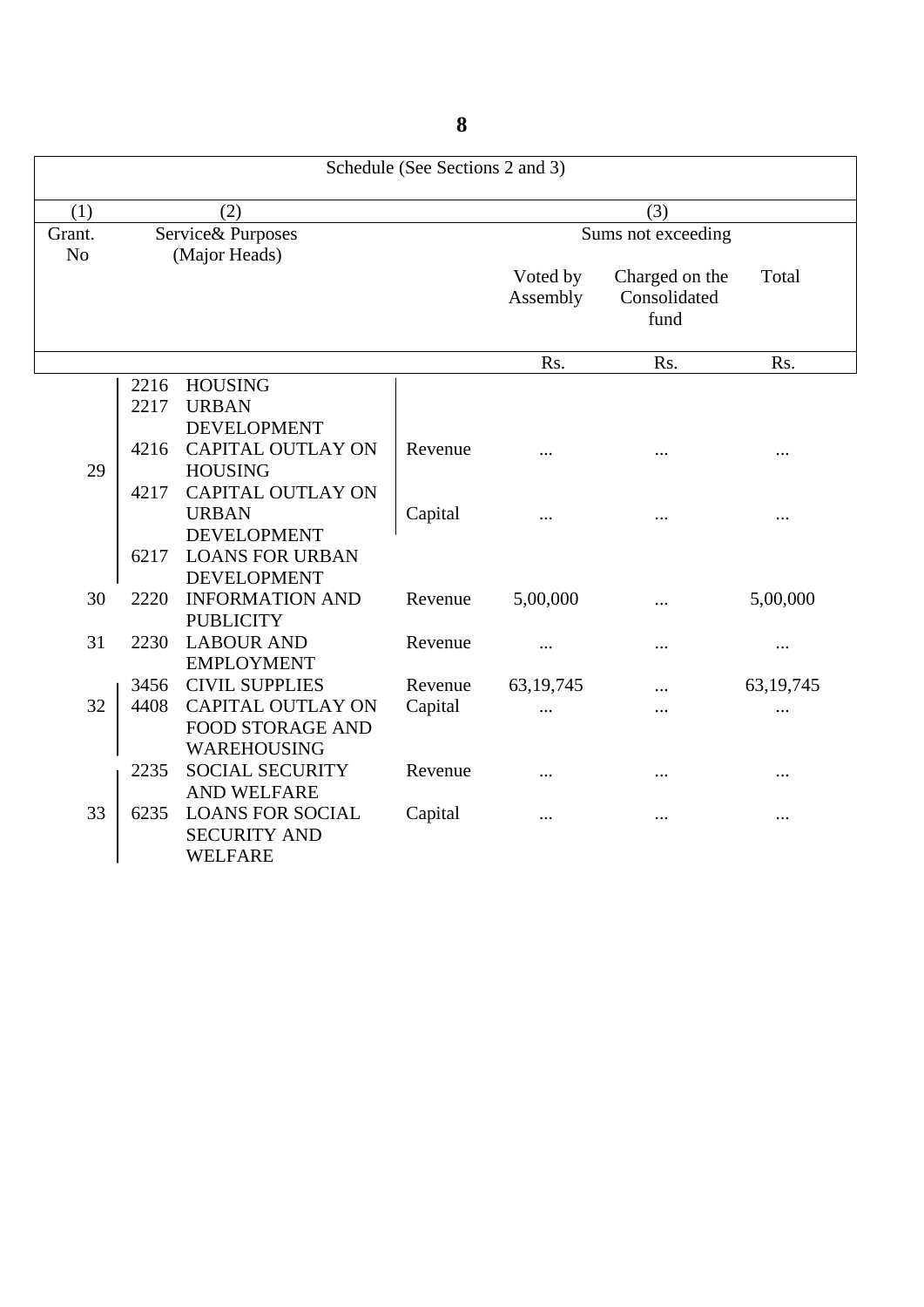|                |      |                          | Schedule (See Sections 2 and 3) |                      |                                        |           |
|----------------|------|--------------------------|---------------------------------|----------------------|----------------------------------------|-----------|
| (1)            |      | (2)                      |                                 |                      | (3)                                    |           |
| Grant.         |      | Service& Purposes        |                                 |                      | Sums not exceeding                     |           |
| N <sub>o</sub> |      | (Major Heads)            |                                 |                      |                                        |           |
|                |      |                          |                                 | Voted by<br>Assembly | Charged on the<br>Consolidated<br>fund | Total     |
|                |      |                          |                                 | Rs.                  | Rs.                                    | Rs.       |
|                | 2225 | WELFARE OF S.CS.,        |                                 |                      |                                        |           |
|                |      | S.TS AND OTHER B.CS.     |                                 |                      |                                        |           |
|                | 2235 | <b>SOCIAL SECURITY</b>   | Revenue                         |                      |                                        |           |
|                |      | AND WELFARE              |                                 |                      |                                        |           |
| 34             | 2236 | NUTRITION-               |                                 |                      |                                        |           |
|                | 4059 | <b>CAPITAL OUTLAY ON</b> |                                 |                      |                                        |           |
|                |      | <b>PUBLIC WORKS</b>      |                                 |                      |                                        |           |
|                | 4235 | <b>CAPITAL OUTLAY ON</b> |                                 |                      |                                        |           |
|                |      | <b>SOCIAL SECURITY</b>   | Capital                         |                      |                                        |           |
|                |      | <b>AND WELFARE</b>       |                                 |                      |                                        |           |
|                | 6225 | <b>LOANS FOR WELFARE</b> |                                 |                      |                                        |           |
|                |      | OF S.CS., S.TS AND       |                                 |                      |                                        |           |
|                |      | <b>OTHER B.CS.</b>       |                                 |                      |                                        |           |
| 35             | 2235 | <b>SOCIAL SECURITY</b>   | Revenue                         | 30,000               |                                        | 30,000    |
|                |      | <b>AND WELFARE</b>       |                                 |                      |                                        |           |
|                | 2075 | <b>MISCELLANEOUS</b>     |                                 |                      |                                        |           |
| 36             |      | <b>GENERAL SERVICES</b>  | Revenue                         | 38,90,000            | 1,50,000                               | 40,40,000 |
|                | 2235 | <b>SOCIAL SECURITY</b>   |                                 |                      |                                        |           |
|                |      | <b>AND WELFARE</b>       |                                 |                      |                                        |           |
| 37             | 2250 | <b>OTHER SOCIAL</b>      | Revenue                         |                      |                                        |           |
|                |      | <b>SERVICES</b>          |                                 |                      |                                        |           |
| 38             | 3451 | SECRETARIAT-             | Revenue                         | $\cdot \cdot \cdot$  | $\cdots$                               |           |
|                |      | <b>ECONOMIC SERVICES</b> |                                 |                      |                                        |           |
|                | 2425 | <b>CO-OPERATION</b>      | Revenue                         | $\cdots$             | $\cdots$                               |           |
|                | 4425 | <b>CAPITAL OUTLAY ON</b> |                                 |                      |                                        |           |
|                |      | <b>CO-OPERATION</b>      |                                 |                      |                                        |           |
| 39             | 4435 | <b>CAPITAL OUTLAY ON</b> |                                 |                      |                                        |           |
|                |      | <b>OTHER</b>             |                                 |                      |                                        |           |
|                |      | <b>AGRICULTURAL</b>      |                                 |                      |                                        |           |
|                |      | <b>PROGRAMMES</b>        | Capital                         |                      | $\ldots$                               | $\cdots$  |
|                | 6425 | <b>LOANS FOR CO-</b>     |                                 |                      |                                        |           |
|                |      | <b>OPERATION</b>         |                                 |                      |                                        |           |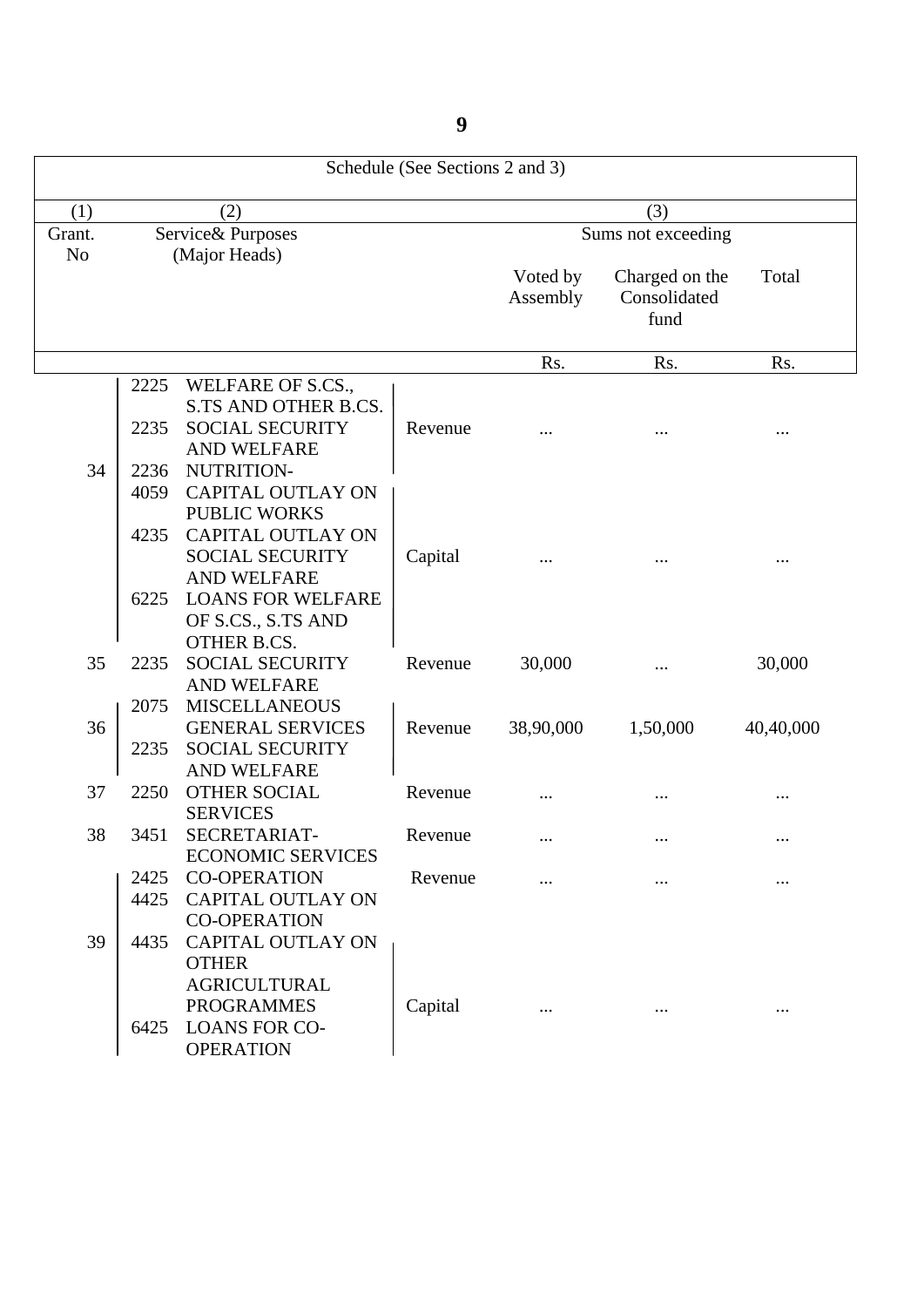Schedule (See Sections 2 and 3) (1)  $(2)$   $(3)$ Grant. Service& Purposes Sums not exceeding No (Major Heads) Voted by Charged on the Total Assembly Consolidated fund Rs. Rs. Rs. Rs. 2552 NORTH EASTERN Revenue ... ... ... ... ... ... ... AREAS (SPECIAL AREAS PROGRAMME) 40 4552 CAPITAL OUTLAY ON Capital ... ... ... ... ... ... NORTH EASTERN AREAS 41 3454 CENSUS, SURVEYS Revenue 25,03,000 ... 25,03,000 AND STATISTICS 2216 HOUSING-42 3475 OTHER GENERAL Revenue ... ... ... ... ... ... ... ECONOMIC SERVICES. 2216 HOUSING- 2401 CROP HUSBANDRY 2408 FOOD STORAGE AND WAREHOUSING | Revenue 75,92,900 7,56,380 83,49,280 2415 AGRICULTURAL RESEARCH AND EDUCATION 2435 OTHER AGRICULTURAL 43 PROGRAMMES 2702 MINOR IRRIGATION 4216 CAPITAL OUTLAY ON HOUSING 4401 CAPITAL OUTLAY ON CROP HUSBANDRY 4416 INVESTMENT IN Capital ... ... ... ... ... AGRICULTURAL FINANCIAL INST. 4702 CAPITAL OUTLAY ON MINOR IRRIGATION 6401 LOANS FOR CROP HUSBANDRY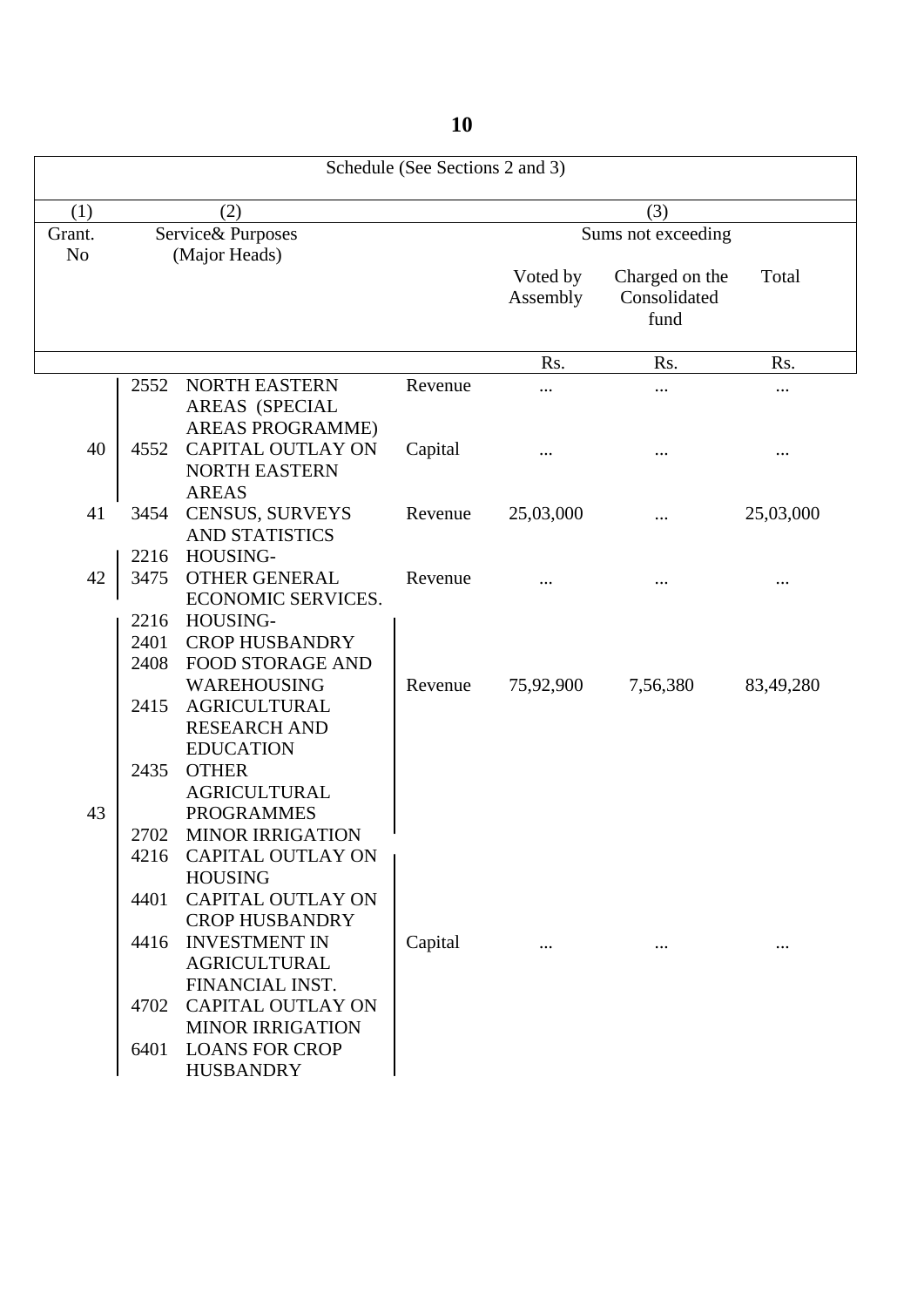|                |                                      |                                                                                                                                                                                                                                                                                               | Schedule (See Sections 2 and 3) |                      |                                        |                      |
|----------------|--------------------------------------|-----------------------------------------------------------------------------------------------------------------------------------------------------------------------------------------------------------------------------------------------------------------------------------------------|---------------------------------|----------------------|----------------------------------------|----------------------|
| (1)            |                                      | (2)                                                                                                                                                                                                                                                                                           |                                 |                      | (3)                                    |                      |
| Grant.         |                                      | Service& Purposes                                                                                                                                                                                                                                                                             |                                 |                      | Sums not exceeding                     |                      |
| N <sub>o</sub> |                                      | (Major Heads)                                                                                                                                                                                                                                                                                 |                                 | Voted by<br>Assembly | Charged on the<br>Consolidated<br>fund | Total                |
|                |                                      |                                                                                                                                                                                                                                                                                               |                                 | Rs.                  | Rs.                                    | Rs.                  |
| 44             | 2701<br>2711<br>4701<br>4711<br>2216 | <b>MEDIUM IRRIGATION-</b><br><b>II-WORKS UNDER E</b><br>AND D WING P. W. D<br><b>MEDIUM IRRIGATION</b><br><b>PROJECTS</b><br><b>FLOOD CONTROL</b><br><b>CAPITAL OUTLAY ON</b><br><b>MEDIUM IRRIGATION</b><br><b>CAPITAL OUTLAY ON</b><br><b>FLOOD CONTROL</b><br><b>PROJECTS</b><br>HOUSING - | Revenue<br>Capital              | .                    |                                        | $\cdots$<br>$\cdots$ |
| 45             | 2402<br>2415                         | <b>SOIL AND WATER</b><br><b>CONSERVATION</b><br><b>AGRICULTURAL</b><br><b>RESEARCH AND</b><br><b>EDUCATION</b>                                                                                                                                                                                | Revenue                         | 4,19,59,000          |                                        | 4,19,59,000          |
| 46             | 2501                                 | <b>SPECIAL</b><br>PROGRAMMES FOR<br><b>RURAL</b><br><b>DEVELOPMENT</b>                                                                                                                                                                                                                        | Revenue                         | 6,11,00,000          | $\cdots$                               | 6,11,00,000          |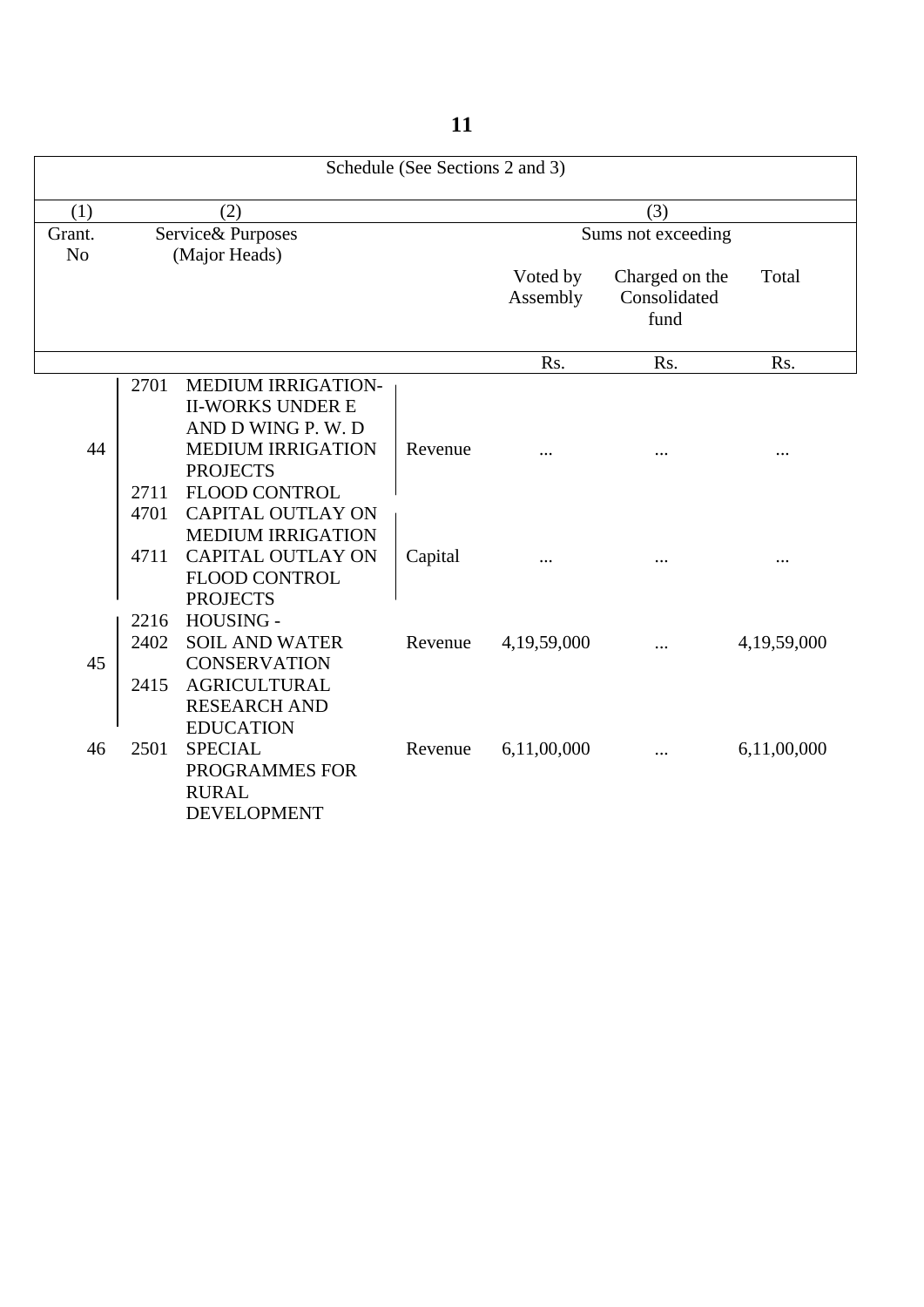Schedule (See Sections 2 and 3) (1)  $(2)$   $(3)$ Grant. Service& Purposes Sums not exceeding<br>No (Major Heads) Service & Purposes<br>(Major Heads) Voted by Charged on the Total Assembly Consolidated fund Rs. Rs. Rs. Rs.

|    | 2216 | <b>HOUSING</b>                               |         |  |   |
|----|------|----------------------------------------------|---------|--|---|
|    | 2235 | <b>SOCIAL SECURITY</b>                       |         |  |   |
|    |      | <b>AND WELFARE</b>                           |         |  |   |
|    | 2403 | <b>ANIMAL HUSBANDRY</b>                      | Revenue |  |   |
|    | 2415 | <b>AGRICULTURAL</b>                          |         |  |   |
| 47 |      | <b>RESEARCH AND</b>                          |         |  |   |
|    |      | <b>EDUCATION</b>                             |         |  |   |
|    |      | 4059 CAPITAL OUTLAY ON                       |         |  |   |
|    |      | PUBLIC WORKS.                                |         |  |   |
|    | 4403 | <b>CAPITAL OUTLAY ON</b>                     |         |  |   |
|    |      | <b>ANIMAL HUSBANDRY</b>                      |         |  |   |
|    |      | 6225 LOANS FOR WELFARE                       | Capital |  |   |
|    |      | OF S.CS, S.TS AND                            |         |  |   |
|    |      | <b>OTHER B. CS</b>                           |         |  |   |
|    | 6403 | <b>LOANS FOR ANIMAL</b>                      |         |  |   |
|    |      | <b>HUSBANDRY</b>                             |         |  |   |
|    | 2216 | HOUSING                                      |         |  |   |
| 48 |      | 2404 DAIRY DEVELOPMENT                       | Revenue |  |   |
|    | 2415 | <b>AGRICULTURAL</b>                          |         |  |   |
|    |      | <b>RESEARCH AND</b>                          |         |  |   |
|    |      | <b>EDUCATION</b>                             |         |  |   |
|    |      | 2216 HOUSING                                 |         |  |   |
|    | 2405 | <b>FISHERIES</b>                             |         |  |   |
|    | 2415 | <b>AGRICULTURAL</b>                          | Revenue |  |   |
| 49 |      | <b>RESEARCH AND</b>                          |         |  |   |
|    | 4216 | <b>EDUCATION</b><br><b>CAPITAL OUTLAY ON</b> |         |  |   |
|    |      | <b>HOUSING</b>                               |         |  |   |
|    | 4405 | <b>CAPITAL OUTLAY ON</b>                     | Capital |  |   |
|    |      | <b>FISHERIES</b>                             |         |  | . |
|    |      |                                              |         |  |   |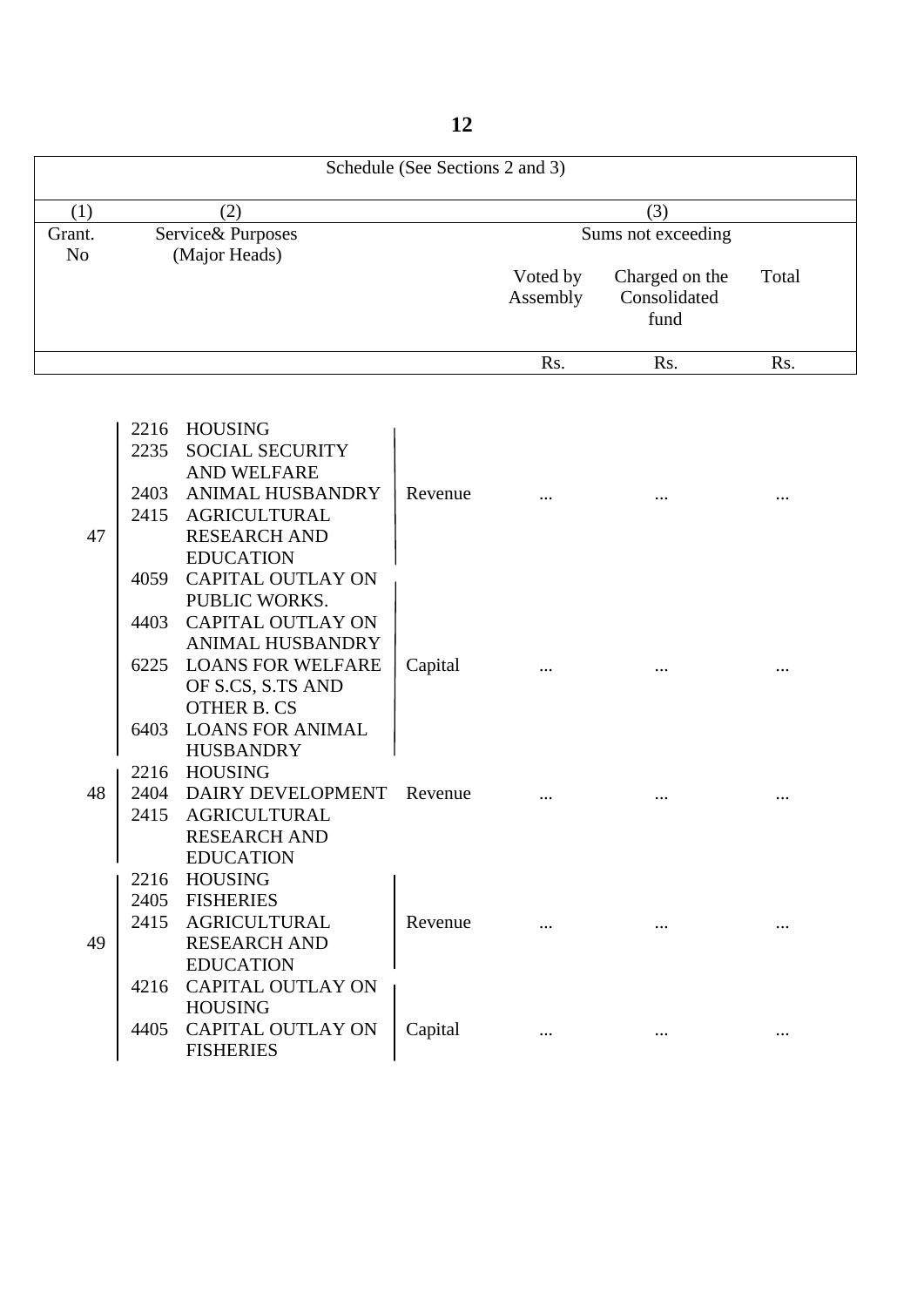Schedule (See Sections 2 and 3) (1)  $(2)$   $(3)$ Grant. Service& Purposes Sums not exceeding<br>No (Major Heads) Service & Purposes<br>(Major Heads) Voted by Charged on the Total Assembly Consolidated fund Rs. Rs. Rs. Rs.

|    | 2406 | <b>FORESTRY AND WILD</b>               |         |              |          |              |
|----|------|----------------------------------------|---------|--------------|----------|--------------|
|    |      | <b>LIFE</b>                            |         |              |          |              |
| 50 |      | 2415 AGRICULTURAL                      | Revenue | 6,75,89,562  | 3,30,884 | 6,79,19,446  |
|    |      | <b>RESEARCH AND</b>                    |         |              |          |              |
|    |      | <b>EDUCATION</b>                       |         |              |          |              |
|    |      | 4406 CAPITAL OUTLAY ON                 | Capital |              |          |              |
|    |      | <b>FORESTRY AND WILD</b>               |         |              |          |              |
|    |      | <b>LIFE</b>                            |         |              |          |              |
|    | 2216 | HOUSING-                               |         |              |          |              |
|    | 2236 | <b>NUTRITION</b>                       |         |              |          |              |
|    | 2401 | <b>CROP HUSBANDRY</b>                  |         |              |          |              |
|    | 2501 | <b>SPECIAL PROGRAMME</b>               | Revenue | 13,51,22,000 |          | 13,51,22,000 |
|    |      | <b>FOR RURAL</b>                       |         |              |          |              |
|    |      | <b>DEVELOPMENT</b>                     |         |              |          |              |
| 51 |      | 2505 RURAL EMPLOYMENT                  |         |              |          |              |
|    | 2515 | <b>OTHER RURAL</b>                     |         |              |          |              |
|    |      | <b>DEVELOPMENT</b><br><b>PROGRAMME</b> |         |              |          |              |
|    | 4216 | <b>CAPITAL OUTLAY ON</b>               |         |              |          |              |
|    |      | <b>HOUSING</b>                         |         |              |          |              |
|    | 4515 | <b>CAPITAL OUTLAY ON</b>               |         |              |          |              |
|    |      | <b>RURAL</b>                           | Capital |              |          |              |
|    |      | <b>DEVELOPMENT</b>                     |         |              |          |              |
|    | 6515 | <b>LOANS FOR OTHER</b>                 |         |              |          |              |
|    |      | <b>RURAL</b>                           |         |              |          |              |
|    |      | <b>DEVELOPMENT</b>                     |         |              |          |              |
|    |      | <b>PROGRAMME</b>                       |         |              |          |              |
|    |      |                                        |         |              |          |              |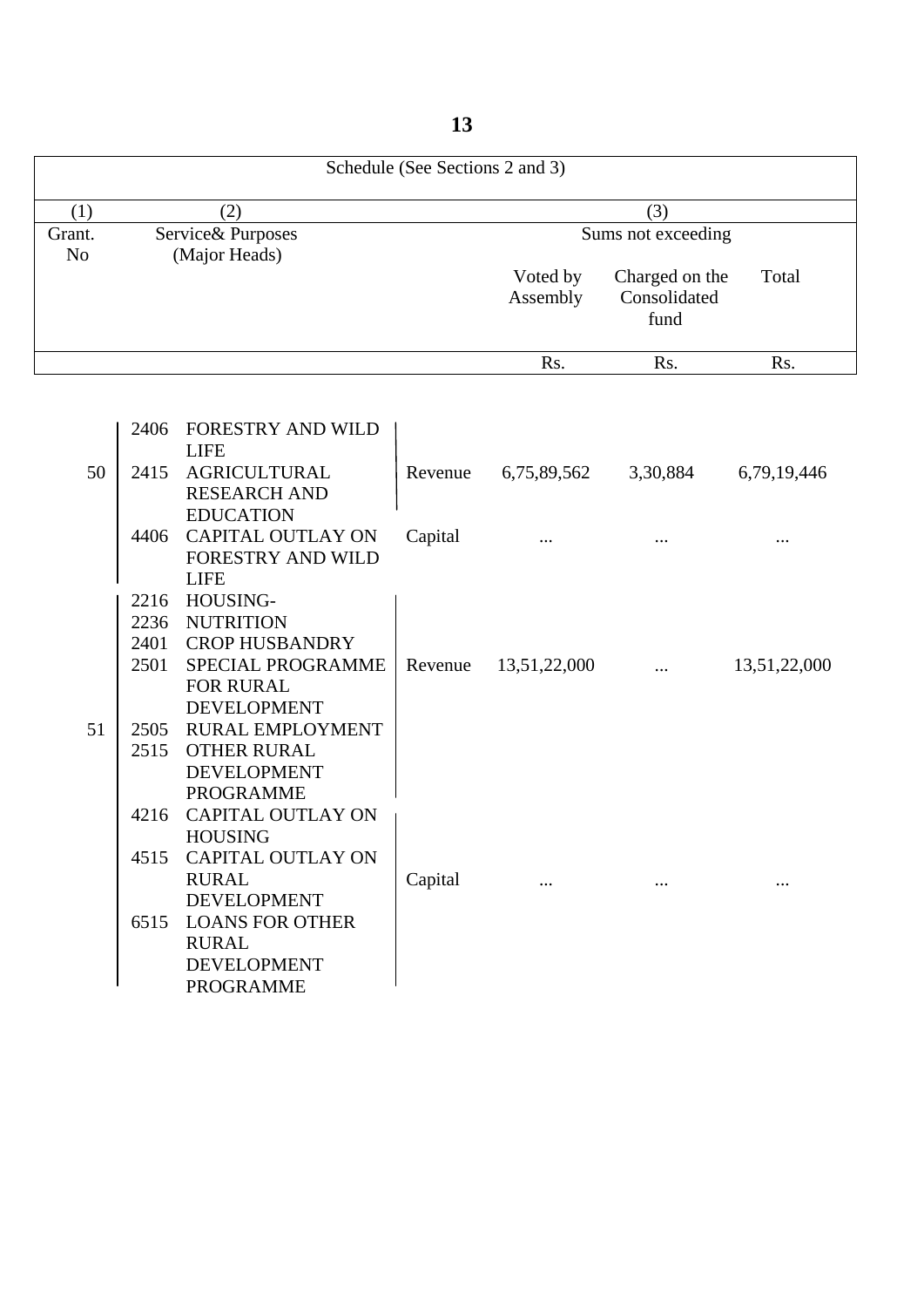Schedule (See Sections 2 and 3) (1)  $(2)$   $(3)$ Grant. Service& Purposes Sums not exceeding<br>No (Major Heads) Service & Purposes<br>(Major Heads) Voted by Charged on the Total Assembly Consolidated fund Rs. Rs. Rs. Rs.

|    | 2852 | <b>INDUSTRIES</b>                               | Revenue | 8,63,42,315 | 8,63,42,315 |
|----|------|-------------------------------------------------|---------|-------------|-------------|
|    | 4854 | <b>CAPITAL OUTLAY ON</b>                        |         |             |             |
|    |      | <b>CEMENT AND NON-</b>                          |         |             |             |
|    |      | <b>METALLIC MINERAL</b>                         |         |             |             |
| 52 | 4885 | <b>CAPITAL OUTLAY ON</b>                        |         |             |             |
|    |      | <b>INDUSTRIES AND</b>                           | Capital |             |             |
|    |      | <b>MINERALS</b>                                 |         |             |             |
|    | 6885 | <b>LOANS FOR OTHER</b><br><b>INDUSTRIES AND</b> |         |             |             |
|    |      | <b>MINERALS</b>                                 |         |             |             |
|    |      | 2216 HOUSING-                                   |         |             |             |
|    | 2851 | <b>VILLAGE AND SMALL</b>                        | Revenue | 8,75,918    | 8,75,918    |
|    |      | <b>INDUSTRIES</b>                               |         |             |             |
| 53 | 4851 | <b>CAPITAL OUTLAY ON</b>                        |         |             |             |
|    |      | <b>VILLAGE AND SMALL</b>                        |         |             |             |
|    |      | <b>INDUSTRIES</b>                               |         |             |             |
|    |      | <b>6851 LOANS FOR VILLAGE</b>                   | Capital |             |             |
|    |      | <b>AND SMALL</b><br><b>INDUSTRIES</b>           |         |             |             |
|    |      |                                                 |         |             |             |
|    |      | 2216 HOUSING-                                   |         |             |             |
|    | 2851 | <b>VILLAGE AND SMALL</b>                        | Revenue |             |             |
|    |      | <b>INDUSTRIES</b>                               |         |             |             |
| 54 | 4216 | <b>CAPITAL OUTLAY ON</b>                        |         |             |             |
|    |      | <b>HOUSING</b>                                  |         |             |             |
|    | 4851 | <b>CAPITAL OUTLAY ON</b>                        |         |             |             |
|    |      | <b>VILLAGE AND SMALL</b><br><b>INDUSTRIES</b>   | Capital |             |             |
|    | 6851 | <b>LOANS FOR VILLAGE</b>                        |         |             |             |
|    |      | <b>AND SMALL</b>                                |         |             |             |
|    |      | <b>INDUSTRIES</b>                               |         |             |             |
|    |      |                                                 |         |             |             |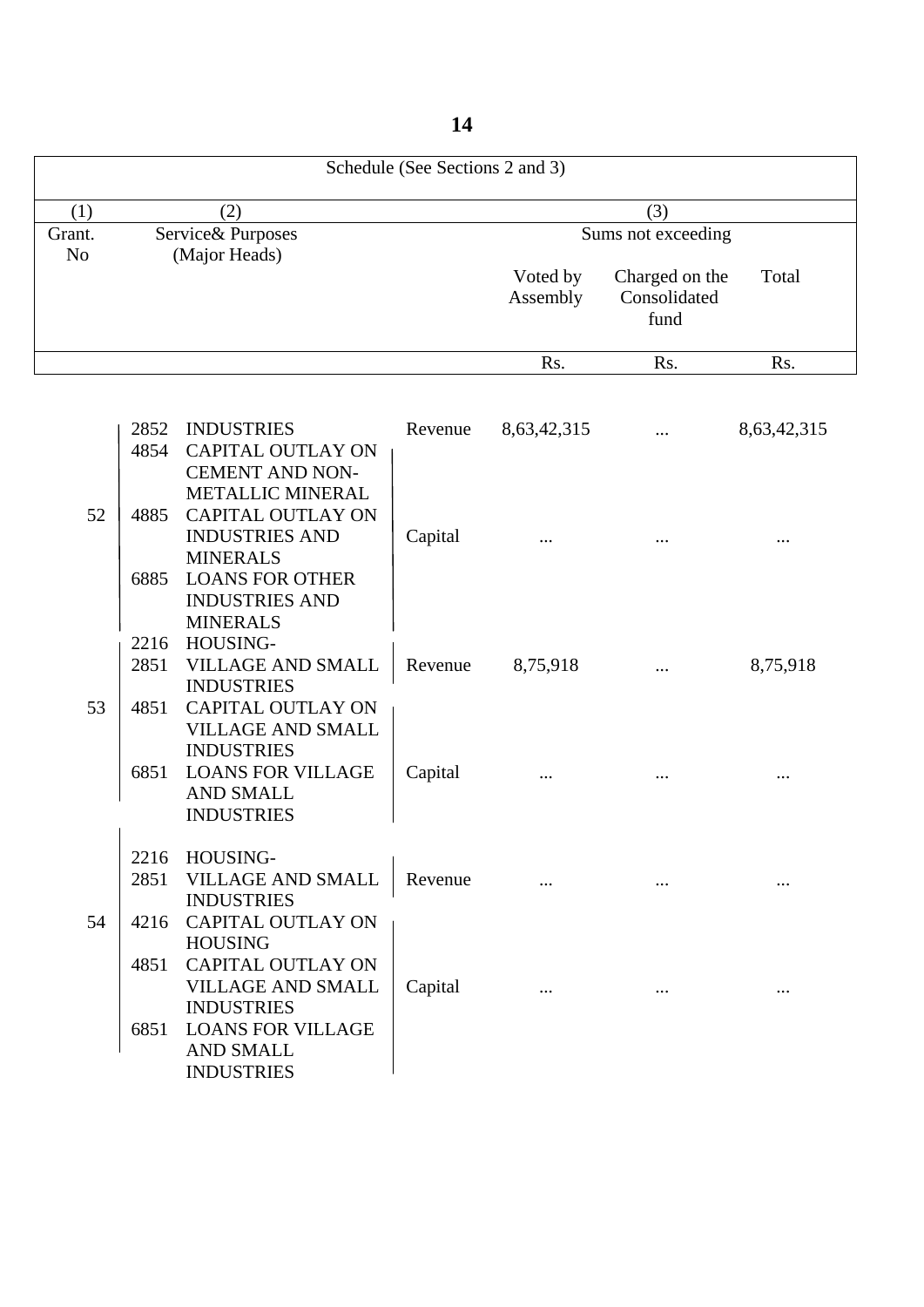Schedule (See Sections 2 and 3) (1)  $(2)$   $(3)$ Grant. Service& Purposes Sums not exceeding No (Major Heads) Voted by Charged on the Total Assembly Consolidated fund Rs. Rs. Rs. Rs. 2853 NON FERROUS Revenue 16,95,00,000 ... 16,95,00,000 MINING AND **METALLURGICAL** 

|    |      | METALLURGICAL            |         |           |                 |                 |
|----|------|--------------------------|---------|-----------|-----------------|-----------------|
|    |      | <b>INDUSTRIES</b>        |         |           |                 |                 |
|    | 4216 | <b>CAPITAL OUTLAY ON</b> |         |           |                 |                 |
| 55 |      | HOUSING-                 |         |           |                 |                 |
|    | 4853 | <b>CAPITAL OUTLAY ON</b> | Capital |           |                 |                 |
|    |      | <b>MINING AND</b>        |         |           |                 |                 |
|    |      | <b>METALLURGICAL</b>     |         |           |                 |                 |
|    |      | <b>INDUSTRIES</b>        |         |           |                 |                 |
|    | 3054 | <b>ROADS AND BRIDGES</b> | Revenue |           |                 |                 |
| 56 | 5054 | <b>CAPITAL OUTLAY ON</b> | Capital |           |                 |                 |
|    |      | <b>ROADS AND BRIDGES</b> |         |           |                 |                 |
|    | 3452 | <b>TOURISM</b>           | Revenue | 32,20,000 |                 | 32,20,000       |
|    | 4059 | <b>CAPITAL OUTLAY ON</b> |         |           |                 |                 |
|    |      | <b>PUBLIC WORKS</b>      |         |           |                 |                 |
|    | 5275 | <b>CAPITAL OUTLAY ON</b> |         |           |                 |                 |
| 57 |      | <b>OTHER</b>             |         |           |                 |                 |
|    |      | <b>COMMUNICATION</b>     | Capital |           |                 |                 |
|    |      | <b>SERVICES</b>          |         |           |                 |                 |
|    | 5452 | <b>CAPITAL OUTLAY ON</b> |         |           |                 |                 |
|    |      | <b>TOURISM</b>           |         |           |                 |                 |
|    | 7452 | <b>LOANS FOR TOURISM</b> |         |           |                 |                 |
| 58 | 3606 | <b>AID MATERIALS AND</b> | Revenue |           |                 |                 |
|    |      | <b>EQUIPMENTS</b>        |         |           |                 |                 |
| 59 | 5465 | <b>INVESTMENT IN</b>     | Capital |           |                 |                 |
|    |      | <b>GENERAL FINANCIAL</b> |         |           |                 |                 |
|    |      | <b>AND TRAINING</b>      |         |           |                 |                 |
|    |      | <b>INSTITUTIONS.</b>     |         |           |                 |                 |
|    | 6003 | <b>INTERNAL DEBT OF</b>  | Capital |           | 49, 28, 54, 181 | 49, 28, 54, 181 |
|    |      | <b>THE STATE</b>         |         |           |                 |                 |
|    |      | <b>GOVENMENT</b>         |         |           |                 |                 |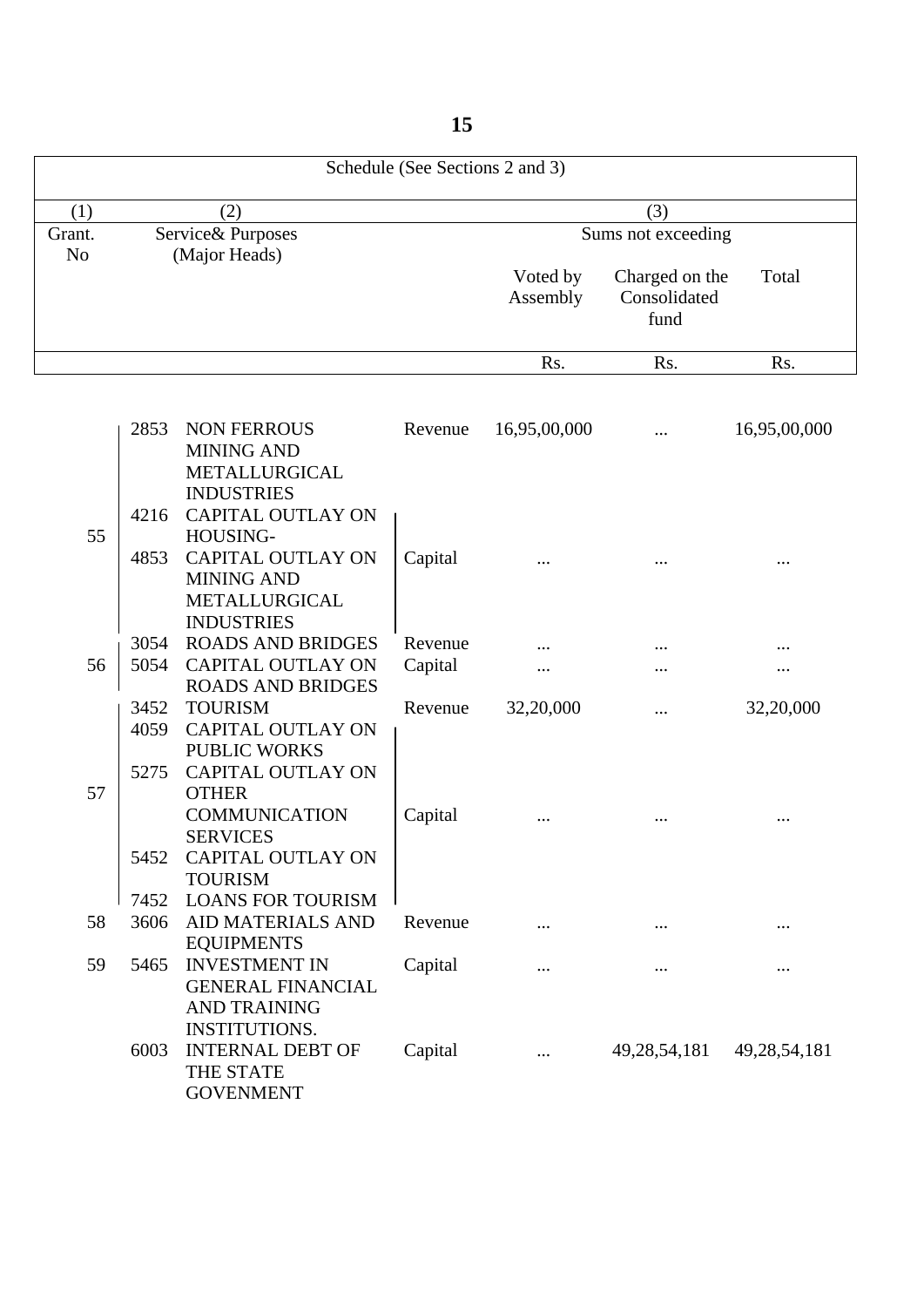Schedule (See Sections 2 and 3) (1)  $(2)$   $(3)$ Grant. Service& Purposes Sums not exceeding No (Major Heads) Voted by Charged on the Total<br>Assembly Consolidated Consolidated<br>fund fund Rs. Rs. Rs. Rs. 6004 LOANS AND Capital ADVANCES FROM

|    | <u>vvv</u> | LUAIN AIND              | Capital | $\cdots$ | $\cdots$ | $\cdots$ |
|----|------------|-------------------------|---------|----------|----------|----------|
|    |            | <b>ADVANCES FROM</b>    |         |          |          |          |
|    |            | THE CENTRAL             |         |          |          |          |
|    |            | <b>GOVERNMENT</b>       |         |          |          |          |
| 60 | 7610       | <b>LOANS TO</b>         | Capital | $\cdots$ | $\cdots$ | $\cdots$ |
|    |            | <b>GOVERNMENT</b>       |         |          |          |          |
|    |            | <b>SERVANTS, ETC</b>    |         |          |          |          |
| 61 | 7615       | <b>MISCELLANEOUS</b>    | Capital | $\cdots$ | $\cdots$ | $\cdots$ |
|    |            | <b>LOANS</b>            |         |          |          |          |
| 62 | 7810       | <b>INTER-STATE</b>      | Capital | $\cdots$ | $\cdots$ | $\cdots$ |
|    |            | <b>SETTLEMENT</b>       |         |          |          |          |
| 63 | 7999       | <b>APPROPRIATION TO</b> | Capital | $\cdots$ | $\cdots$ | $\cdots$ |
|    |            | <b>CONTINGENCY FUND</b> |         |          |          |          |

Total 1,27,35,38,210 49,49,29,425 1,76,84,67,635

# L. M. SANGMA,

JOINT Secretary to the Govt. of Meghalaya,

Law (B) Department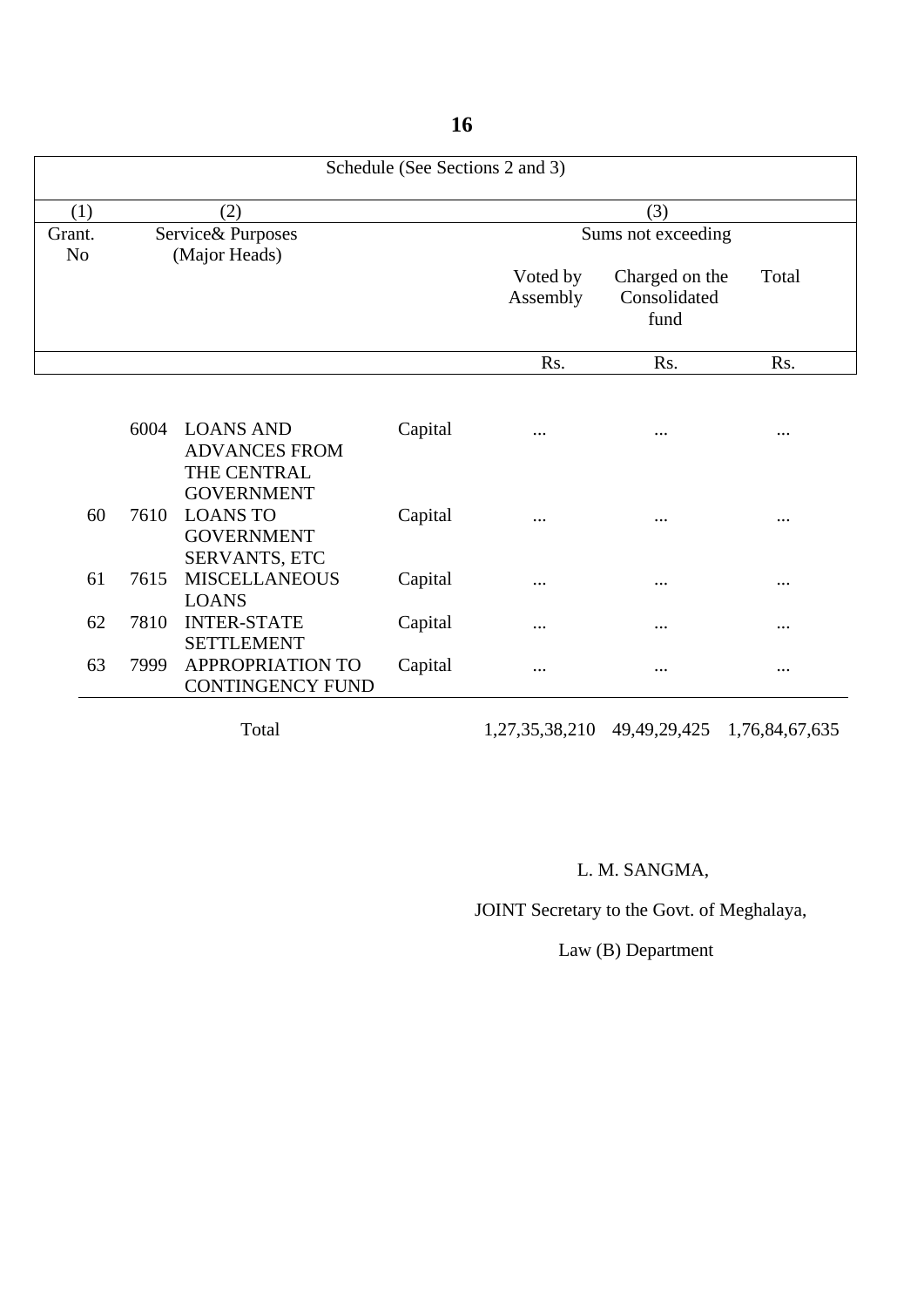**No. LL(B). 62/2004/Pt/2-** The Meghalaya Appropriation (Vote-on-Account) Act, 2006 (Act No. 2 of 2006) is hereby published for general information.

### **MEGHALAYA ACT NO. 2 OF 2006**

(As passed by the Meghalaya Legislative Assembly)

(Received the assent of the Governor on the  $29<sup>th</sup>$  March, 2006)

(Published in the Gazette of Meghalaya Extra-ordinary, issued dated  $30<sup>th</sup>$  March, 2006)

### **THE MEGHALAYA APPROPRIATION (VOTE-ON-ACCOUNT) ACT, 2006**

#### **An**

#### **Act**

To provide for the withdrawal of certain further sums from and out of the Consolidated Fund of Meghalaya for the services of Financial Year 2006-2007.

# **Be it enacted by the Legislature of the State of Meghalaya in the Fifty seventh Year of the Republic of India as follows:-**

| Short title and<br>commencement.                                                                                                       | 1 | (1) This Act may be called the Meghalaya Appropriation<br>(Vote-on-Account) Act, 2006.                                                                                                                                                                                                                                                                                                                                                                                                    |
|----------------------------------------------------------------------------------------------------------------------------------------|---|-------------------------------------------------------------------------------------------------------------------------------------------------------------------------------------------------------------------------------------------------------------------------------------------------------------------------------------------------------------------------------------------------------------------------------------------------------------------------------------------|
|                                                                                                                                        |   | (2) It shall come into force on the first day of April, 2006                                                                                                                                                                                                                                                                                                                                                                                                                              |
| Withdrawal of Rs.<br>670,40,32,250 from<br>and out of the<br>Consolidated Fund of<br>Meghalaya for the<br>financial year 2006-<br>2007 | 2 | From and out of the Consolidated fund of Meghalaya there<br>may be withdrawn sums not exceeding those specified in<br>Column (3) of the Schedule amounting in aggregate to the<br>sums of Rupees six hundred seventy crores, forty lakhs, thirty<br>two thousand, two hundred fifty towards defraying the several<br>charges which will come in the course of payment beginning<br>on the first day of April, 2006 in respect of the services<br>specified in Column (2) of the Schedule. |
| Appropriation                                                                                                                          | 3 | The sums authorised to be withdrawn from and out of the<br>Consolidated Fund of Meghalaya by this Act, shall be<br>appropriated for the services and purposes expressed in the<br>Schedule in relation to the financial year 2006-2007.                                                                                                                                                                                                                                                   |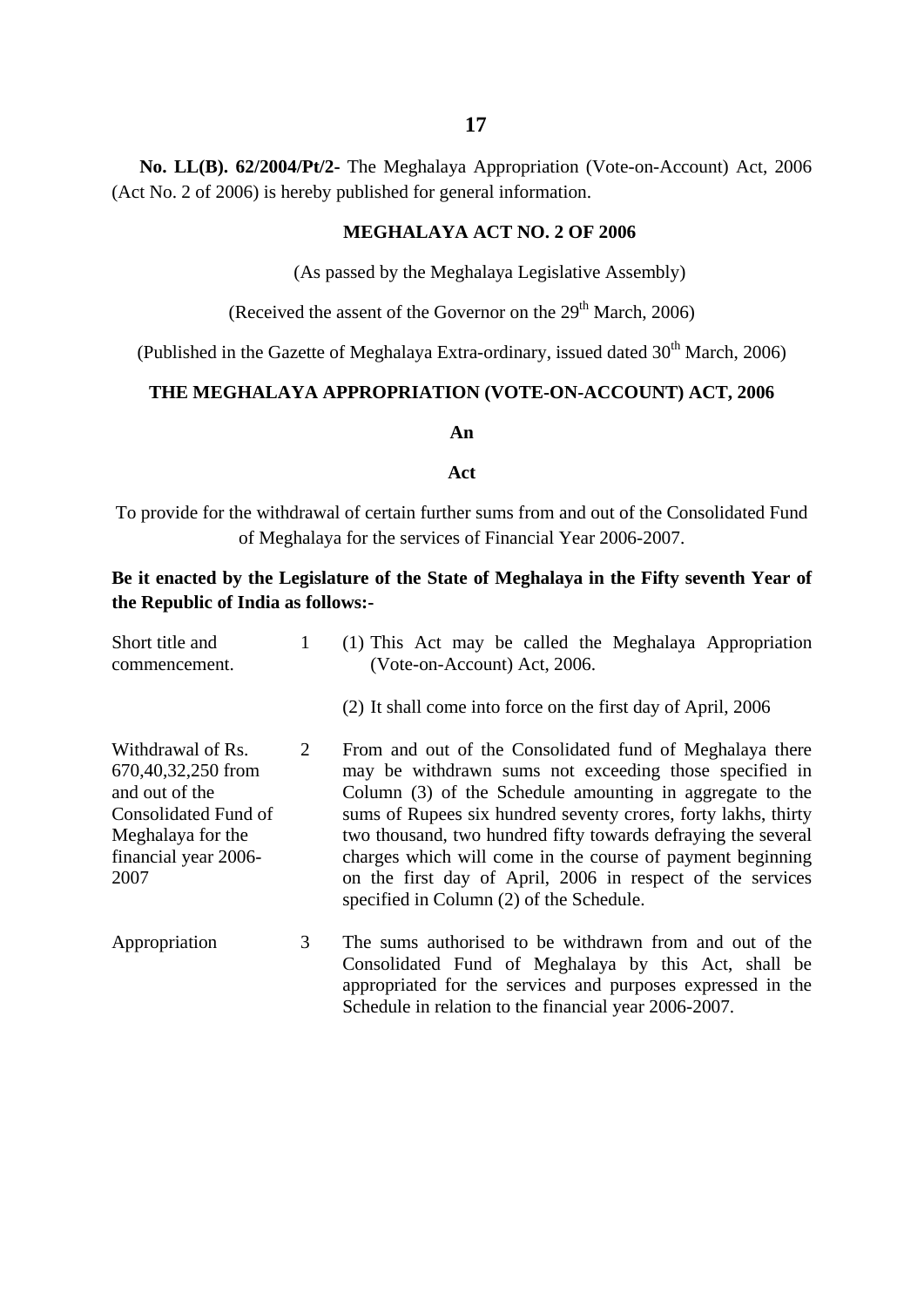Schedule (See Section 2 & 3)

| (1)   | (2)                                          |                    | (3)                 |              |
|-------|----------------------------------------------|--------------------|---------------------|--------------|
|       |                                              | Sums not exceeding |                     |              |
|       |                                              |                    | <b>Charged on</b>   |              |
| Grant | <b>Services &amp; Purposes (Major Heads)</b> | Voted by           | the                 | <b>Total</b> |
| No.   |                                              | <b>Assembly</b>    | <b>Consolidated</b> |              |
|       |                                              |                    | fund                |              |
|       |                                              | Rs.                | Rs.                 | Rs.          |
|       | Revenue                                      |                    |                     |              |
|       |                                              |                    |                     |              |
| 01    | 2011                                         |                    |                     |              |
|       | PARLIAMENTARY/STATE/UNION                    | 2,55,64,750        | 9,35,250            | 2,65,00,000  |
|       | <b>TERRITORY LEGISLATURE</b>                 |                    |                     |              |
|       | 2058 STATIONERY AND PRINTING                 | 14,50,000          |                     | 14,50,000    |
|       | <b>Total Revenue</b><br>Capital              | 2,70,14,750        | 9,35,250            | 2,79,50,000  |
|       | 4058 CAPITAL OUTLAY ON                       | 4,25,000           |                     | 4,25,000     |
|       | STATIONERY & PRINTING                        |                    |                     |              |
|       | <b>Total Capital</b>                         | 4,25,000           |                     | 4,25,000     |
|       | Revenue                                      |                    | $\cdots$            |              |
| 02    | 2012 GOVERNOR                                | 12,500             | 77,37,500           | 77,50,000    |
|       | <b>Total Revenue</b>                         | 12,500             | 77,37,500           | 77,50,000    |
|       | Capital                                      |                    |                     |              |
|       | 4216 CAPITAL OUTLAY ON                       |                    | $\cdots$            | $\cdots$     |
|       | <b>HOUSING</b>                               |                    |                     |              |
|       | <b>Total Capital</b>                         |                    | $\cdots$            |              |
|       | Revenue                                      |                    |                     |              |
| 03    | 2013 COUNCIL OF MINISTERS                    | 1,47,25,000        |                     | 1,47,25,000  |
|       | 2070 OTHER ADMINISTRATIVE                    |                    |                     |              |
|       | <b>SERVICES, ETC</b>                         |                    |                     |              |
|       | <b>Total Revenue</b>                         | 1,47,25,000        | $\cdots$            | 1,47,25,000  |
|       |                                              |                    |                     |              |
| 04    | Revenue<br>2014 ADMINISTRATION OF            | 91,48,000          | 30,04,000           | 1,21,52,000  |
|       | <b>JUSTICE.</b>                              |                    |                     |              |
|       | <b>Total Revenue</b>                         | 91,48,000          | 30,04,000           | 1,21,52,000  |
|       |                                              |                    |                     |              |
|       | Revenue                                      |                    |                     |              |
| 05    | 2015 ELECTIONS                               | 1,30,00,000        |                     | 1,30,00,000  |
|       | <b>Total Revenue</b>                         | 1,30,00,000        |                     | 1,30,00,000  |
|       |                                              |                    |                     |              |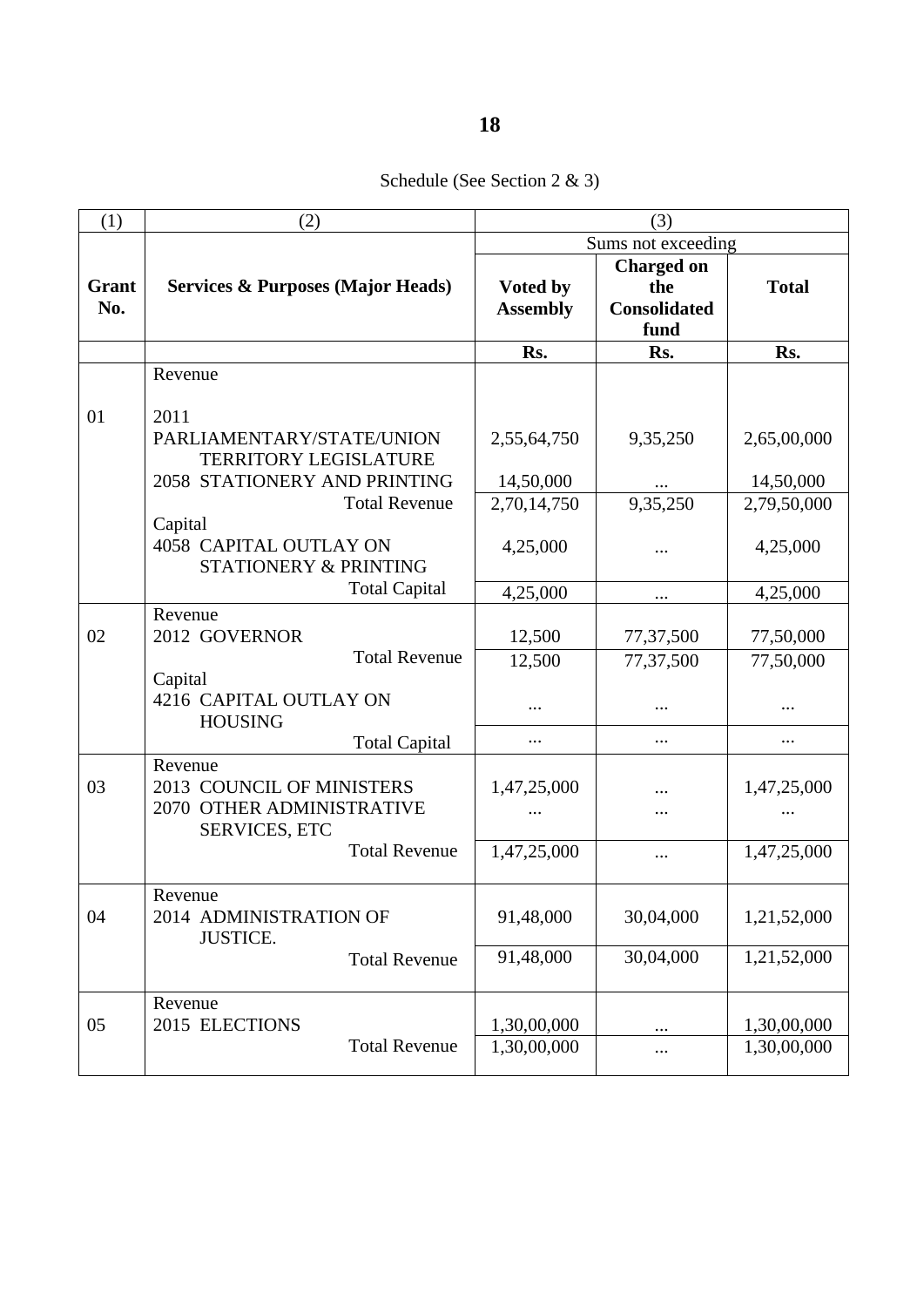| (1)   | (2)                                          | (3)             |                     |              |
|-------|----------------------------------------------|-----------------|---------------------|--------------|
|       |                                              |                 | Sums not exceeding  |              |
|       |                                              |                 | <b>Charged on</b>   |              |
| Grant | <b>Services &amp; Purposes (Major Heads)</b> | Voted by        | the                 | <b>Total</b> |
| No.   |                                              | <b>Assembly</b> | <b>Consolidated</b> |              |
|       |                                              |                 | fund                |              |
|       |                                              | Rs.             | Rs.                 | Rs.          |
|       | Revenue                                      |                 |                     |              |
| 06    | 2029 LAND REVENUE                            | 1,27,50,000     | $\ddotsc$           | 1,27,50,000  |
|       | 2245 RELIEF ON ACCOUNT OF                    | 2,90,25,000     |                     | 2,90,25,000  |
|       | NATURAL CALAMITIES                           |                 |                     |              |
|       | 2250 OTHER SOCIAL SERVICES                   | 12,500          |                     | 12,500       |
|       | 3475 OTHER GENERAL ECONOMIC                  |                 |                     |              |
|       | <b>SERVICES</b>                              |                 |                     |              |
|       | <b>Total Revenue</b>                         | 4,17,87,500     |                     | 4,17,87,500  |
|       | Capital                                      |                 |                     |              |
|       | 6225 LOANS FOR WELFARE OF SCS,               | .               |                     |              |
|       | <b>S TS AND OTHER B.CS</b>                   |                 |                     |              |
|       | <b>6250 LOANS FOR OTHER SOCIAL</b>           |                 |                     | .            |
|       | <b>SERVICES</b>                              |                 |                     |              |
|       | <b>6401 LOANS FOR CROP</b>                   |                 |                     | $\cdots$     |
|       | <b>HUSBANDRY</b>                             |                 |                     |              |
|       | <b>Total Capital</b>                         |                 |                     | $\cdots$     |
|       | Revenue                                      |                 |                     |              |
| 07    | 2030 STAMPS AND REGISTRATION                 | 20,00,000       |                     | 20,00,000    |
|       |                                              |                 |                     |              |
|       | <b>Total Revenue</b>                         | 20,00,000       |                     | 20,00,000    |
|       |                                              |                 |                     |              |
|       | Revenue                                      |                 |                     |              |
| 08    | 2039 STATE EXCISE                            | 97,50,000       |                     | 97,50,000    |
|       |                                              |                 |                     |              |
|       | <b>Total Revenue</b>                         | 97,50,000       | $\cdots$            | 97,50,000    |
|       | Revenue                                      |                 |                     |              |
| 09    | 2040 TAXES ON SALES, TRADE                   | 1,30,44,250     |                     | 1,30,44,250  |
|       | <b>ETC</b>                                   |                 |                     |              |
|       | 2045 OTHER TAXES AND DUTIES                  |                 |                     |              |
|       | ON COMMODITIES AND                           |                 |                     |              |
|       | <b>SERVICES</b>                              | 1,30,44,250     |                     | 1,30,44,250  |
|       | <b>Total Revenue</b>                         |                 |                     |              |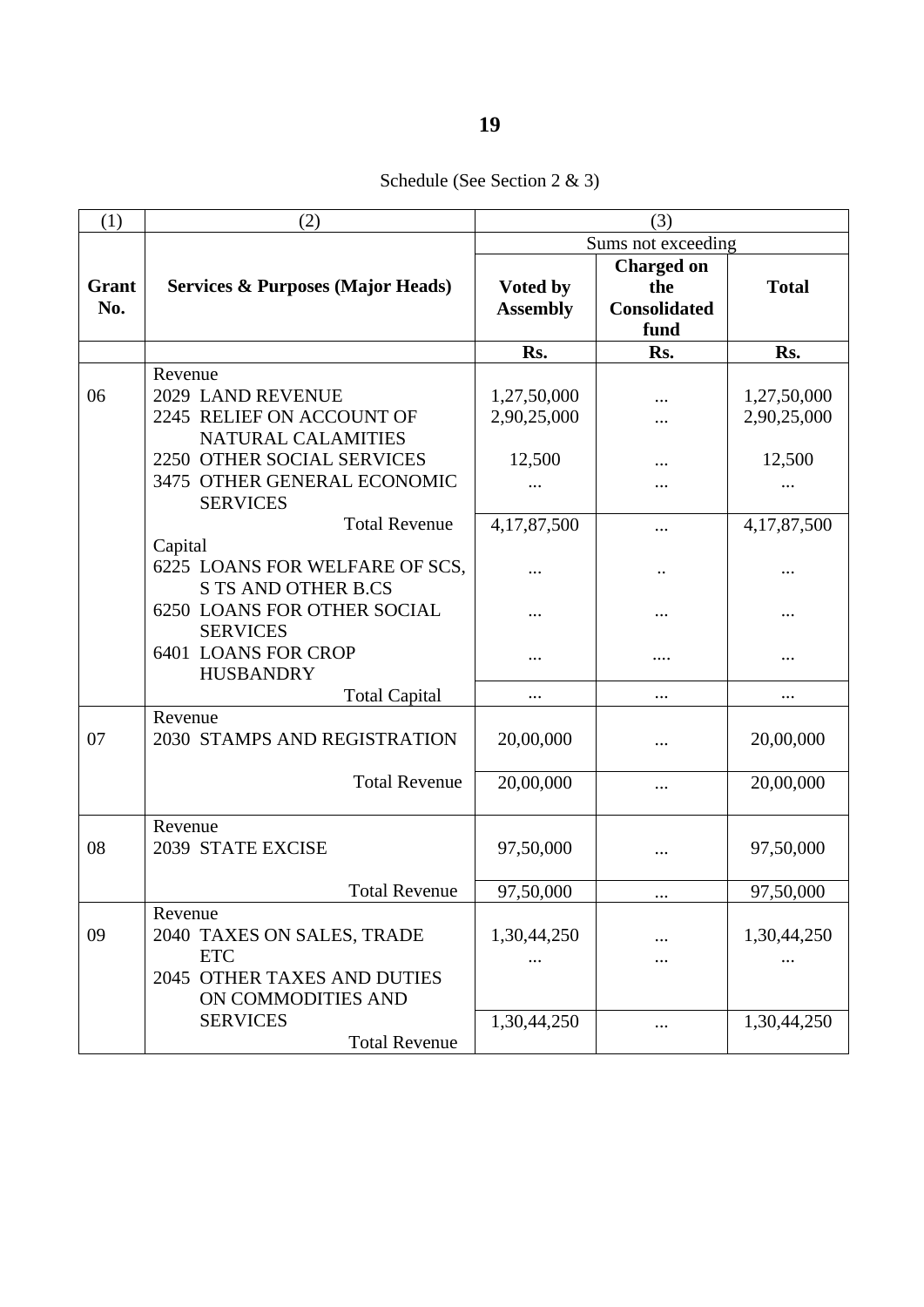Schedule (See Section 2 & 3)

| (1)   | (2)                                          | (3)             |                     |              |
|-------|----------------------------------------------|-----------------|---------------------|--------------|
|       |                                              |                 | Sums not exceeding  |              |
|       |                                              |                 | <b>Charged on</b>   |              |
| Grant | <b>Services &amp; Purposes (Major Heads)</b> | Voted by        | the                 | <b>Total</b> |
| No.   |                                              | <b>Assembly</b> | <b>Consolidated</b> |              |
|       |                                              |                 | fund                |              |
|       |                                              | Rs.             | Rs.                 | Rs.          |
|       | Revenue                                      |                 |                     |              |
| 10    | 2041 TAXES ON VEHICLES                       | 1,77,50,000     |                     | 1,77,50,000  |
|       | 2070 OTHER ADMINISTRATIVE                    | 46,00,000       |                     | 46,00,000    |
|       | <b>SERVICES ETC</b>                          |                 |                     |              |
|       | 3055 ROAD TRANSPORT                          |                 | $\cdots$            |              |
|       | <b>Total Revenue</b>                         | 2,23,50,000     |                     | 2,23,50,000  |
|       | Capital                                      |                 |                     |              |
|       | 5053 CAPITAL OUTLAY ON CIVIL                 | 2,50,000        | $\ddotsc$           | 2,50,000     |
|       | <b>AVIATION</b>                              |                 |                     |              |
|       | 5055 CAPITAL OUTLAY ON ROAD                  | 85,00,000       |                     | 85,00,000    |
|       | <b>TRANSPORT</b>                             |                 |                     |              |
|       | <b>Total Capital</b>                         | 87,50,000       |                     | 87,50,000    |
|       | Revenue                                      |                 |                     |              |
| 11    | 2045 OTHER TAXES AND DUTIES                  | 12,65,500       |                     | 12,65,500    |
|       | ON COMMODITIES AND                           |                 |                     |              |
|       | <b>SERVICES</b>                              |                 |                     |              |
|       | 2501 SPECIAL PROGRAMMES FOR                  | 1,01,25,000     |                     | 1,01,25,000  |
|       | RURAL DEVELOPMENT-                           |                 | $\ddotsc$           |              |
|       | 2801 POWER                                   | 34,18,85,000    |                     | 34,18,85,000 |
|       | 4801 NON-CONVENTIONAL                        | 2,83,75,000     |                     | 2,83,75,000  |
|       | <b>SOURCES OF ENERGY</b>                     |                 |                     |              |
|       | <b>Total Revenue</b>                         | 38,16,50,500    |                     | 38,16,50,500 |
|       | Capital                                      |                 |                     |              |
|       | 4801 CAPITAL OUTLAY ON POWER                 |                 |                     |              |
|       | <b>PROJECTS</b>                              |                 |                     |              |
|       | <b>6801 LOANS FOR POWER PROJECTS</b>         | 9,57,65,000     | $\cdots$            | 9,57,65,000  |
|       | <b>Total Capital</b>                         | 9,57,65,000     |                     | 9,57,65,000  |
|       |                                              |                 |                     |              |
| 12    | Revenue<br>2047 OTHER FISCAL SERVICES        | 3,06,750        |                     | 3,06,750     |
|       | <b>Total Revenue</b>                         |                 | $\cdots$            |              |
|       |                                              | 3,06,750        | $\cdots$            | 3,06,750     |
|       | Revenue                                      |                 |                     |              |
|       | 2048 APPROPRIATION FOR                       | .               | 2,26,43,750         | 2,26,43,750  |
|       | REDUCTION OR AVOIDANCE                       |                 |                     |              |
|       | OF DEBT                                      |                 |                     |              |
|       | <b>Total Revenue</b>                         |                 | 2,26,43,750         | 2,26,43,750  |
|       | Revenue                                      |                 |                     |              |
|       | 2049 INTEREST PAYMENTS                       | $\cdots$        | 53,21,98,000        | 53,21,98,000 |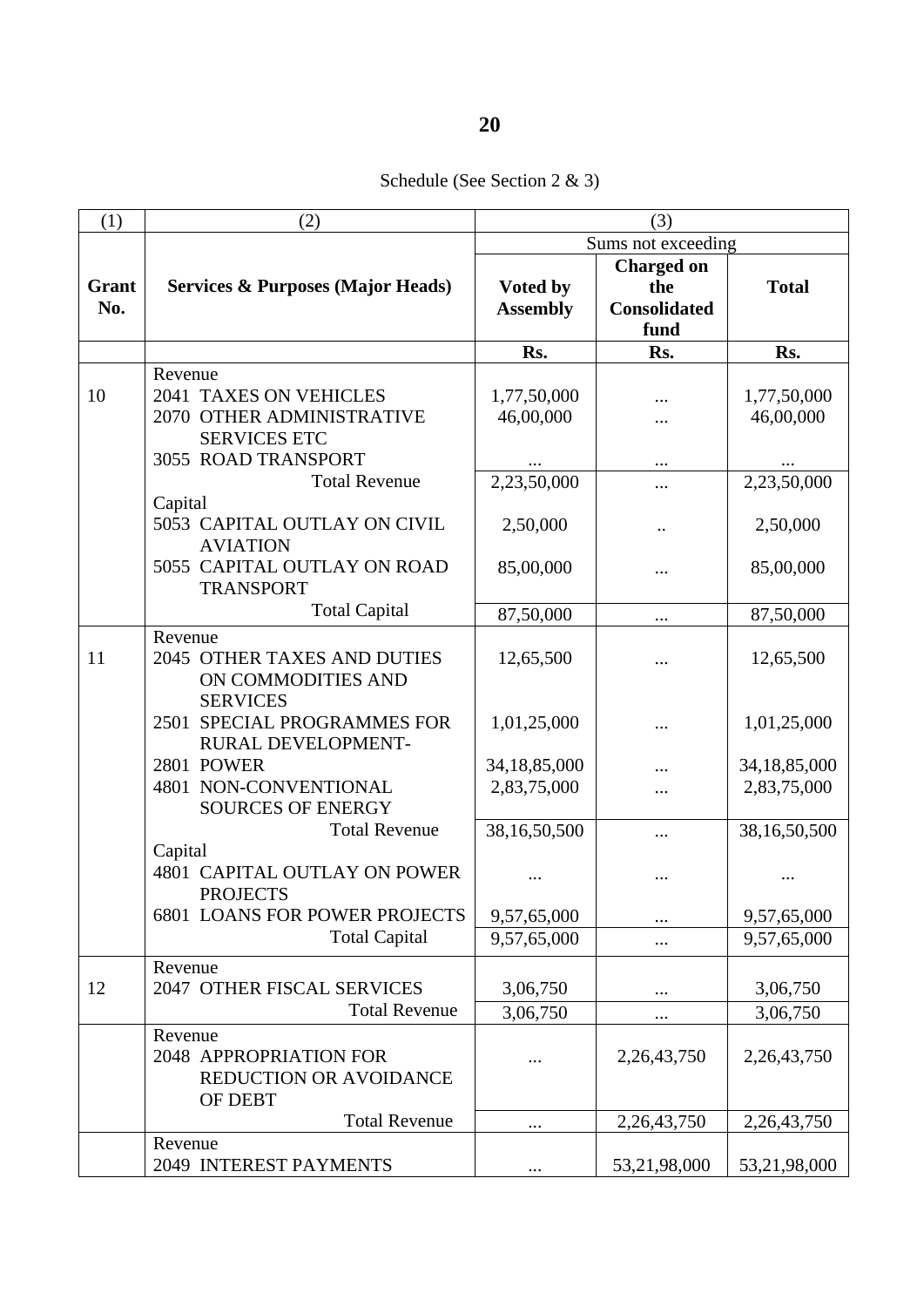Schedule (See Section 2 & 3)

| <b>Total</b><br>Rs.<br>53,21,98,000 |
|-------------------------------------|
|                                     |
|                                     |
|                                     |
|                                     |
|                                     |
| 30,75,000                           |
| 30,75,000                           |
| 8,77,50,000                         |
| 1,00,00,000                         |
| 2,34,50,000                         |
| 12,12,00,000                        |
|                                     |
| $\cdots$                            |
|                                     |
| 2,60,00,000                         |
| 2,60,00,000                         |
| 1,93,75,000                         |
| 1,93,75,000                         |
| 32,62,08,500<br>2,75,00,000         |
| 27,50,000                           |
| 35,64,13,500                        |
|                                     |
| 45,50,000                           |
| 45,50,000                           |
|                                     |
| 1,09,50,000<br>1,09,50,000          |
|                                     |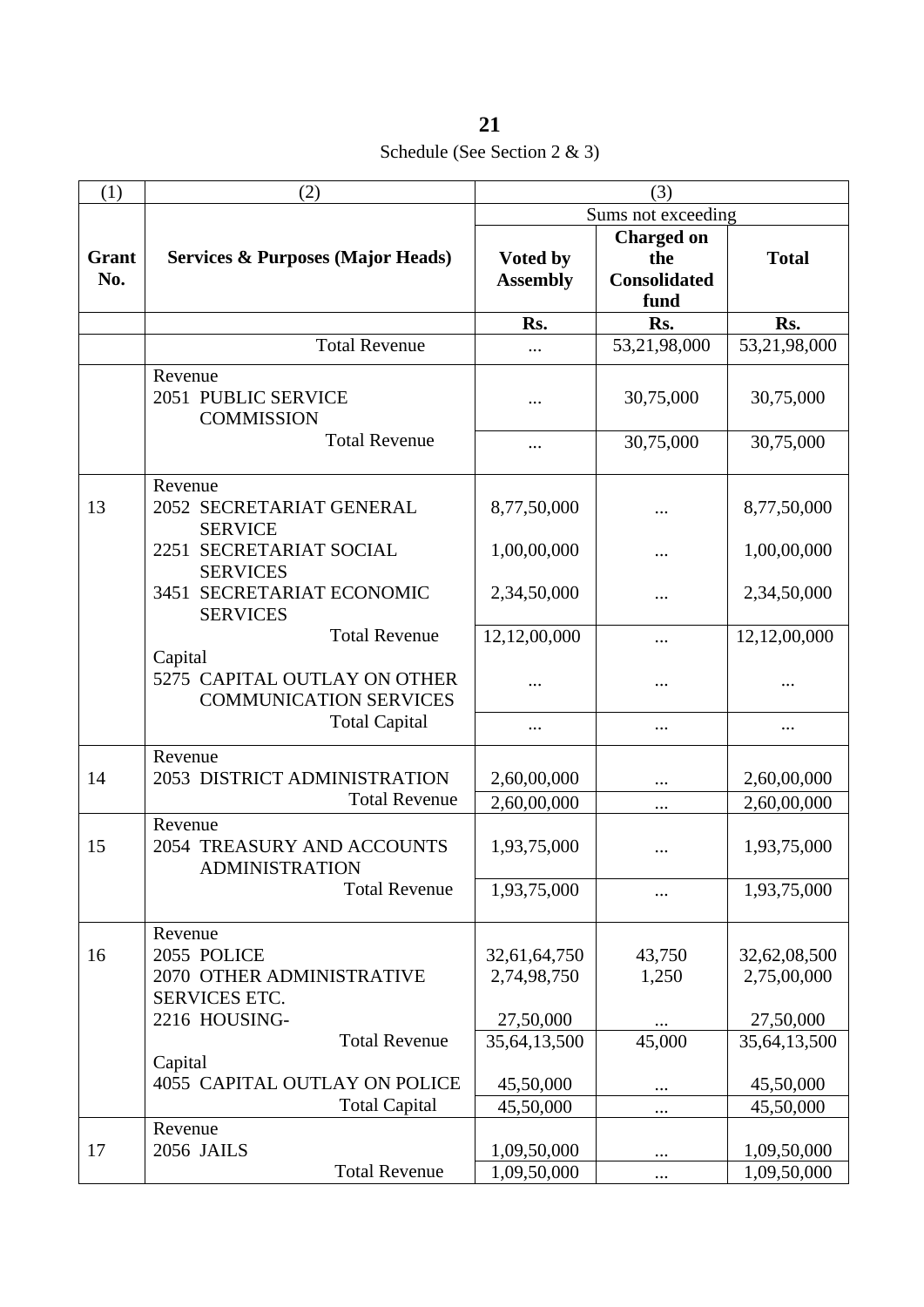Schedule (See Section 2 & 3)

| (1)          | (2)                                                                                  | (3)                         |                                                         |                             |
|--------------|--------------------------------------------------------------------------------------|-----------------------------|---------------------------------------------------------|-----------------------------|
|              |                                                                                      |                             | Sums not exceeding                                      |                             |
| Grant<br>No. | <b>Services &amp; Purposes (Major Heads)</b>                                         | Voted by<br><b>Assembly</b> | <b>Charged on</b><br>the<br><b>Consolidated</b><br>fund | <b>Total</b>                |
|              |                                                                                      | Rs.                         | Rs.                                                     | Rs.                         |
| 18           | Revenue<br>2058 STATIONERY AND PRINTING-<br><b>Total Revenue</b>                     | 2,25,75,000<br>2,25,75,000  | $\ldots$<br>                                            | 2,25,75,000<br>2,25,75,000  |
|              | Capital<br>4058 CAPITAL OUTLAY ON<br>STATIONERY & PRINTING<br>4216 CAPITAL OUTLAY ON | 10,50,000<br>               | <br>                                                    | 10,50,000                   |
|              | HOUSING-<br><b>Total Capital</b>                                                     | 10,50,000                   | $\cdots$                                                | 10,50,000                   |
| 19           | Revenue<br>2052 SECRETARIAT GENERAL<br><b>SERVICE</b>                                | 57,97,500                   |                                                         | 57,97,500                   |
|              | 2059 PUBLIC WORKS<br>2216 HOUSING-                                                   | 20,68,30,000<br>1,11,25,000 | $\ddotsc$                                               | 20,68,30,000<br>1,11,25,000 |
|              | <b>Total Revenue</b>                                                                 | 22, 37, 52, 500             |                                                         | 22,37,52,500                |
|              | Capital<br>4059 CAPITAL OUTLAY ON PUBLIC<br><b>WORKS</b>                             | 7,76,00,000                 |                                                         | 7,76,00,000                 |
|              | 4202 CAPITAL OUTLAY ON<br><b>EDUCATION</b>                                           | 55,00,000                   |                                                         | 55,00,000                   |
|              | 4210 CAPITAL OUTLAY ON<br>MEDICAL AND PUBLIC<br><b>HEALTH</b>                        | 37,50,000                   |                                                         | 37,50,000                   |
|              | 4216 CAPITAL OUTLAY ON<br>HOUSING-                                                   | 25,00,000                   |                                                         | 25,00,000                   |
|              | <b>Total Capital</b>                                                                 | 8,93,50,000                 |                                                         | 8,93,50,000                 |
| 20           | Revenue<br>2070 OTHER ADMINISTRATIVE<br><b>SERVICES, ETC</b>                         | 3,30,00,000                 | $\cdots$                                                | 3,30,00,000                 |
|              | <b>Total Revenue</b>                                                                 | 3,30,00,000                 |                                                         | 3,30,00,000                 |
|              | Capital<br>4059 CAPITAL OUTLAY ON PUBLIC<br><b>WORKS</b>                             |                             |                                                         | $\cdots$                    |
|              | <b>Total Capital</b>                                                                 | $\cdots$                    | $\cdots$                                                | $\cdots$                    |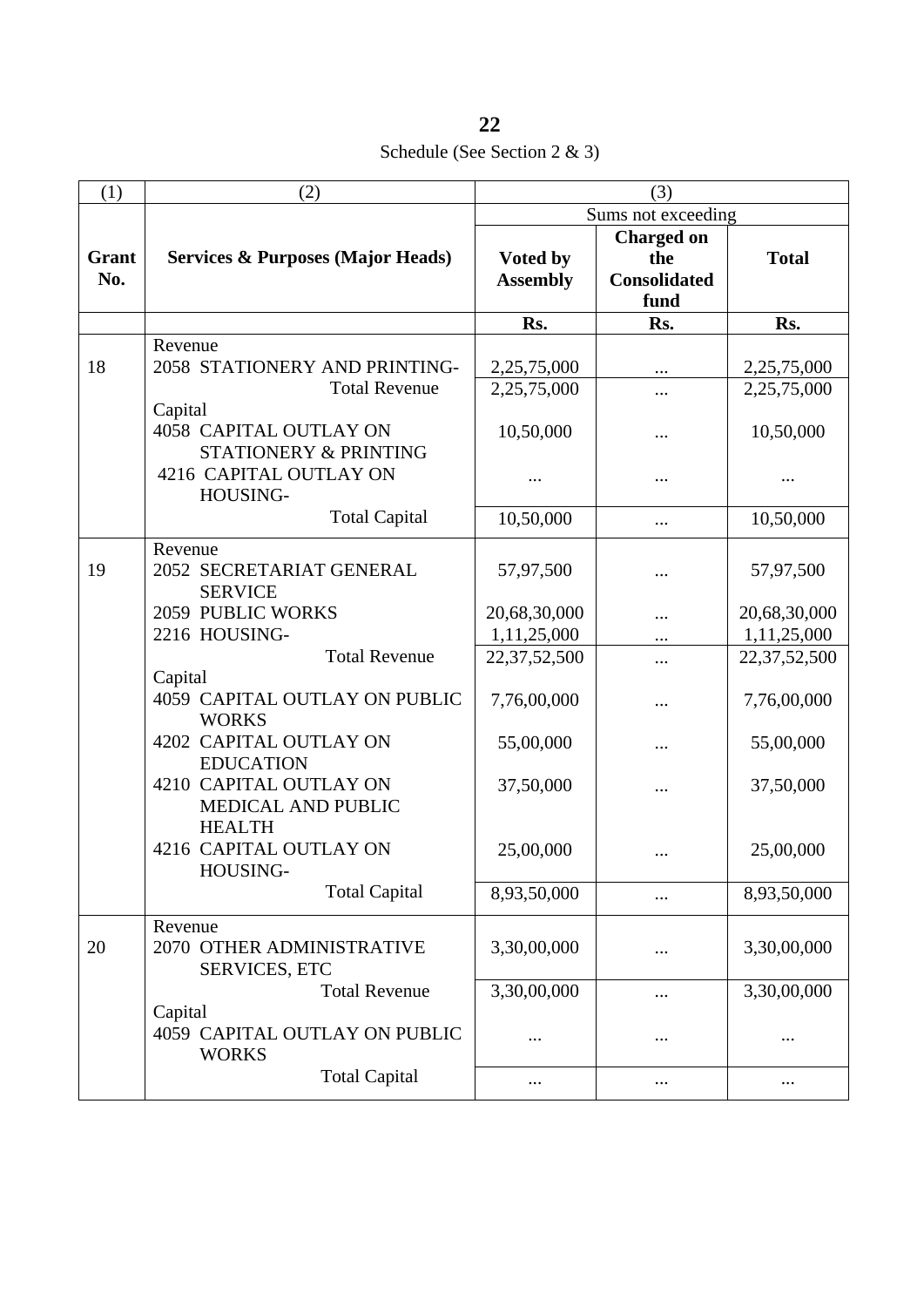Schedule (See Section 2 & 3)

| (1)          | (2)                                                                                            | (3)                                        |                                                   |                                            |
|--------------|------------------------------------------------------------------------------------------------|--------------------------------------------|---------------------------------------------------|--------------------------------------------|
|              |                                                                                                |                                            | Sums not exceeding                                |                                            |
| Grant<br>No. | <b>Services &amp; Purposes (Major Heads)</b>                                                   | Voted by<br><b>Assembly</b>                | <b>Charged on</b><br>the<br>Consolidate<br>d fund | <b>Total</b>                               |
|              |                                                                                                | Rs.                                        | Rs.                                               | Rs.                                        |
| 21           | Revenue<br>2075 MISCELLANEOUS<br><b>GENERAL SERVICES</b>                                       | 17,500                                     |                                                   | 17,500                                     |
|              | 2202 GENERAL EDUCATION<br>2203 TECHNICAL EDUCATION<br>2204 SPORTS AND YOUTH<br><b>SERVICES</b> | 87,46,49,250<br>1,16,50,000<br>3,32,67,250 |                                                   | 87,46,49,250<br>1,16,50,000<br>3,32,67,250 |
|              | 2205 ART AND CULTURE-<br>3425 OTHER SCIENTIFIC<br><b>RESEARCH</b>                              | 5,20,88,750<br>7,00,000                    |                                                   | 5,20,88,750<br>7,00,000                    |
|              | 3454 CENSUS SURVEYS AND<br><b>STATISTICS</b>                                                   | 7,16,250                                   |                                                   | 7,16,250                                   |
|              | <b>Total Revenue</b><br>Capital                                                                | 97,30,89,000                               |                                                   | 97,30,89,000                               |
|              | 4202 CAPITAL OUTLAY ON<br><b>EDUCATION</b>                                                     |                                            |                                                   |                                            |
|              | 6202 LOANS FOR EDUCATION,<br><b>ART AND CULTURE</b>                                            |                                            |                                                   |                                            |
|              | <b>Total Capital</b>                                                                           |                                            |                                                   |                                            |
| 22           | Revenue<br>2070 OTHER ADMINISTRATIVE<br><b>SERVICES ETC</b>                                    | 1,22,00,000                                |                                                   | 1,22,00,000                                |
|              | 2216 HOUSING-                                                                                  | 72,38,250                                  |                                                   | 72,38,250                                  |
|              | <b>Total Revenue</b>                                                                           | 1,94,38,250                                |                                                   | 1,94,38,250                                |
| 23           | Revenue<br>2070 OTHER ADMINISTRATIVE<br><b>SERVICES, ETC</b>                                   | 24,75,000                                  |                                                   | 24,75,000                                  |
|              | <b>Total Revenue</b>                                                                           | 24,75,000                                  |                                                   | 24,75,000                                  |
| 24           | Revenue<br>2071 PENSION AND OTHER<br>RETIREMENT BENEFITS                                       | 23,74,50,000                               |                                                   | 23,74,50,000                               |
|              | <b>Total Revenue</b>                                                                           | 23,74,50,000                               |                                                   | 23,74,50,000                               |
| 25           | Revenue<br>2075 MISCELLANEOUS GENERAL<br><b>SERVICES</b>                                       | 10,50,000                                  |                                                   | 10,50,000                                  |
|              | <b>Total Revenue</b>                                                                           | 10,50,000                                  | $\cdots$                                          | 10,50,000                                  |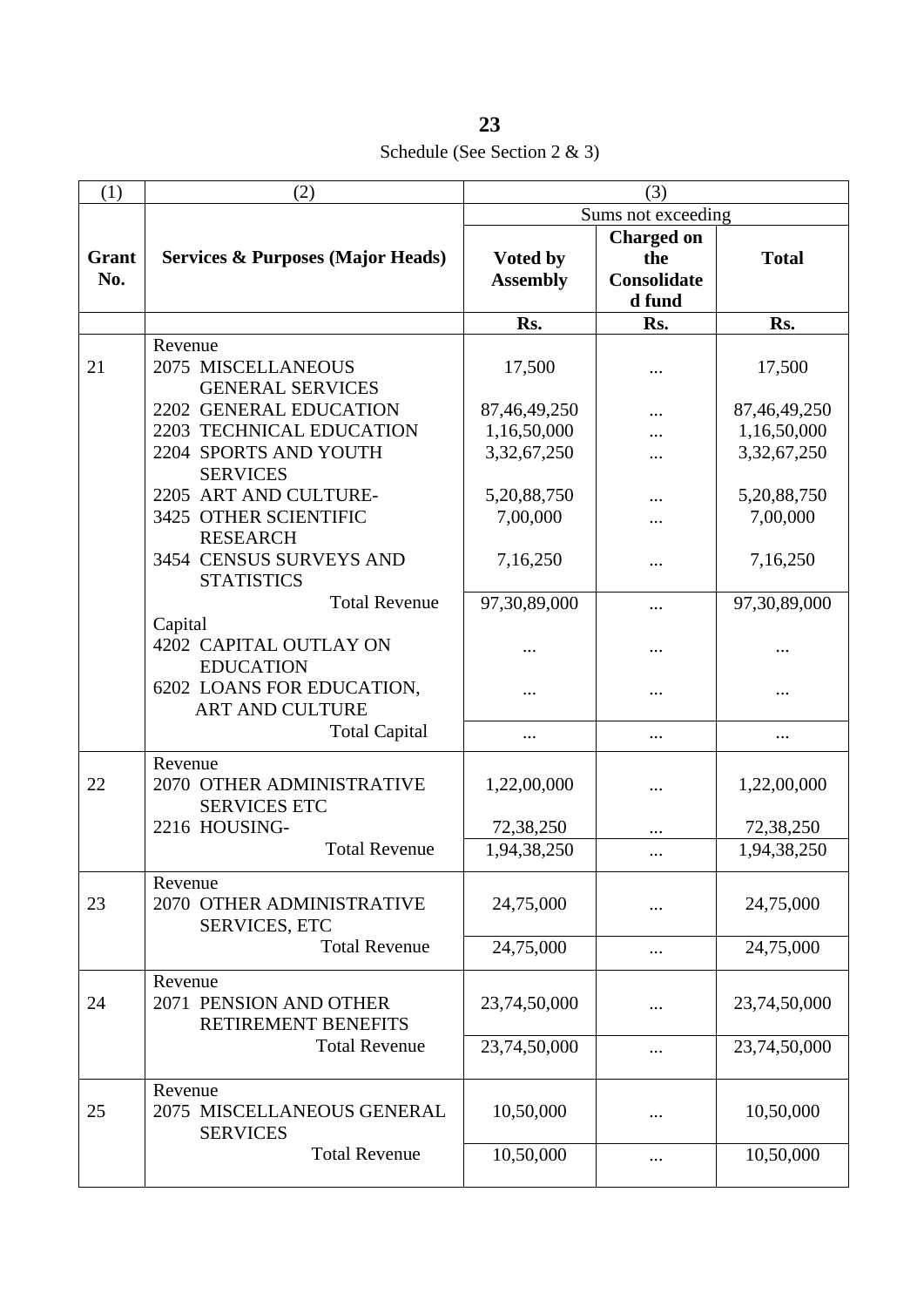Schedule (See Section 2 & 3)

| (1)   | (2)                                          | (3)             |                    |                 |
|-------|----------------------------------------------|-----------------|--------------------|-----------------|
|       |                                              |                 | Sums not exceeding |                 |
|       |                                              |                 | <b>Charged on</b>  |                 |
| Grant | <b>Services &amp; Purposes (Major Heads)</b> | Voted by        | the                | <b>Total</b>    |
| No.   |                                              | <b>Assembly</b> | <b>Consolidate</b> |                 |
|       |                                              |                 | d fund             |                 |
|       |                                              | Rs.             | Rs.                | Rs.             |
|       | Revenue                                      |                 |                    |                 |
| 26    | 2210 MEDICAL AND PUBLIC                      | 23, 28, 54, 750 |                    | 23, 28, 54, 750 |
|       | <b>HEALTH</b>                                |                 |                    |                 |
|       | 2211 FAMILY WELFARE                          | 2,58,58,250     |                    | 2,58,58,250     |
|       | <b>Total Revenue</b>                         | 25,87,13,000    |                    | 25,87,13,000    |
|       | Capital                                      |                 |                    |                 |
|       | 4210 CAPITAL OUTLAY ON                       | 4,39,00,000     |                    | 4,39,00,000     |
|       | <b>MEDICAL AND PUBLIC</b>                    |                 |                    |                 |
|       | <b>HEALTH</b>                                |                 |                    |                 |
|       | 4211 CAPITAL OUTLAY ON                       |                 |                    |                 |
|       | <b>FAMILY WELFARE</b>                        | 30,00,000       |                    | 30,00,000       |
|       |                                              |                 |                    |                 |
|       | <b>Total Capital</b>                         | 4,69,00,000     |                    | 4,69,00,000     |
|       | Revenue                                      |                 |                    |                 |
| 27    | 2215 WATER SUPPLY AND                        | 15, 17, 25, 000 |                    | 15, 17, 25, 000 |
|       | <b>SANITATION</b>                            |                 |                    |                 |
|       | 2216 HOUSING-                                | 4,50,000        | $\ddotsc$          | 4,50,000        |
|       | <b>Total Revenue</b>                         | 15,21,75,000    |                    | 15,21,75,000    |
|       | Capital                                      |                 |                    |                 |
|       | 4215 CAPITAL OUTLAY ON                       | 22,05,75,000    |                    | 22,05,75,000    |
|       | <b>WATER SUPPLY AND</b>                      |                 |                    |                 |
|       | <b>SANITATION</b>                            |                 |                    |                 |
|       | 4216 CAPITAL OUTLAY ON                       | 12,50,000       |                    | 12,50,000       |
|       | <b>HOUSING</b>                               |                 |                    |                 |
|       | <b>Total Capital</b>                         | 22,18,25,000    |                    | 22,18,25,000    |
|       |                                              |                 |                    |                 |
|       | Revenue                                      |                 |                    |                 |
| 28    | 2216 HOUSING                                 | 2,52,60,000     |                    | 2,52,60,000     |
|       | <b>Total Revenue</b>                         | 2,52,60,000     |                    | 2,52,60,000     |
|       | Capital                                      |                 |                    |                 |
|       | 4216 CAPITAL OUTLAY ON                       | 19,90,000       |                    | 19,90,000       |
|       | <b>HOUSING</b>                               |                 |                    |                 |
|       | 6216 LOANS FOR HOUSING                       | 25,00,000       | $\cdots$           | 25,00,000       |
|       | <b>Total Capital</b>                         | 49,90,000       | $\cdots$           | 49,90,000       |
|       | Revenue                                      |                 |                    |                 |
| 29    | 2217 URBAN DEVELOPMENT                       | 5,84,16,250     |                    | 5,84,16,250     |
|       | <b>Total Revenue</b>                         | 5,84,16,250     | $\cdots$           | 5,84,16,250     |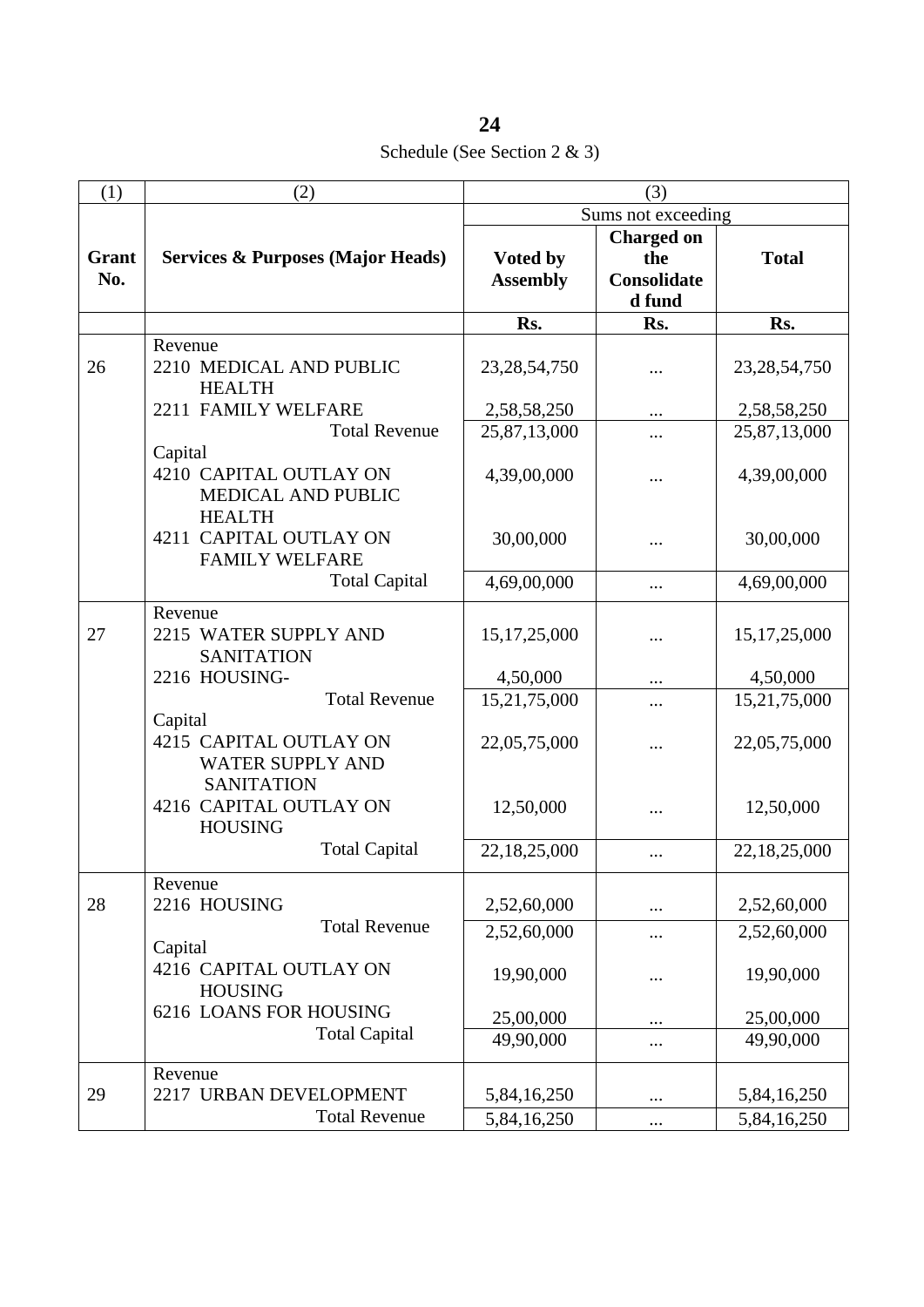Schedule (See Section 2 & 3)

| (1)          | (2)                                                                   | (3)                         |                                                   |              |
|--------------|-----------------------------------------------------------------------|-----------------------------|---------------------------------------------------|--------------|
|              |                                                                       |                             | Sums not exceeding                                |              |
| Grant<br>No. | <b>Services &amp; Purposes (Major Heads)</b>                          | Voted by<br><b>Assembly</b> | <b>Charged on</b><br>the<br>Consolidate<br>d fund | <b>Total</b> |
|              |                                                                       | Rs.                         | Rs.                                               | Rs.          |
| 29           | Capital<br>4216 CAPITAL OUTLAY ON<br><b>HOUSING</b>                   | 3,50,000                    |                                                   | 3,50,000     |
|              | 4217 CAPITAL OUTLAY ON<br><b>URBAN DEVELOPMENT</b>                    | 3,62,42,250                 |                                                   | 3,62,42,250  |
|              | <b>6217 LOANS FOR URBAN</b><br><b>DEVELOPMENT</b>                     |                             |                                                   | .            |
|              | <b>Total Capital</b>                                                  | 3,65,92,250                 |                                                   | 3,65,92,250  |
| 30           | Revenue<br>2220 INFORMATION AND<br><b>PUBLICITY</b>                   | 1,42,00,000                 |                                                   | 1,42,00,000  |
|              | <b>Total Revenue</b>                                                  | 1,42,00,000                 |                                                   | 1,42,00,000  |
| 31           | Revenue<br>2230 LABOUR AND EMPLOYMENT<br><b>Total Revenue</b>         | 2,57,10,500                 | $\ddotsc$                                         | 2,57,10,500  |
|              |                                                                       | 2,57,10,500                 |                                                   | 2,57,10,500  |
| 32           | Revenue<br>3456 CIVIL SUPPLIES<br><b>Total Revenue</b>                | 1,45,00,000                 |                                                   | 1,45,00,000  |
|              | 4408 CAPITAL OUTLAY ON FOOD<br><b>STORAGE AND</b><br>WAREHOUSING      | 1,45,00,000                 | $\ddotsc$                                         | 1,45,00,000  |
|              | <b>Total Capital</b>                                                  |                             | $\cdots$                                          |              |
| 33           | Revenue<br>2235 SOCIAL SECURITY AND<br><b>WELFARE</b>                 |                             |                                                   |              |
|              | <b>Total Revenue</b><br>6235 LOANS FOR SOCIAL<br>SECURITY AND WELFARE | <br>2,50,000                |                                                   | <br>2,50,000 |
|              | <b>Total Capital</b>                                                  | 2,50,000                    |                                                   | 2,50,000     |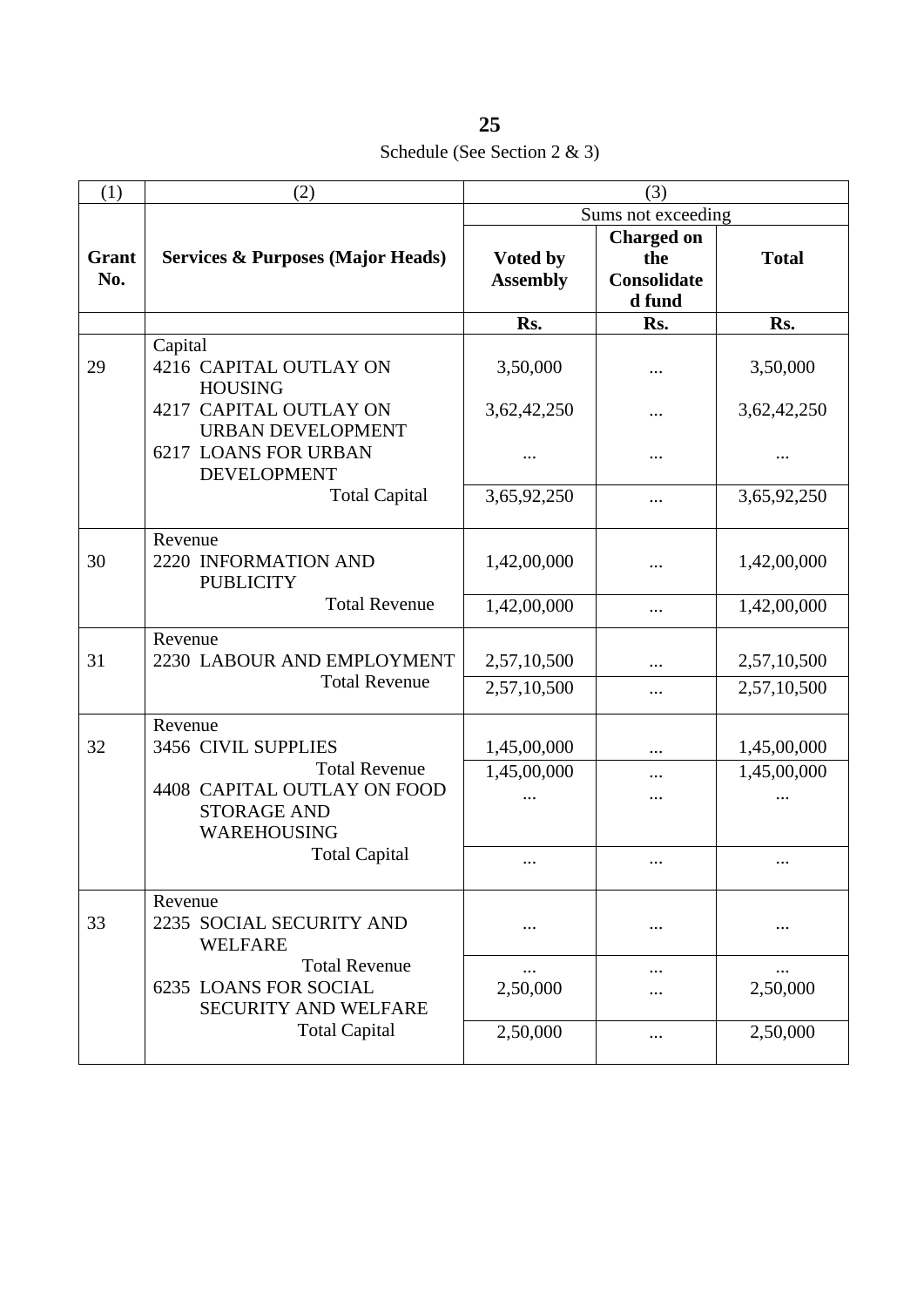| 26                               |  |
|----------------------------------|--|
| Schedule (See Section $2 \& 3$ ) |  |

| (1)   | (2)                                                   | (3)             |                    |              |
|-------|-------------------------------------------------------|-----------------|--------------------|--------------|
|       |                                                       |                 | Sums not exceeding |              |
|       |                                                       |                 | <b>Charged on</b>  |              |
| Grant | <b>Services &amp; Purposes (Major Heads)</b>          | Voted by        | the                | <b>Total</b> |
| No.   |                                                       | <b>Assembly</b> | Consolidate        |              |
|       |                                                       |                 | d fund             |              |
|       |                                                       | Rs.             | Rs.                | Rs.          |
|       | Revenue                                               |                 |                    |              |
| 34    | 2225 WELFARE OF S.CS., S.TS AND<br><b>OTHER B.CS.</b> | 6,33,15,000     |                    | 6,33,15,000  |
|       | 2235 SOCIAL SECURITY AND<br><b>WELFARE</b>            | 7,35,90,500     |                    | 7,35,90,500  |
|       | 2236 NUTRITION-                                       | 13,29,50,000    | $\cdots$           | 13,29,50,000 |
|       | <b>Total Revenue</b>                                  | 26,98,55,500    | $\cdots$           | 26,98,55,500 |
|       | Capital                                               |                 |                    |              |
|       | 4235 CAPITAL OUTLAY ON                                | 2,02,50,000     |                    | 2,02,50,000  |
|       | SOCIAL SECURITY AND<br><b>WELFARE</b>                 |                 |                    |              |
|       | 6225 LOANS FOR WELFARE OF                             |                 |                    | $\cdots$     |
|       | S.CS., S.TS AND OTHER B.CS.                           |                 |                    |              |
|       | <b>Total Capital</b>                                  | 2,02,50,000     |                    | 2,02,50,000  |
|       |                                                       |                 |                    |              |
|       | Revenue                                               |                 |                    |              |
| 35    | 2235 SOCIAL SECURITY AND<br><b>WELFARE</b>            | 7,46,000        |                    | 7,46,000     |
|       | <b>Total Revenue</b>                                  |                 |                    |              |
|       |                                                       | 7,46,000        | $\cdots$           | 7,46,000     |
|       | Revenue                                               |                 |                    |              |
| 36    | 2275 MISCELLANEOUS GENERAL                            | 38,500          | $\cdots$           | 38,500       |
|       | <b>SERVICES</b>                                       |                 |                    |              |
|       | 2235 SOCIAL SECURITY AND                              | 35,36,250       | 1,63,750           | 37,00,000    |
|       | <b>WELFARE</b><br><b>Total Revenue</b>                |                 |                    |              |
|       |                                                       | 35,74,750       | 1,63,750           | 37, 38, 500  |
|       | Revenue                                               |                 |                    |              |
| 37    | 2250 OTHER SOCIAL SERVICES                            | 12,500          | $\ddotsc$          | 12,500       |
|       | <b>Total Revenue</b>                                  | 12,500          | $\cdots$           | 12,500       |
| 38    | Revenue<br>3451 SECRETARIAT-ECONOMIC                  | 4,61,75,000     |                    | 4,61,75,000  |
|       | <b>SERVICES</b>                                       |                 |                    |              |
|       | <b>Total Revenue</b>                                  | 4,61,75,000     | $\cdots$           | 4,61,75,000  |
|       |                                                       |                 |                    |              |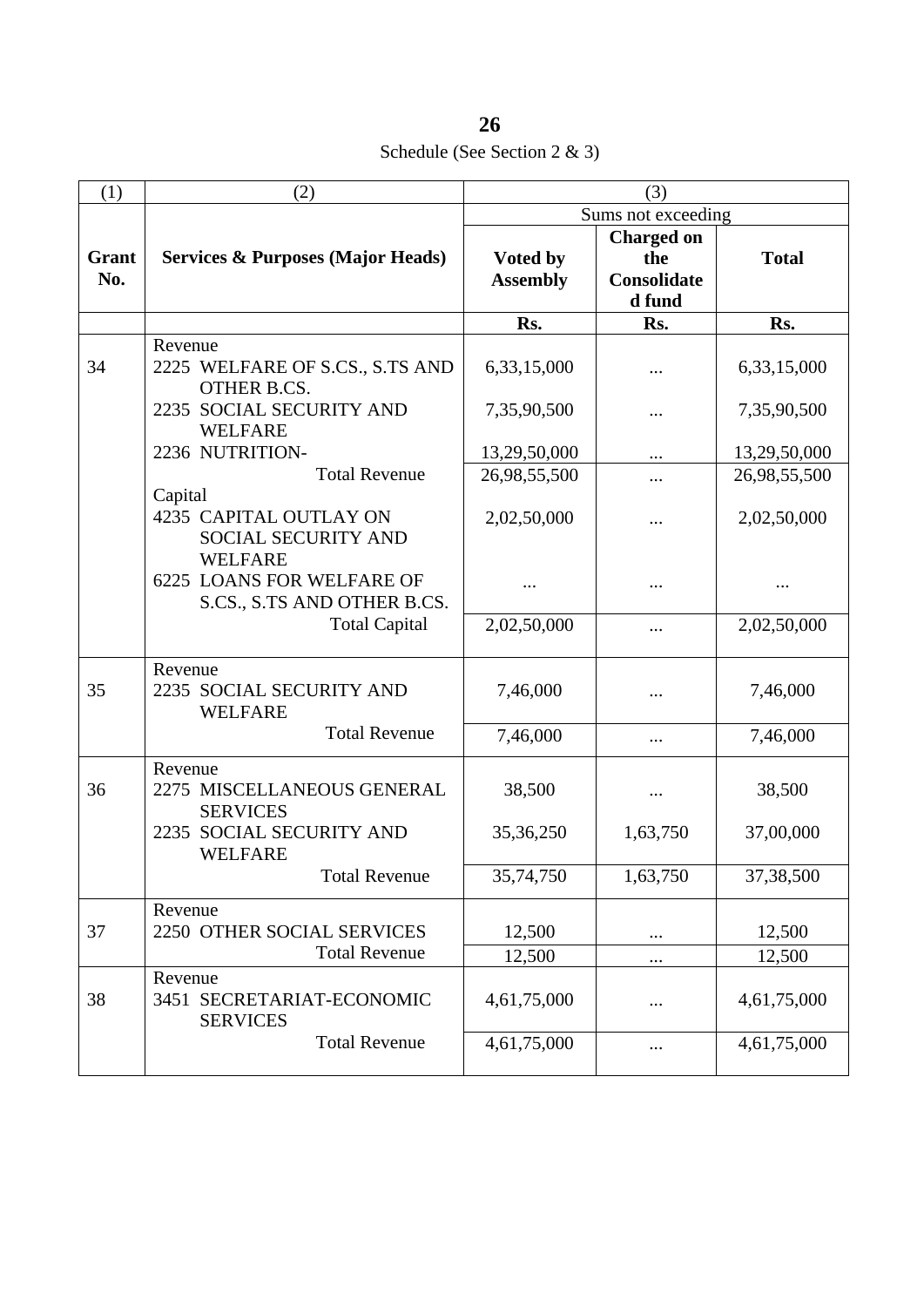Schedule (See Section 2 & 3)

| (1)   | (2)                                          | (3)             |                    |              |
|-------|----------------------------------------------|-----------------|--------------------|--------------|
|       |                                              |                 | Sums not exceeding |              |
|       |                                              |                 | <b>Charged on</b>  |              |
| Grant | <b>Services &amp; Purposes (Major Heads)</b> | Voted by        | the                | <b>Total</b> |
| No.   |                                              | <b>Assembly</b> | Consolidate        |              |
|       |                                              |                 | d fund             |              |
|       |                                              | Rs.             | Rs.                | Rs.          |
|       | Revenue                                      |                 |                    |              |
| 39    | 2425 CO-OPERATION                            | 1,97,32,250     | $\cdots$           | 1,97,32,250  |
|       | <b>Total Revenue</b>                         | 1,97,32,250     | $\ddotsc$          | 1,97,32,250  |
|       | Capital                                      |                 |                    |              |
|       | 4425 CAPITAL OUTLAY ON CO-                   | 1,40,70,500     |                    | 1,40,70,500  |
|       | <b>OPERATION</b>                             |                 |                    |              |
|       | 4435 CAPITAL OUTLAY ON                       | 3,75,000        |                    | 3,75,000     |
|       | OTHER AGRICULTURAL                           |                 |                    |              |
|       | <b>PROGRAMMES</b>                            |                 |                    |              |
|       | <b>6425 LOANS FOR CO-OPERATION</b>           | 39,90,500       |                    | 39,90,500    |
|       | <b>Total Capital</b>                         |                 |                    |              |
|       |                                              | 1,84,36,000     | $\cdots$           | 1,84,36,000  |
|       | Revenue                                      |                 |                    |              |
| 40    | 2552 NORTH EASTERN AREAS                     | 10,85,00,000    |                    | 10,85,00,000 |
|       | (SPECIAL AREAS                               |                 |                    |              |
|       | PROGRAMME)                                   |                 |                    |              |
|       | <b>Total Revenue</b>                         | 10,85,00,000    |                    | 10,85,00,000 |
|       | Capital                                      |                 |                    |              |
|       | <b>4552 CAPITAL OUTLAY ON</b>                | 8,65,00,000     |                    | 8,65,00,000  |
|       | NORTH EASTERN AREAS                          |                 |                    |              |
|       | <b>Total Capital</b>                         | 8,65,00,000     |                    | 8,65,00,000  |
|       | Revenue                                      |                 |                    |              |
| 41    | 3454 CENSUS, SURVEYS AND                     | 1,36,50,000     |                    | 1,36,50,000  |
|       | <b>STATISTICS</b>                            |                 |                    |              |
|       | <b>Total Revenue</b>                         | 1,36,50,000     |                    | 1,36,50,000  |
|       |                                              |                 |                    |              |
|       | Revenue                                      |                 |                    |              |
| 42    | 2216 HOUSING-                                | 75,000          |                    | 75,000       |
|       | 3475 OTHER GENERAL                           | 39,59,500       |                    | 39,59,500    |
|       | ECONOMIC SERVICES.                           |                 |                    |              |
|       | <b>Total Revenue</b>                         | 40,34,500       | $\cdots$           | 40,34,500    |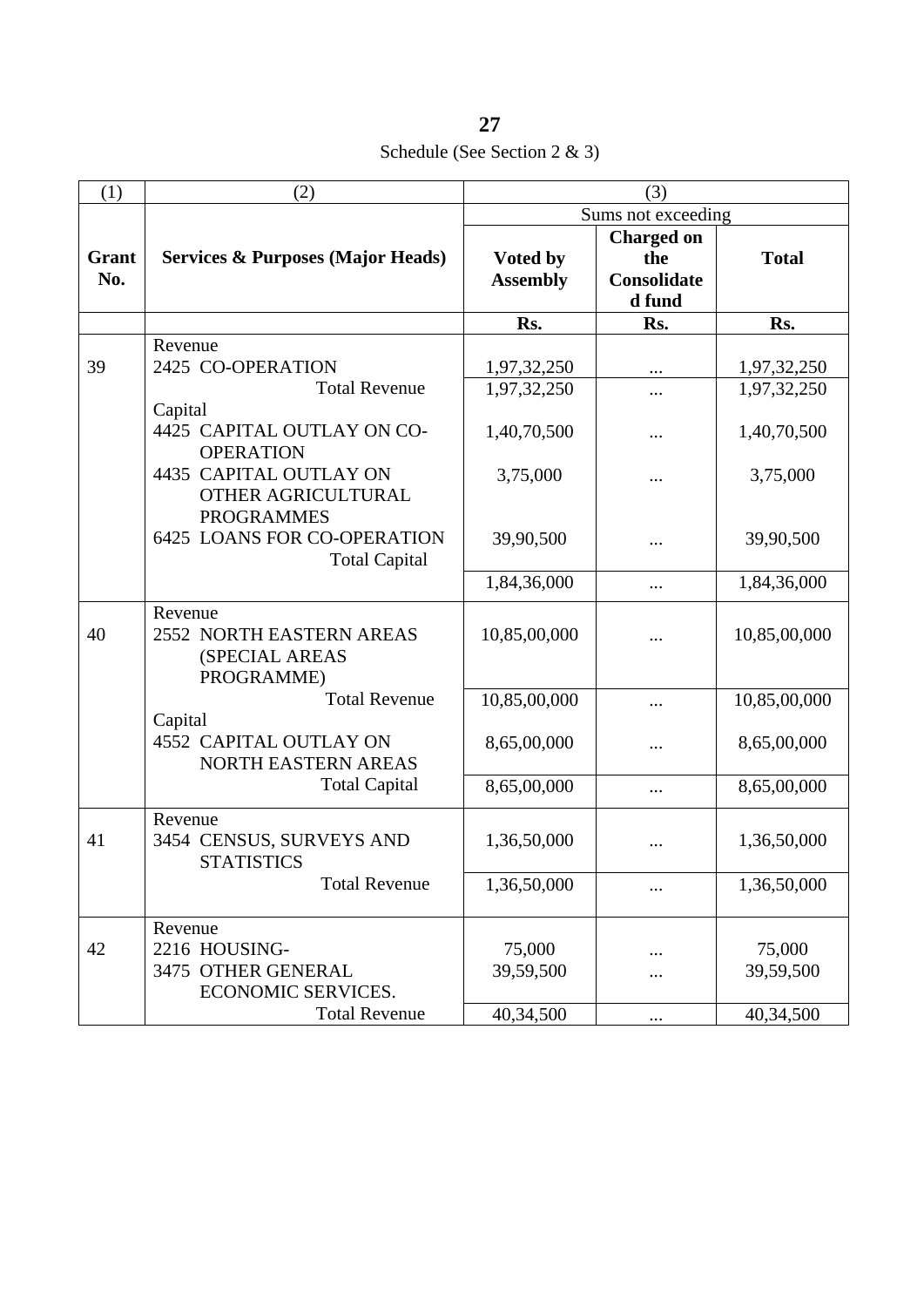Schedule (See Section 2 & 3)

| (1)   | (2)                                          | (3)                         |                    |              |
|-------|----------------------------------------------|-----------------------------|--------------------|--------------|
|       |                                              |                             | Sums not exceeding |              |
| Grant |                                              |                             | <b>Charged on</b>  |              |
| No.   | <b>Services &amp; Purposes (Major Heads)</b> | Voted by<br><b>Assembly</b> | the<br>Consolidate | <b>Total</b> |
|       |                                              |                             | d fund             |              |
|       |                                              | Rs.                         | Rs.                | Rs.          |
|       | Revenue                                      |                             |                    |              |
| 43    | 2216 HOUSING-                                | 26,03,000                   |                    | 26,03,000    |
|       | 2401 CROP HUSBANDRY                          | 15,38,80,000                |                    | 15,38,80,000 |
|       | 2408 FOOD STORAGE AND                        |                             |                    |              |
|       | WAREHOUSING                                  |                             |                    |              |
|       | 2415 AGRICULTURAL RESEARCH                   | 61,55,000                   |                    | 61,55,000    |
|       | <b>AND EDUCATION</b>                         |                             |                    |              |
|       | 2435 OTHER AGRICULTURAL                      | 62,75,000                   |                    | 62,75,000    |
|       | <b>PROGRAMMES</b>                            |                             |                    |              |
|       | 2702 MINOR IRRIGATION                        | 3,24,25,500                 |                    | 3,24,25,500  |
|       | <b>Total Revenue</b>                         | 20,13,38,500                | .                  | 20,13,38,500 |
|       | Capital                                      |                             |                    |              |
|       | 4216 CAPITAL OUTLAY ON                       | 8,74,750                    | $\cdots$           | 8,74,750     |
|       | <b>HOUSING</b>                               |                             |                    |              |
|       | 4401 CAPITAL OUTLAY ON CROP                  | 9,54,000                    | .                  | 9,54,000     |
|       | <b>HUSBANDRY</b>                             |                             |                    |              |
|       | 4416 INVESTMENT IN                           | 1,75,000                    |                    | 1,75,000     |
|       | AGRICULTURAL FINANCIAL                       |                             |                    |              |
|       | INST.                                        |                             |                    |              |
|       | 4702 CAPITAL OUTLAY ON                       | 1,42,99,500                 |                    | 1,42,99,500  |
|       | <b>MINOR IRRIGATION</b>                      |                             |                    |              |
|       | <b>Total Capital</b>                         | 1,63,03,250                 | $\cdots$           | 1,63,03,250  |
|       | Revenue                                      |                             |                    |              |
| 44    | 2701 MEDIUM IRRIGATION-II-                   |                             |                    |              |
|       | <b>WORKS UNDER E AND D</b>                   |                             |                    |              |
|       | WING P. W. D MEDIUM                          |                             |                    |              |
|       | 2711 FLOOD CONTROL                           | 15,25,000                   |                    | 15,25,000    |
|       | <b>Total Revenue</b>                         | 15,25,000                   |                    | 15,25,000    |
|       | Capital                                      |                             |                    |              |
|       | 4701 CAPITAL OUTLAY ON                       | 5,50,000                    |                    | 5,50,000     |
|       | <b>MEDIUM IRRIGATION</b>                     |                             |                    |              |
|       | 4711 CAPITAL OUTLAY ON                       | 62,50,000                   |                    | 62,50,000    |
|       | FLOOD CONTROL PROJECTS                       |                             |                    |              |
|       | <b>Total Capital</b>                         | 68,00,000                   |                    | 68,00,000    |
|       |                                              |                             |                    |              |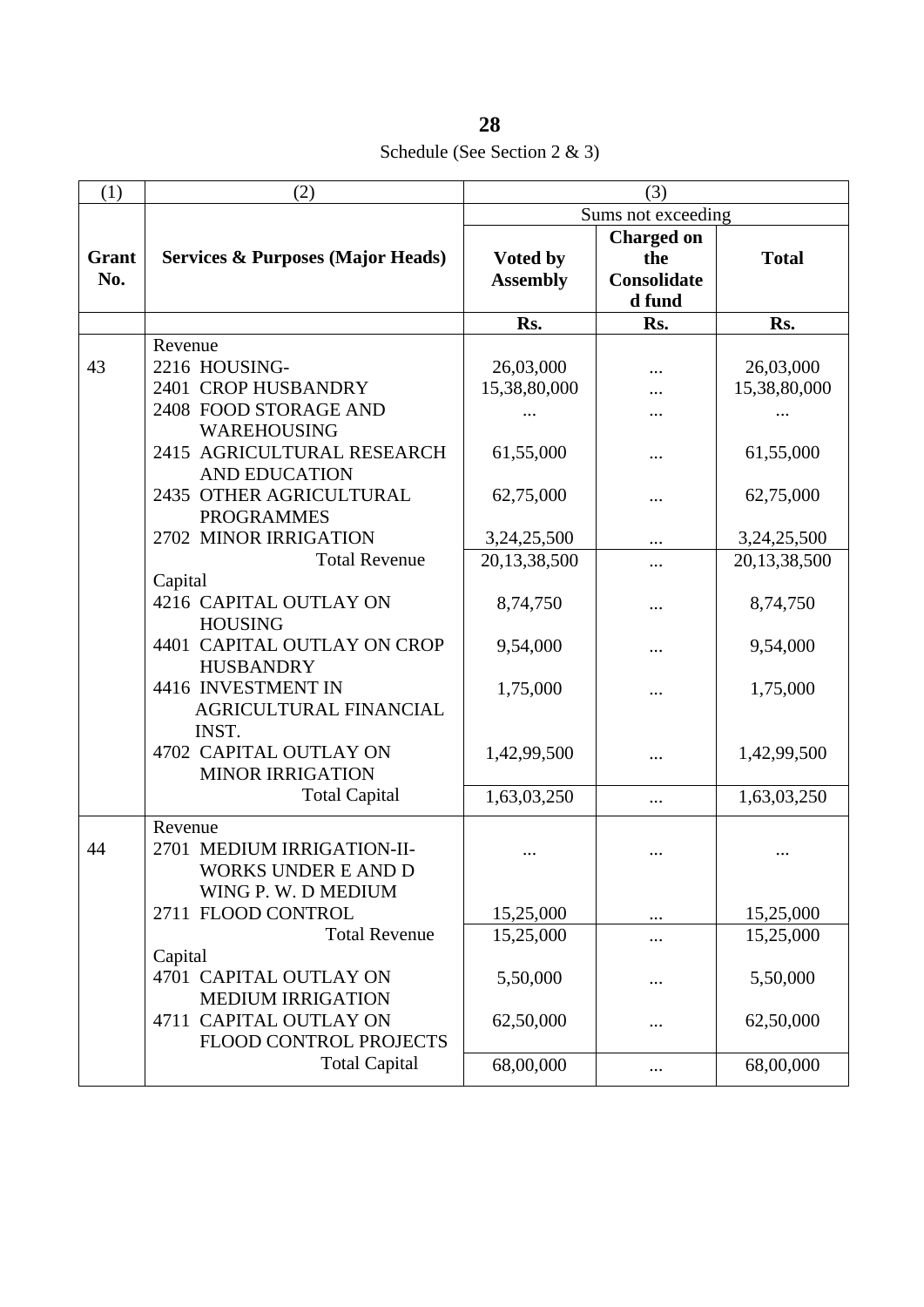Schedule (See Section 2 & 3)

| (1)          | (2)                                                                                                                             | (3)                                    |                                                          |                                        |
|--------------|---------------------------------------------------------------------------------------------------------------------------------|----------------------------------------|----------------------------------------------------------|----------------------------------------|
|              |                                                                                                                                 | Sums not exceeding                     |                                                          |                                        |
| Grant<br>No. | <b>Services &amp; Purposes (Major Heads)</b>                                                                                    | Voted by<br><b>Assembly</b>            | <b>Charged on</b><br>the<br><b>Consolidate</b><br>d fund | <b>Total</b>                           |
|              |                                                                                                                                 | Rs.                                    | Rs.                                                      | Rs.                                    |
| 45           | Revenue<br>2216 HOUSING-<br>2402 SOIL AND WATER<br><b>CONSERVATION</b><br>2415 AGRICULTURAL RESEARCH<br><b>AND EDUCATION</b>    | 9,25,000<br>9,13,73,750<br>4,51,250    | .<br>                                                    | 9,25,000<br>9,13,73,750<br>4,51,250    |
|              | <b>Total Revenue</b>                                                                                                            | 9,27,50,000                            | $\cdots$                                                 | 9,27,50,000                            |
| 46           | Revenue<br>2501 SPECIAL PROGRAMMES FOR<br>RURAL DEVELOPMENT                                                                     | 2,31,25,000                            | $\ddotsc$                                                | 2,31,25,000                            |
|              | <b>Total Revenue</b>                                                                                                            | 2,31,25,000                            | $\cdots$                                                 | 2,31,25,000                            |
| 47           | Revenue<br>2216 HOUSING<br>2235 SOCIAL SECURITY AND<br>WELFARE-                                                                 | 13,09,960                              |                                                          | 13,09,960                              |
|              | 2403 ANIMAL HUSBANDRY<br>2415 AGRICULTURAL RESEARCH<br><b>AND EDUCATION</b>                                                     | 7,60,20,541<br>22,85,750               |                                                          | 7,60,20,541<br>22,85,750               |
|              | <b>Total Revenue</b>                                                                                                            | 7,96,16,250                            | $\cdots$                                                 | 7,96,16,250                            |
| 48           | Revenue<br>2216 HOUSING<br>2404 DAIRY DEVELOPMENT<br>2415 AGRICULTURAL RESEARCH<br><b>AND EDUCATION</b><br><b>Total Revenue</b> | 3,33,750<br>1,52,78,750<br>1,56,12,500 | $\cdots$                                                 | 3,33,750<br>1,52,78,750<br>1,56,12,500 |
|              | Revenue                                                                                                                         |                                        |                                                          |                                        |
| 49           | 2216 HOUSING<br>2404 FISHERIES<br>2415 AGRICULTURAL RESEARCH<br><b>AND EDUCATION</b>                                            | 1,37,500<br>2,13,33,750<br>5,21,250    |                                                          | 1,37,500<br>2,13,33,750<br>5,21,250    |
|              | <b>Total Revenue</b><br>Capital                                                                                                 | 2,19,92,500                            |                                                          | 2,19,92,500                            |
|              | 4216 CAPITAL OUTLAY ON<br><b>HOUSING</b>                                                                                        | 2,50,000                               |                                                          | 2,50,000                               |
|              | 4405 CAPITAL OUTLAY ON<br><b>FISHERIES</b>                                                                                      | 2,07,500                               |                                                          | 2,07,500                               |
|              | <b>Total Capital</b>                                                                                                            | 4,57,500                               |                                                          | 4,57,500                               |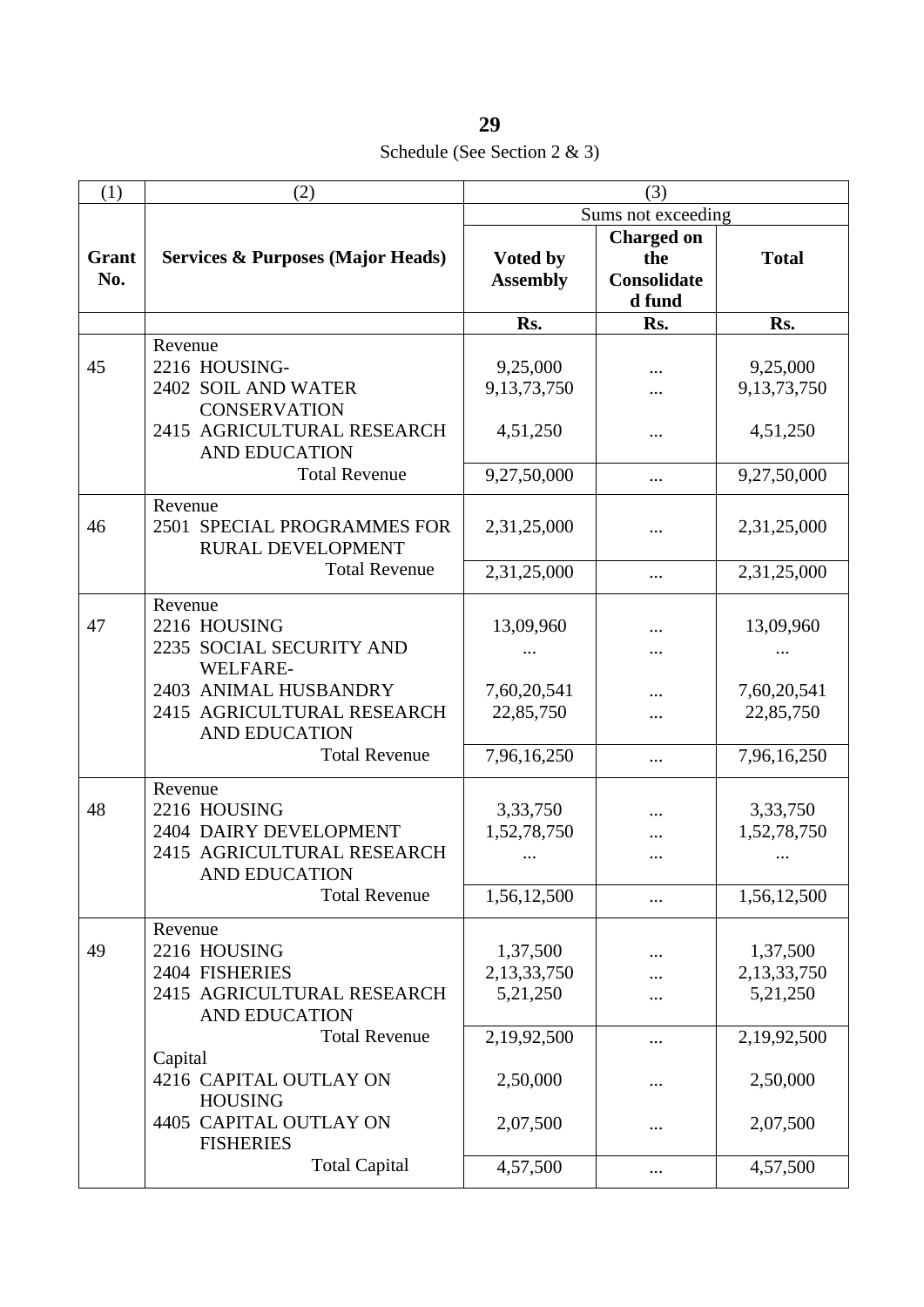Schedule (See Section 2 & 3)

| (1)          | (2)                                                           | (3)                |                   |              |
|--------------|---------------------------------------------------------------|--------------------|-------------------|--------------|
|              |                                                               | Sums not exceeding |                   |              |
|              |                                                               |                    | <b>Charged on</b> |              |
| <b>Grant</b> | <b>Services &amp; Purposes (Major Heads)</b>                  | Voted by           | the               | <b>Total</b> |
| No.          |                                                               | <b>Assembly</b>    | Consolidate       |              |
|              |                                                               |                    | d fund            |              |
|              |                                                               | Rs.                | Rs.               | Rs.          |
|              | Revenue                                                       |                    |                   |              |
| 50           | 2406 FORESTRY AND WILD LIFE                                   | 13,74,37,500       | 1,25,000          | 13,75,62,500 |
|              | 2415 AGRICULTURAL RESEARCH                                    | 23,12,500          |                   | 23,12,500    |
|              | <b>AND EDUCATION</b>                                          |                    |                   |              |
|              | <b>Total Revenue</b>                                          | 13,97,50,000       | 1,25,000          | 13,98,75,000 |
|              | Capital                                                       |                    |                   |              |
|              | 4406 CAPITAL OUTLAY ON                                        | 2,26,00,000        |                   | 2,26,00,000  |
|              | FORESTRY AND WILD LIFE                                        |                    |                   |              |
|              | <b>Total Capital</b>                                          | 2,26,00,000        |                   | 2,26,00,000  |
|              | Revenue                                                       |                    |                   |              |
| 51           | 2216 HOUSING-                                                 | 10,00,000          |                   | 10,00,000    |
|              | 2401 CROP HUSBANDRY                                           | 36,00,000          |                   | 36,00,000    |
|              | 2501 SPECIAL PROGRAMMES FOR                                   | 1,15,75,000        |                   | 1,15,75,000  |
|              | RURAL DEVELOPMENT                                             |                    |                   |              |
|              | 2505 RURAL EMPLOYMENT                                         | 2,76,00,000        |                   | 2,76,00,000  |
|              | 2515 OTHER RURAL                                              | 18,39,00,000       |                   | 18,39,00,000 |
|              | <b>DEVELOPMENT</b>                                            |                    |                   |              |
|              | <b>PROGRAMMES</b>                                             |                    |                   |              |
|              | <b>Total Revenue</b>                                          | 22,76,75,000       |                   | 22,76,75,000 |
|              | Capital                                                       |                    |                   |              |
|              | 4216 CAPITAL OUTLAY ON                                        | 12,50,000          |                   | 12,50,000    |
|              | <b>HOUSING</b>                                                |                    |                   |              |
|              | 4515 CAPITAL OUTLAY ON<br><b>RURAL DEVELOPMENT</b>            | 12,50,000          |                   | 12,50,000    |
|              | <b>Total Capital</b>                                          | 25,00,000          |                   | 25,00,000    |
|              |                                                               |                    |                   |              |
|              | Revenue                                                       |                    |                   |              |
| 52           | 2852 INDUSTRIES                                               | 82,51,750          |                   | 82,51,750    |
|              | <b>Total Revenue</b>                                          | 82,51,750          |                   | 82,51,750    |
|              | Capital                                                       |                    |                   |              |
|              | 4854 CAPITAL OUTLAY ON                                        |                    |                   |              |
|              | <b>CEMENT AND NON-</b>                                        |                    |                   |              |
|              | <b>METALLIC MINERAL</b>                                       |                    |                   |              |
|              | <b>4885 CAPITAL OUTLAY ON</b>                                 | 1,30,06,250        |                   | 1,30,06,250  |
|              | <b>INDUSTRIES AND MINERALS</b>                                |                    |                   |              |
|              | <b>6885 LOANS FOR OTHER</b><br><b>INDUSTRIES AND MINERALS</b> | $\cdots$           |                   |              |
|              | <b>Total Capital</b>                                          | 1,30,06,250        |                   | 1,30,06,250  |
|              |                                                               |                    |                   |              |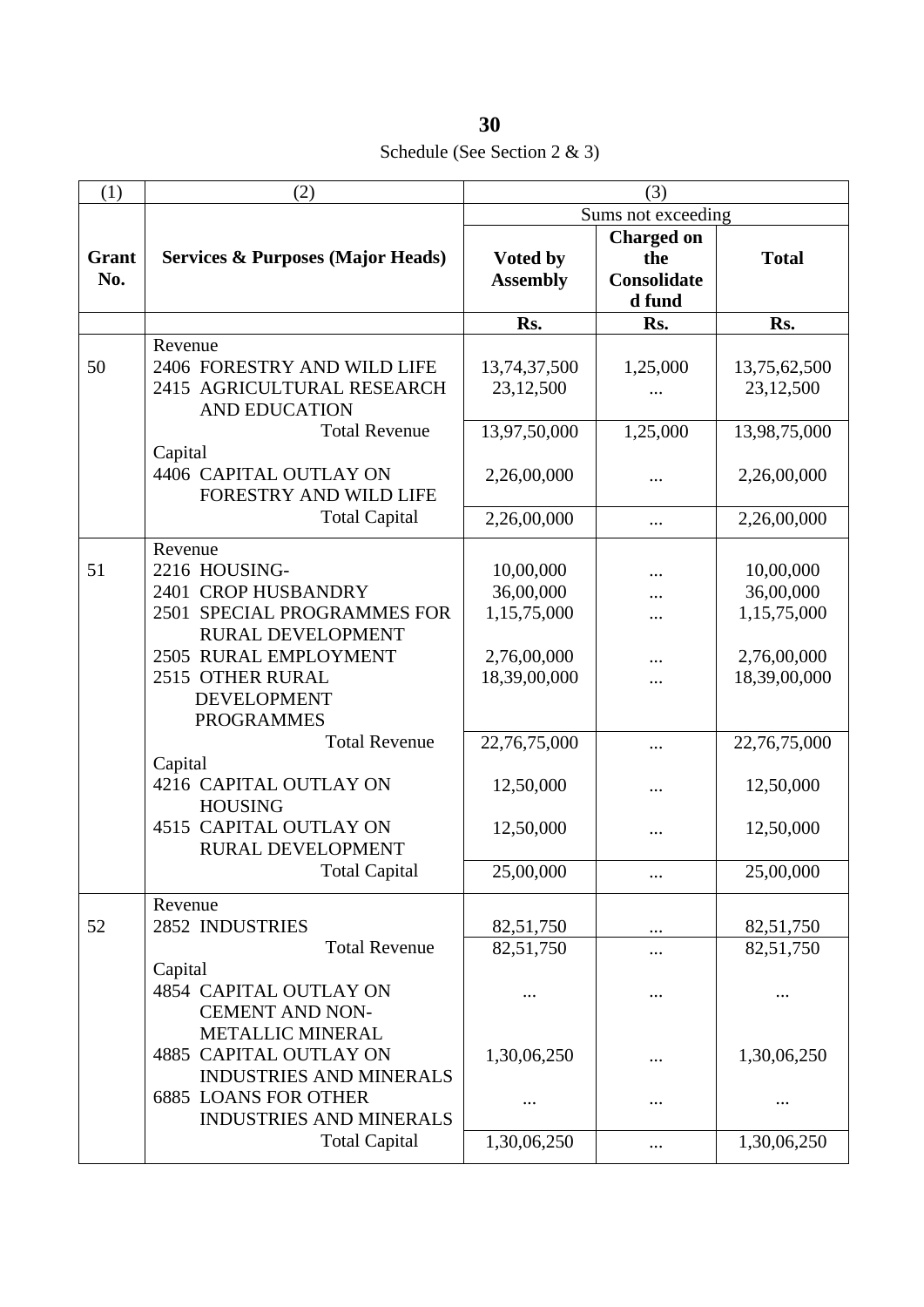Schedule (See Section 2 & 3)

| (1)          | (2)                                                                                  | (3)                         |                                                   |              |
|--------------|--------------------------------------------------------------------------------------|-----------------------------|---------------------------------------------------|--------------|
|              |                                                                                      | Sums not exceeding          |                                                   |              |
| Grant<br>No. | <b>Services &amp; Purposes (Major Heads)</b>                                         | Voted by<br><b>Assembly</b> | <b>Charged on</b><br>the<br>Consolidate<br>d fund | <b>Total</b> |
|              |                                                                                      | Rs.                         | Rs.                                               | Rs.          |
| 53           | Revenue<br>2851 VILLAGE AND SMALL<br><b>INDUSTRIES</b>                               | 3,79,43,500                 |                                                   | 3,79,43,500  |
|              | <b>Total Revenue</b>                                                                 | 3,79,43,500                 |                                                   | 3,79,43,500  |
|              | Capital<br>4851 CAPITAL OUTLAY ON<br><b>VILLAGE AND SMALL</b><br><b>INDUSTRIES</b>   |                             |                                                   |              |
|              | <b>6851 LOANS FOR VILLAGE AND</b><br><b>SMALL SCALE INDUSTRIES</b>                   |                             |                                                   |              |
|              | <b>Total Capital</b>                                                                 |                             |                                                   |              |
| 54           | Revenue<br>2851 VILLAGE AND SMALL<br><b>INDUSTRIES</b>                               | 2,48,42,000                 |                                                   | 2,48,42,000  |
|              | <b>Total Revenue</b>                                                                 | 2,48,42,000                 |                                                   | 2,48,42,000  |
|              | Capital<br>4216 CAPITAL OUTLAY ON<br><b>HOUSING</b>                                  |                             |                                                   |              |
|              | <b>4851 CAPITAL OUTLAY ON</b><br><b>VILLAGE AND SMALL SCALE</b><br><b>INDUSTRIES</b> | 1,87,00,000                 |                                                   | 1,87,00,000  |
|              | <b>6851 LOANS FOR VILLAGE AND</b><br><b>SMALL INDUSTRIES</b>                         |                             |                                                   |              |
|              | <b>Total Capital</b>                                                                 | 1,87,00,000                 |                                                   | 1,87,00,000  |
| 55           | Revenue<br>2853 NON FERROUS MINING AND<br>METALLURGICAL<br><b>INDUSTRIES</b>         | 5,17,50,000                 |                                                   | 5,17,50,000  |
|              | <b>Total Revenue</b>                                                                 | 5,17,50,000                 |                                                   | 5,17,50,000  |
|              | Capital<br>4216 CAPITAL OUTLAY ON<br>HOUSING-                                        | $\cdots$                    |                                                   |              |
|              | 4853 CAPITAL OUTLAY ON<br><b>MINING AND</b><br>METALLURGICAL<br><b>INDUSTRIES</b>    | 6,12,500                    |                                                   | 6,12,500     |
|              | <b>Total Capital</b>                                                                 | 6,12,500                    |                                                   | 6,12,500     |
|              |                                                                                      |                             |                                                   |              |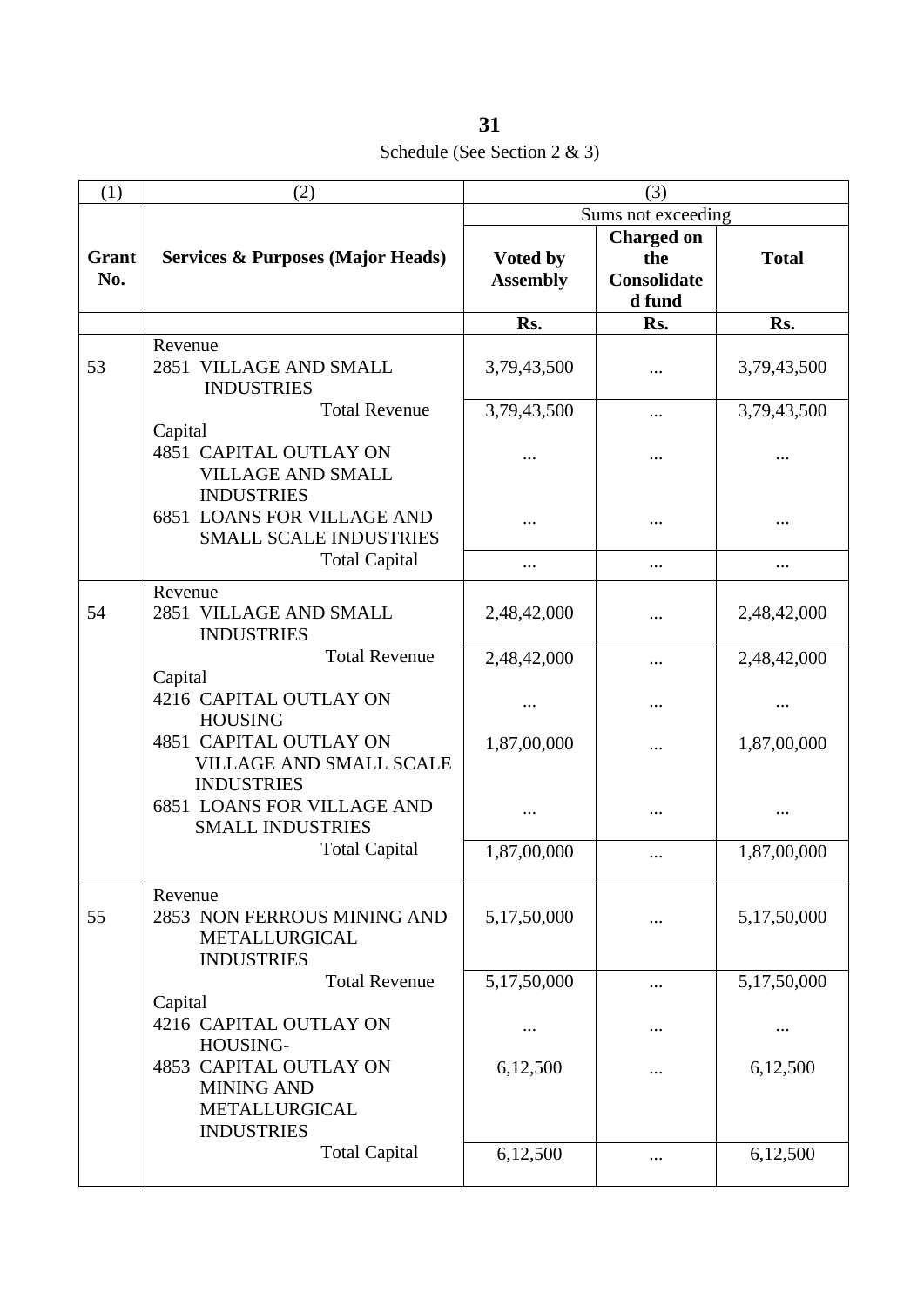Schedule (See Section 2 & 3)

| (1)          | (2)                                                                                                                                                       | (3)                                                          |                                                          |                                                              |
|--------------|-----------------------------------------------------------------------------------------------------------------------------------------------------------|--------------------------------------------------------------|----------------------------------------------------------|--------------------------------------------------------------|
|              |                                                                                                                                                           | Sums not exceeding                                           |                                                          |                                                              |
| Grant<br>No. | <b>Services &amp; Purposes (Major Heads)</b>                                                                                                              | Voted by<br><b>Assembly</b>                                  | <b>Charged on</b><br>the<br><b>Consolidate</b><br>d fund | <b>Total</b>                                                 |
|              |                                                                                                                                                           | Rs.                                                          | Rs.                                                      | Rs.                                                          |
| 56           | Revenue<br><b>3054 ROADS AND BRIDGES</b><br><b>Total Revenue</b><br>Capital<br>5054 CAPITAL OUTLAY ON<br><b>ROADS AND BRIDGES</b><br><b>Total Capital</b> | 19,18,25,000<br>19,18,25,000<br>38,85,25,000<br>38,85,25,000 | <br>.<br>                                                | 19,18,25,000<br>19,18,25,000<br>38,85,25,000<br>38,85,25,000 |
|              |                                                                                                                                                           |                                                              |                                                          |                                                              |
| 57           | Revenue<br>3452 TOURISM<br><b>Total Revenue</b>                                                                                                           | 96,62,500                                                    | $\cdots$                                                 | 96,62,500                                                    |
|              | Capital<br>4059 CAPITAL OUTLAY ON<br><b>PUBLIC WORKS</b>                                                                                                  | 96,62,500                                                    |                                                          | 96,62,500                                                    |
|              | 5275 CAPITAL OUTLAY ON<br>OTHER COMMUNICATION<br><b>SERVICES</b><br>5452 CAPITAL OUTLAY ON<br><b>TOURISM</b><br>7452 LOANS FOR TOURISM                    | 5,37,500                                                     |                                                          | 5,37,500                                                     |
|              | <b>Total Capital</b>                                                                                                                                      | 5,37,500                                                     |                                                          | 5,37,500                                                     |
| 58           | Revenue<br>3606 AID MATERIALS AND<br><b>EQUIPMENTS</b><br><b>Total Revenue</b>                                                                            | $\ddotsc$                                                    |                                                          |                                                              |
| 59           | Capital<br>5465 INVESTMENT IN GENERAL<br>FINANCIAL AND TRAINING<br><b>INSTITUTIONS.</b>                                                                   |                                                              |                                                          |                                                              |
|              | <b>Total Capital</b>                                                                                                                                      |                                                              | $\cdots$                                                 |                                                              |
|              | Capital<br>6003 INTERNAL DEBT OF THE<br><b>STATE GOVENMENT</b><br><b>Total Capital</b>                                                                    |                                                              | 23,80,07,750<br>23,80,07,750                             | 23,80,07,750<br>23,80,07,750                                 |
|              |                                                                                                                                                           |                                                              |                                                          |                                                              |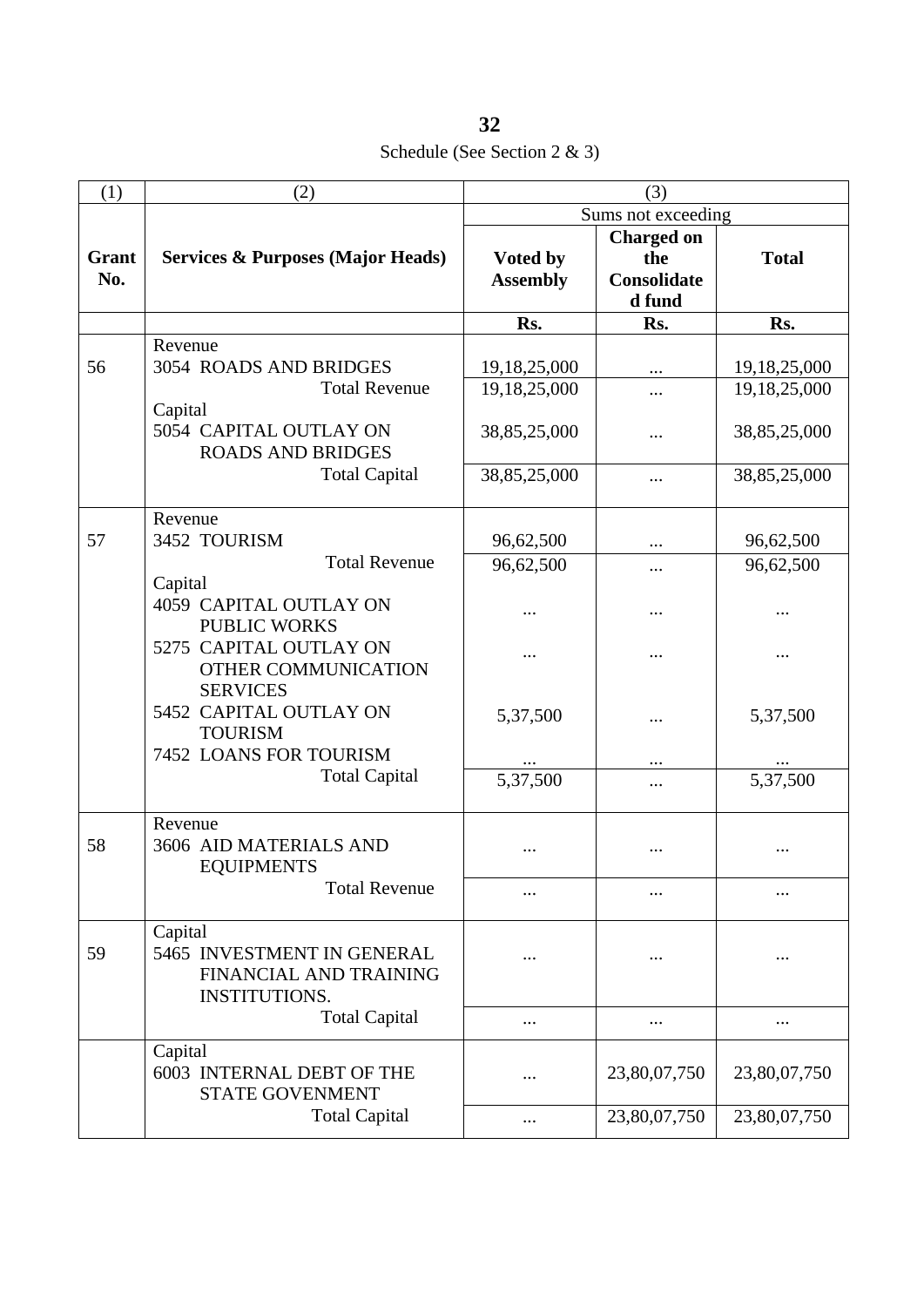**33** Schedule (See Section 2 & 3)

| (1)          | (2)                                                                                                        | (3)                         |                                                          |               |
|--------------|------------------------------------------------------------------------------------------------------------|-----------------------------|----------------------------------------------------------|---------------|
|              | <b>Services &amp; Purposes (Major Heads)</b>                                                               | Sums not exceeding          |                                                          |               |
| Grant<br>No. |                                                                                                            | Voted by<br><b>Assembly</b> | <b>Charged on</b><br>the<br><b>Consolidate</b><br>d fund | <b>Total</b>  |
|              |                                                                                                            | Rs.                         | Rs.                                                      | Rs.           |
|              | Capital<br><b>6004 LOANS AND ADVANCES</b><br>FROM THE CENTRAL<br><b>GOVERNMENT</b><br><b>Total Capital</b> |                             | 5,66,99,750                                              | 5,66,99,750   |
|              |                                                                                                            |                             | 5,66,99,750                                              | 5,66,99,750   |
| 60           | Capital<br>7610 LOANS TO GOVERNMENT<br>SERVANTS, ETC<br><b>Total Capital</b>                               | 97,50,000                   |                                                          | 97,50,000     |
|              |                                                                                                            | 97,50,000                   | $\ddotsc$                                                | 97,50,000     |
| 61           | Capital<br><b>7615 MISCELLANEOUS LOANS</b><br><b>Total Capital</b>                                         | $\ddotsc$<br>$\cdots$       | <br>                                                     | <br>          |
| 62           | Capital<br><b>INTER-STATE SETTLEMENT</b><br><b>Total Capital</b>                                           | $\cdots$<br>$\cdots$        | <br>$\cdots$                                             | <br>          |
| 63           | Capital<br>7999 APPROPRIATION TO<br><b>CONTINGENCY FUND</b><br><b>Total Capital</b>                        |                             |                                                          |               |
|              |                                                                                                            |                             | $\ddotsc$                                                |               |
|              | <b>TOTAL</b>                                                                                               | 583,93,97,500               | 86, 46, 34, 750                                          | 670,40,32,250 |

L. M. SANGMA,

Joint Secretary to the Govt. of Meghalaya,

Law (B) Department.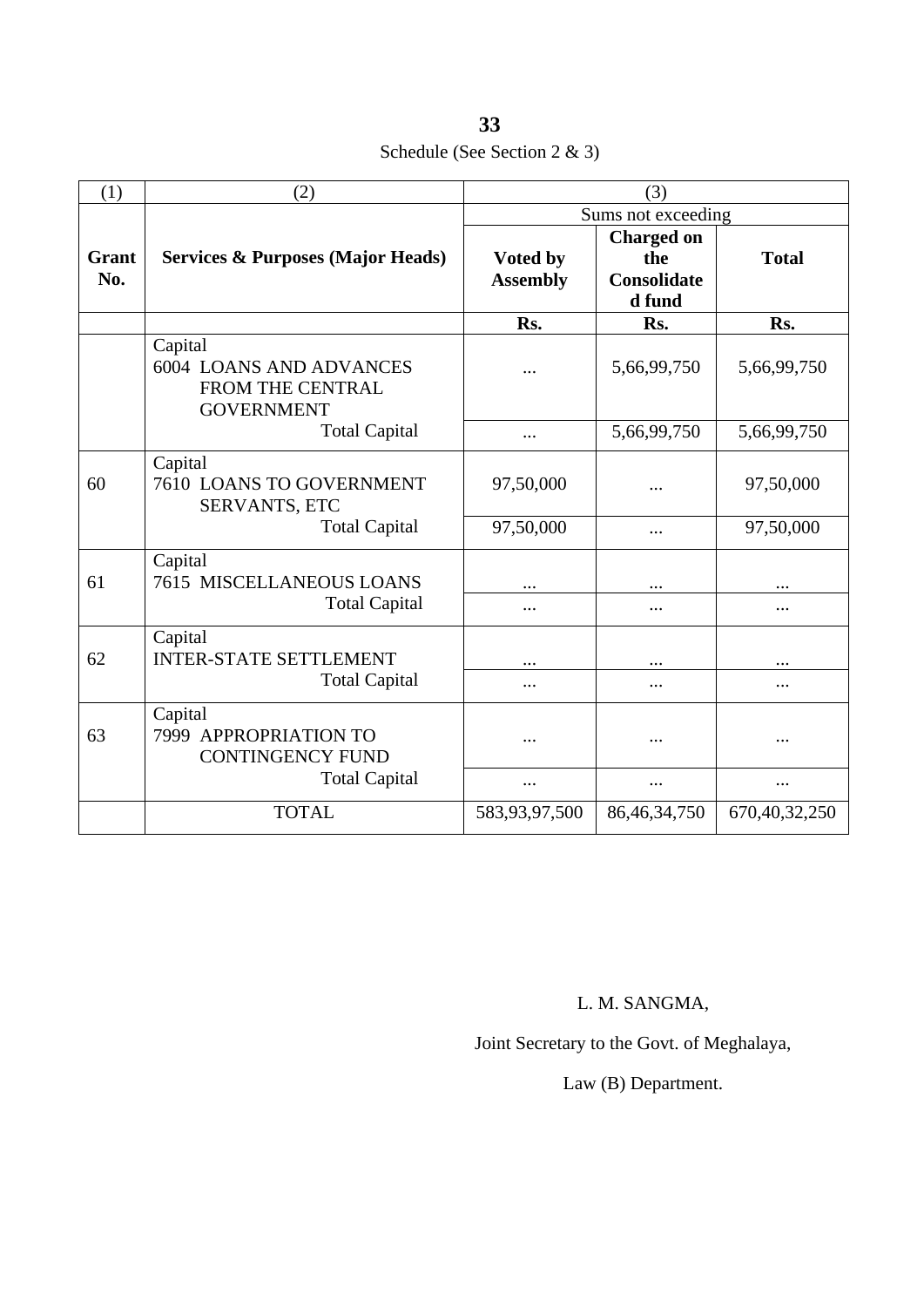**No. LL(B). 148/85/123-** The Legislative Assembly of Meghalaya (Members' Pension) Amendment Act, 2005 (Act No. 3 of 2006) is hereby published for general information.

### **MEGHALAYA ACT NO. 3 OF 2006**

(As passed by the Meghalaya Legislative Assembly)

(Received the assent of the Governor on the  $30<sup>th</sup>$  March, 2006)

Published in the Gazette of Meghalaya Extra-ordinary, issued dated 31<sup>st</sup> March, 2006

# **THE LEGISLATIVE ASSEMBLY OF MEGHALAYA (MEMBERS' PENSION) AMENDMENT ACT, 2005**

#### **An**

#### **Act**

Further to amend the Legislative Assembly of Meghalaya (Members' Pension) Act, 1977

Be it enacted by the Legislature of the State of Meghalaya in the Fifty sixth Year of the Republic of India as follows:-

| <b>Short title and</b><br>commencement.                   | 1        | (1) This Act may be called the Legislative Assembly of<br>Meghalaya (Members' Pension) Amendment Act, 2005                                                                                                                                                                                                                                                         |
|-----------------------------------------------------------|----------|--------------------------------------------------------------------------------------------------------------------------------------------------------------------------------------------------------------------------------------------------------------------------------------------------------------------------------------------------------------------|
|                                                           |          | (2) It shall come into force at once.                                                                                                                                                                                                                                                                                                                              |
| <b>Amendment of</b><br><b>Section 3 of Act of</b><br>1977 | 2        | In section 3 of the Legislative Assembly of Meghalaya<br>(Members' Pension) Act, 1977, as amended (hereinafter<br>referred to as the principal Act) in the second proviso, for the<br>words "rupees two hundred" and "rupees twelve thousand five<br>hundred", the words "rupees four hundred" and "rupees<br>sixteen thousand" shall respectively be substituted. |
| <b>Insertion of Section</b><br>4B                         | 3        | After Section 4A of the Principal Act, the following new<br>Section 4B shall be inserted, namely:-                                                                                                                                                                                                                                                                 |
|                                                           | "Medical | and "4b. An Ex-MLA<br>attendance<br>shall<br>be<br>treatment to Ex-MLA".<br>entitled to Medical attendance<br>and treatment as admissible to<br>members<br>of<br>Meghalaya<br>Legislative Assembly".<br>L. M. SANGMA,                                                                                                                                              |

Joint Secretary to the Govt. of Meghalaya,

Law (B) Department.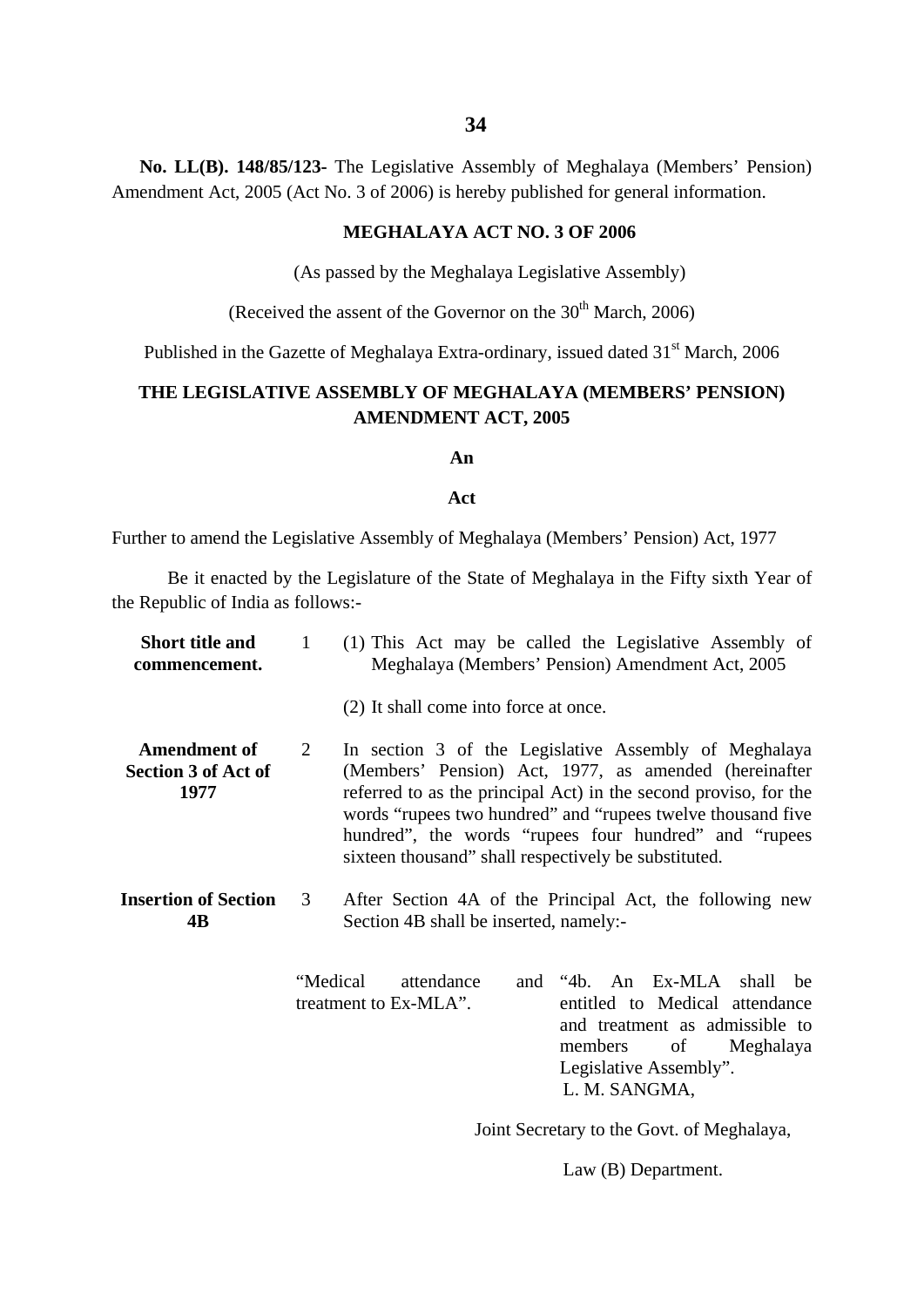**No. LL(B). 16/2006/42-** The Meghalaya Fiscal Responsibility and Budget Management Act, 2006 (Act No. 4 of 2006) is hereby published for general information.

### **MEGHALAYA ACT NO. 4 OF 2006**

(As passed by the Meghalaya Legislative Assembly)

(Received the assent of the Governor on the  $5<sup>h</sup>$  April, 2006)

Published in the Gazette of Meghalaya Extra-ordinary, issued dated  $5^h$  April, 2006

## **THE MEGHALAYA FISCAL RESPONSIBILITY AND BUDGET MANAGEMENT ACT, 2005**

**An**

### **Act**

*To provide for the responsibility of the State Government to ensure fiscal prudence, stability and efficiency and also to achieve fiscal consolidation so as to facilitate the generation of revenue surplus to enhance the scope for improvement of investment in the social and economic sector/infrastructures of the State and to ensure fiscal and debt sustainability through progressive reduction of the fiscal deficit and proper debt management system and also to provide for a more transparent and accountable system of budgeting that will ensure an efficient and effective system of governance.*

Be it enacted by the Legislature of the State of Meghalaya in the Fifty seventh Year of the Republic of India as follows:-

| <b>Short title,</b><br>operation and<br><b>Commencement</b> | 1 (1) This Act may be called the Meghalaya Fiscal Responsibility<br>and Budget Management Act, 2006.                                                       |
|-------------------------------------------------------------|------------------------------------------------------------------------------------------------------------------------------------------------------------|
|                                                             | (2) It shall be operative in the whole of Meghalaya.                                                                                                       |
|                                                             | (3) It shall come into force on such date as the Government may,<br>by notification in the Official Gazette, appoint on this behalf.                       |
| <b>Definitions</b>                                          | 2 In this Act, unless the context otherwise requires:-                                                                                                     |
|                                                             | (a) 'Act' means the Meghalaya Fiscal Responsibility and Budget<br>Management Act, 2006                                                                     |
|                                                             | (b) 'Administrative Approval'' means authority to create liability<br>and/or incur expenditure;                                                            |
|                                                             | (c) 'Budget' means the Annual Financial Statement laid before the<br>House of the Meghalaya Legislative Assembly under Article<br>202 of the Constitution. |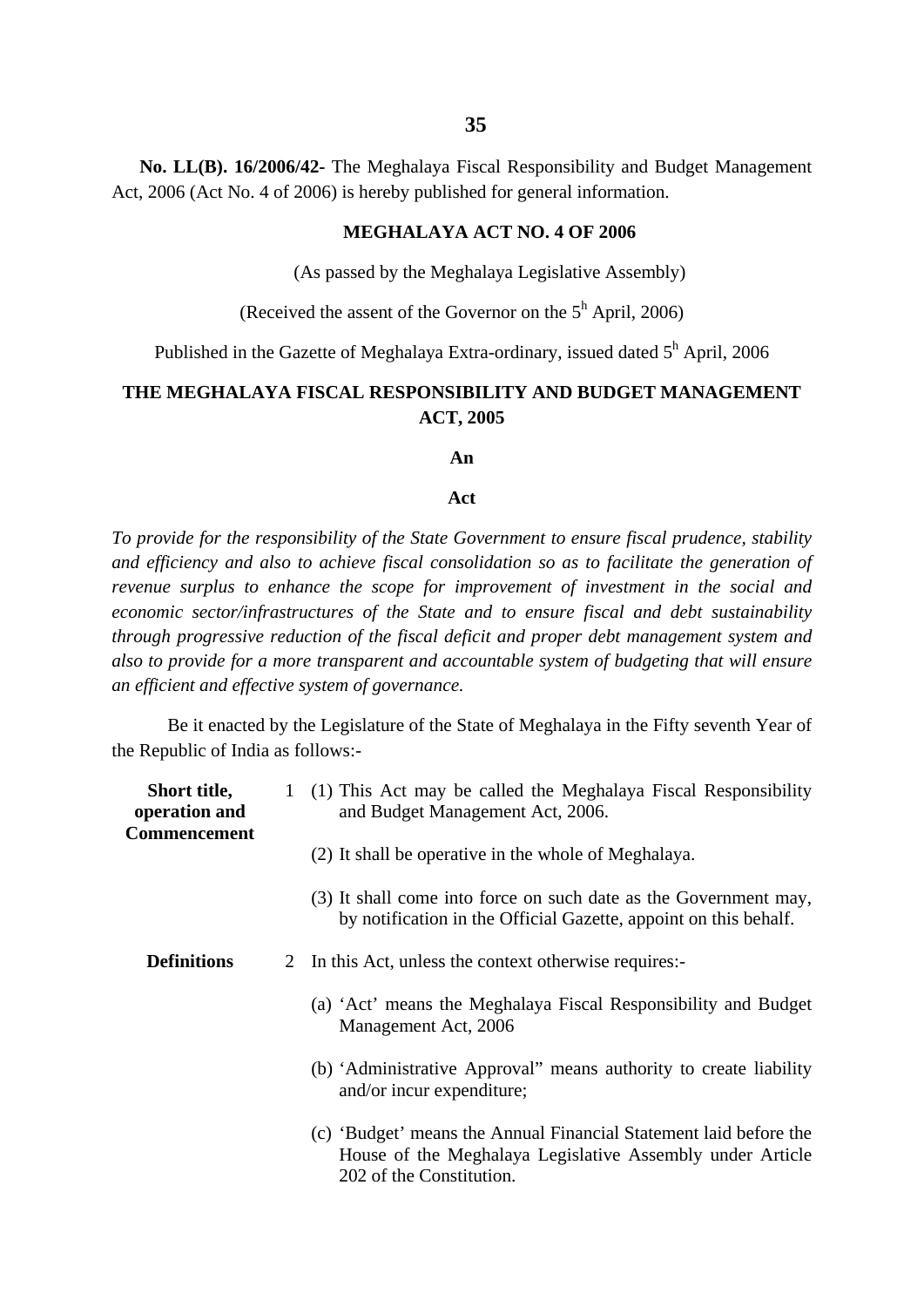- (d) 'Balance from Current Revenue' (BCR) or 'non plan gap' is the difference between total revenue receipt (excluding Plan Assistance) and Non-Plan Expenditures;
- (e) 'Current Year' means the financial year preceding the ensuing year;
- (f) 'Ensuing year' means the financial year for which the budget being presented;
- (g) 'Financial year' means the year beginning on the  $1<sup>st</sup>$  April and ending on the  $31<sup>st</sup>$  March the following year;
- (h) 'Fiscal indicators' are such indicators as may be prescribed for evaluation of the fiscal position of the State Government;
- (i) 'Fiscal targets' are the numerical ceilings and proportion to total revenue receipts (TRR) or GSDP for the fiscal indicators;
- (j) 'Government' means Government of Meghalaya;
- (k) Legislature' means Legislative Assembly of the State of Meghalaya;
- (l) 'GSPD' means Gross State Domestic Product at current market prices;
- (m)'Previous year' means year preceding the current year;
- (n) 'Primary Surplus/Deficit' means the non interest fiscal deficit/surplus;
- (o) 'Revenue Surplus/Deficit' means the difference between revenue expenditure and total revenue receipts; and

### **Explanation:**

'Total revenue receipts' (TRR) includes State's own revenue receipts (both tax and non tax) and current transfers from the Centre (Comprising plan and non plan grants/assistance and State shares of Central taxes).

(p) 'Total liabilities' means the liabilities under the Consolidated Fund of the State and the Public Account of the State and shall also include borrowings by the Public Sector Undertakings and Special Purpose Vehicles and other equivalent instruments including guarantees where principal and/or interest are to be serviced out of the State Budgets.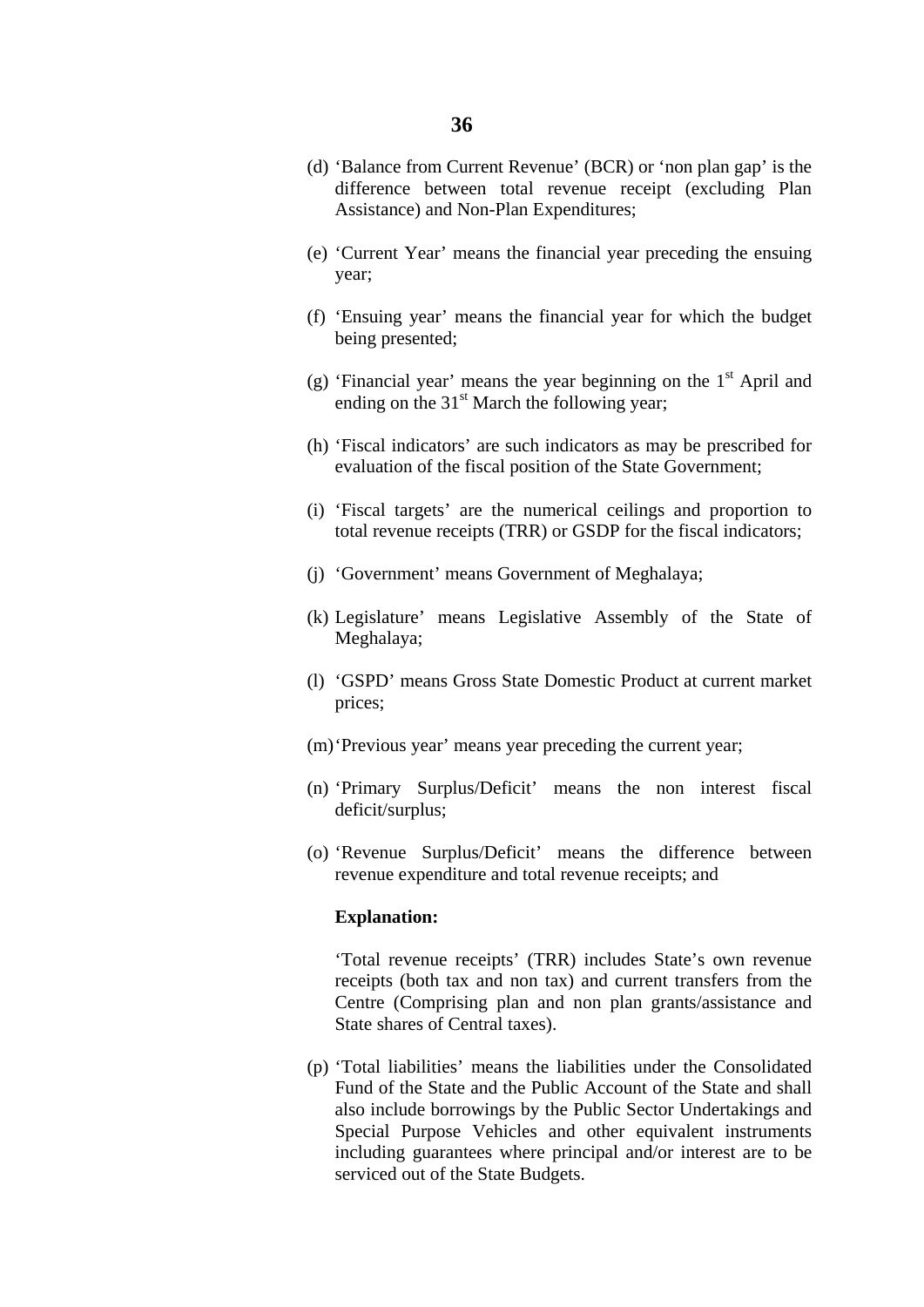**Fiscal management** 3 The State Government shall-

- (a) Undertake appropriate measures to facilitate generation revenue surplus, contain BCR and reduce fiscal deficit in a phased manner and thereafter building up adequate surplus revenue and to utilize the same for the purpose of discharging the liabilities or for developmental expenditures;
- (b) Pursue policies to raise non tax revenue with due emphasis on cost recovery and equity;
- (c) Lay down norms to prioritize capital expenditure and to pursue expenditure policies that would provide impetus for economic growth with social equity and improvement in poverty reduction and human welfare.
- **Fiscal targets** 4 (1) Government may prescribe such targets as may be deemed necessary for giving effect to the fiscal management objectives to-
	- (a) Reduce revenue deficit as a percentage of GSPD in each financial year, beginning from 2006-07, in a manner that will enable the State to completely eliminate it by 2008-09;
	- (b) Reduce fiscal deficit as a percentage of GSDP in each of the financial year as per yearly reduction to be indicated under the Rules, beginning from 2006-07, in a manner that will enable the State to achieve Fiscal Deficit of 3% of GSDP by 2008-09
	- (c) Ensure that total outstanding liabilities on the consolidated fund are not more than 28% of the GSDP;
	- (d) Restrict issuing of guarantees except on selective basis where the quality and viability of the scheme to be guaranteed is properly analyzed;
	- (e) Bring out an annual statement that gives a perspective on the State's economy and related fiscal strategy; and
	- (f) Bring a special along with the budget giving details of the number of employees in the Government, Public Section undertakings and aided institutions and related salaries;

 Provided that the limits specified above may be exceeded on account of unforeseen circumstances such as natural calamities, internal disturbances and shortfall in the transfer of financial resources from the Government of India.

**Objectives**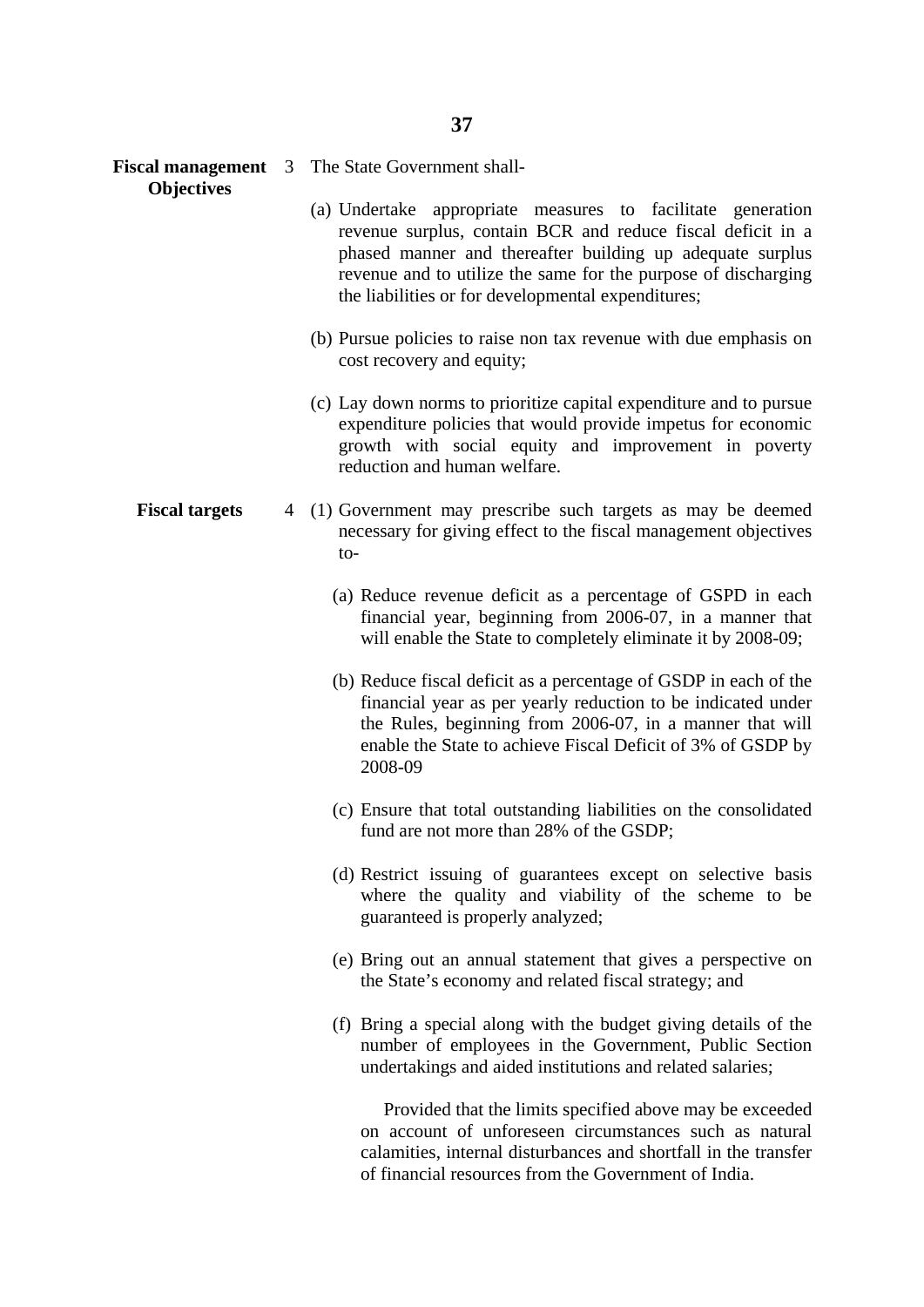- (2) The reasons for not being able to keep up with commitments the specified in the Act shall be placed before the House of the State Legislature as soon as may be possible after such limits have been exceeded.
- **Fiscal Management** 5 The fiscal management principles to ensure Fiscal Discipline in the **Principles to** State shall be as follows-

### **discipline in the (A)Expenditure Management:**

- i) To rationalize and pursue expenditure policies that would provide impetus to economic growth, poverty reduction and improvement in human welfare;
- ii) Manage the expenditure of the State in relation to its receipts potential so as to prevent as far as possible deterioration in its fiscal position; specially on the revenue account;
- iii) To make effort to contain non plan expenditure with the sole objective of bringing down the deficit on the Balance from Current Revenue/Non Plan Gap;
- iv) To reduce the expenditure on salaries and wages of the Government through an objective analysis on the relevancy of the existing posts and to abolish any identified vacant redundant posts;

### **(B) Resource Management:**

Tax:-

- i) Undertake measures to improve the State's own resources with an emphasis on cost r ecovery;
- ii) To ensure a reasonable degree of stability and predictability with regard to rates in taxes and revenue expected from them;
- iii) To pursue tax policy with due regard to economic efficiency, social equity and compliance cost;
- iv) To maintain the integrity of the tax system by minimizing special incentives, concessions and exemptions;

**ensure fiscal State.**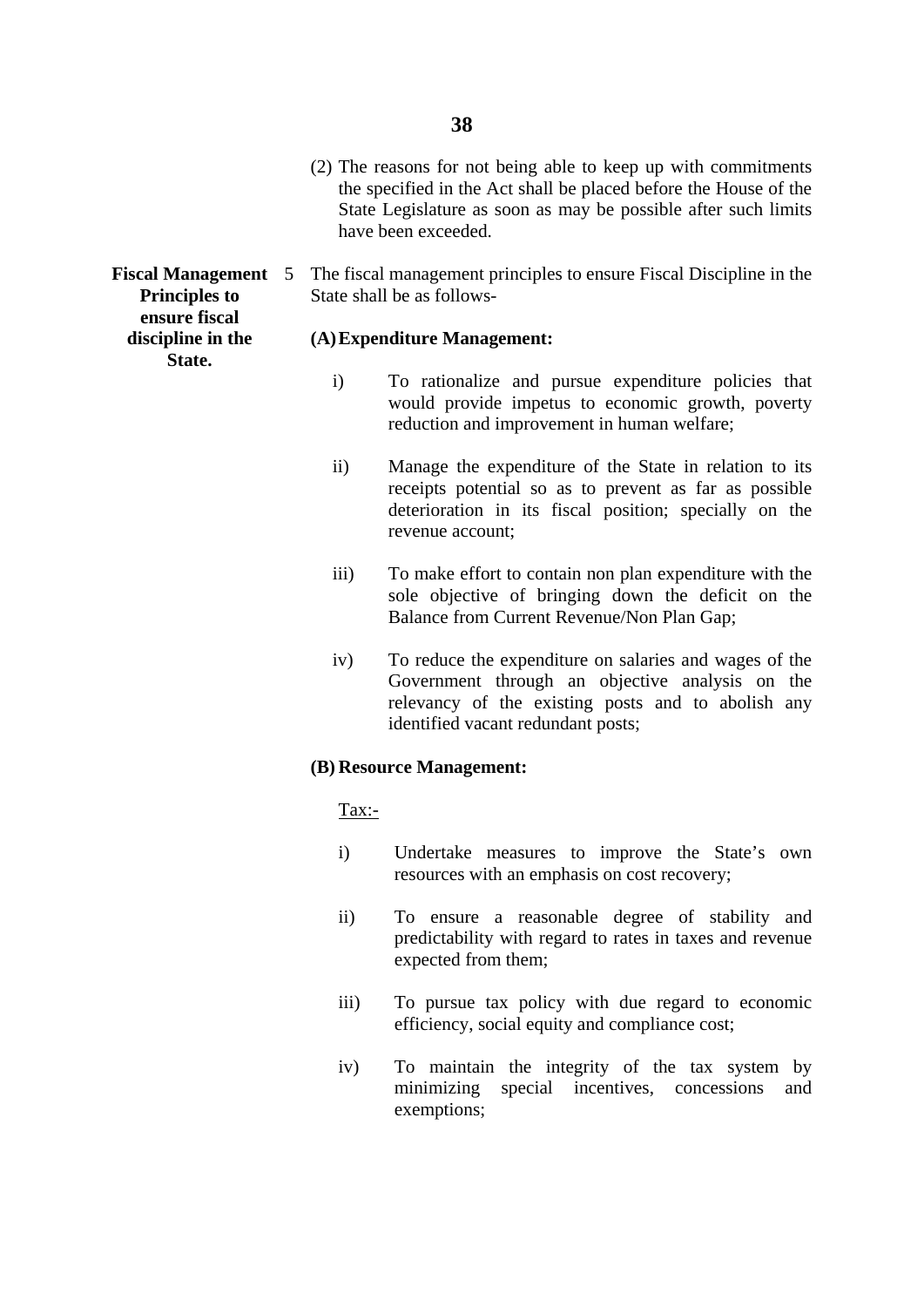## Non-Tax:-

 Pursue non tax policies to increase revenues, with due regard to cost recovery and equity;

### **(C)Debt Management:**

- i) To ensure that the policy decisions of the Government have due regard to the financial implications on the future generations;
- ii) Maintain Government debt at sustainable level by bringing down the fiscal deficit in a phased manner to the level of 3% of GSDP;
- iii) Manage guarantees and other contingent liabilities prudently with particular reference to the quality and level of such liabilities;
- iv) To ensure that borrowing are used productive assets and accumulation of capital assets and are not used to finance revenue expenditures;

## **(D)Management of Public Sector undertakings:**

Minimize the fiscal risk associated with management of public sector undertakings and utilities providing gods and services through a review of the performance of the State Public Sector Undertakings, including restructuring of those that are absolutely essential and closure of those no longer viable.;

## **(E) Budget Management:**

Formulate a realistic budget with due regard to general economic outlook and revenue prospects and minimize deviation during the course of the year;

### **(F) Transparency in Fiscal Management:**

Maintain transparency by disclosure of sufficient information to allow public scrutiny on the conduct of fiscal policy and the state of public finances.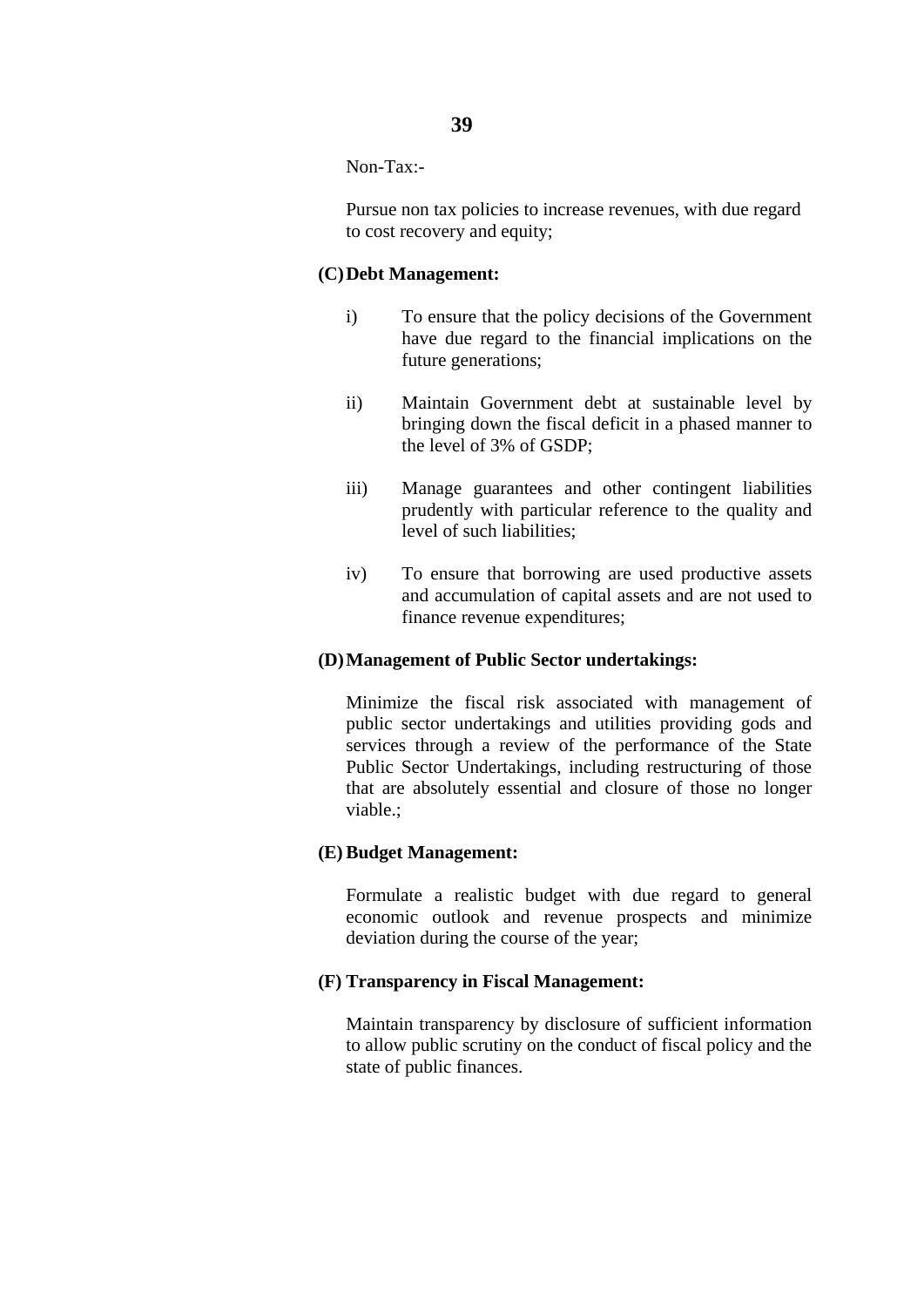- **Measure to ensure** 6 (1) Government or the authorities exercising delegated financial **Fiscal Discipline.** powers shall first issue administrative approval or financial sanction, for the work or the order of supply as the case may be, in compliance with the existing rules, procedures and guidelines and further rules, procedures and guidelines that may be prescribed from time to time before awarding any work or starting a construction work or awarding an order of supply of goods and services which create a liability on the Consolidated Fund of the State.
	- (2) Each Department shall maintain a register of works and order of supplies of goods and services, liabilities incurred against these works and orders of supplies, liabilities cleared and liabilities awaiting clearance, in a format as may be prescribed and Government may make rules not so sanction new works if the outstanding liabilities in a department exceed such limit as may be prescribed.
	- (3) Government or the appointing authorities under it shall give appointments only against sanctioned posts and in accordance with the laid down rules, procedures and orders.

**Explanation:** The appointing authorities under this clause shall include the appointing authorities of the autonomous bodies including Public Sector Undertakings, Companies, Statutory Bodies, Trust, Societies and Co-operative Societies under the State Government.

- (4) Notwithstanding any other provision contained in any Act or Rules, no new post shall be created in any Department of the State Government or in Autonomous Bodies including Public Sector Undertakings, Companies, Statutory Bodies, Trust Societies and Co-operative Societies, which are under the State Government, without prior concurrence of the Finance Department of Government.
- (5) No appointment shall be made by Government or the appointing authorities under it in leave vacancies.
- (6) Notwithstanding any provision contained in any Act or Rules, the select list prepared for the fresh appointments to vacant sanctioned posts shall contain names equal to the number of vacant posts notified at the time of calling for applications for filling up the posts plus 10% of that number or two whichever is higher.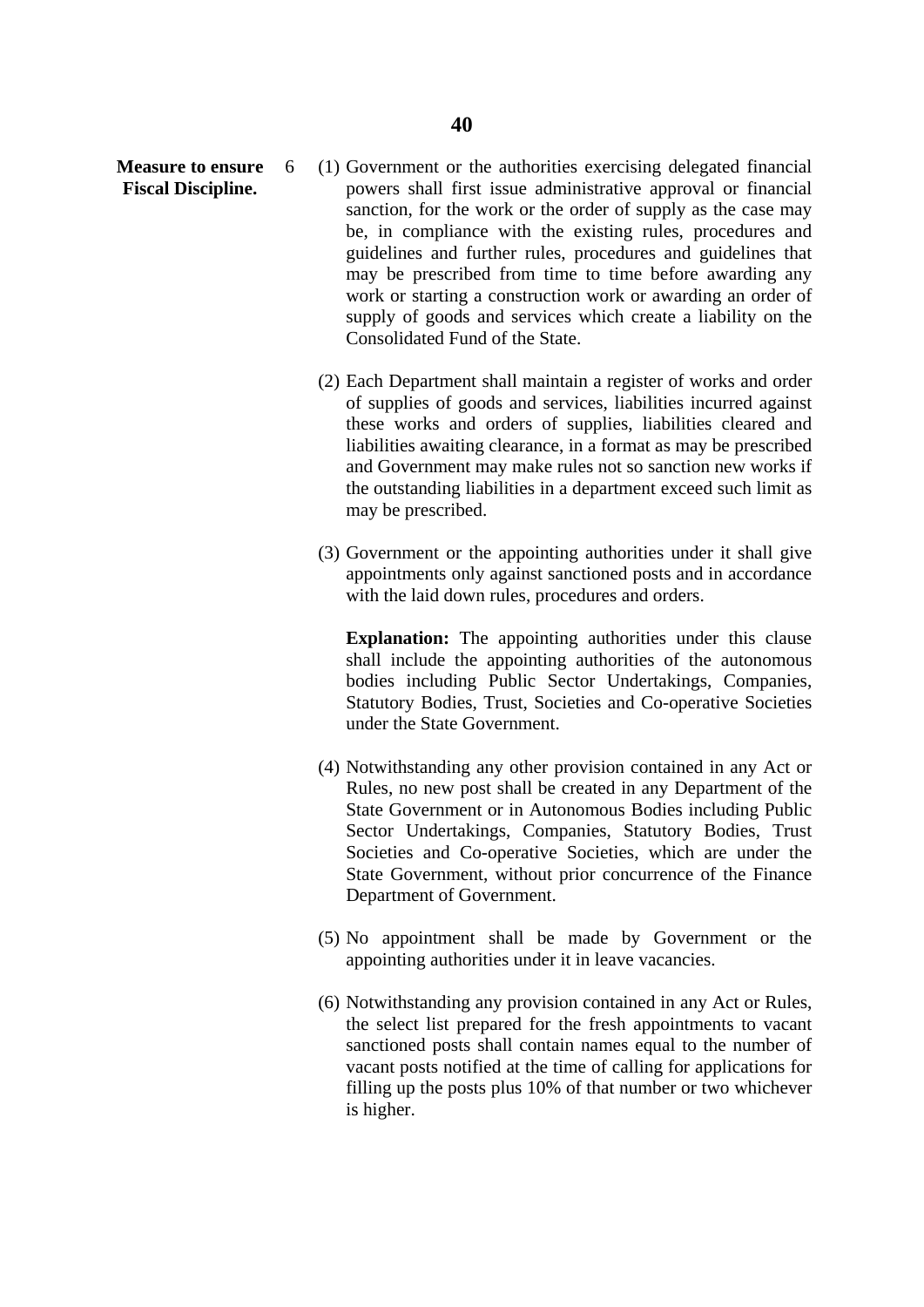**legislature.** 

- **Fiscal Policy** 7 (1) Government shall in each financial year lay before the House **Statement to be** of the Legislature the following of fiscal policy along with the **laid before the** budget, namely:-
	- (a) Macroeconomic Framework Statement;
	- (b) Medium Term Fiscal Policy Statement;
	- (c) Fiscal Policy Strategy Statement;
	- (2) The Macroeconomic Framework Statement, in such form as may be prescribed, shall contain an overview of the State's economy, an analysis of growth and sectoral composition of the GSPD, an assessment of Government finances and future prospects.
	- (3) Medium Term Fiscal Policy Statement shall set forth in such form as may be prescribed the fiscal management objectives of Government and three years' rolling targets for the prescribed fiscal indicators and clear enunciation of the underlying assumptions with respect to:-
		- (a) The balance between revenue receipts and revenue expenditure;
		- (b) The use of capital receipts for generating production assets;
		- (c) The estimated yearly pension liabilities for the next ten years on the basis of trend growth rate.
	- (4) The Fiscal Policy Strategy Statement shall be in such form as may be prescribed and shall contain, inter alia:
		- i) The fiscal policies of Government for the ensuing year relating to taxation, expenditure, borrowings and other liabilities (including borrowings by Public Sector Undertakings and Special Purpose Vehicle and other equivalent instruments where the liability for repayment is on Government), lending, investments, other contingent liabilities, user charges on public goods/utilities and guarantees of Public Sector Undertakings which have potential budgetary implications;
		- ii) The strategic priorities of Government in the fiscal area for the ensuing year;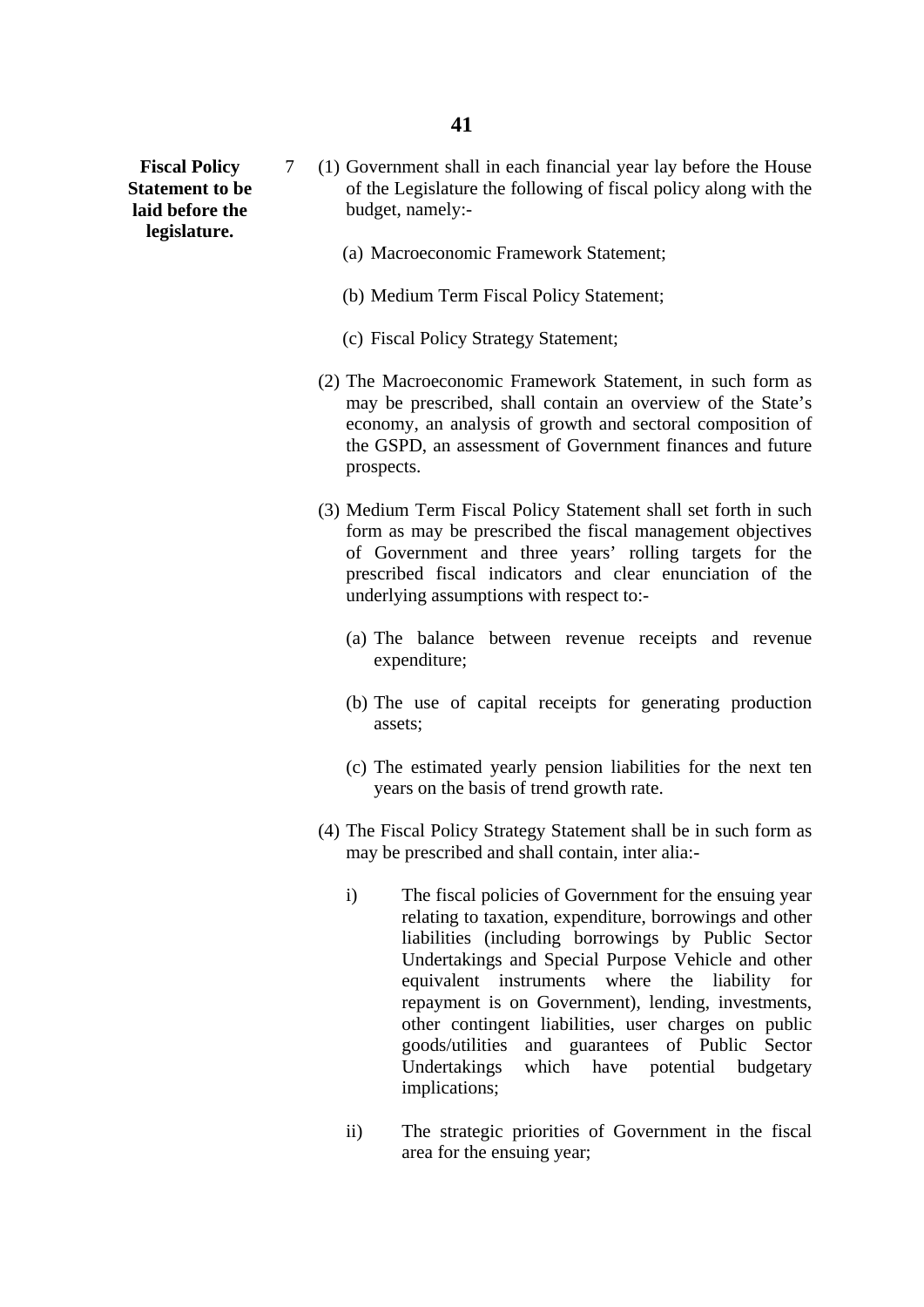- iii) The key fiscal measures and the rationale for any major deviation in fiscal measures pertaining to taxation, subsidy, expenditure, borrowings and user charges on public goods/utilities;
- iv) An evaluation of the current policies of Government vis-a-vis the fiscal management principles set out in section 5 the fiscal objectives set out in the Medium Term Fiscal Policy Statement under sub-section 3 of Section 7 and fiscal targets set out in Section 4.
- **Measures of Fiscal** 8 (1) Government shall take suitable measure to ensure greater **Transparency. transparency in its fiscal operations in the public interest and** minimize as far as practicable, secrecy in the preparation of the budget;

 Provided that Government shall have the power to reserve any information which would adversely affect the interest of the State exchequer.

- (2) In particular and without prejudice to the generally of the foregoing provisions, Government shall, at the time of presentation of the budget, make disclosures on the following, along with detained information in such forms as may be prescribed;
	- (a) Significant changes in accounting standards, policies and practices affecting or likely to affect the computation of the fiscal indicators;
	- (b) Details of borrowings by ways and Means Advances/Overdraft availed of from the Reserve Bank of India
- **Measures to** 9 (1) The Minister-in-charge of the Department of Finance **enforce** (herewith referred to as Minister of Finance) shall review, **compliance.** every quarter, the trend in receipts and expenditure in relation to the budget estimates and place before the House of the Legislature, the outcome of such reviews.
	- (2) Whenever there is either shortfall in revenue or excess of expenditure over the intra-year targets mentioned in the Fiscal Policy Strategy Statement or rules made under this Act, the State Government shall take appropriate measures for increasing revenue and/or reducing expenditures.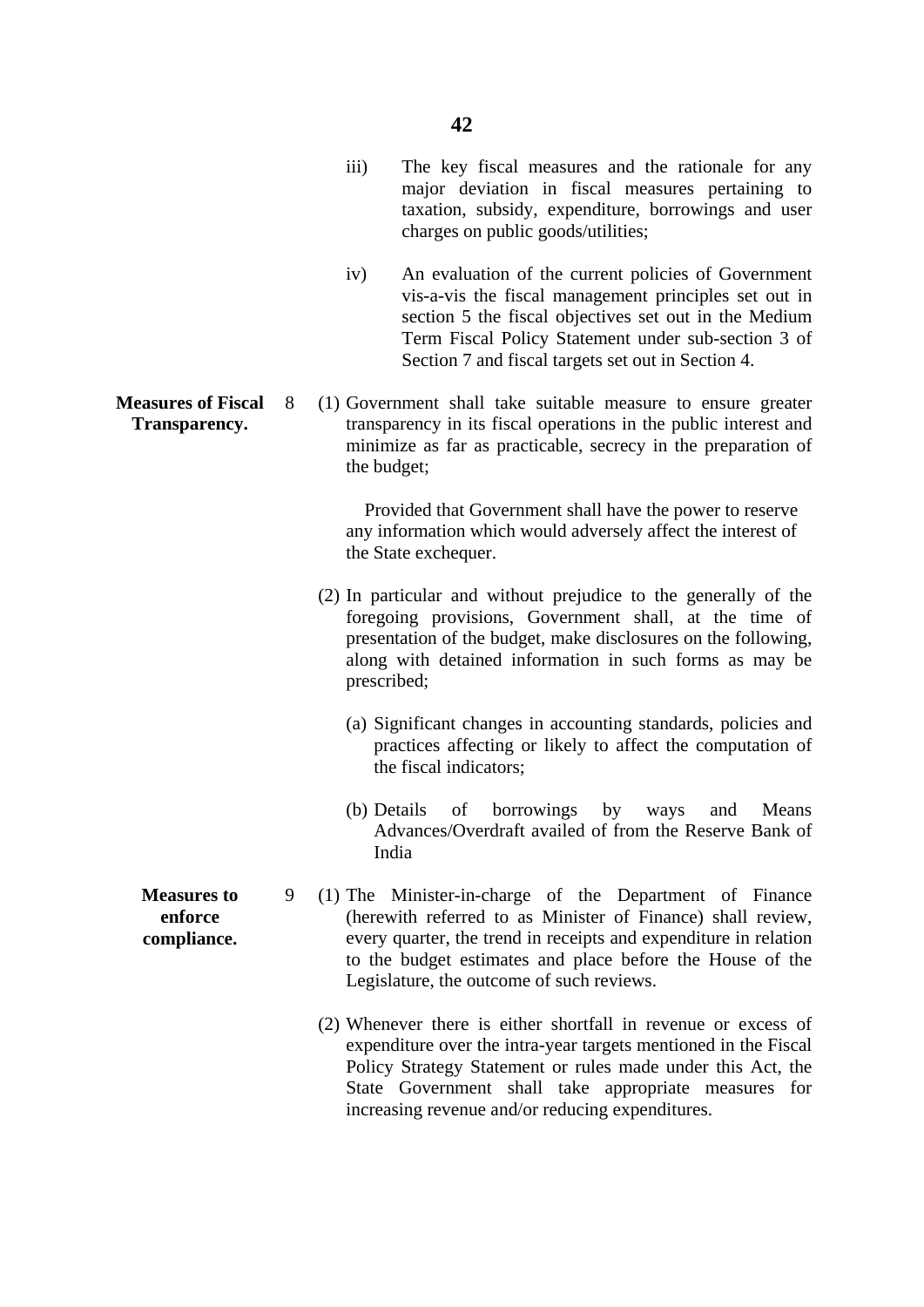- (3) Except as provided under this Act, no deviation in meeting the obligations cast on Government under this Act shall be permissible without the approval of the Legislature.
- (4) Where owing to unforeseen circumstances any deviation is made in meeting the obligations cast on Government under this Act, the Minister of Finance shall make a statement before the Legislature explaining:-
	- (a) Any deviation in meeting the obligations cast on Government under this Act;
	- (b) Remedial measures that Government proposes to take
- (5) Any measures proposed in the course of the financial year, which may lead to an increase in revenue deficit, either through increase in expenditure or loss of revenue, shall be accompanied by a statement or remedial measures, proposed to neutralize such increase or loss and such statement shall be placed before the House of the Legislature.
- (6) Government may set up an agency independent of the Government to review periodically the compliance of the provisions of this Act and table such review in the House of the Legislature.
- **Power to make** 10 (1) Government may, by notification in the Official Gazette, **rules.** make rules for carrying out the provisions of this Act.
	- (2) In particular, and without prejudice to the generality of the foregoing power, such rules may provide for all or any of the following matters, namely:-
		- (a) The form of the Macroeconomic Framework statement under sub-clause (a) of sub-section (1) of section 7;
		- (b) The form of Medium Term Fiscal Statement, including the targets for the fiscal indicators clause (b) of subsection (1) of section 7.
		- (c) The form of Fiscal Policy Strategy Statement sub-section (4) of section 7.
		- (d) The form for disclosure under sub-section (2) of section 8;
		- (e) Measures to enforce compliance;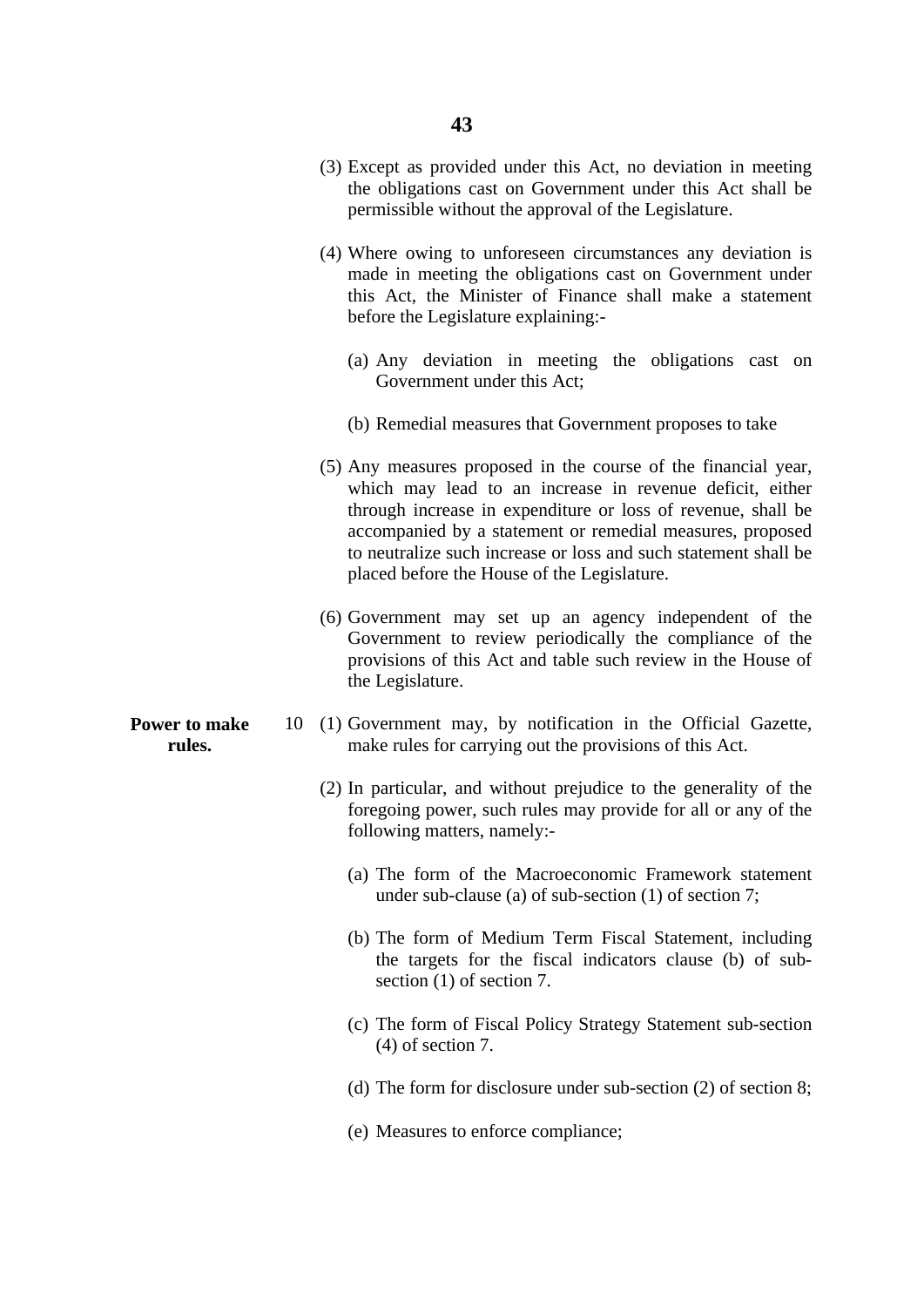### **44**

- (f) The manner of review of compliance of the provisions of the Act by the independent agency under sub-section (6) of section 9; and
- (g) Any other matter which is required to be prescribed.
- (3) Every rule made under this Act shall be laid, as soon as may be after it is made, before the House of the Legislature.
- **Protection of action** 11 No suit, prosecution or other proceedings shall lie against the **taken in good faith.** State Government or any Officer of the State Government for anything done or intended to be done in good faith under this Act or the rules made there under.
	- **Application of** 12 Except as provided in this Act, the provisions of this Act, shall be **other laws not** in addition to, and not in derogation of, the provisions of any **barred. barred. other law for the time being in force.**
	- **Power to remove** 13 (1) If any difficulty arises in giving effect to the provisions of this difficulties. Act, Government may, by an order published in the Official Gazette, make such provisions not inconsistent with the provisions of this Act, as may appear to be necessary for removing the difficulty;

 Provided the no order shall be made under this section after expiry of two years from the commencement of this Act.

(2) Every order made under this section shall be laid, as soon as may be after it is made, before the House of the Legislature.

L. M. SANGMA,

Joint Secretary to the Govt. of Meghalaya,

Law (B) Department.

- 
-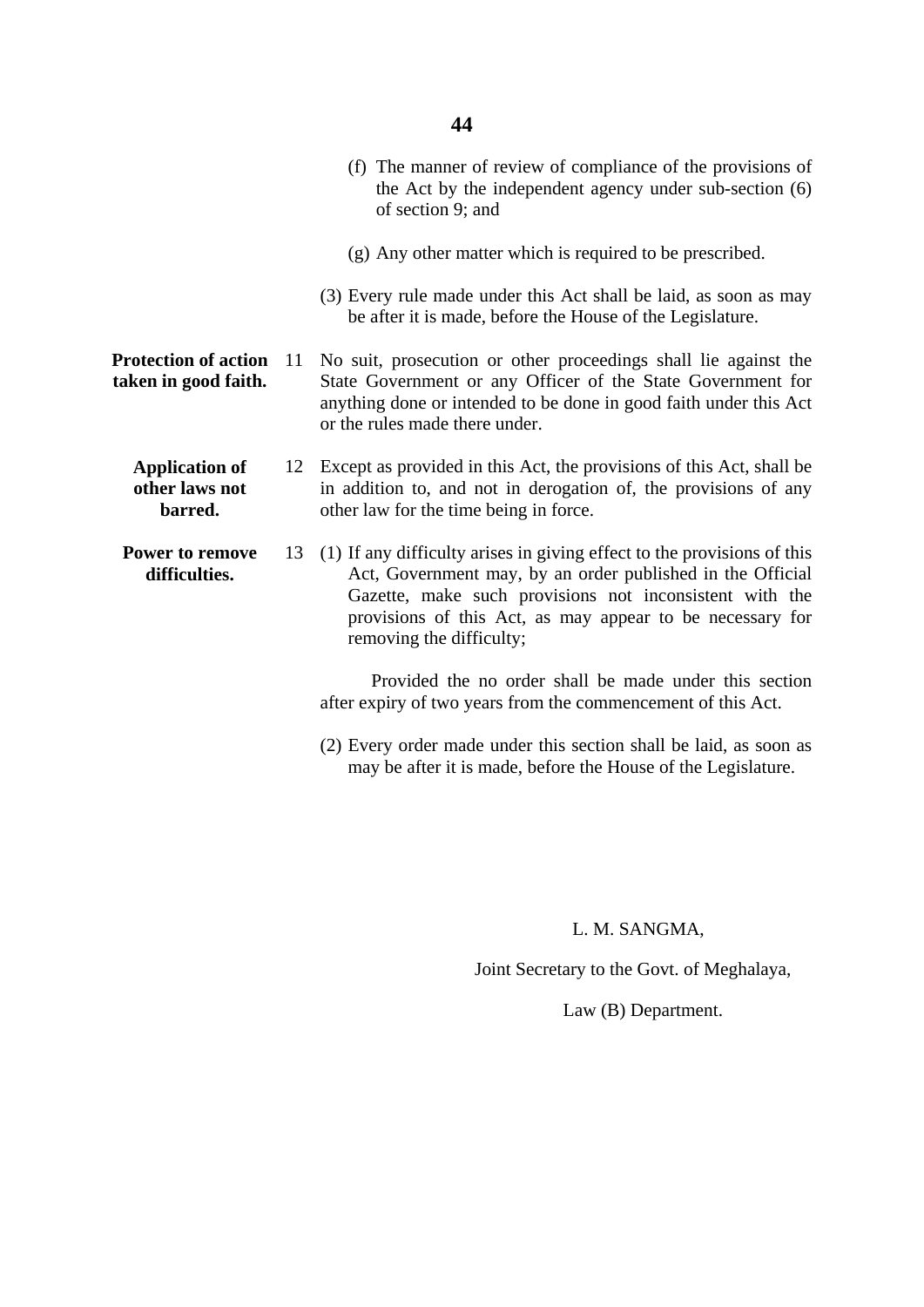**No. LL(B). 88/88/138-** The Meghalaya Board of School Education (Amendment) Act, 2006 (Act No. 5 of 2006) is hereby published for general information.

## **MEGHALAYA ACT NO. 5 OF 2006**

(As passed by the Meghalaya Legislative Assembly)

Received the assent of the Governor on the 25<sup>th</sup> April, 2006

Published in the Gazette of Meghalaya Extra-ordinary, issued dated  $26<sup>th</sup>$  April, 2006

## **THE MEGHALAYA BOARD OF SCHOOL EDUCATION (AMENDMENT) ACT, 2006**

**An**

#### **Act**

To amend the Meghalaya Board of School Education Act, 1973 (Act 10 of 1973)

Be it enacted by the Legislature of the State of Meghalaya in the Fifty seventh Year of the Republic of India as follows:-

| Short title, and<br><b>Commencement</b>                          |                | 1 (1) This Act may be called the Meghalaya Board of School<br>Education (Amendment) Act, 2006.                                                                    |
|------------------------------------------------------------------|----------------|-------------------------------------------------------------------------------------------------------------------------------------------------------------------|
|                                                                  |                | (2) It shall be deemed to have come into force on and from $19th$<br>September, 2006.                                                                             |
| <b>Amendment of</b><br><b>Section 2 of the Act</b><br>10 of 1973 | 2              | For clause (b) and (n) of Section 2 of the Principal Act, 1973 the<br>following shall be substituted viz.,                                                        |
|                                                                  | $\overline{2}$ | (b) "Executive Chairman" means the Executive Chairman of the<br>Board.                                                                                            |
|                                                                  | $\overline{2}$ | (i) "Principal Director" means the Principal Director of the<br>(n)<br>Board;                                                                                     |
|                                                                  | $\overline{2}$ | (ii) Director Administrative Wing, means the Director in-<br>(n)<br>charge Administrative Wing of the Board;                                                      |
|                                                                  | 2              | (iii) Director, Accreditation $&$ Controller of Examinations<br>(n)<br>means the Director in-charge Accreditation and<br>Controller of Examinations of the Board; |
|                                                                  | $\overline{2}$ | (n) (iv) "Director. (Regional) Shillong Office" means the<br>Director in-charge (Regional) Shillong MBOSE Office of<br>the Board;                                 |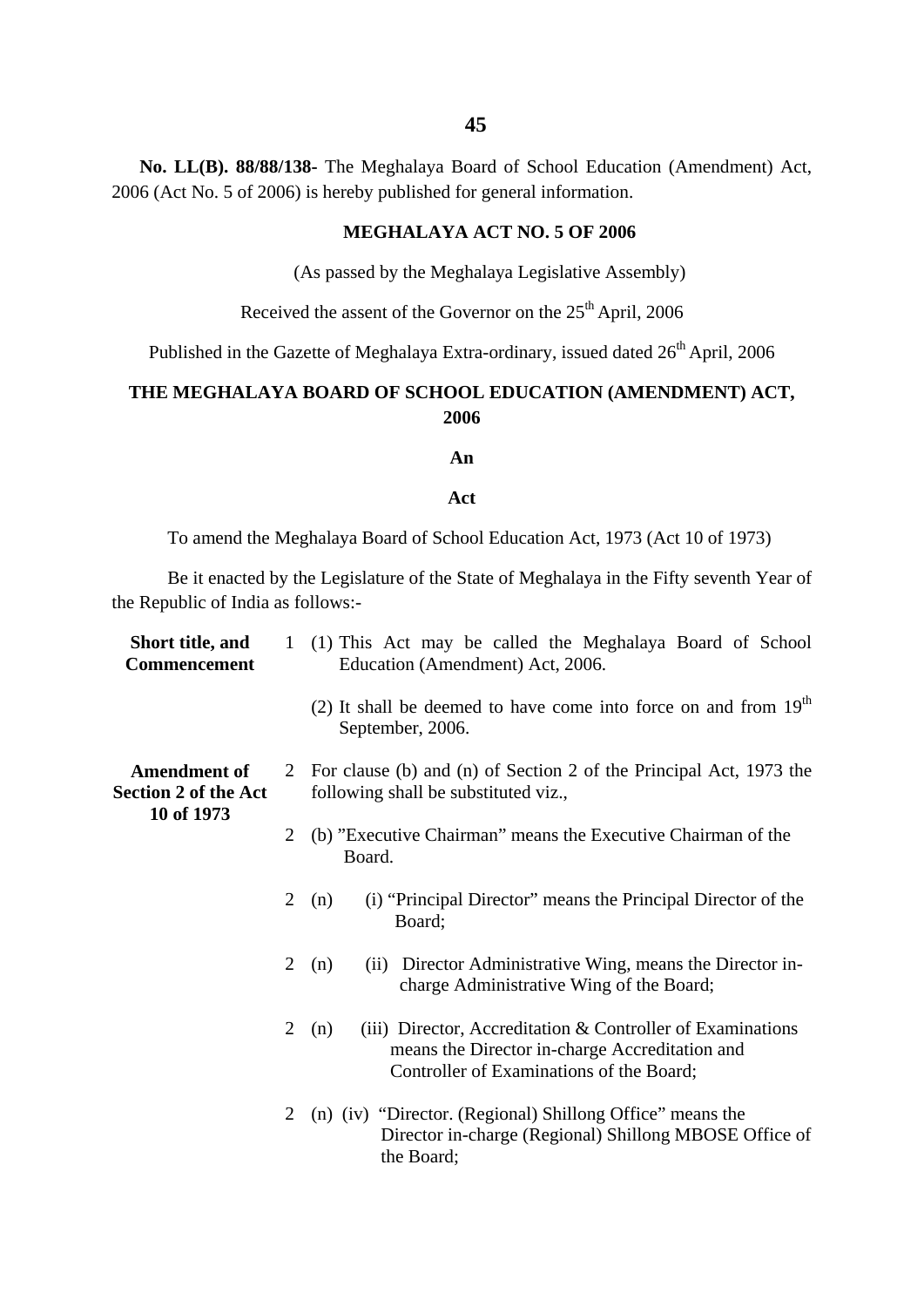|                                                                  | 2              |              | (n) (v) "Chief Accounts Officer" means the Chief Accounts<br>Officer in-charge Finance Wing of the Board;                                                                                                                  |  |  |  |
|------------------------------------------------------------------|----------------|--------------|----------------------------------------------------------------------------------------------------------------------------------------------------------------------------------------------------------------------------|--|--|--|
|                                                                  | 2              |              | (n) (vi) "Chief Academic Officer" means the Chief Academic<br>Officer in-charge of the Academic Wing of the Board;                                                                                                         |  |  |  |
|                                                                  | 3              |              | In Section 2 of the Principal Act 1973, the following Clause $(p)$<br>shall be added as follows:-                                                                                                                          |  |  |  |
|                                                                  |                |              | (q) "Regional Shillong MBOSE Office" means the Regional<br>Office of the Board at Shillong.                                                                                                                                |  |  |  |
| <b>Insertion of new</b><br><b>Section 3A</b>                     | $\overline{4}$ |              | After Section 3 of the Principal Act, a new Section 3A shall be<br>inserted namely;                                                                                                                                        |  |  |  |
|                                                                  |                |              | "Headquarter" 3A. The Headquarter of the Board shall be located<br>at Tura".                                                                                                                                               |  |  |  |
| <b>Amendment of</b><br><b>Section 4 of the Act</b><br>10 of 1973 | 5              |              | For Section 4 of the Principal Act, 1973 the following shall be<br>substituted, namely:                                                                                                                                    |  |  |  |
| "Constitution of<br>the Board".                                  | " $4$ i)       |              | The Board shall consist of the following members<br>namely;                                                                                                                                                                |  |  |  |
|                                                                  |                | $\mathbf{i}$ | The Executive Chairman to be appointed by the State<br>Government from amongst Academicians/Educationists<br>of reputed or senior Civil Service Officer, with adequate<br>experience and proven ability in administration. |  |  |  |
|                                                                  |                | $\rm ii)$    | <b>Principal Director to be appointed by the Government</b><br>Ex-Officio-Members:                                                                                                                                         |  |  |  |
|                                                                  |                | iii)         | Secretary/Commissioner<br>Principal<br>Secretary,<br>&<br>Government<br>of Meghalaya, Education Department,<br>Meghalaya.                                                                                                  |  |  |  |
|                                                                  |                | iv)          | Principal Secretary/Commissioner & Secretary Finance<br>Department, Meghalaya.                                                                                                                                             |  |  |  |
|                                                                  |                | V)           | Director of Higher & Technical Education, Meghalaya                                                                                                                                                                        |  |  |  |
|                                                                  |                | vi)          | Director Educational Research & Training, Meghalaya                                                                                                                                                                        |  |  |  |
|                                                                  |                | vii)         | One Representative of north Eastern Hills University who<br>should be reputed and experienced academician.                                                                                                                 |  |  |  |
|                                                                  |                | viii)        | <b>Members to be nominated by the Government:</b>                                                                                                                                                                          |  |  |  |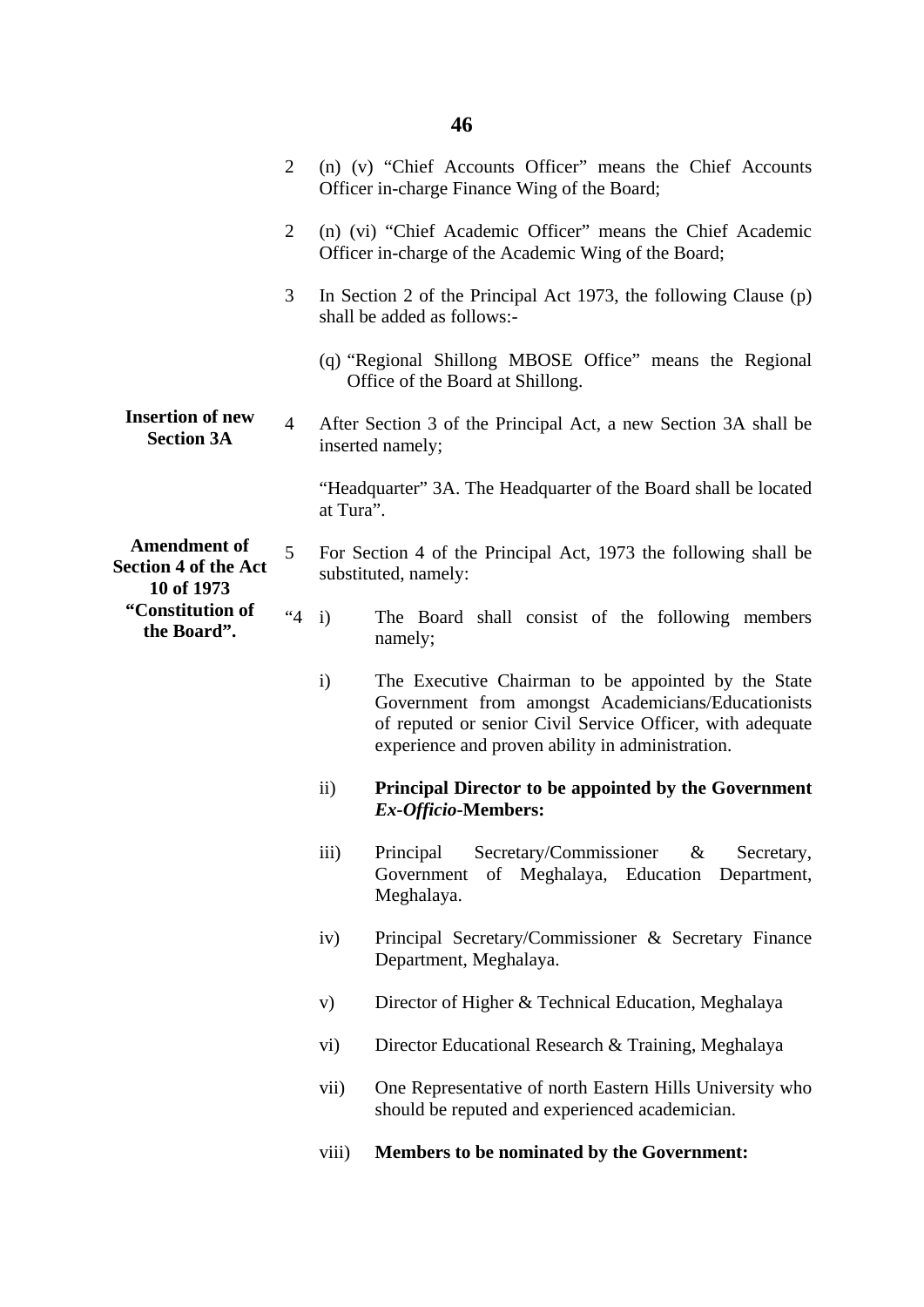- (a) One Principal of a Higher Secondary School.
- (b) One Principal of a College which provides +2 level of Education.
- (c) Two Head Masters/Head Mistresses of Secondary Schools.
- (d) Four Teachers, one each from Arts, Science, Commerce and Vocational Education Streams, of which two teachers shall be drawn from Secondary School, one from Higher Secondary Schools, and one from College which provides +2 level education, provided that at least two of the four teachers, thus nominated, are women.
- (e) Two persons from amongst distinguished Educationists or Social Workers, one of whom shall be a woman.
- ix) **Co-opted member:-** the Board shall have the power to co-opt not more than one member from amongst distinguishes/Academicians and Educationists"
- Amendment of 6 For Section 9 of the Principal Act, 1973 the following shall be **Section 9 of the** substituted, namely:-
- **"meetings of the** "9(1) i) **Ordinary Meetings:** The Board shall meet at least **Board" board once** every three months or more frequently, if necessary.
	- ii) **Special Meetings:** The Executive Chairman may, at any time, and shall upon the requisition made by not less than one-third of the members of the Board and on a date, not more than twenty one days of the receipt of such requisition, call a Special Meeting of the Board.
	- iii) **Convener of the Board's Meeting:** The Principal Director shall service the Board and act as the Convener of its meetings.
	- (2) Twenty one days Notice shall be given for Ordinary Meetings of the Board and seven days Notice for Special Meetings".

**Act 10 of 1973**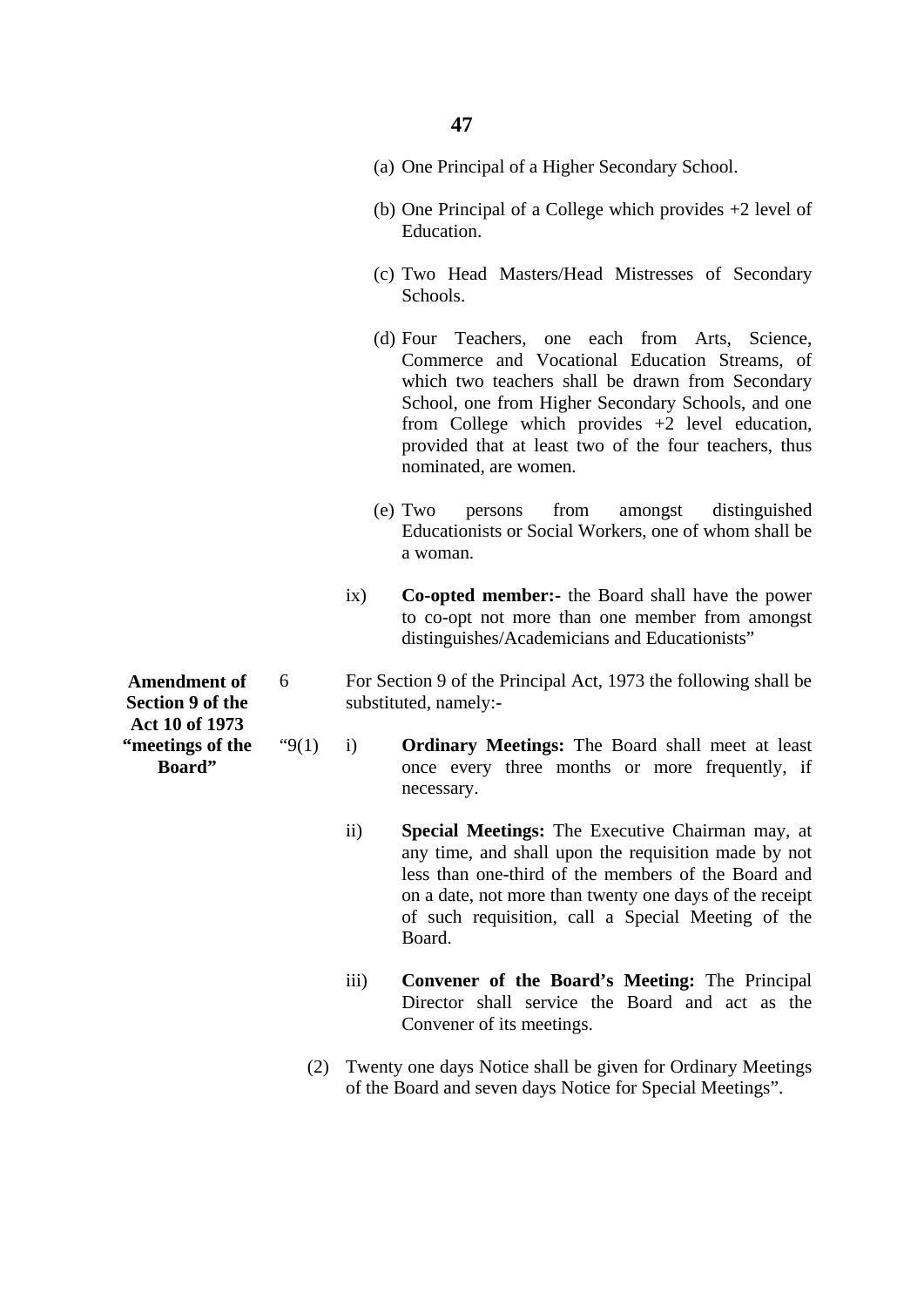**Amendment of the** 7 For Section 11 (1) of the Principal Act, 1973 the following **Section 11 of the** shall be substituted namely: **Act 10 of 1973**  "(1) The following shall be the Officers of the Board who shall **Board"** be appointed by the Government namely: i) The Executive Chairman. ii) The Principal Director. iii) The Director Administration. iv) The Director Accreditation and Controller of Examinations. v) The Director Regional Shillong MBOSE Office. vi) The Chief Accounts Officer. vii) The Chief Academic Officer. (2) The Board may appoint such other Officers and employees may be determined by regulations". Amendment of the 8 For sub-section (3) of Section 13 of the Principal Act, 1973 **Section 13 of the** the word "after consultation with the Board" shall be **Act 10 of 1973** deleted. **Government" Amendment of the** 9 For Section 18 of the Principal Act, 1973 the following **Section 18 of the** shall be substituted namely: **Act 10 of 1973 "Power and Duties** "18 (1) The Executive Chairman shall be the Chief Executive **of the Executive Officer of the Board. Chairman"** powers necessary for this purpose. (3) The Executive Chairman shall have powers to convene meetings of the Board. (4) When any emergency arising out of the administrative

business of the Board requires, in the opinion of the executive Chairman, that immediate action should be taken, the executive Chairman shall take such action as he deemed necessary and report his action to the Board as at its next meeting.

**"Power of the State** 

- 
- as it considers necessary for efficient discharge of its functions under this Act on such terms and conditions as

- - (2) It shall be the duty of the Executive Chairman to see that the provisions of this Act and Regulations made under it are faithfully observed and the decisions of the Board are duly implemented and he shall have all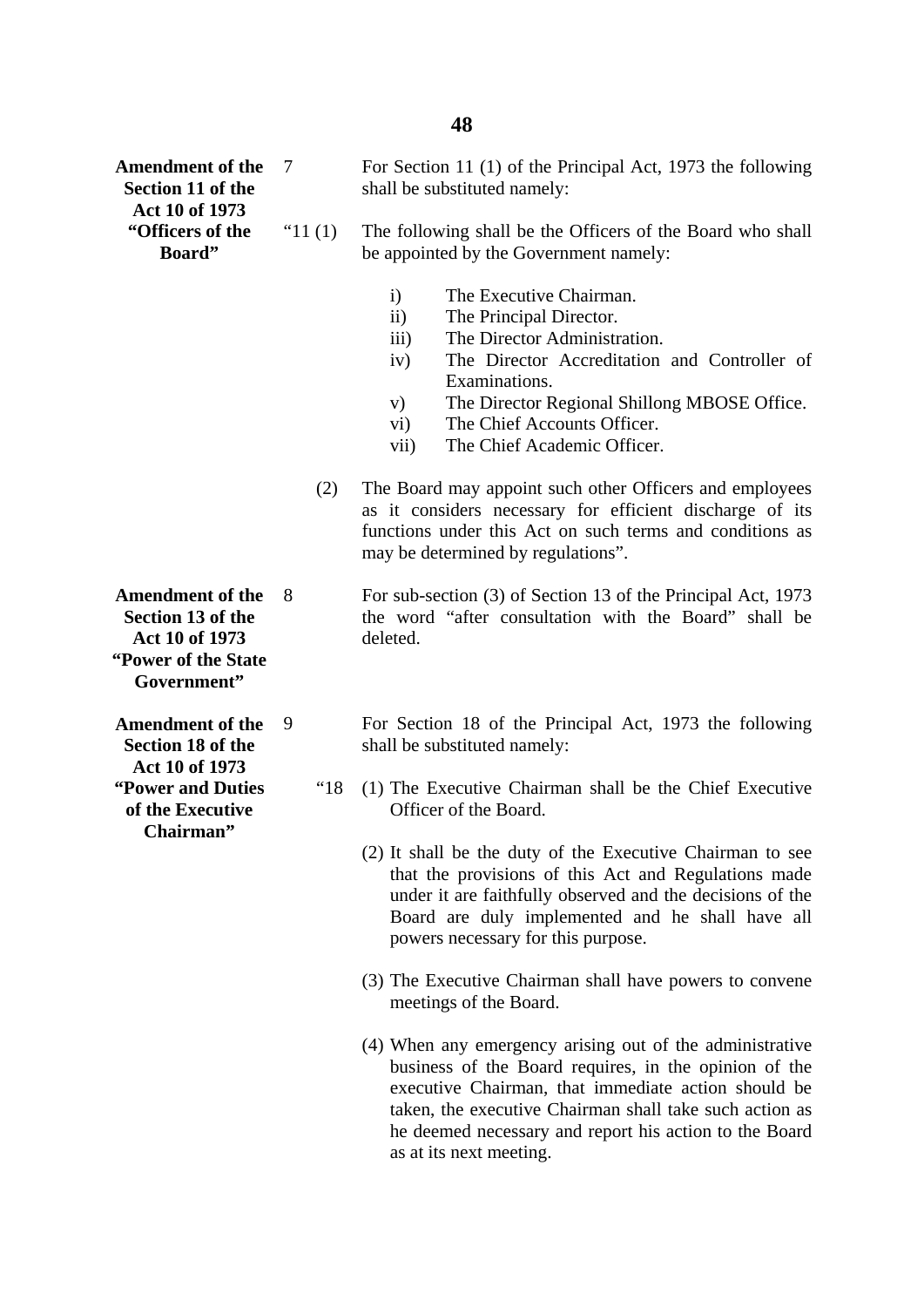### **49**

- (5) The Executive Chairman shall exercise all other powers as may be prescribed by Regulations.
- **Amendment of the** 10 In Section 19 of the Principal Act, 1973 the following shall **Section 19 of the** be substituted namely:
	- **"Powers and** "19 The Principal Director, Administration, the Director **Duties of the** <br>Accreditation and Controller of Examinations, the Director **Officers of the** Regional Shillong MBOSE Office, Shillong, the Chief **Board"** Accounts Officer, the Chief Academic Officer, shall, subiect to the control of the Executive Chairman, perform such duties as may be pr4escribed by the Regulations.
- **Amendment of the** 11 In Section 21 of the Principal Act, of 1973 the following **Section 21 of the** shall be substituted namely:
- **"Committees of the** "21 (1) The Board shall, for the purpose of carrying out its **Board" duties and functions imposed under this Act, appointed** the following Committees namely:
	- i) Executive Committees, (ii) Academic Committee, (iii) Examination Committee, (iv) General Education Committee, (v) Professional and Vocational Committee and (vi) such other Committees as may be found necessary.
	- (2) Every such Committee shall consist of such members of the Board and of such persons as the Board may appoint;

Provided that the Executive Committee of the Board shall consist of the following members namely:

- i) The Executive Chairman.
- ii) The Principal Director;
- iii) A representative of the State Education Department not below the rank of a Secretary.
- iv) A representative of the State Finance Department not below the rank of a Secretary.
- v) The Director of Higher and Technical Education, Meghalaya
- vi) The Director of Educational Research and Training, Meghalaya
- vii) Two members to be nominated by the Executive Chairman from amongst Heads of Educational Institutions which provides  $+2$  level of Education or Higher Secondary or Secondary Education one of which is a woman:

**Act 10 of 1973** 

**Act 10 of 1973**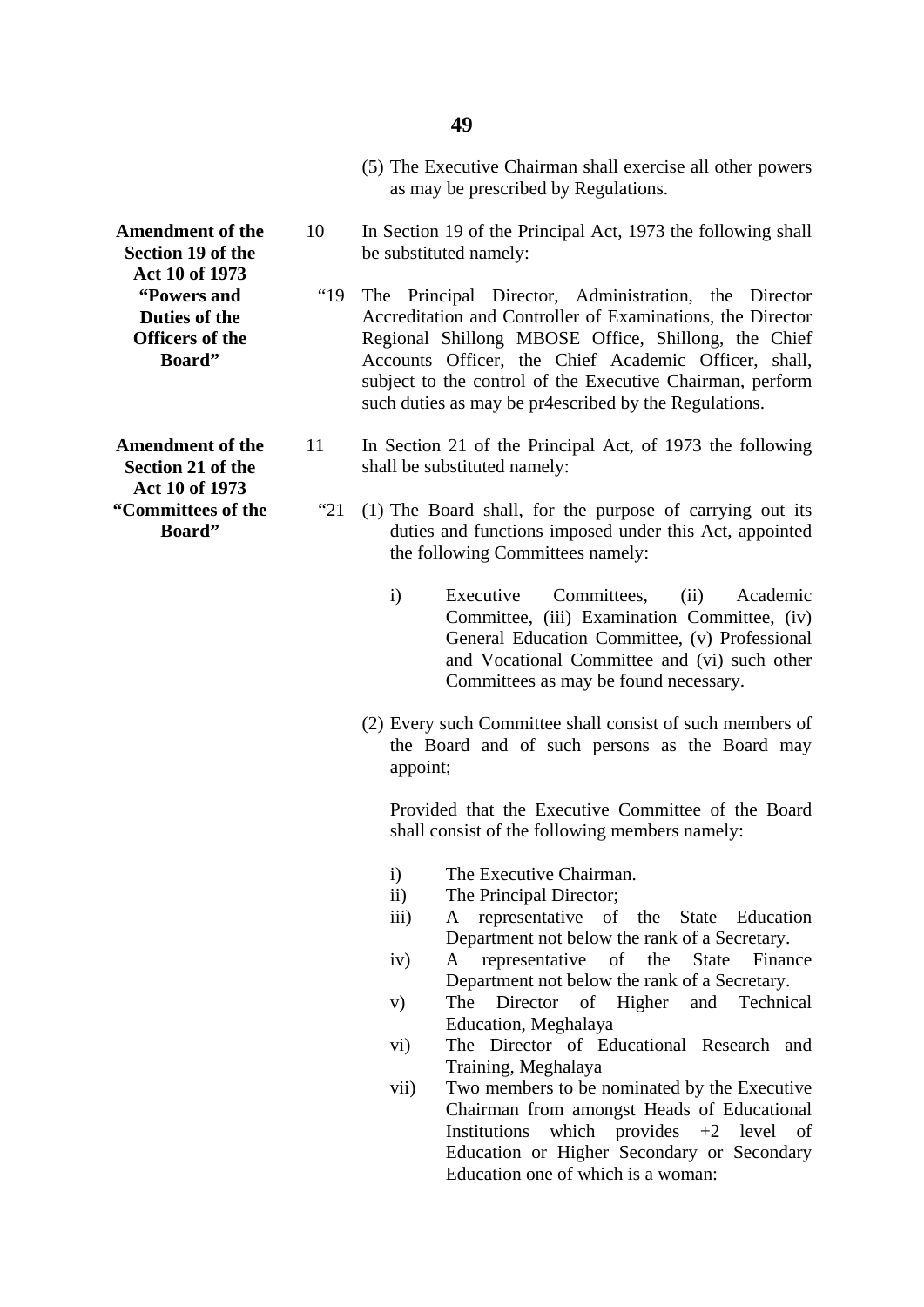Provided further that any or all of the Heads of the four Wings of the Board at Tura and the Regional, Shillong MBOSE Office, Shillong may be invited to the meeting(s) of the Executive Committee at the direction of the executive Chairman".

- **Amendment of the** 12 In Section 27 of the Principal Act, 1973 the following shall<br>Section 27 of the be substituted namely: be substituted namely;
- **"Powers of the** "27 (1) The State Government may make rules for carrying out **State Government** of the purpose of this Act.
	- (2) Notwithstanding anything contained under Section 27 (1), the State Government may make rules for performance of Examination related duties by all persons appointed by the Board to perform such duties and functions".
	- **Repeal** 13 The Meghalaya Board of School Education (Amendment) Ordinance 2005 is hereby repealed.

L. M. SANGMA,

Joint Secretary to the Govt. of Meghalaya,

Law (B) Department.

**Act 10 of 1973 to make rules"**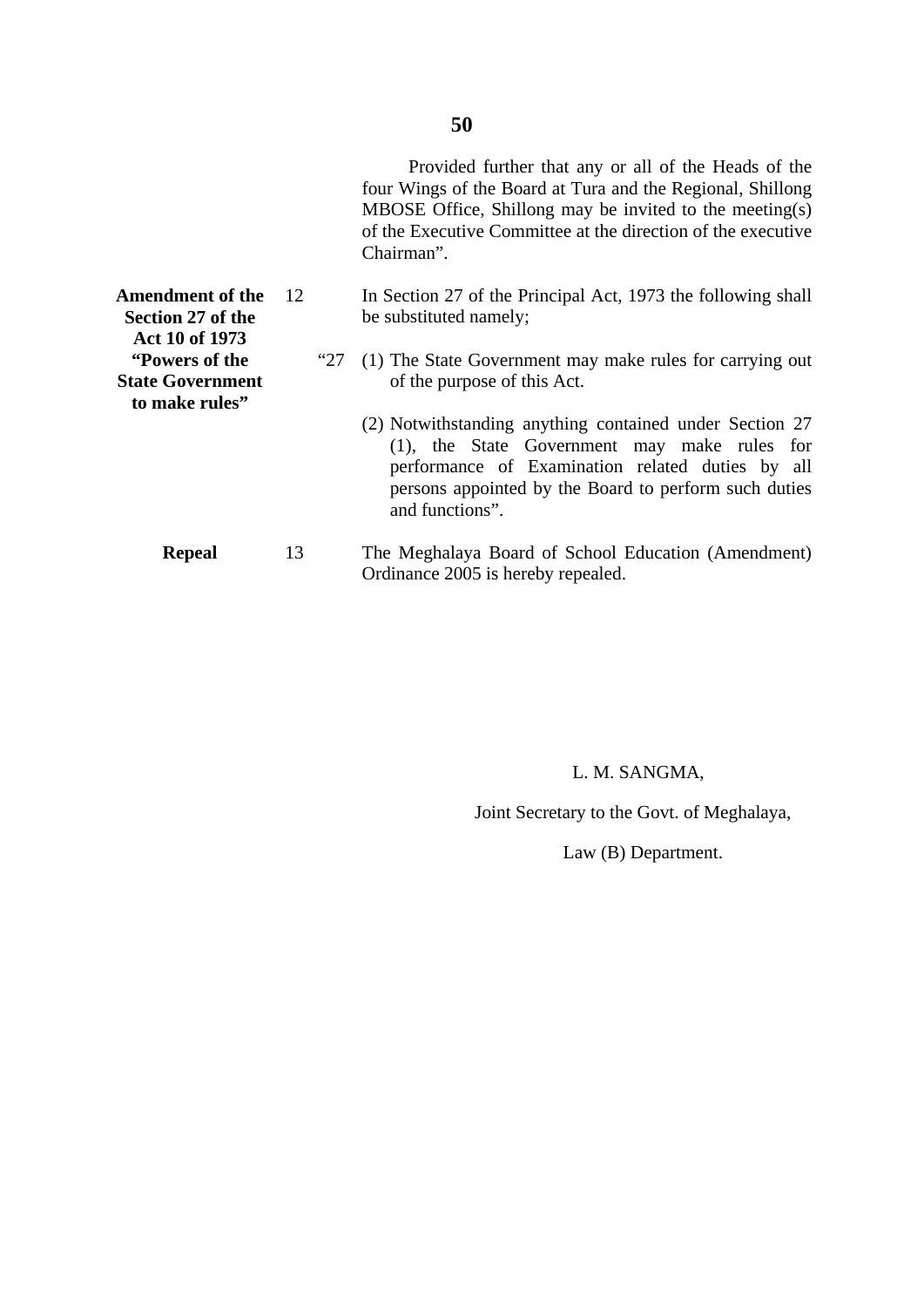**No. LL(B). 85/2001/36-** The Meghalaya Protection of Interest of Depositors (In Financial Establishments) Act, 2006 (Act No. 6 of 2006) is hereby published for general information.

## **MEGHALAYA ACT NO. 6 OF 2006**

(As passed by the Meghalaya Legislative Assembly)

Received the assent of the Governor on the 26<sup>th</sup> April, 2006

Published in the Gazette of Meghalaya Extra-ordinary, issued dated  $2<sup>nd</sup>$  May, 2006

## **THE MEGHALAYA PROTECTION OF INTEREST OF DEPOSITORS (IN FINANCIAL ESTABLISHMENTS) ACT, 2006**

### **An**

#### **Act**

To protect the depositors made by the public in the Financial Establishments and matters relating thereto.

Be it enacted by the Legislature of the State of Meghalaya in the Fifty Seventh Year of the Republic of India as follows:-

| Short title, extent<br>and<br><b>Commencement</b> |   | 1 (1) This Act may be called the Meghalaya Protection of Interest of<br>Depositors (In Financial Establishments) Act, 2006.                                                                                                                                                                                                                                                                             |  |  |
|---------------------------------------------------|---|---------------------------------------------------------------------------------------------------------------------------------------------------------------------------------------------------------------------------------------------------------------------------------------------------------------------------------------------------------------------------------------------------------|--|--|
|                                                   |   | (2) It extends to the whole of Meghalaya.                                                                                                                                                                                                                                                                                                                                                               |  |  |
|                                                   |   | (3) It shall come into force at once.                                                                                                                                                                                                                                                                                                                                                                   |  |  |
| <b>Definitions</b>                                | 2 | In this Act unless the context otherwise requires,                                                                                                                                                                                                                                                                                                                                                      |  |  |
|                                                   |   | (a) "Act" means the Meghalaya Protection of Interest of<br>Depositors (In Financial Establishments) Act, 2006.                                                                                                                                                                                                                                                                                          |  |  |
|                                                   |   | (b) "Competent Authority" means the authority appointed under<br>Section 4;                                                                                                                                                                                                                                                                                                                             |  |  |
|                                                   |   | (c) "Deposit" includes and be deemed always to have included<br>any receipt of money or acceptance any valuable commodity<br>by any Financial Establishment to be returned after a specified<br>period or otherwise, either in cash or in kind or in the form of a<br>specified service with or without any benefit in the form of<br>interest, bonus, profit or any other form, but does not include:- |  |  |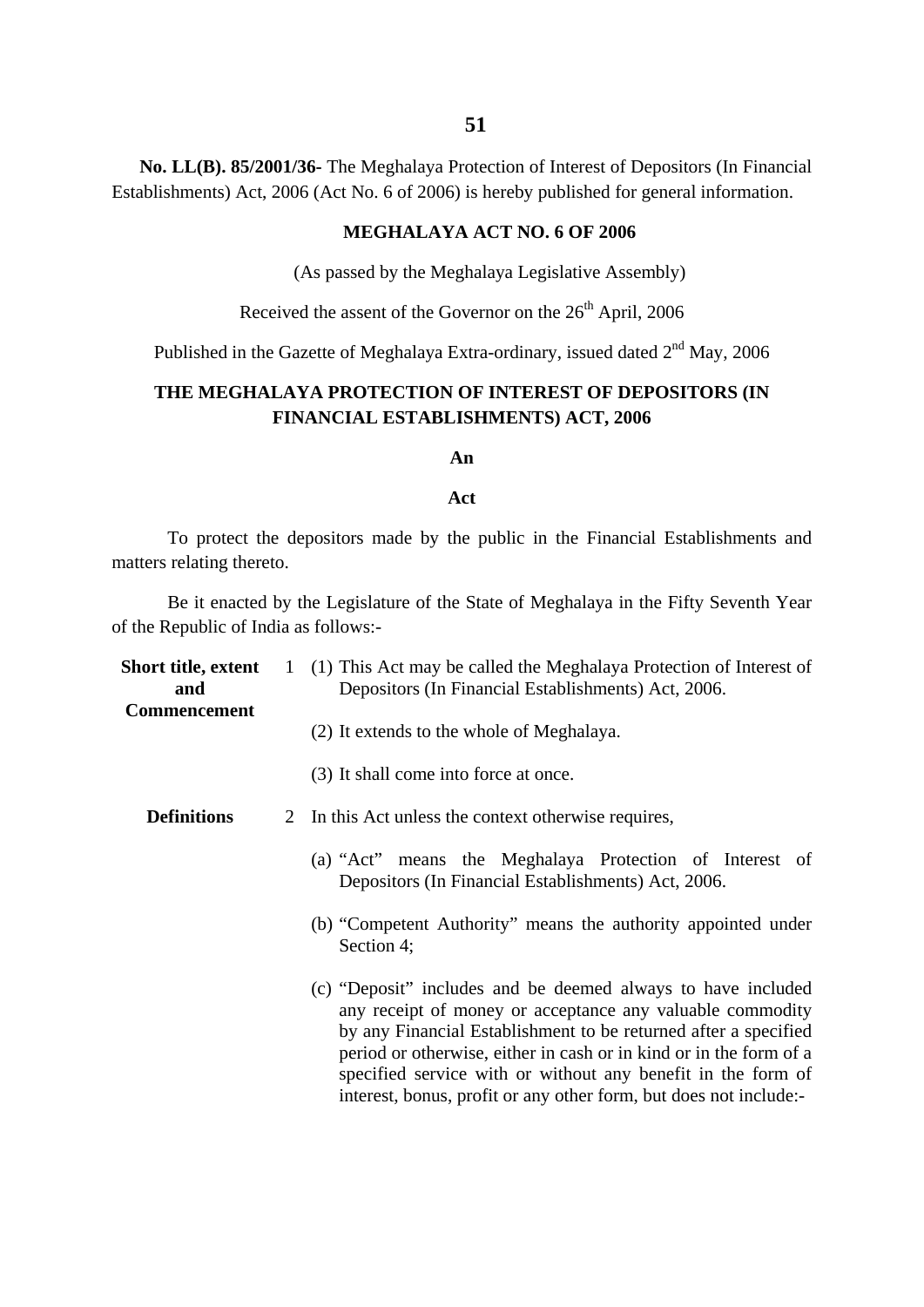- i) Amount raised by way of share capital or by way of debenture or by bond or by any other instrument covered under the guidelines given, and regulations made by Securities Exchange Board of India established under the Securities and exchange Board of India Act, 1992 (15 of 1992);
- ii) Amount contributed as capital by partners of a Firm;
- iii) Amount received from a Schedules Bank or a Cooperative Bank or any other Banking Company as defined in Clause (c) of Section 5 of the Banking Regulation Act, 1949 (10 of 1949);
- iv) Any amount from:-
	- (a) The Industrial Development Bank of India;
	- (b) A State Financial Corporation;
	- (c) Any Financial Institution specified in Section 4A of the Companies Act, 1956 (1 of 1956);
	- (d) Any other institution that may be specified by the Government in this behalf;
- v) Amount received in the ordinary course of business by way of:-
- (a) Security Deposit,
- (b) Dealership Deposit,
- (c) Earnest money,
- (d) Advance against order for goods of services;
- vi) Any amount received from an individual or a firm or an association of individual not being a body corporate, registered under any enactment relating to money lending which is for the time being in force in the state; and
- vii) Any amount received by way of subscriptions in respect of a chit;

Explanation I: "Chit" has the meaning as assigned to it in clause (b) of section 2 of the Chit Funds Acts, 1982 (10 of 1982)

Explanation II: Any credit given by a seller to buyer on the sale of any property (whether movable or immovable) shall not be deemed to be deposited for the purposes of this clause;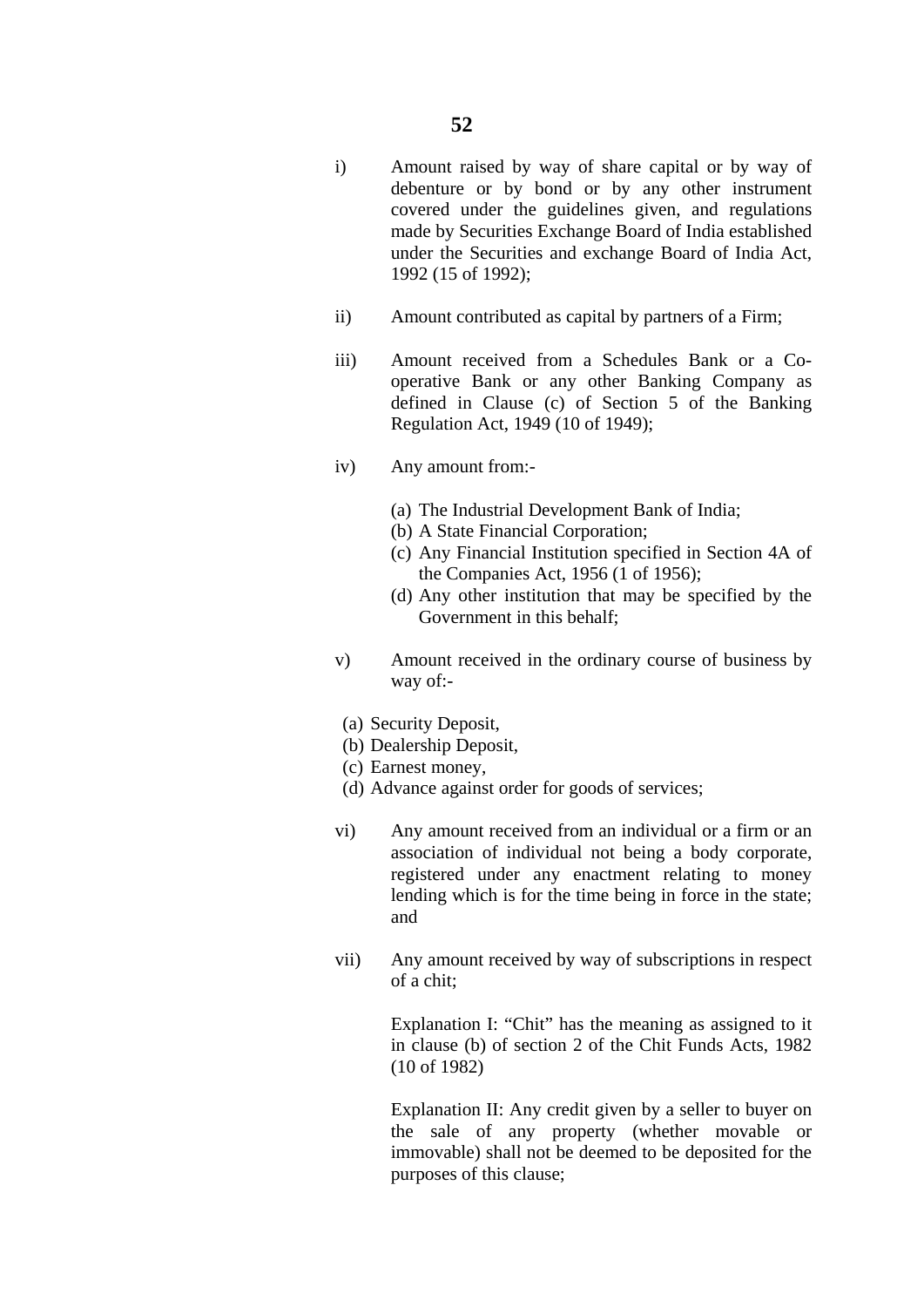Or, in any other manner but does not include a corporation or a cooperative society owned or controlled by any State Government or the Central Government or a banking company as defined under Clause (c) of Section 5 of the Banking Regulation Act, 1949 (Act No. 10 of 1949);

(e)"Section" means a section of this Act;

(f)"Special Court" means s Special Court constituted under Section 8; and

(g)"State Government" means the Government of Meghalaya;

- **Attachment of** 3 (1) The Government or the District Magistrate in their respective **properties on** *jurisdiction may suo motu or on receipt of complaints, cause* **default of return of investigation** of the complaint or fraudulent transaction **deposits** referred to in section 5, through the Superintendent of Police. The District Magistrate shall forward his report together with the complaint to the Government within a maximum period of thirty days.
	- (2) Notwithstanding anything contained in any other law for the time being in force:
		- i) Whereupon complaints received from the depositors or otherwise the State Government is satisfied that any Financial Establishment has failed:
			- (a) To return the deposit after maturity or on demand by the depositor, or
			- (b) To pay interest or other assured benefit; or
			- (c) To provide the service promised against such deposit, or

arrangement.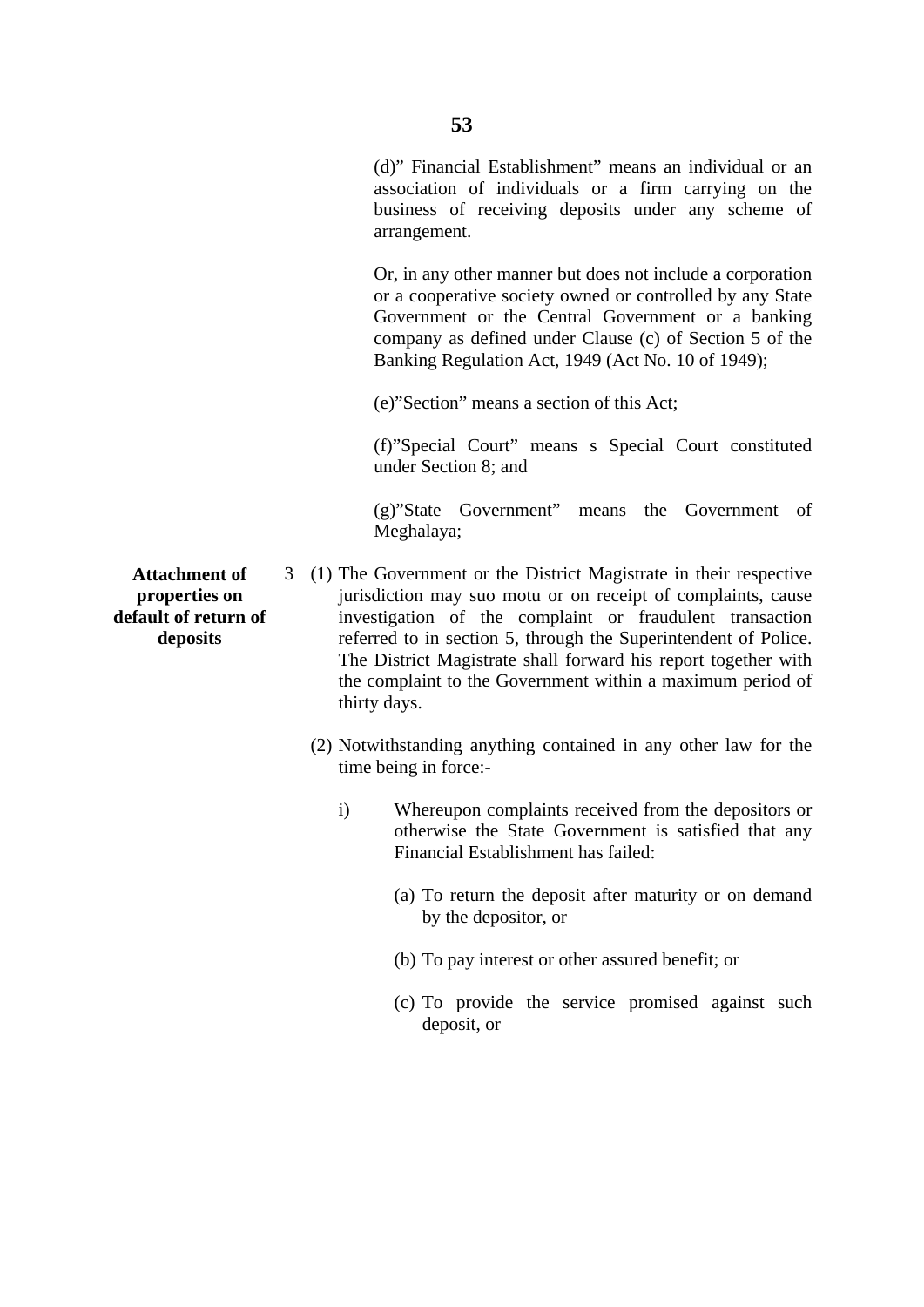- ii) Where the State Government have reason to believe that any Financial Establishment is acting in a calculated manner detrimental to the interests to the depositors, with an intention to defraud them or if the State Government is satisfied that such Financial Establishment is not likely to return the deposits, or make payment of interest or other benefits assured or to provide the services against which the deposit is received.
- iii) The State Government may, in order to protect the interest of the depositors of such Financial Establishment, after recording reasons in writing issue an order attaching the money or other property believe to have been acquired by such Financial Establishment either in its own name or in the same of any other person from and out of the deposits collected by such Financial Establishment, or if it transpires that such money or other property is not available for attachment or not sufficient for repayment of the deposits, such other property of the said Financial Establishment or the personal assets of the promoters, partners, directors, managers or members of any other person of the said Financial Establishment, as the State Government may think fit.
- (3) On the publication of the order under sub-section (2) all the properties and assets of the Financial Establishment and the persons mentioned therein shall forthwith vest in the Competent Authority appointed by the Government pending further order from the Special Court.
- **Appointment and** 4 (1) The State Government may by notification, appoint **powers of** Competent Authority to exercise control over the properties **Competent attached by the State Government under Section 3.** 
	- (2) The Competent Authority shall have other powers as may be necessary for carrying out the purposes of this Act.
	- (3) On receipt of the order of the State Government under Section 3, the Competent Authority shall take such action as it deems necessary or expedient for taking physical possession of all the monies, properties and assets of the concerned Financial Establishment expeditiously and the Competent Authority shall have all the powers which are necessary for the aforesaid purpose.

**Authority**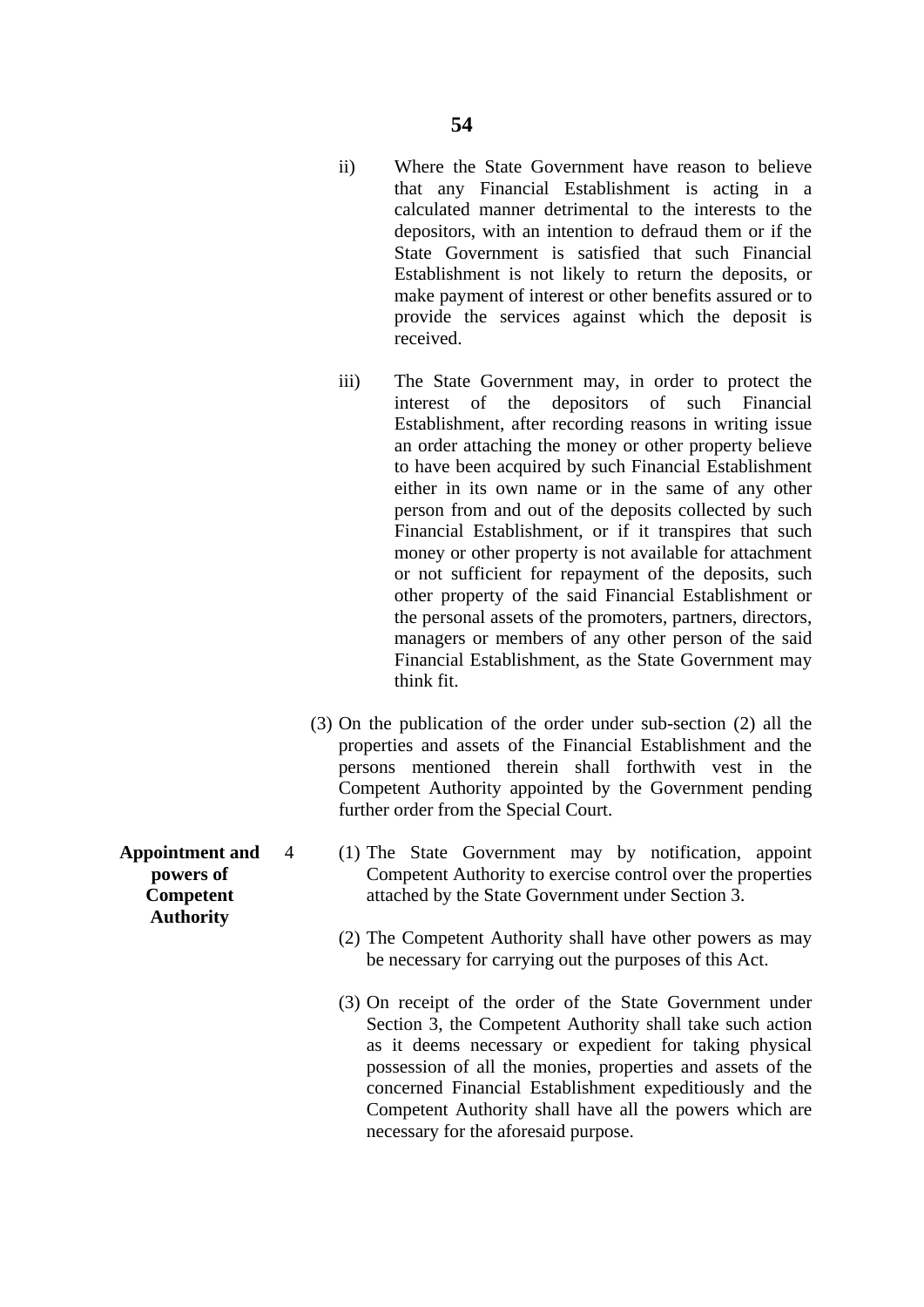- (4) Without prejudice to the generality of the powers vested under sub-section (3), the Competent Authority shall be entitled to-
	- (a) Requires assistance of any police authority or any other authority or person and on such requisition, it shall be the duty of the police authority or such other authority or person to extend necessary assistance.
	- (b) Open bank accounts in any scheduled commercial bank and credit all monies realized and operate the bank accounts while dealing with the money received in the capacity as Competent Authority;
	- (c) Require any person believed to be in possession or control over any information, money, properties or assets of the Financial Establishment, to furnish necessary information, to hand over possession of such properties or assets to the Competent Authority and such person shall comply with the requisition without any loss of time.
	- (d) Appoint legal practitioner of chartered accountant or any other person whose services are necessary for taking possession and for realization of the assets of the Financial Establishment.
	- (e) Sell, receive, transfer, endorse, negotiate, or otherwise deal with any marketable security or negotiable instrument belonging to or n the control of the Financial Establishment and given proper discharge for the same;
	- (f) Sell, transfer or otherwise realize any movable or immovable property belonging to or in the control of the Financial Establishment either by public auction or with the prior approval of the Special Court by private arrangements;

 Provided that the perishable items of such property shall be sold by public auction as soon as the Competent Authority deems fit;

(g) Make payment as per the orders passed by the Special Court from and out of the bank accounts; and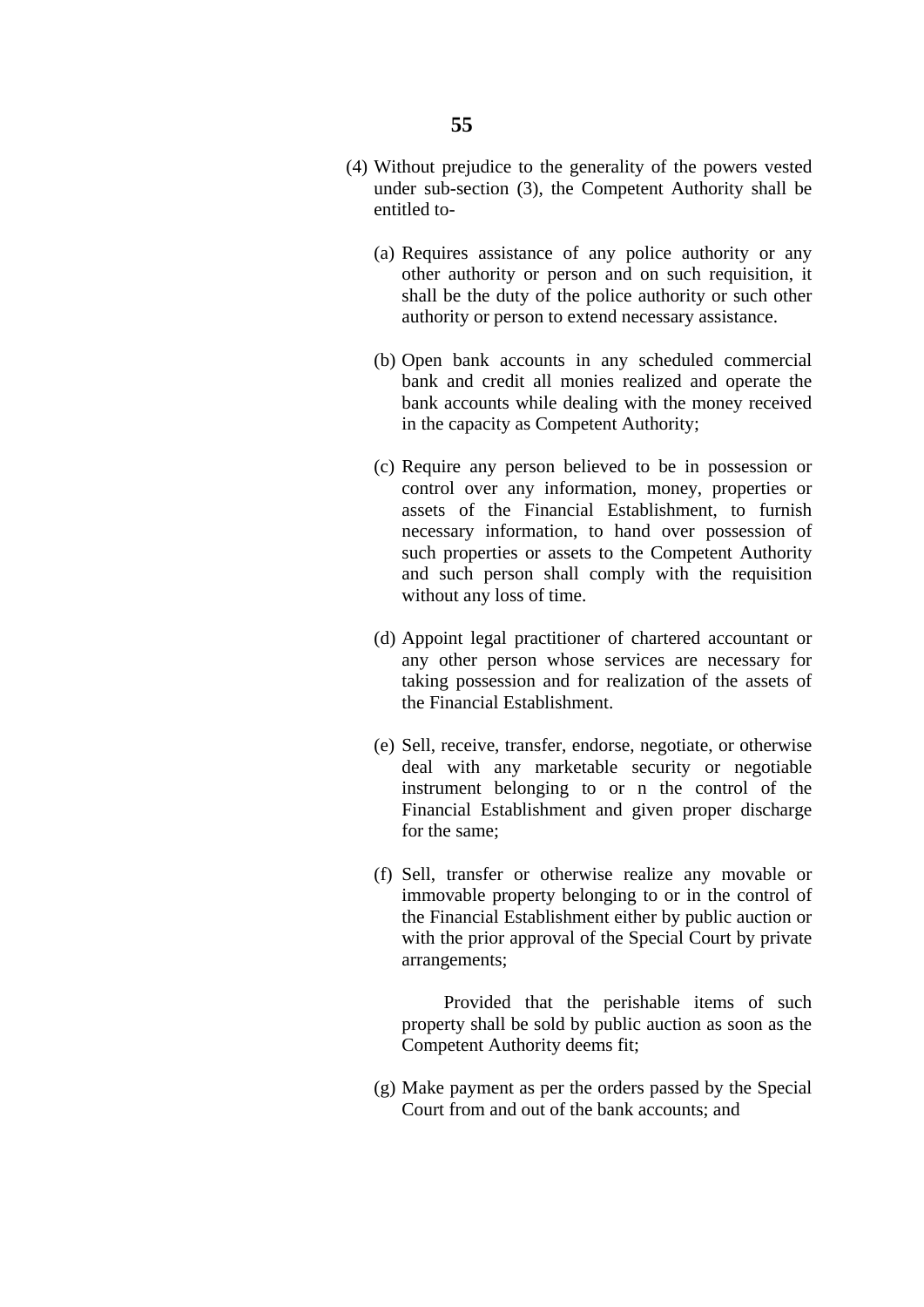- (h) Do all and every acts and deeds, which would be necessary for the speedy realization of the assets of the Financial Establishment.
- (5) Upon receipt of the order of the State Government under Section 3, the Competent Authority shall apply within fifteen days to the Special Court constituted under this Act for making the add-interim order of attachment absolute.
- (6) An application under sub-section (5) shall be accompanied by one or more affidavits, stating the grounds on which the belief that the Financial Establishment has committed any default or is likely to default the amount of money or value of other property believed to have been procured by means of the deposit, and the details, if any, of persons in whose name such property is believed to have been invested or purchased out of the deposits or any other property attached under Section 3.
- (7) The Competent Authority may make an application to any Special Court or Designated Court or any other Judicial Forum established or constituted or entrusted with the powers of any other State Government under any similar enactment for adjudicating any issue or subject matter pertaining to money or property or assets belonging to a Financial Establishment or any person notified under this Act situated within the territorial jurisdiction of that Special Court or any Judicial Forum as the case may be for passing orders to give effect to the provisions of this Act.

**Explanation:** for the purpose of this section, the expression "Financial Establishment" includes the directors, promoters, managers or members of the said establishment or any other person whose personal assets have been attached under Section 3.

- **Assessment of** 5 (1) Within thirty days from the date of appointment, the **assets and deposit Competent Authority shall assess the deposit liabilities and liabilities.** the assets of the Financial Establishment and submits the statement thereof to the Special Court.
	- (2) The Competent Authority thereafter shall issue notice within ten days either individually or by means of effective media publication, inviting the claims by secured creditors, if any, and also the depositors of the Financial Establishment to submit their claims with proper proof to establish the same.
-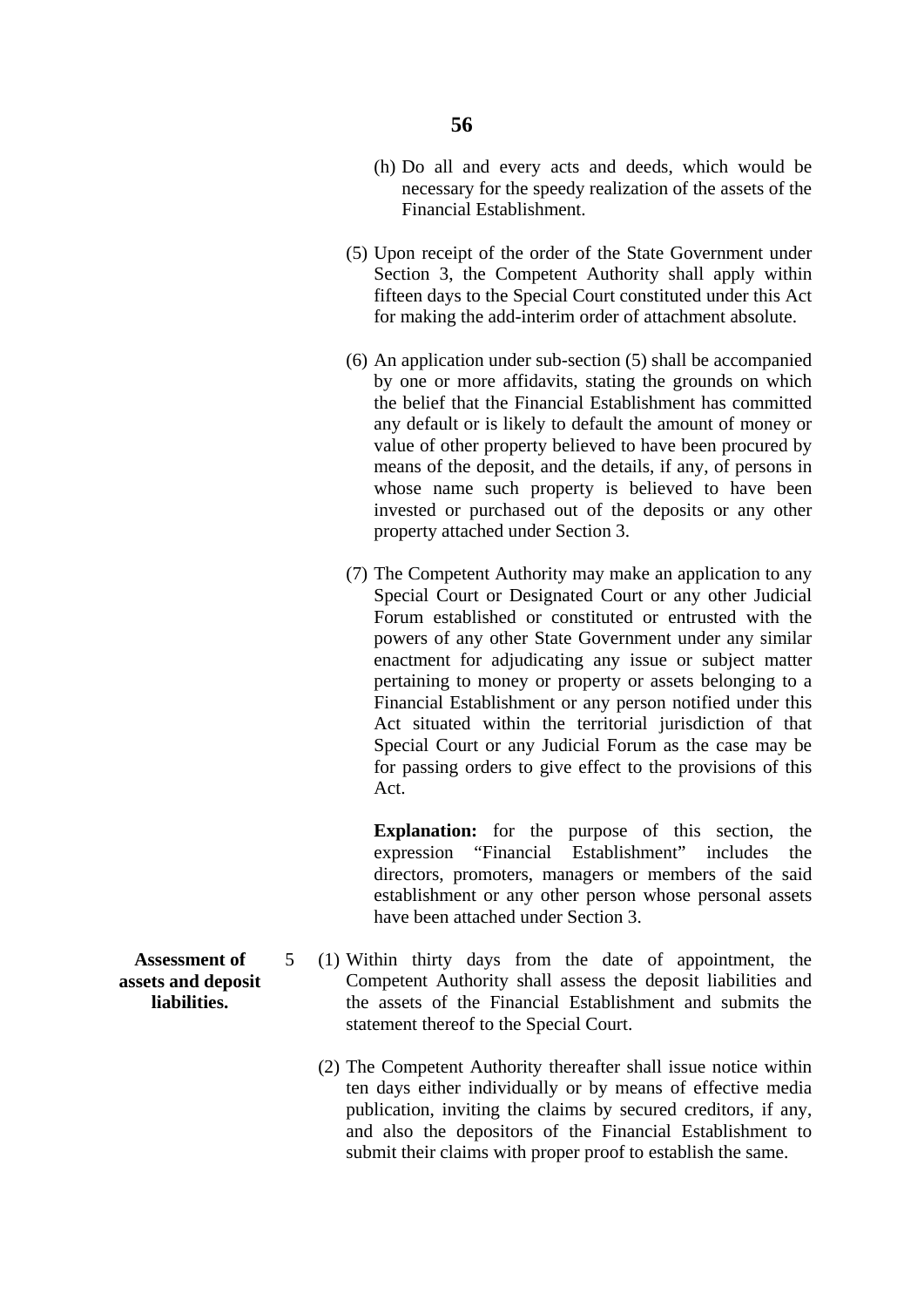- (3) Every notice under sub-section (2) sent to or deemed to have been effected to claimants shall state that if the statement of claim is not sent to the Competent Authority before the expiry of the period of one month from the date of notice, the claims shall not be treated as claims entitled to be paid under the provisions of this Act.
- (4) Every notice sent to a secured creditor shall require him to value the security before the expiry of the period of one month from the date of the notice and such notice shall also state that if the statement of the claim together with the valuation of the security is not sent to the Competent Authority, the Competent Authority himself shall value the security and the valuation shall be binding on such secured creditor.
- (5) If the claimed fails to comply with the notice issued under sub-section (4), such security shall be valued by the Competent Authority in his best judgement.
- **Report by the** 6 After making a report under Section 5, the Competent Authority **Competent** shall make an application to the Special Court seeking permission **Authority.** to make payment to the depositors from out of the money realized. While making such application, the Competent Authority shall assess the liability to the depositors and the other liabilities and in case the money realized or realizable is not sufficient to meet the entire liability make a submission to the Special Court seeking permission for making payment to the depositors and disburse the money as per the orders of the Special Court.
- **Punishment for** 7 Notwithstanding anything contained in Sections 3 and 4 where **default in any Financial Establishment defaults the return of the deposit or repayment of defaults** the payment of interest on the deposit, every person **deposits and** responsible for the management of the affairs of the Financial **interest** Establishment shall be punished with imprisonment for a term which may extend to ten years and with fine which may extend to one lakh of rupees and such Financial Establishment is also liable for fine which may extend to one lakh of rupees.
- **Constitution,** 8 (1) For the purpose of this Act, the State Government may, **Jurisdiction and** with the concurrence of the Chief Justice of the Guwahati **function of Special High Court, by notification in the Official Gazette, Court Court Court constitute a Special Court in the cadre of a District and** Session Judge.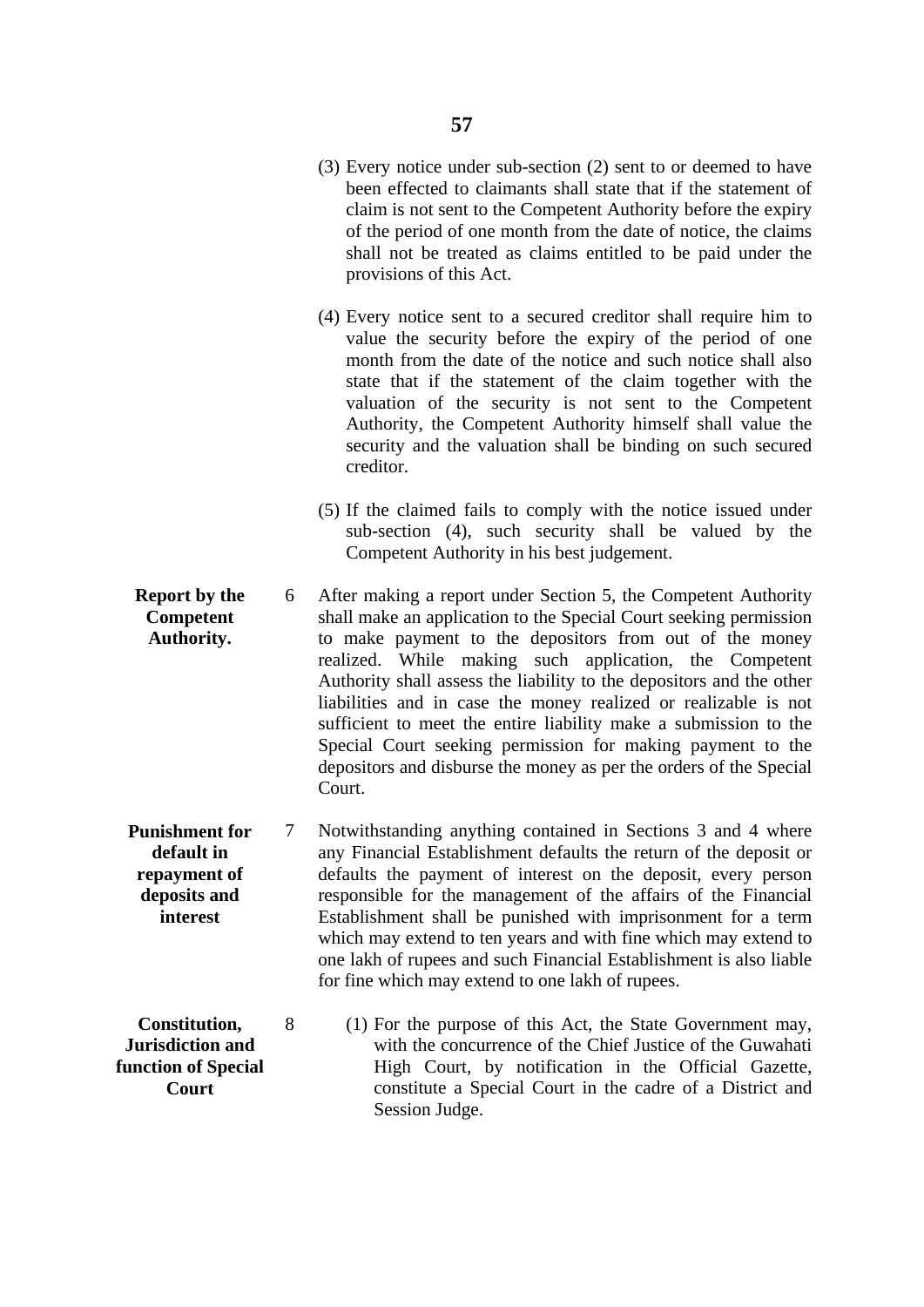- (2) No Court other than the Special Court shall have jurisdiction in respect of any matter to which the provision of this Act apply.
- (3) Any pending case in any other Court to which the provisions of this Act apply shall stand transferred to the Special Court.
- (4) The Special Court shall on an application by the Competent Authority pass such order or issue direction as may be necessary for the equitable distribution among the depositors of the money realized from out of the property attached.
- **Powers of the** 9 (1) The Special Court shall have all the powers for giving effect **Special Court** to the provisions of this Act.
- **realization of assets** (2) Without prejudice to the generality of sub-section (1), the **and payment to Special Court may:-**
	- (a) Give any, direction to the Competent Authority, as it deems fit, for effective implementation of the provisions of this Act;
	- (b) Approve the statement of due of the Financial Establishment due from various debtors, assessment of the value of the assets of the Financial Establishment, finalise the list of the depositors and their respective dues;
	- (c) Direct the Competent Authority to take possession of any assets belonging to or in the control of the Financial Establishment and sell, transfer or realize the attached assets either by public auction or by private sale as he deems fit depending upon the nature of assets and credit the sale proceeds thereof to the bank accounts.
	- (d) Approve the necessary to be incurred by the Competent Authority for taking possession and realization of the assets of the Financial Establishment;
	- (e) Order for payment to the depositors by the Competent Authority or order for proportionate payment to the depositors in the event of the money so realized is not sufficient to meet the entire deposit liability; and

**regarding depositors.**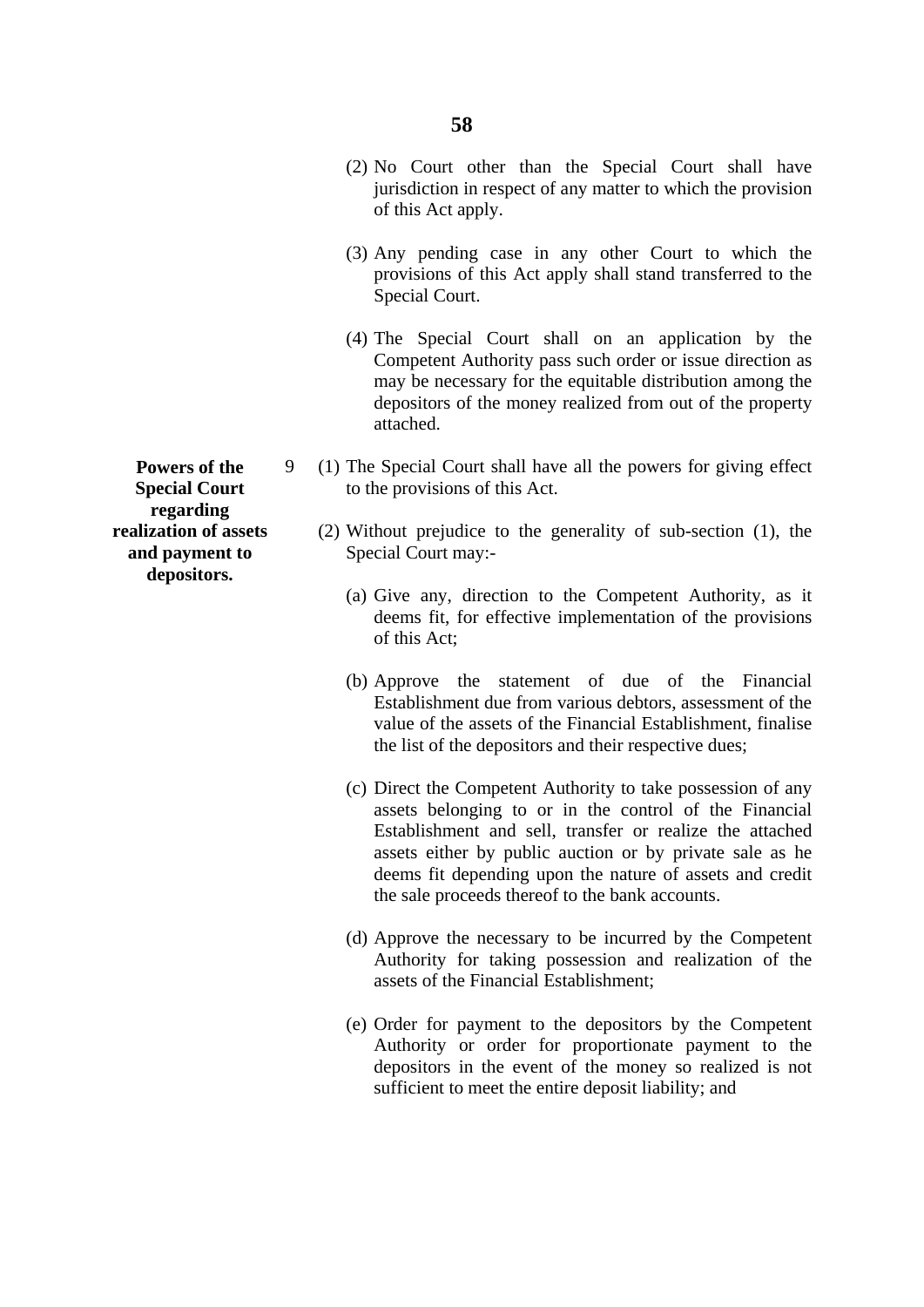(f) Pass any order which the Special Court deems fit for realization of the assets of the Financial Establishment and repayment to the depositors of the Financial Establishment or on any matter or issue incidental thereto.

**Explanation:-** For the purpose of this section, the expression "Financial Establishment" includes the directors, promoters, managers or members of said establishment or any other person whose money, property or assets have.

- **Powers of Special** 10 (1) Upon receipt of an application under sub-section (3) of **Court Regarding** Section 4 the Special Court shall issue to the Financial Attachment. Establishment or to any other person whose property is attached by the State Government under Section 3, a notice accompanied by the application and affidavits and of the evidence, if any, recorded, calling upon him to show cause on a date to be specified in the notice why the order or attachment should not be made absolute.
	- (2) The Special Court shall also issue such notice to all other persons represented to it as having likely to claim, any interest or title in the property of the Financial Establishment or the person to whom the notice is issued calling upon such person to appear on the same date as that specified in the notice and make objection if he so desires to the attachment of the property or any portion thereof on the ground that he has an interest in such property or proportion thereof.
	- (3) Any person claiming an interest in the property attached or any proportion thereof may, notwithstanding that no notice has been served upon him under this section, make an objection as aforesaid to the Special Court at any time before an order is passed under sub-section (4) or sub-section (6).
	- (4) If no cause is shown and no objections are made on or before the specified date, the Special Court shall forthwith pass an order making the ad-interim order of attachment absolute.
	- (5) If cause is shown or any objection is made as aforesaid the Special Court shall proceed to investigate the same, and in so doing, as regards the examinations of the parties and in all other respects, the Special Court shall, subject to the provisions of this Act, follow the procedure and exercise all the powers of a Court in hearing a suit under the Code of Civil Procedure, 1908 and any person making an objection shall be required to adduce evidence to show that at the date of the attachment he had some interest in the property attached.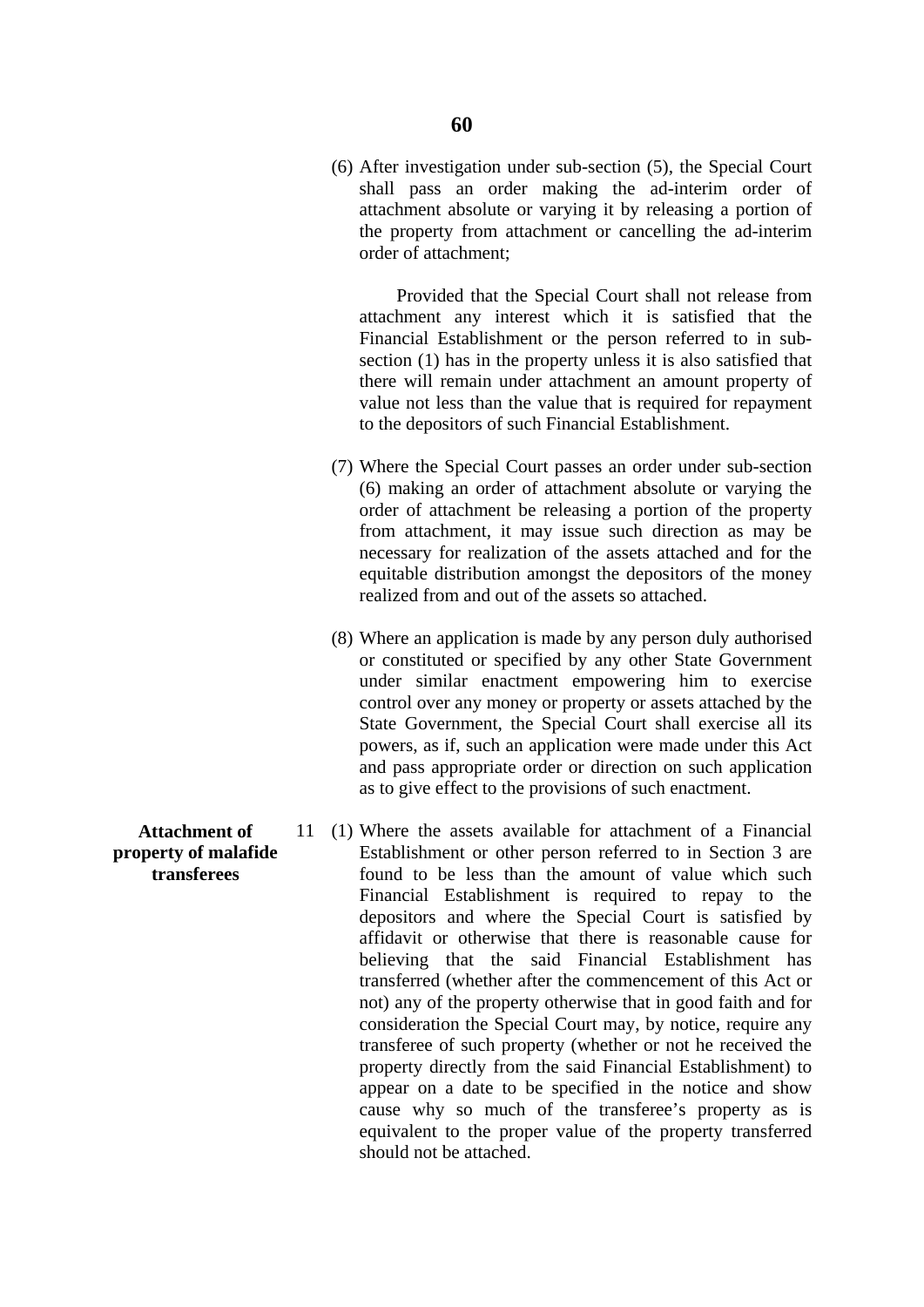- (2) Where the said transferee does not appear and show cause on the specified date, or where after investigation in the manner provided in sub-section (5) of Section 10, the Special Court is satisfied that the transfer of the property to the said transferee was not in good faith and for consideration the Special Court shall order the attachment of so much of the said transferee's property as is the opinion of the Special Court equivalent.
- **Security in lieu of attachment**  12 Any Financial Establishment or person whose property has been or is about to be attached under this Act may, at anytime apply to the Special Court for permission to give security in lieu of such attachment and where the security offered is in the opinion of the Special Court, satisfactory and sufficient it may cancel, the ad-interim order of attachment or, as the case may be, refrain from passing the order of attachment.
- **Administration of property attached** 13 The Special Court may, on the application of any person interested in any property attached under this Act and after giving the Competent Authority an opportunity of being heard, make such orders as the Special Court considers just and reasonable for-
	- (a) Providing from such property attached as the applicant claims an interest in such sums as may be reasonable necessary for the maintenance of the applicant and of his family and for expenses connected with the defence of the applicant where criminal proceedings have been instituted against him in the Special Court under Section 8;
	- (b) Safeguarding so far so as may be practicable the interest of any business affected by the attachment and particularly in the interest of any partners in such business.
	- (c) Discharging any liability, statutory or otherwise of such Financial Establishment.
	- **Appeal**  14 Any person including the Competent Authority if aggrieved by an order to the Special Court may appeal to the High Court within thirty days from the date of order.
	- **Special Public Prosecutor**  15 The State Government by notification appoints an Advocate of not less than ten years standing as a Special Public Prosecutor for the purpose of conducting the cases under this Act in the Special Court.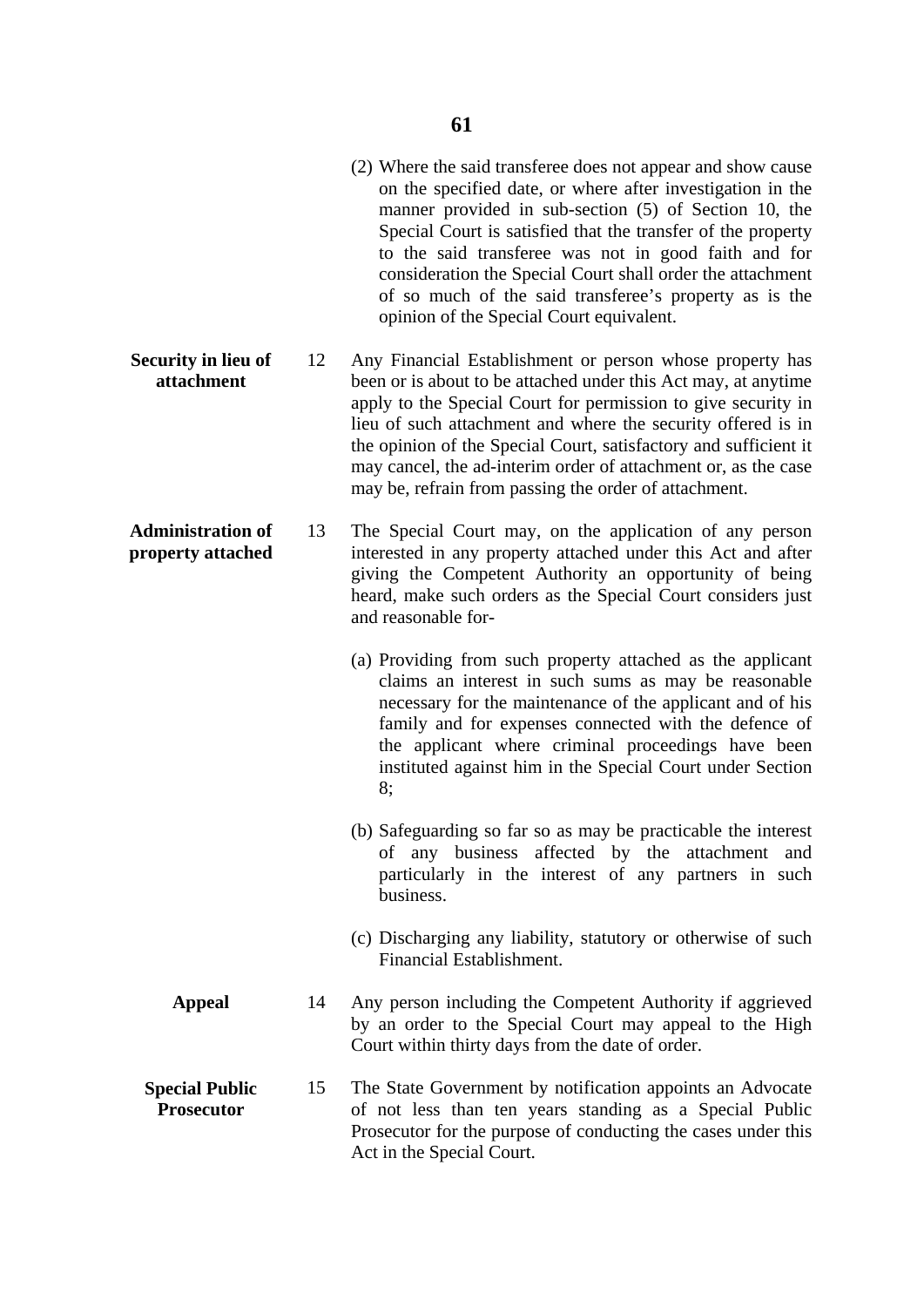| <b>Taking Cognizance,</b><br><b>Procedure and</b><br><b>Powers of Special</b><br><b>Court regarding</b><br>offence | 16 | (1) The Special Court may take cognizance of the offence<br>without the accused being committed to it for trial and in<br>trying the accused person shall follow the procedure<br>prescribed in the code of Criminal Procedure, 1973 for<br>the trial of warrant cases by Magistrates.    |
|--------------------------------------------------------------------------------------------------------------------|----|-------------------------------------------------------------------------------------------------------------------------------------------------------------------------------------------------------------------------------------------------------------------------------------------|
|                                                                                                                    |    | (2) The provisions of the Code of Criminal Procedure, 1973<br>shall, so far as may be, apply to the proceedings before a<br>Special Court.                                                                                                                                                |
| Act to over ride other<br>laws                                                                                     | 17 | Save as otherwise provided in this Act, the provisions of this<br>Act shall have effect notwithstanding anything inconsistent<br>therewith contained in any other law for the time being in<br>force or any custom or usage or any instrument having effect<br>by virtue of any such law. |
| <b>Protection of action</b><br>taken in good faith                                                                 | 18 | No suit prosecution or other legal proceedings shall lie<br>against the State Government or any person for anything who<br>is in good faith done or intended to be done under this Act.                                                                                                   |
| Power to made rules                                                                                                | 19 | (1) The State Government may make rules for carrying out<br>the purposes of this Act.                                                                                                                                                                                                     |
|                                                                                                                    |    | (2) All rules made under this Act shall be published in the<br>Official Gazette and unless they are expressed to come<br>into force on a particular day, shall some into force on the<br>day on which they are so published.                                                              |
|                                                                                                                    |    | (3) Every rule made by the State Government under this Act,<br>shall be laid as soon as may be after it is made, before the<br>State Legislature.                                                                                                                                         |
| Power to remove<br>difficulties                                                                                    |    | 20 (1) If any difficulty arises giving effect of the provisions of<br>this Act, the State Government may, by order not<br>inconsistent with the provisions of this Act, remove such<br>difficulties.                                                                                      |
|                                                                                                                    |    | (2) Every order made, under this section shall be laid, as<br>soon as may be after it is made, before the Legislature of<br>the State of Meghalaya.                                                                                                                                       |
|                                                                                                                    |    |                                                                                                                                                                                                                                                                                           |

# L. M. SANGMA,

Joint Secretary to the Govt. of Meghalaya,

Law (B) Department.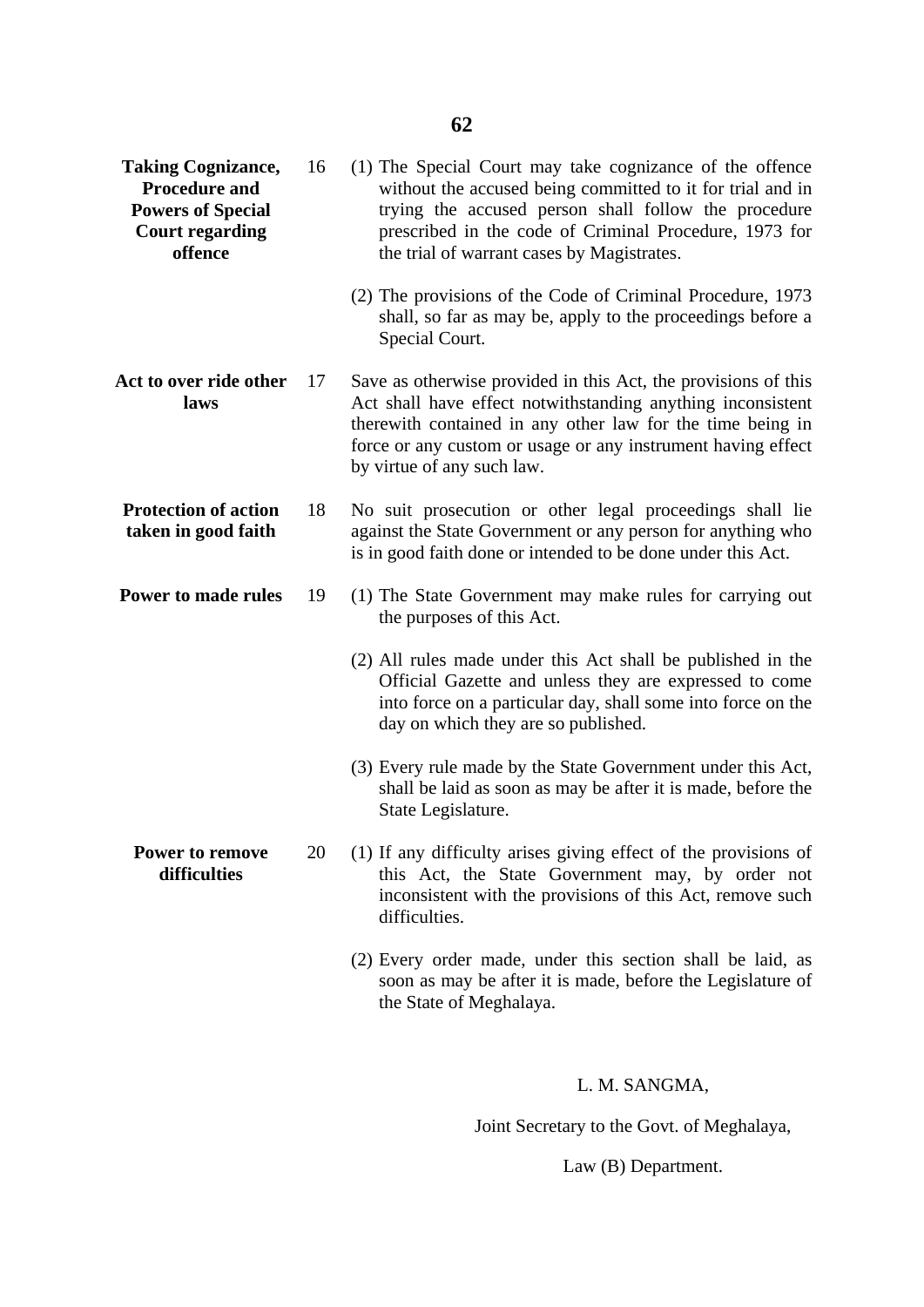**No. LL(B). 62/2004/Pt/56-** The Meghalaya Appropriation (No. III) Act, 2006 (Act No. 7 of 2006) is hereby published for general information.

### **MEGHALAYA ACT NO. 7 OF 2006**

(As passed by the Meghalaya Legislative Assembly)

Received the assent of the Governor on the  $30<sup>th</sup>$  June, 2006

Published in the Gazette of Meghalaya Extra-ordinary, issued dated 30<sup>th</sup> June, 2006

### **THE MEGHALAYA APPROPRIATION (NO. III) ACT, 2006**

### **An**

### **Act**

To authorise payment and appropriation of certain sums from and out of the Consolidated Fund of Meghalaya for the services of Financial Year ending on the thirty-first day of March, 2007.

Be it enacted by the Legislature of the State of Meghalaya in the Fifty Seventh Year of the Republic of India as follows:-

- **Short title, extent and Commencement Withdrawal of Rs. 2681,61,29,000 from and out of the Consolidated Fund of Meghalaya for the Financial Year 2006-2007** 1 (1) This Act may be called the Meghalaya Appropriation (No. III) 2 From and out of the Consolidated fund of Meghalaya there may be Act, 2006. (2) It shall be deemed to have come into force on the first day of April, 2006. paid and applied sums not exceeding those specified in Column (3) of the Schedule amounting in the aggregate inclusive of sums specified in column (3) of the Scheduled to the Meghalaya Appropriation (Vote-on-Account) Act, 2006 to the sum of Rupees two thousand six hundred eighty one crores, sixty one lakhs, twenty nine thousand, towards defraying the several charges which will come in the course of payment during the financial year ending on the thirty first day of March, 2007 in respect of the services specified in Column (2) of the Schedule.
	- **Appropriation** 3 The sums authorised to be withdrawn from and out of the Consolidated Fund of Meghalaya by this Act, shall be appropriated for the services and purposes expressed in the Schedule in relation to the said year.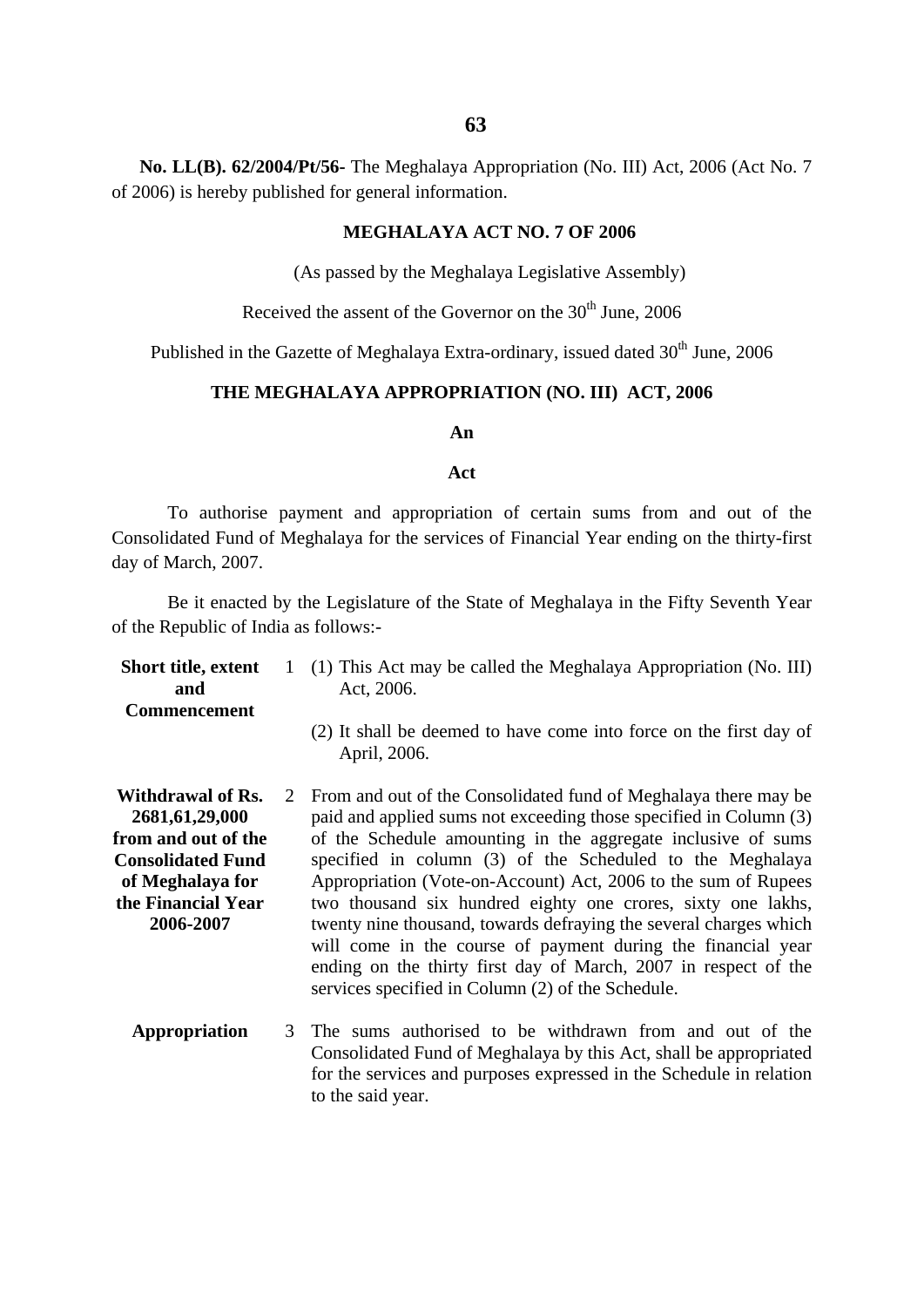Schedule (See Section 2 & 3)

| (1)          | (2)                                                                                       | (3)                         |                                                         |                            |  |
|--------------|-------------------------------------------------------------------------------------------|-----------------------------|---------------------------------------------------------|----------------------------|--|
|              |                                                                                           |                             | Sums not exceeding                                      |                            |  |
| Grant<br>No. | <b>Services &amp; Purposes (Major Heads)</b>                                              | Voted by<br><b>Assembly</b> | <b>Charged on</b><br>the<br><b>Consolidated</b><br>fund | <b>Total</b>               |  |
|              |                                                                                           | Rs.                         | Rs.                                                     | Rs.                        |  |
| 01           | Revenue<br>2011                                                                           |                             |                                                         |                            |  |
|              | PARLIAMENTARY/STATE/UNION<br><b>TERRITORY LEGISLATURE</b>                                 | 10,22,59,000                | 37,41,000                                               | 10,60,00,000               |  |
|              | 2058 STATIONERY AND PRINTING                                                              | 58,00,000                   |                                                         | 58,00,000                  |  |
|              | <b>Total Revenue</b>                                                                      | 10,80,59,000                | 37,41,000                                               | 11,18,00,000               |  |
|              | Capital<br>4058 CAPITAL OUTLAY ON<br>STATIONERY & PRINTING                                | 17,00,000                   | $\ddotsc$                                               | 17,00,000                  |  |
|              | <b>Total Capital</b>                                                                      | 17,00,000                   | $\cdots$                                                | 17,00,000                  |  |
| 02           | Revenue<br>2012 GOVERNOR<br><b>Total Revenue</b>                                          | 50,000<br>50,000            | 3,09,50,000<br>3,09,50,000                              | 3,10,00,000<br>3,10,00,000 |  |
|              | Capital<br>4216 CAPITAL OUTLAY ON<br><b>HOUSING</b>                                       | $\cdots$                    |                                                         |                            |  |
|              | <b>Total Capital</b>                                                                      | $\cdots$                    | $\cdots$                                                | $\cdots$                   |  |
| 03           | Revenue<br>2013 COUNCIL OF MINISTERS<br>2070 OTHER ADMINISTRATIVE<br><b>SERVICES, ETC</b> | 5,89,00,000                 |                                                         | 5,89,00,000                |  |
|              | <b>Total Revenue</b>                                                                      | 5,89,00,000                 |                                                         | 5,89,00,000                |  |
| 04           | Revenue<br>2014 ADMINISTRATION OF<br><b>JUSTICE.</b>                                      | 3,65,92,000                 | 1,20,16,000                                             | 4,86,08,000                |  |
|              | <b>Total Revenue</b>                                                                      | 3,65,92,000                 | 1,20,16,000                                             | 4,86,08,000                |  |
| 05           | Revenue<br>2015 ELECTIONS<br><b>Total Revenue</b>                                         | 5,20,00,000<br>5,20,00,000  | $\cdots$<br>                                            | 5,20,00,000<br>5,20,00,000 |  |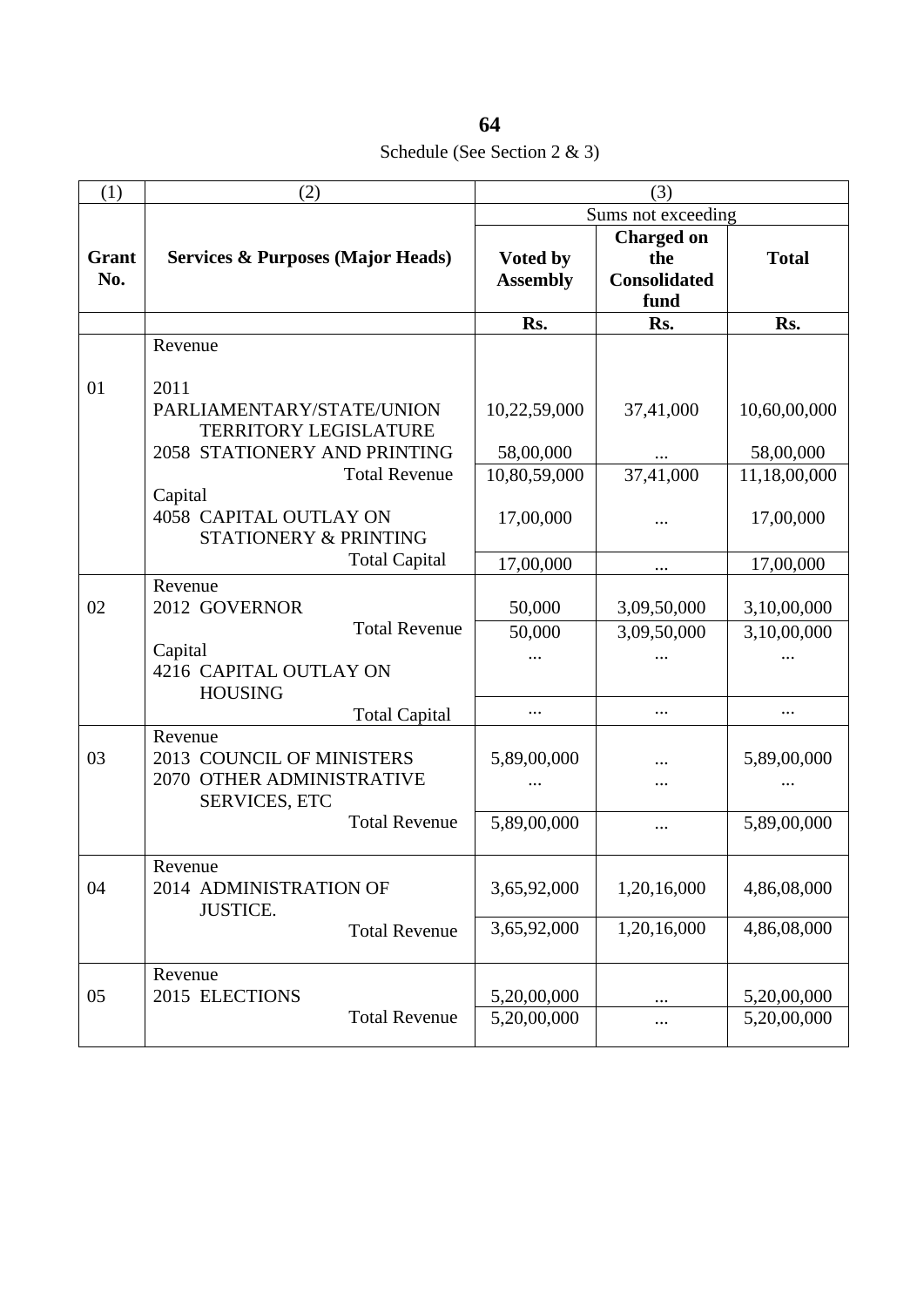Schedule (See Section 2 & 3)

| (1)          | (2)                                           | (3)             |                             |              |
|--------------|-----------------------------------------------|-----------------|-----------------------------|--------------|
|              |                                               |                 | Sums not exceeding          |              |
|              |                                               |                 | <b>Charged on</b>           |              |
| Grant<br>No. | <b>Services &amp; Purposes (Major Heads)</b>  | Voted by        | the                         | <b>Total</b> |
|              |                                               | <b>Assembly</b> | <b>Consolidated</b><br>fund |              |
|              |                                               | Rs.             | Rs.                         | Rs.          |
|              | Revenue                                       |                 |                             |              |
| 06           | 2029 LAND REVENUE                             | 5,10,00,000     |                             | 5,10,00,000  |
|              | 2245 RELIEF ON ACCOUNT OF                     | 11,61,00,000    |                             | 11,61,00,000 |
|              | NATURAL CALAMITIES                            |                 |                             |              |
|              | 2250 OTHER SOCIAL SERVICES                    | 50,000          |                             | 50,000       |
|              | 3475 OTHER GENERAL ECONOMIC                   | $\ddotsc$       | $\ddotsc$                   |              |
|              | <b>SERVICES</b>                               |                 |                             |              |
|              | <b>Total Revenue</b>                          | 16,71,50,000    |                             | 16,71,50,000 |
|              | Capital                                       |                 |                             |              |
|              | 6225 LOANS FOR WELFARE OF SCS,                |                 |                             |              |
|              | <b>S TS AND OTHER B.CS</b>                    |                 |                             |              |
|              | <b>6250 LOANS FOR OTHER SOCIAL</b>            |                 | $\ddotsc$                   |              |
|              | <b>SERVICES</b><br><b>6401 LOANS FOR CROP</b> |                 |                             |              |
|              | <b>HUSBANDRY</b>                              |                 |                             |              |
|              | <b>Total Capital</b>                          | $\cdots$        | $\cdots$                    | $\cdots$     |
|              | Revenue                                       |                 |                             |              |
| 07           | 2030 STAMPS AND REGISTRATION                  | 80,00,000       | $\ddotsc$                   | 80,00,000    |
|              |                                               |                 |                             |              |
|              | <b>Total Revenue</b>                          | 80,00,000       | $\cdots$                    | 80,00,000    |
|              |                                               |                 |                             |              |
|              | Revenue                                       |                 |                             |              |
| 08           | 2039 STATE EXCISE                             | 3,90,00,000     | $\cdots$                    | 3,90,00,000  |
|              | <b>Total Revenue</b>                          | 3,90,00,000     |                             | 3,90,00,000  |
|              |                                               |                 | $\cdots$                    |              |
|              | Revenue                                       |                 |                             |              |
| 09           | 2040 TAXES ON SALES, TRADES                   | 5,21,77,000     |                             | 5,21,77,000  |
|              | ETC.                                          |                 |                             |              |
|              | 2045 OTHER TAXES AND DUTIES                   |                 |                             |              |
|              | ON COMMODITIES AND                            |                 |                             |              |
|              | <b>SERVICES</b>                               |                 |                             |              |
|              | <b>Total Revenue</b>                          | 5,21,77,000     |                             | 5,21,77,000  |
|              |                                               |                 |                             |              |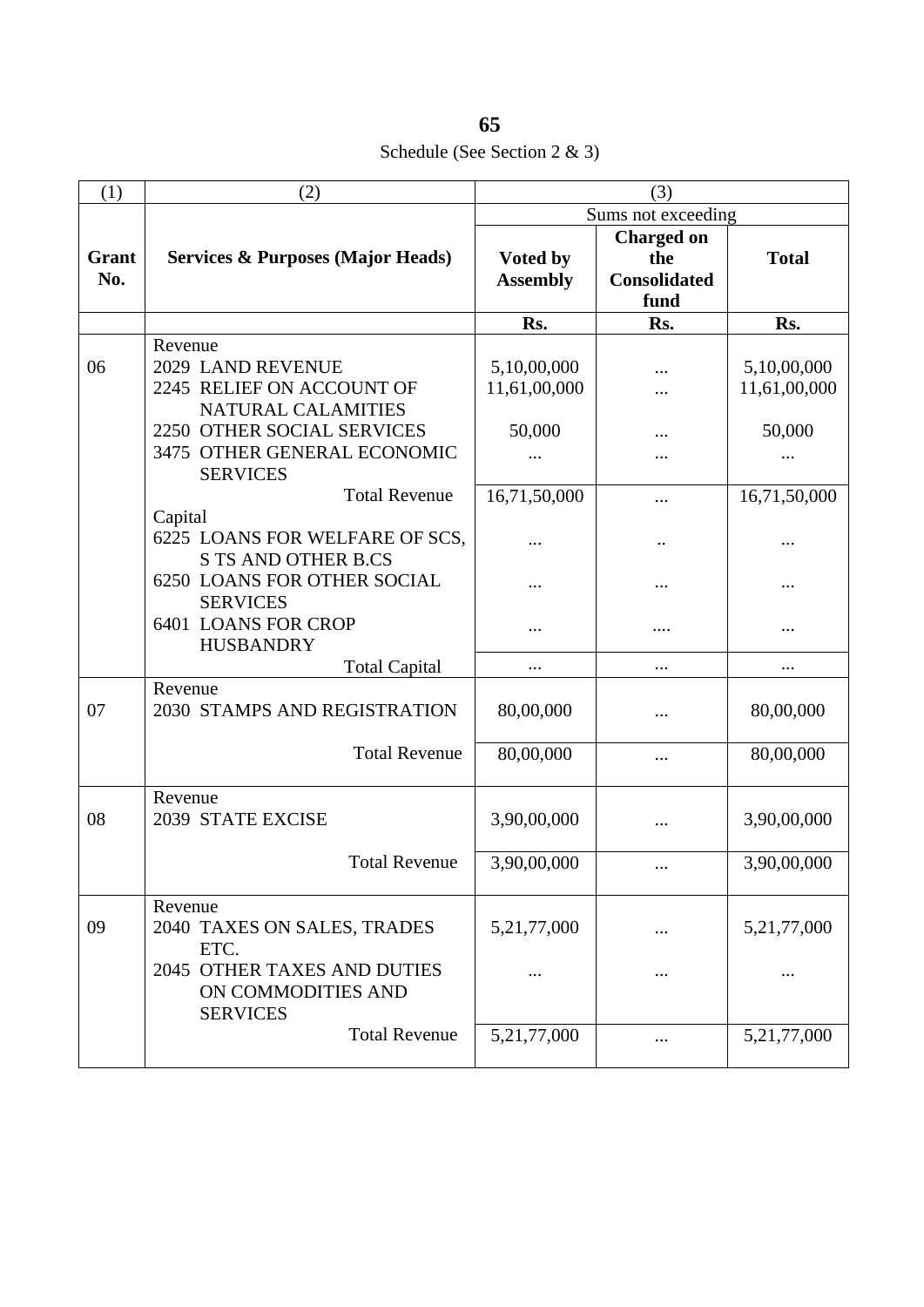Schedule (See Section 2 & 3)

| (1)   | (2)                                              | (3)             |                     |                    |  |
|-------|--------------------------------------------------|-----------------|---------------------|--------------------|--|
|       |                                                  |                 | Sums not exceeding  |                    |  |
|       |                                                  |                 | <b>Charged on</b>   |                    |  |
| Grant | <b>Services &amp; Purposes (Major Heads)</b>     | Voted by        | the                 | <b>Total</b>       |  |
| No.   |                                                  | <b>Assembly</b> | <b>Consolidated</b> |                    |  |
|       |                                                  |                 | fund                |                    |  |
|       |                                                  | Rs.             | Rs.                 | Rs.                |  |
|       | Revenue                                          |                 |                     |                    |  |
| 10    | 2041 TAXES ON VEHICLES                           | 7,10,00,000     |                     | 7,10,00,000        |  |
|       | 2070 OTHER ADMINISTRATIVE                        | 1,84,00,000     |                     | 1,84,00,000        |  |
|       | <b>SERVICES ETC</b>                              |                 |                     |                    |  |
|       | 3055 ROAD TRANSPORT                              |                 |                     |                    |  |
|       | <b>Total Revenue</b>                             | 8,94,00,000     |                     | 8,94,00,000        |  |
|       | Capital<br>5053 CAPITAL OUTLAY ON CIVIL          |                 |                     |                    |  |
|       | <b>AVIATION</b>                                  | 10,00,000       | $\ddotsc$           | 10,00,000          |  |
|       | 5055 CAPITAL OUTLAY ON ROADS                     | 3,40,00,000     |                     | 3,40,00,000        |  |
|       | <b>TRANSPORT</b>                                 |                 |                     |                    |  |
|       | <b>Total Capital</b>                             | 3,50,00,000     | $\cdots$            | 3,50,00,000        |  |
|       | Revenue                                          |                 |                     |                    |  |
| 11    | 2045 OTHER TAXES AND DUTIES                      | 50,62,000       |                     | 50,62,000          |  |
|       | ON COMMODITIES AND                               |                 |                     |                    |  |
|       | <b>SERVICES</b>                                  |                 |                     |                    |  |
|       | 2501 SPECIAL PROGRAMMES FOR                      | 4,05,00,000     |                     | 4,05,00,000        |  |
|       | RURAL DEVELOPMENT-                               |                 |                     |                    |  |
|       | 2801 POWER                                       | 1,36,75,40,000  |                     | 1,36,75,40,000     |  |
|       | 4801 NON-CONVENTIONAL                            | 11,35,00,000    |                     | 11,35,00,000       |  |
|       | <b>SOURCES OF ENERGY</b><br><b>Total Revenue</b> |                 |                     |                    |  |
|       | Capital                                          | 1,52,66,02,000  |                     | 1,52,66,02,000     |  |
|       | 4801 CAPITAL OUTLAY ON POWER                     |                 |                     |                    |  |
|       | <b>PROJECTS</b>                                  |                 |                     |                    |  |
|       | <b>6801 LOANS FOR POWER PROJECTS</b>             | 38,30,60,000    |                     | 38,30,60,000       |  |
|       | <b>Total Capital</b>                             | 38,30,60,000    |                     | 38,30,60,000       |  |
|       | Revenue                                          |                 |                     |                    |  |
| 12    | 2047 OTHER FISCAL SERVICES                       | 12,27,000       |                     | 12,27,000          |  |
|       | <b>Total Revenue</b>                             | 12,27,000       |                     | 12,27,000          |  |
|       | Revenue                                          |                 |                     |                    |  |
|       | 2048 APPROPRIATION FOR                           |                 | 9,05,75,000         | 9,05,75,000        |  |
|       | <b>REDUCTION OR AVOIDANCE</b>                    |                 |                     |                    |  |
|       | OF DEBT                                          |                 |                     |                    |  |
|       | <b>Total Revenue</b>                             |                 | 9,05,75,000         | 9,05,75,000        |  |
|       | Revenue                                          |                 |                     |                    |  |
|       | 2049 INTEREST PAYMENTS                           |                 | 2,12,87,92,000      | 2, 12, 87, 92, 000 |  |

**66**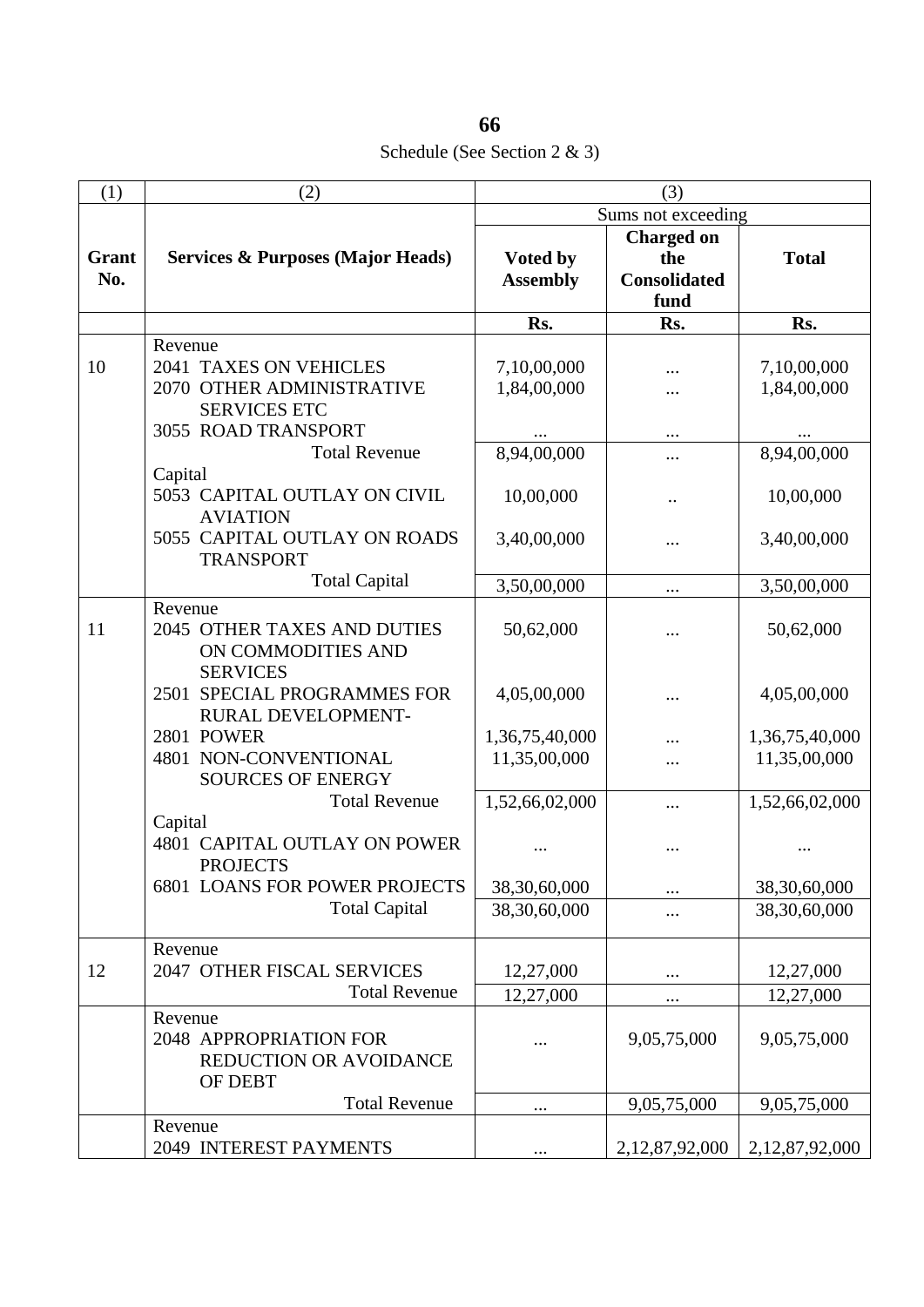Schedule (See Section 2 & 3)

| (1)          | (2)                                                                         | (3)                           |                                                         |                               |  |
|--------------|-----------------------------------------------------------------------------|-------------------------------|---------------------------------------------------------|-------------------------------|--|
|              |                                                                             |                               | Sums not exceeding                                      |                               |  |
| Grant<br>No. | <b>Services &amp; Purposes (Major Heads)</b>                                | Voted by<br><b>Assembly</b>   | <b>Charged on</b><br>the<br><b>Consolidated</b><br>fund | <b>Total</b>                  |  |
|              |                                                                             | Rs.                           | Rs.                                                     | Rs.                           |  |
|              | <b>Total Revenue</b>                                                        |                               | 2,12,87,92,000                                          | 2,12,87,92,000                |  |
|              | Revenue<br>2051 PUBLIC SERVICE<br><b>COMMISSION</b>                         | .                             | 1,23,00,000                                             | 1,23,00,000                   |  |
|              | <b>Total Revenue</b>                                                        |                               | 1,23,00,000                                             | 1,23,00,000                   |  |
| 13           | Revenue<br>2052 SECRETARIAT GENERAL<br><b>SERVICE</b>                       | 35,10,00,000                  |                                                         | 35,10,00,000                  |  |
|              | 2251 SECRETARIAT SOCIAL<br><b>SERVICES</b>                                  | 4,00,00,000                   |                                                         | 4,00,00,000                   |  |
|              | SECRETARIAT ECONOMIC<br>3451<br><b>SERVICES</b>                             | 9,38,00,000                   |                                                         | 9,38,00,000                   |  |
|              | <b>Total Revenue</b>                                                        | 48,48,00,000                  |                                                         | 48,48,00,000                  |  |
|              | Capital<br>5275 CAPITAL OUTLAY ON<br>OTHER COMMUNICATION<br><b>SERVICES</b> |                               |                                                         |                               |  |
|              | <b>Total Capital</b>                                                        | $\cdots$                      |                                                         |                               |  |
| 14           | Revenue<br>2053 DISTRICT ADMINISTRATION                                     | 10,40,00,000                  |                                                         | 10,40,00,000                  |  |
|              | <b>Total Revenue</b>                                                        | 10,40,00,000                  |                                                         | 10,40,00,000                  |  |
| 15           | Revenue<br>2054 TREASURY AND ACCOUNTS<br><b>ADMINISTRATION</b>              | 7,75,00,000                   |                                                         | 7,75,00,000                   |  |
|              | <b>Total Revenue</b>                                                        | 7,75,00,000                   |                                                         | 7,75,00,000                   |  |
| 16           | Revenue<br>2055 POLICE<br>2070 OTHER ADMINISTRATIVE<br>ETC.                 | 130,46,59,000<br>10,99,95,000 | 1,75,000<br>5,000                                       | 130,48,34,000<br>11,00,00,000 |  |
|              | 2216 HOUSING-                                                               | 1,10,00,000                   |                                                         | 1,10,00,000                   |  |
|              | <b>Total Revenue</b>                                                        | 142,56,54,000                 | 1,80,000                                                | 142,58,34,000                 |  |
|              | Capital<br>4055 CAPITAL OUTLAY ON<br><b>POLICE</b>                          | 1,82,00,000                   |                                                         | 1,82,00,000                   |  |
|              | <b>Total Capital</b>                                                        | 1,82,00,000                   |                                                         | 1,82,00,000                   |  |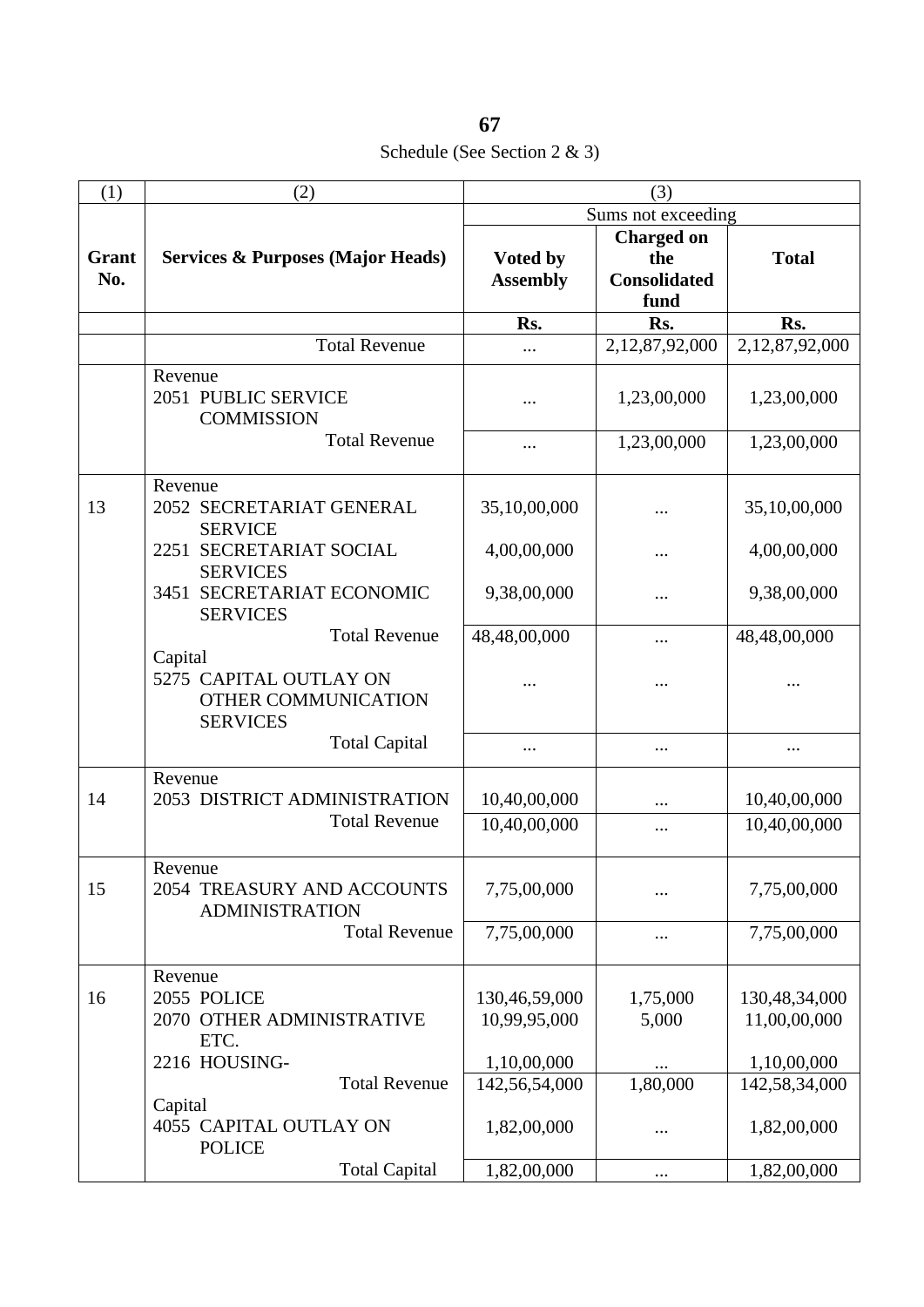Schedule (See Section 2 & 3)

| (1)                 | (2)                                                              | (3)                         |                                                 |                             |  |
|---------------------|------------------------------------------------------------------|-----------------------------|-------------------------------------------------|-----------------------------|--|
|                     |                                                                  |                             | Sums not exceeding                              |                             |  |
| <b>Grant</b><br>No. | <b>Services &amp; Purposes (Major Heads)</b>                     | Voted by<br><b>Assembly</b> | <b>Charged on</b><br>the<br><b>Consolidated</b> | <b>Total</b>                |  |
|                     |                                                                  |                             | fund                                            |                             |  |
|                     |                                                                  | Rs.                         | Rs.                                             | Rs.                         |  |
| 17                  | Revenue<br>2056 JAILS                                            | 4,38,00,000                 | $\cdots$                                        | 4,38,00,000                 |  |
|                     | <b>Total Revenue</b>                                             | 4,38,00,000                 |                                                 | 4,38,00,000                 |  |
| 18                  | Revenue<br>2058 STATIONERY AND PRINTING-                         | 9,03,00,000                 | $\cdots$                                        | 9,03,00,000                 |  |
|                     | <b>Total Revenue</b>                                             | 9,03,00,000                 |                                                 | 9,03,00,000                 |  |
|                     | Capital<br>4058 CAPITAL OUTLAY ON<br>STATIONERY & PRINTING       | 42,00,000                   |                                                 | 42,00,000                   |  |
|                     | 4216 CAPITAL OUTLAY ON<br>HOUSING-                               |                             |                                                 |                             |  |
|                     | <b>Total Capital</b>                                             | 42,00,000                   |                                                 | 42,00,000                   |  |
| 19                  | Revenue<br>2052 SECRETARIAT GENERAL<br><b>SERVICE</b>            | 2,31,90,000                 |                                                 | 2,31,90,000                 |  |
|                     | 2059 PUBLIC WORKS<br>2216 HOUSING-                               | 82,73,20,000<br>4,45,00,000 | $\ddotsc$                                       | 82,73,20,000<br>4,45,00,000 |  |
|                     | <b>Total Revenue</b>                                             | 89,50,10,000                |                                                 | 89,50,10,000                |  |
|                     | Capital<br>4059 CAPITAL OUTLAY ON PUBLIC                         | 31,04,00,000                | <br>                                            | 31,04,00,000                |  |
|                     | <b>WORKS</b><br>4202 CAPITAL OUTLAY ON                           | 2,20,00,000                 |                                                 | 2,20,00,000                 |  |
|                     | <b>EDUCATION</b><br>4210 CAPITAL OUTLAY ON<br>MEDICAL AND PUBLIC | 1,50,00,000                 | $\cdots$                                        | 1,50,00,000                 |  |
|                     | <b>HEALTH</b><br>4216 CAPITAL OUTLAY ON<br>HOUSING-              | 1,00,00,000                 |                                                 | 1,00,00,000                 |  |
|                     | <b>Total Capital</b>                                             | 35,74,00,000                |                                                 | 35,74,00,000                |  |
| 20                  | Revenue<br>2070 OTHER ADMINISTRATIVE<br><b>SERVICES, ETC</b>     | 13,20,00,000                |                                                 | 13,20,00,000                |  |
|                     | <b>Total Revenue</b>                                             | 13,20,00,000                |                                                 | 13,20,00,000                |  |
|                     | Capital<br>4059 CAPITAL OUTLAY ON PUBLIC<br><b>WORKS</b>         |                             |                                                 | $\cdots$                    |  |
|                     | <b>Total Capital</b>                                             | $\cdots$                    |                                                 | $\cdots$                    |  |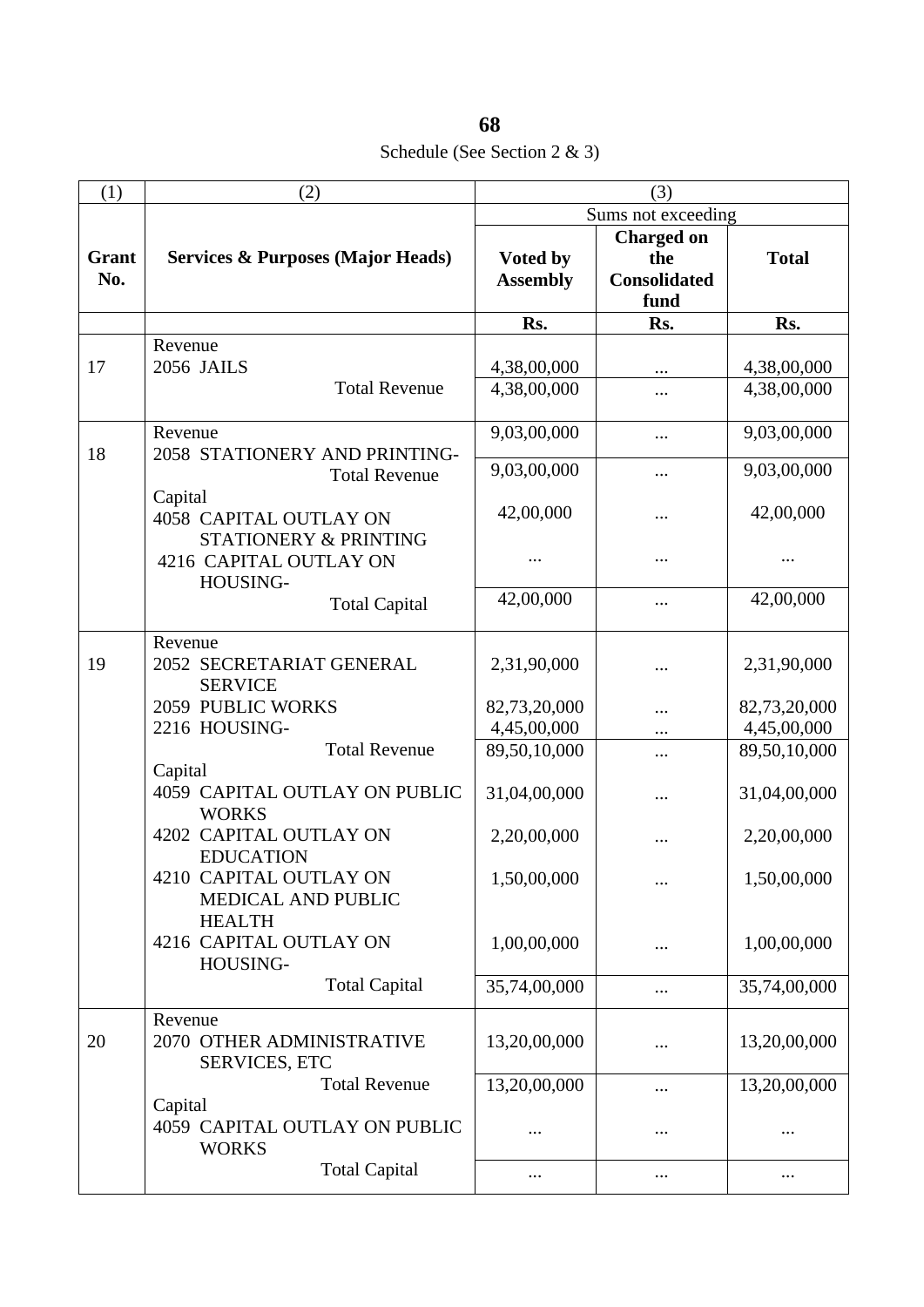Schedule (See Section 2 & 3)

| (1)          | (2)                                                                                  | (3)                                          |                                                   |                                              |  |
|--------------|--------------------------------------------------------------------------------------|----------------------------------------------|---------------------------------------------------|----------------------------------------------|--|
|              |                                                                                      |                                              | Sums not exceeding                                |                                              |  |
| Grant<br>No. | <b>Services &amp; Purposes (Major Heads)</b>                                         | Voted by<br><b>Assembly</b>                  | <b>Charged on</b><br>the<br>Consolidate<br>d fund | <b>Total</b>                                 |  |
|              |                                                                                      | Rs.                                          | Rs.                                               | Rs.                                          |  |
| 21           | Revenue<br>2075 MISCELLANEOUS<br><b>GENERAL SERVICES</b>                             | 70,000                                       |                                                   | 70,000                                       |  |
|              | 2202 GENERAL EDUCATION<br>2203 TECHNICAL EDUCATION<br>2204 SPORTS AND YOUTH          | 349,85,97,000<br>4,66,00,000<br>13,30,69,000 |                                                   | 349,85,97,000<br>4,66,00,000<br>13,30,69,000 |  |
|              | <b>SERVICES</b><br>2205 ART AND CULTURE-<br>3425 OTHER SCIENTIFIC<br><b>RESEARCH</b> | 20,83,55,000<br>28,00,000                    |                                                   | 20,83,55,000<br>28,00,000                    |  |
|              | 3454 CENSUS SURVEYS AND<br><b>STATISTICS</b>                                         | 28,65,000                                    |                                                   | 28,65,000                                    |  |
|              | <b>Total Revenue</b><br>Capital                                                      | 389,23,56,000                                |                                                   | 389,23,56,000                                |  |
|              | 4202 CAPITAL OUTLAY ON<br><b>EDUCATION</b>                                           |                                              |                                                   |                                              |  |
|              | 6202 LOANS FOR EDUCATION,<br><b>ART AND CULTURE</b>                                  |                                              |                                                   |                                              |  |
|              | <b>Total Capital</b>                                                                 | $\cdots$                                     | $\cdots$                                          |                                              |  |
| 22           | Revenue<br>2070 OTHER ADMINISTRATIVE<br><b>SERVICES ETC</b>                          | 4,88,00,000                                  |                                                   | 4,88,00,000                                  |  |
|              | 2216 HOUSING-                                                                        | 2,89,53,000                                  | $\cdots$                                          | 2,89,53,000                                  |  |
|              | <b>Total Revenue</b>                                                                 | 7,77,53,000                                  | $\cdots$                                          | 7,77,53,000                                  |  |
| 23           | Revenue<br>2070 OTHER ADMINISTRATIVE<br><b>SERVICES, ETC</b>                         | 99,00,000                                    |                                                   | 99,00,000                                    |  |
|              | <b>Total Revenue</b>                                                                 | 99,00,000                                    | $\cdots$                                          | 99,00,000                                    |  |
| 24           | Revenue<br>2071 PENSIONS AND OTHER<br>RETIREMENT BENEFITS                            | 94,98,00,000                                 |                                                   | 94,98,00,000                                 |  |
|              | <b>Total Revenue</b>                                                                 | 94,98,00,000                                 |                                                   | 94,98,00,000                                 |  |
| 25           | Revenue<br>2075 MISCELLANEOUS GENERAL<br><b>SERVICES</b>                             | 42,00,000                                    |                                                   | 42,00,000                                    |  |
|              | <b>Total Revenue</b>                                                                 | 42,00,000                                    | $\cdots$                                          | 42,00,000                                    |  |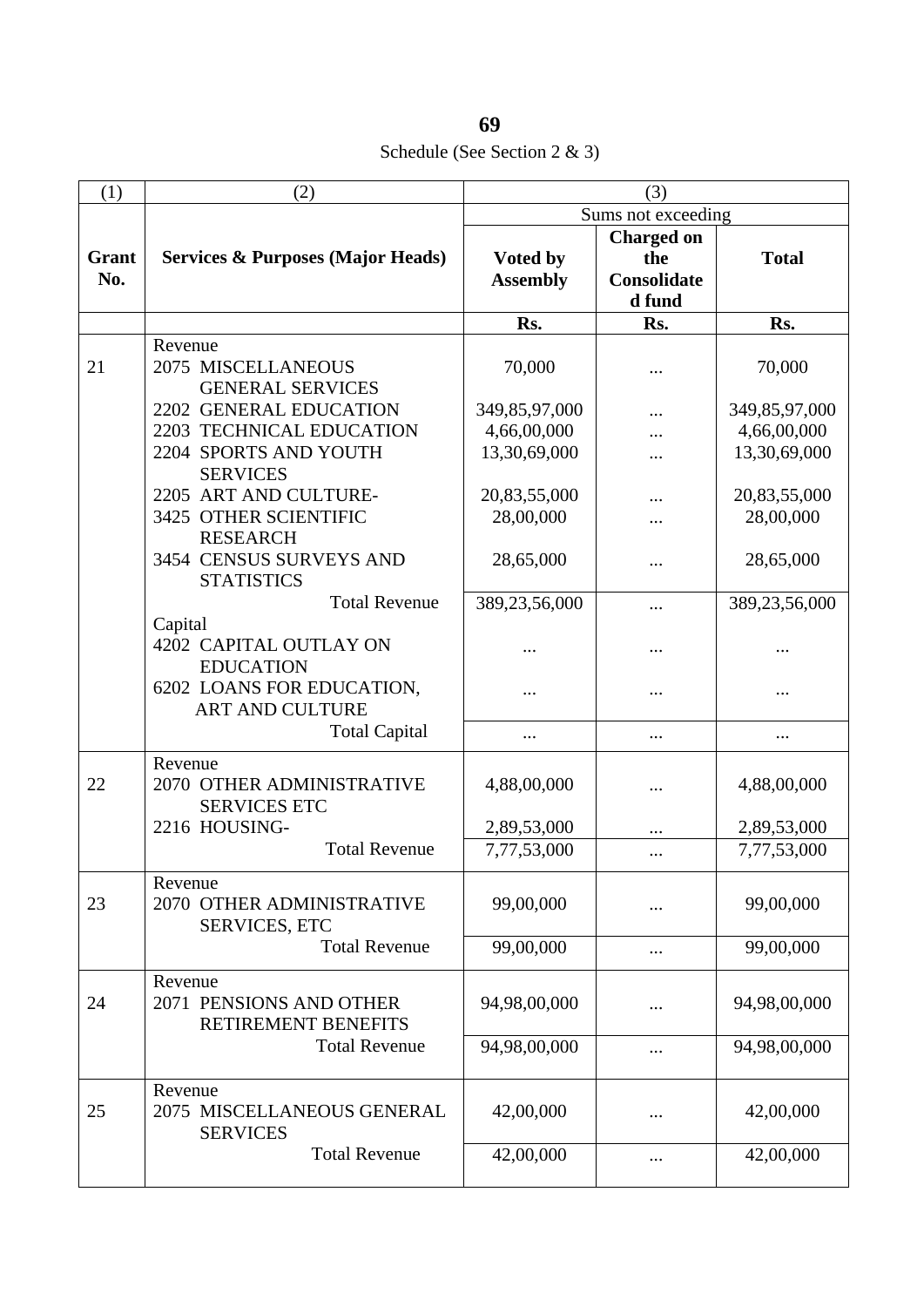Schedule (See Section 2 & 3)

| (1)   | (2)                                          | (3)             |                    |                 |  |
|-------|----------------------------------------------|-----------------|--------------------|-----------------|--|
|       |                                              |                 | Sums not exceeding |                 |  |
|       |                                              |                 | <b>Charged on</b>  |                 |  |
| Grant | <b>Services &amp; Purposes (Major Heads)</b> | Voted by        | the                | <b>Total</b>    |  |
| No.   |                                              | <b>Assembly</b> | Consolidate        |                 |  |
|       |                                              |                 | d fund             |                 |  |
|       |                                              | Rs.             | Rs.                | Rs.             |  |
|       | Revenue                                      |                 |                    |                 |  |
| 26    | 2210 MEDICAL AND PUBLIC                      | 93,14,19,000    |                    | 93, 14, 19, 000 |  |
|       | <b>HEALTH</b>                                |                 |                    |                 |  |
|       | 2211 FAMILY WELFARE                          | 10,34,33,000    |                    | 10,34,33,000    |  |
|       | <b>Total Revenue</b>                         | 103,48,52,000   |                    | 103,48,52,000   |  |
|       | Capital                                      |                 |                    |                 |  |
|       | 4210 CAPITAL OUTLAY ON                       | 17,56,00,000    |                    | 17,56,00,000    |  |
|       | MEDICAL AND PUBLIC<br><b>HEALTH</b>          |                 |                    |                 |  |
|       | 4211 CAPITAL OUTLAY ON                       | 1,20,00,000     |                    | 1,20,00,000     |  |
|       | <b>FAMILY WELFARE</b>                        |                 |                    |                 |  |
|       | <b>Total Capital</b>                         | 18,76,00,000    |                    | 18,76,00,000    |  |
|       |                                              |                 |                    |                 |  |
|       | Revenue                                      |                 |                    |                 |  |
| 27    | 2215 WATER SUPPLY AND<br><b>SANITATION</b>   | 60,69,00,000    |                    | 60,69,00,000    |  |
|       | 2216 HOUSING-                                | 18,00,000       |                    | 18,00,000       |  |
|       | <b>Total Revenue</b>                         | 60,87,00,000    |                    | 60,87,00,000    |  |
|       | Capital                                      |                 |                    |                 |  |
|       | 4215 CAPITAL OUTLAY ON                       | 88,23,00,000    |                    | 88,23,00,000    |  |
|       | <b>WATER SUPPLY AND</b>                      |                 |                    |                 |  |
|       | <b>SANITATION</b>                            |                 |                    |                 |  |
|       | 4216 CAPITAL OUTLAY ON                       | 50,00,000       |                    | 50,00,000       |  |
|       | <b>HOUSING</b>                               |                 |                    |                 |  |
|       | <b>Total Capital</b>                         | 88,73,00,000    |                    | 88,73,00,000    |  |
|       | Revenue                                      |                 |                    |                 |  |
| 28    | 2216 HOUSING                                 | 10,10,40,000    |                    | 10,10,40,000    |  |
|       | <b>Total Revenue</b>                         | 10,10,40,000    |                    | 10,10,40,000    |  |
|       | Capital                                      |                 |                    |                 |  |
|       | 4216 CAPITAL OUTLAY ON<br><b>HOUSING</b>     | 79,60,000       |                    | 79,60,000       |  |
|       | 6216 LOANS FOR HOUSING                       |                 |                    |                 |  |
|       | <b>Total Capital</b>                         | 1,00,00,000     |                    | 1,00,00,000     |  |
|       |                                              | 1,79,60,000     | $\cdots$           | 1,79,60,000     |  |
|       | Revenue                                      |                 |                    |                 |  |
| 29    | 2217 URBAN DEVELOPMENT                       | 23,36,65,000    |                    | 23,36,65,000    |  |
|       | <b>Total Revenue</b>                         | 23,36,65,000    |                    | 23,36,65,000    |  |
|       |                                              |                 |                    |                 |  |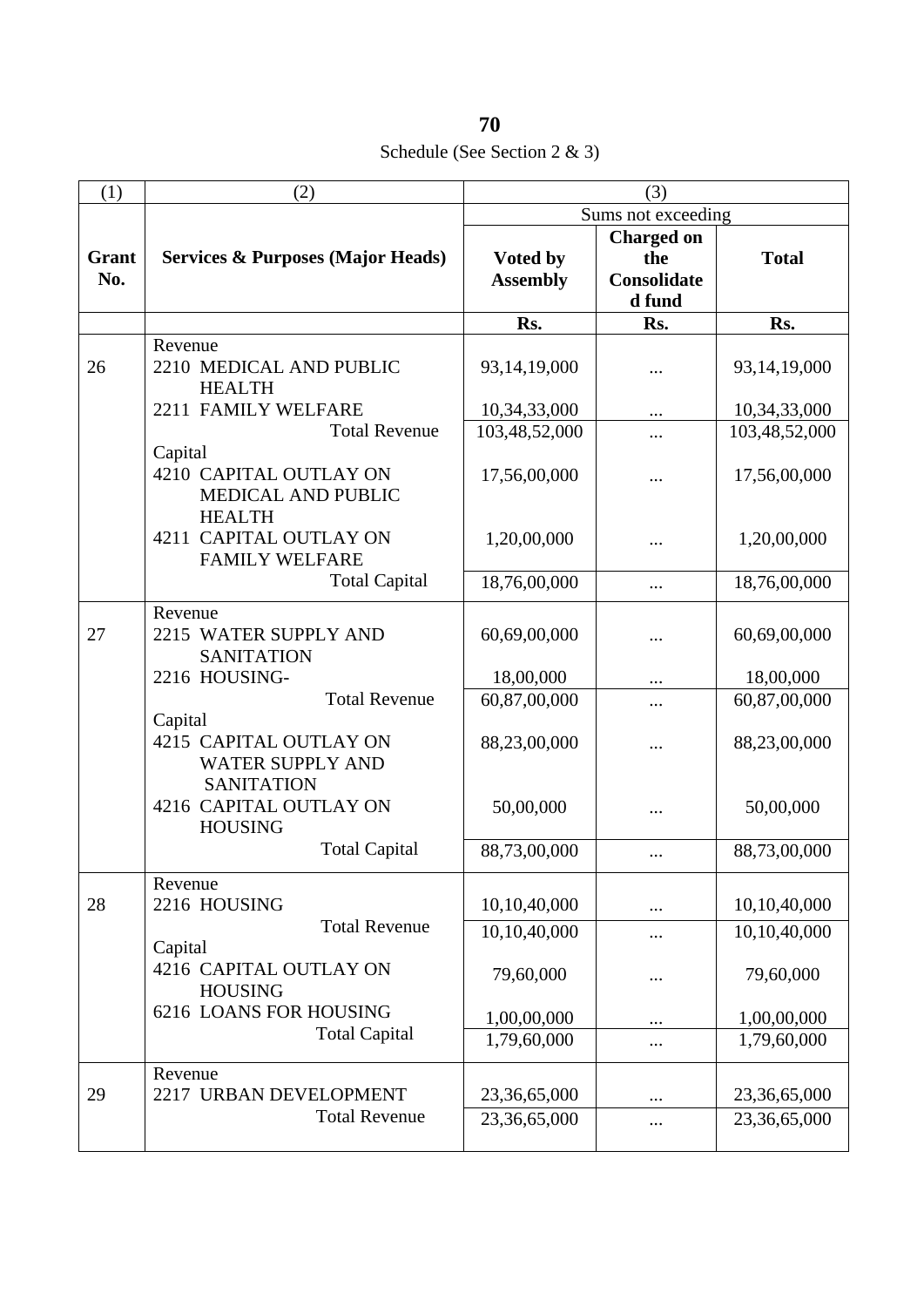Schedule (See Section 2 & 3)

| (1)                  | (2)                                                                          | (3)                         |                                                          |               |
|----------------------|------------------------------------------------------------------------------|-----------------------------|----------------------------------------------------------|---------------|
|                      |                                                                              |                             | Sums not exceeding                                       |               |
| Grant<br>No.         | <b>Services &amp; Purposes (Major Heads)</b>                                 | Voted by<br><b>Assembly</b> | <b>Charged on</b><br>the<br><b>Consolidate</b><br>d fund | <b>Total</b>  |
|                      |                                                                              | Rs.                         | Rs.                                                      | Rs.           |
| 29                   | Capital<br>4216 CAPITAL OUTLAY ON<br><b>HOUSING</b>                          | 14,00,000                   |                                                          | 14,00,000     |
|                      | 4217 CAPITAL OUTLAY ON<br><b>URBAN DEVELOPMENT</b>                           | 14,49,69,000                |                                                          | 14,49,69,000  |
|                      | <b>6217 LOANS FOR URBAN</b><br><b>DEVELOPMENT</b>                            |                             |                                                          | .             |
|                      | <b>Total Capital</b>                                                         | 14,63,69,000                |                                                          | 14,63,69,000  |
| 30                   | Revenue<br>2220 INFORMATION AND<br><b>PUBLICITY</b>                          | 5,68,00,000                 |                                                          | 5,68,00,000   |
|                      | <b>Total Revenue</b>                                                         | 5,68,00,000                 | $\cdots$                                                 | 5,68,00,000   |
| 31                   | Revenue<br>2230 LABOUR AND EMPLOYMENT                                        | 10,28,42,000                |                                                          | 10,28,42,000  |
| <b>Total Revenue</b> | 10,28,42,000                                                                 |                             | 10,28,42,000                                             |               |
| 32                   | Revenue<br>3456 CIVIL SUPPLIES                                               | 5,80,00,000                 |                                                          | 5,80,00,000   |
|                      | <b>Total Revenue</b><br>Capital                                              | 5,80,00,000                 |                                                          | 5,80,00,000   |
|                      | 4408 CAPITAL OUTLAY ON FOOD<br><b>STORAGE AND</b><br>WAREHOUSING             |                             |                                                          |               |
|                      | <b>Total Capital</b>                                                         |                             |                                                          |               |
| 33                   | Revenue<br>2235 SOCIAL SECURITY AND<br><b>WELFARE</b>                        |                             |                                                          |               |
|                      | <b>Total Revenue</b><br><b>6235 LOANS FOR SOCIAL</b><br>SECURITY AND WELFARE | <br>10,00,000               |                                                          | <br>10,00,000 |
|                      | <b>Total Capital</b>                                                         | 10,00,000                   |                                                          | 10,00,000     |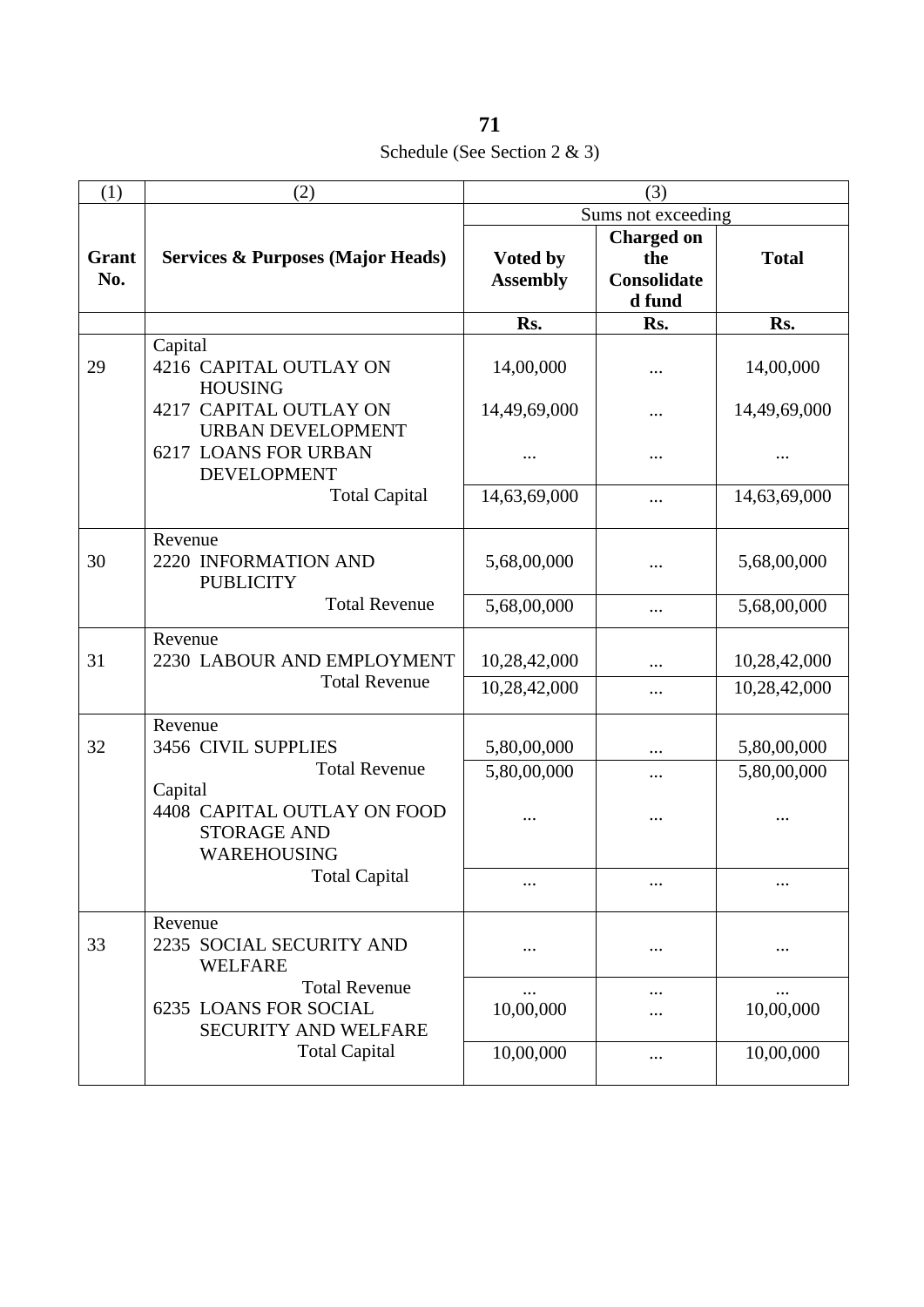| 72                               |  |
|----------------------------------|--|
| Schedule (See Section $2 \& 3$ ) |  |
|                                  |  |

| (1)   | (2)                                                      |                             | (3)                |               |
|-------|----------------------------------------------------------|-----------------------------|--------------------|---------------|
|       |                                                          |                             | Sums not exceeding |               |
| Grant |                                                          |                             | <b>Charged on</b>  |               |
| No.   | <b>Services &amp; Purposes (Major Heads)</b>             | Voted by<br><b>Assembly</b> | the<br>Consolidate | <b>Total</b>  |
|       |                                                          |                             | d fund             |               |
|       |                                                          | Rs.                         | Rs.                | Rs.           |
|       | Revenue                                                  |                             |                    |               |
| 34    | 2225 WELFARE OF S.CS., S.TS AND<br><b>OTHER B.CS.</b>    | 25,32,60,000                |                    | 25,32,60,000  |
|       | 2235 SOCIAL SECURITY AND<br><b>WELFARE</b>               | 29,43,62,000                |                    | 29,43,62,000  |
|       | 2236 NUTRITION-                                          | 53,18,00,000                | $\cdots$           | 53,18,00,000  |
|       | <b>Total Revenue</b>                                     | 107,94,22,000               |                    | 107,94,22,000 |
|       | Capital                                                  |                             |                    |               |
|       | 4235 CAPITAL OUTLAY ON                                   | 8,10,00,000                 |                    | 8,10,00,000   |
|       | SOCIAL SECURITY AND<br><b>WELFARE</b>                    |                             |                    |               |
|       | 6225 LOANS FOR WELFARE OF                                |                             |                    |               |
|       | S.CS., S.TS AND OTHER B.CS.                              |                             |                    |               |
|       | <b>Total Capital</b>                                     | 8,10,00,000                 |                    | 8,10,00,000   |
|       | Revenue                                                  |                             |                    |               |
| 35    | 2235 SOCIAL SECURITY AND<br><b>WELFARE</b>               | 29,84,000                   |                    | 29,84,000     |
|       | <b>Total Revenue</b>                                     | 29,84,000                   | $\cdots$           | 29,84,000     |
| 36    | Revenue<br>2275 MISCELLANEOUS GENERAL<br><b>SERVICES</b> | 1,54,000                    |                    | 1,54,000      |
|       | 2235 SOCIAL SECURITY AND<br><b>WELFARE</b>               | 1,41,45,000                 | 6,55,000           | 1,48,00,000   |
|       | <b>Total Revenue</b>                                     | 1,42,99,000                 | 6,55,000           | 1,49,54,000   |
|       | Revenue                                                  |                             |                    |               |
| 37    | 2250 OTHER SOCIAL SERVICES                               | 50,000                      | $\cdots$           | 50,000        |
|       | <b>Total Revenue</b>                                     | 50,000                      | $\cdots$           | 50,000        |
| 38    | Revenue<br>3451 SECRETARIAT-ECONOMIC<br><b>SERVICES</b>  | 18,47,00,000                |                    | 18,47,00,000  |
|       | <b>Total Revenue</b>                                     | 18,47,00,000                |                    | 18,47,00,000  |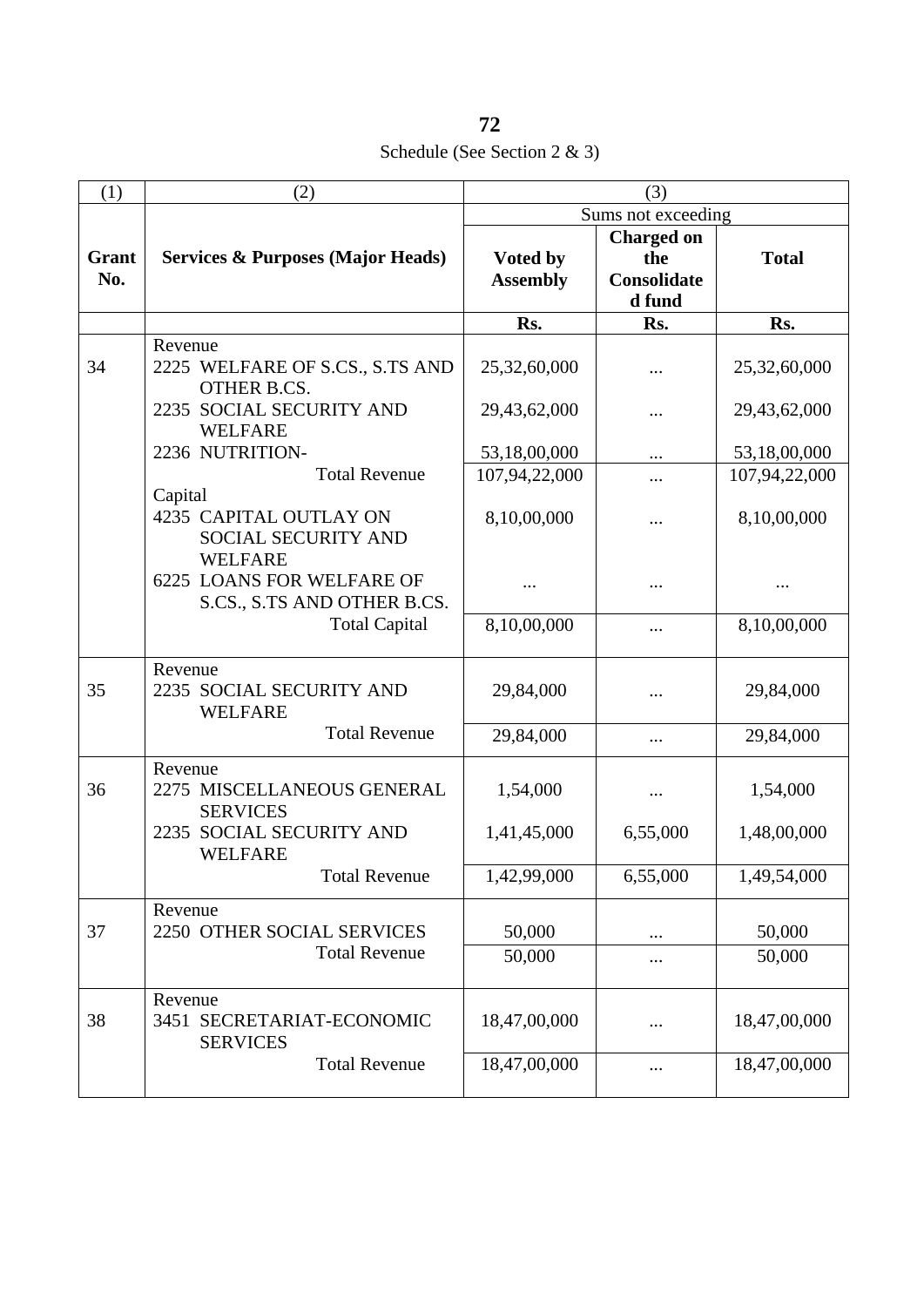**73** Schedule (See Section 2 & 3)

| (1)                                                               | (2)                                                                         | (3)                         |                                                          |                            |
|-------------------------------------------------------------------|-----------------------------------------------------------------------------|-----------------------------|----------------------------------------------------------|----------------------------|
|                                                                   |                                                                             |                             | Sums not exceeding                                       |                            |
| Grant<br>No.                                                      | <b>Services &amp; Purposes (Major Heads)</b>                                | Voted by<br><b>Assembly</b> | <b>Charged on</b><br>the<br><b>Consolidate</b><br>d fund | <b>Total</b>               |
|                                                                   |                                                                             | Rs.                         | Rs.                                                      | Rs.                        |
| 39                                                                | Revenue<br>2425 CO-OPERATION<br><b>Total Revenue</b>                        | 7,89,29,000<br>7,89,29,000  | <br>.                                                    | 7,89,29,000<br>7,89,29,000 |
|                                                                   | Capital<br>4425 CAPITAL OUTLAY ON CO-<br><b>OPERATION</b>                   | 5,62,82,000                 |                                                          | 5,62,82,000                |
| 4435 CAPITAL OUTLAY ON<br>OTHER AGRICULTURAL<br><b>PROGRAMMES</b> |                                                                             | 15,00,000                   |                                                          | 15,00,000                  |
|                                                                   | <b>6425 LOANS FOR CO-OPERATION</b><br><b>Total Capital</b>                  | 1,59,62,000                 |                                                          | 1,59,62,000                |
|                                                                   |                                                                             | 7,37,44,000                 | $\cdots$                                                 | 7,37,44,000                |
| 40                                                                | Revenue<br>2552 NORTH EASTERN AREAS<br>(SPECIAL AREAS<br>PROGRAMME)         | 43,40,00,000                |                                                          | 43,40,00,000               |
|                                                                   | <b>Total Revenue</b>                                                        | 43,40,00,000                |                                                          | 43,40,00,000               |
|                                                                   | Capital<br><b>4552 CAPITAL OUTLAY ON</b><br>NORTH EASTERN AREAS             | 34,60,00,000                |                                                          | 34,60,00,000               |
|                                                                   | <b>Total Capital</b>                                                        | 34,60,00,000                |                                                          | 34,60,00,000               |
| 41                                                                | Revenue<br>3454 CENSUS, SURVEYS AND<br><b>STATISTICS</b>                    | 5,46,00,000                 |                                                          | 5,46,00,000                |
|                                                                   | <b>Total Revenue</b>                                                        | 5,46,00,000                 |                                                          | 5,46,00,000                |
| 42                                                                | Revenue<br>2216 HOUSING-<br>3475 OTHER GENERAL<br><b>ECONOMIC SERVICES.</b> | 3,00,000<br>1,58,38,000     |                                                          | 3,00,000<br>1,58,38,000    |
|                                                                   | <b>Total Revenue</b>                                                        | 1,61,38,000                 |                                                          | 1,61,38,000                |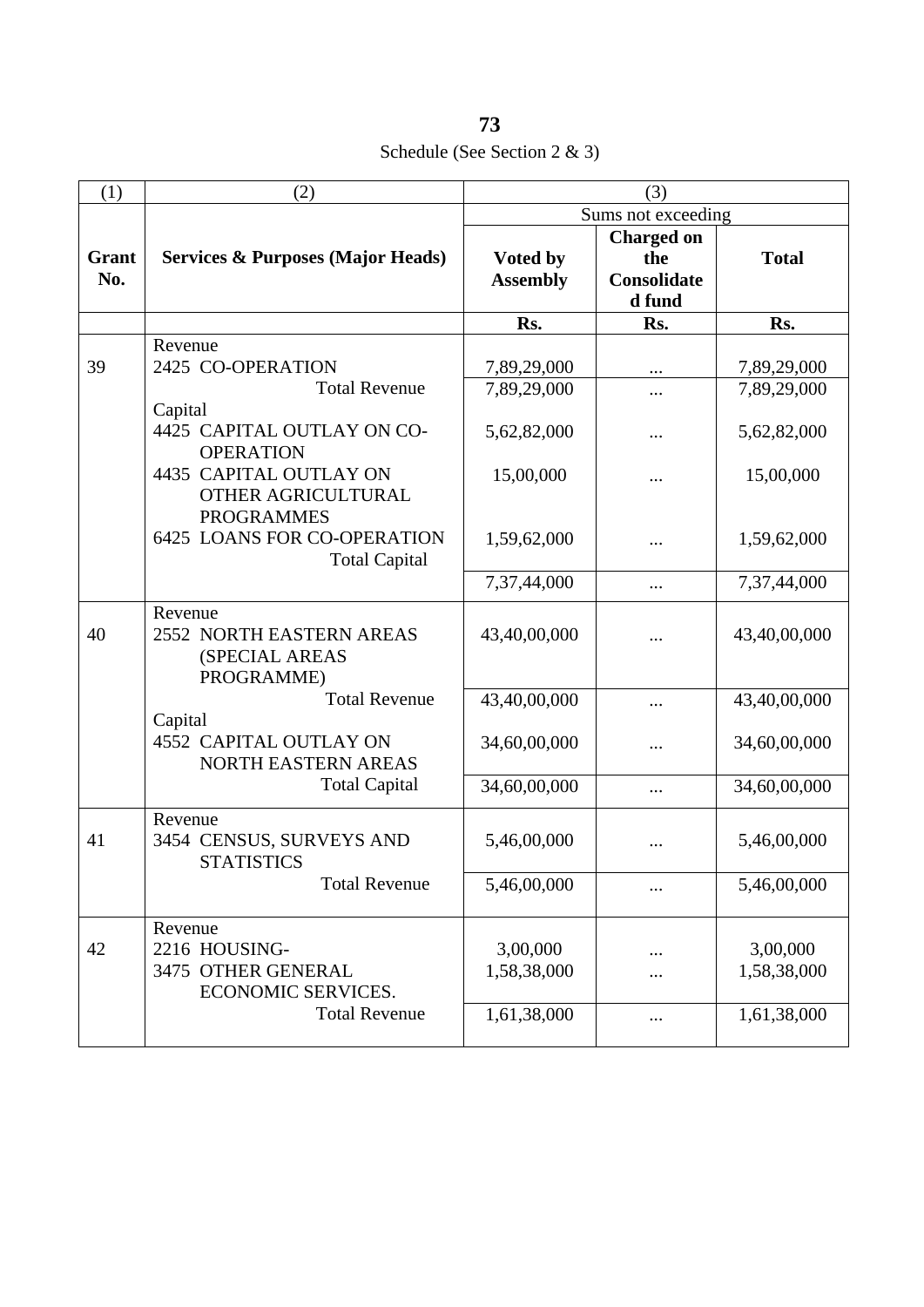Schedule (See Section 2 & 3)

| (1)          | (2)                                          | (3)             |                           |              |
|--------------|----------------------------------------------|-----------------|---------------------------|--------------|
|              |                                              |                 | Sums not exceeding        |              |
|              |                                              |                 | <b>Charged on</b>         |              |
| Grant<br>No. | <b>Services &amp; Purposes (Major Heads)</b> | Voted by        | the<br><b>Consolidate</b> | <b>Total</b> |
|              |                                              | <b>Assembly</b> | d fund                    |              |
|              |                                              | Rs.             | Rs.                       | Rs.          |
|              | Revenue                                      |                 |                           |              |
| 43           | 2216 HOUSING-                                | 1,04,12,000     |                           | 1,04,12,000  |
|              | 2401 CROP HUSBANDRY                          | 61,55,20,000    |                           | 61,55,20,000 |
|              | 2408 FOOD STORAGE AND                        |                 |                           |              |
|              | WAREHOUSING                                  |                 |                           |              |
|              | 2415 AGRICULTURAL RESEARCH                   | 2,46,20,000     | .                         | 2,46,20,000  |
|              | <b>AND EDUCATION</b>                         |                 |                           |              |
|              | 2435 OTHER AGRICULTURAL                      | 2,51,00,000     |                           | 2,51,00,000  |
|              | <b>PROGRAMMES</b>                            |                 |                           |              |
|              | 2702 MINOR IRRIGATION                        | 12,97,02,000    |                           | 12,97,02,000 |
|              | <b>Total Revenue</b>                         | 80,53,54,000    | $\cdots$                  | 80,53,54,000 |
|              | Capital                                      |                 |                           |              |
|              | 4216 CAPITAL OUTLAY ON<br><b>HOUSING</b>     | 34,99,000       | $\cdots$                  | 34,99,000    |
|              | 4401 CAPITAL OUTLAY ON CROP                  | 38,16,000       |                           | 38,16,000    |
|              | <b>HUSBANDRY</b>                             |                 | .                         |              |
|              | 4416 INVESTMENT IN                           | 7,00,000        |                           | 7,00,000     |
|              | AGRICULTURAL FINANCIAL                       |                 |                           |              |
|              | INST.                                        |                 |                           |              |
|              | 4702 CAPITAL OUTLAY ON                       | 5,71,98,000     |                           | 5,71,98,000  |
|              | <b>MINOR IRRIGATION</b>                      |                 |                           |              |
|              | <b>Total Capital</b>                         | 6,52,13,000     | $\cdots$                  | 6,52,13,000  |
|              | Revenue                                      |                 |                           |              |
| 44           | 2701 MEDIUM IRRIGATION-II-                   |                 |                           |              |
|              | <b>WORKS UNDER E AND D</b>                   |                 |                           |              |
|              | WING P. W. D MEDIUM                          |                 |                           |              |
|              | 2711 FLOOD CONTROL                           | 61,00,000       |                           | 61,00,000    |
|              | <b>Total Revenue</b>                         | 61,00,000       |                           | 61,00,000    |
|              | Capital                                      |                 |                           |              |
|              | 4701 CAPITAL OUTLAY ON                       | 22,00,000       |                           | 22,00,000    |
|              | <b>MEDIUM IRRIGATION</b>                     |                 |                           |              |
|              | 4711 CAPITAL OUTLAY ON                       | 2,50,00,000     |                           | 2,50,00,000  |
|              | <b>FLOOD CONTROL PROJECTS</b>                |                 |                           |              |
|              | <b>Total Capital</b>                         | 2,72,00,000     |                           | 2,72,00,000  |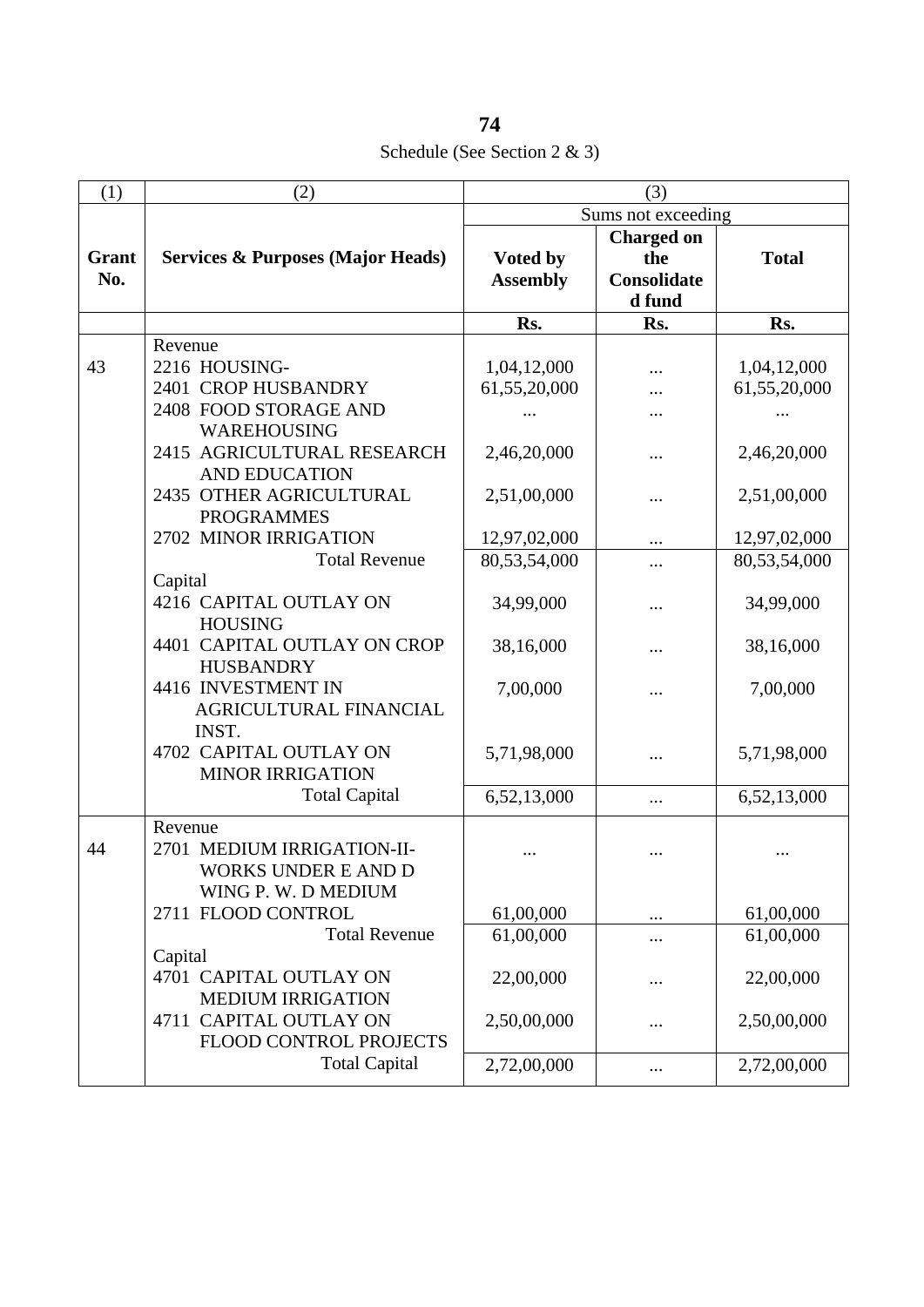Schedule (See Section 2 & 3)

| (1)                 | (2)                                                                                                                             | (3)                                     |                                                   |                                         |
|---------------------|---------------------------------------------------------------------------------------------------------------------------------|-----------------------------------------|---------------------------------------------------|-----------------------------------------|
|                     |                                                                                                                                 |                                         | Sums not exceeding                                |                                         |
| <b>Grant</b><br>No. | <b>Services &amp; Purposes (Major Heads)</b>                                                                                    | Voted by<br><b>Assembly</b>             | <b>Charged on</b><br>the<br>Consolidate<br>d fund | <b>Total</b>                            |
|                     |                                                                                                                                 | Rs.                                     | Rs.                                               | Rs.                                     |
| 45                  | Revenue<br>2216 HOUSING-<br>2402 SOIL AND WATER<br><b>CONSERVATION</b><br>2415 AGRICULTURAL RESEARCH<br><b>AND EDUCATION</b>    | 37,00,000<br>36,54,95,000<br>18,05,000  |                                                   | 37,00,000<br>36,54,95,000<br>18,05,000  |
|                     | <b>Total Revenue</b>                                                                                                            | 37,10,00,000                            |                                                   | 37,10,00,000                            |
| 46                  | Revenue<br>2501 SPECIAL PROGRAMMES FOR<br>RURAL DEVELOPMENT                                                                     | 9,25,00,000                             |                                                   | 9,25,00,000                             |
|                     | <b>Total Revenue</b>                                                                                                            | 9,25,00,000                             | $\cdots$                                          | 9,25,00,000                             |
| 47                  | Revenue<br>2216 HOUSING<br>2235 SOCIAL SECURITY AND<br><b>WELFARE-</b><br>2403 ANIMAL HUSBANDRY                                 | 52,39,838<br>30,40,82,162               |                                                   | 52,39,838<br>30,40,82,162               |
|                     | 2415 AGRICULTURAL RESEARCH<br><b>AND EDUCATION</b>                                                                              | 91,43,000                               |                                                   | 91,43,000                               |
|                     | <b>Total Revenue</b>                                                                                                            | 31,84,65,000                            | $\cdots$                                          | 31,84,65,000                            |
| 48                  | Revenue<br>2216 HOUSING<br>2404 DAIRY DEVELOPMENT<br>2415 AGRICULTURAL RESEARCH<br><b>AND EDUCATION</b><br><b>Total Revenue</b> | 13,35,000<br>6,11,15,000<br>6,24,50,000 | $\cdots$                                          | 13,35,000<br>6,11,15,000<br>6,24,50,000 |
| 49                  | Revenue<br>2216 HOUSING<br>2404 FISHERIES<br>2415 AGRICULTURAL RESEARCH<br><b>AND EDUCATION</b>                                 | 5,50,000<br>8,53,35,000<br>20,85,000    |                                                   | 5,50,000<br>8,53,35,000<br>20,85,000    |
|                     | <b>Total Revenue</b><br>Capital<br>4216 CAPITAL OUTLAY ON<br><b>HOUSING</b>                                                     | 8,79,70,000<br>10,00,000                |                                                   | 8,79,70,000<br>10,00,000                |
|                     | 4405 CAPITAL OUTLAY ON<br><b>FISHERIES</b>                                                                                      | 8,30,000                                |                                                   | 8,30,000                                |
|                     | <b>Total Capital</b>                                                                                                            | 18,30,000                               |                                                   | 18,30,000                               |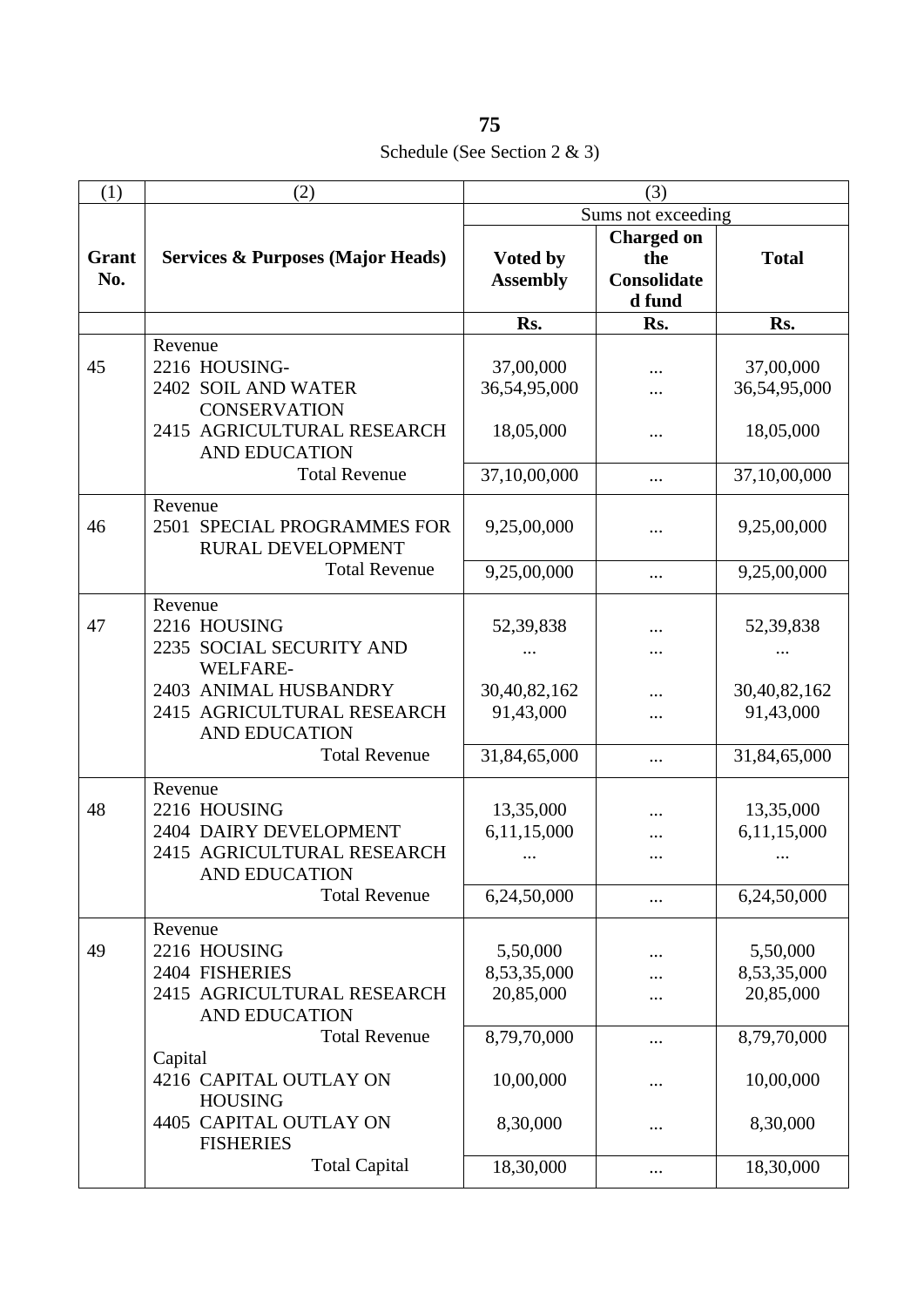Schedule (See Section 2 & 3)

| (1)          | (2)                                                                                                                                                 | (3)                                     |                                                   |                                         |
|--------------|-----------------------------------------------------------------------------------------------------------------------------------------------------|-----------------------------------------|---------------------------------------------------|-----------------------------------------|
|              |                                                                                                                                                     | Sums not exceeding                      |                                                   |                                         |
| Grant<br>No. | <b>Services &amp; Purposes (Major Heads)</b>                                                                                                        | Voted by<br><b>Assembly</b>             | <b>Charged on</b><br>the<br>Consolidate<br>d fund | <b>Total</b>                            |
|              |                                                                                                                                                     | Rs.                                     | Rs.                                               | Rs.                                     |
| 50           | Revenue<br>2406 FORESTRY AND WILD LIFE<br>2415 AGRICULTURAL RESEARCH<br><b>AND EDUCATION</b>                                                        | 54,97,50,000<br>92,50,000               | 5,00,000                                          | 55,02,50,000<br>92,50,000               |
|              | <b>Total Revenue</b>                                                                                                                                | 55,90,00,000                            | 5,00,000                                          | 55,95,00,000                            |
|              | Capital<br>4406 CAPITAL OUTLAY ON<br>FORESTRY AND WILD LIFE                                                                                         | 9,04,00,000                             |                                                   | 9,04,00,000                             |
|              | <b>Total Capital</b>                                                                                                                                | 9,04,00,000                             | $\cdots$                                          | 9,04,00,000                             |
| 51           | Revenue<br>2216 HOUSING-<br>2401 CROP HUSBANDRY<br>2501 SPECIAL PROGRAMME FOR                                                                       | 40,00,000<br>1,44,00,000<br>4,63,00,000 | .                                                 | 40,00,000<br>1,44,00,000<br>4,63,00,000 |
|              | <b>RURAL DEVELOPMENT</b><br>2505 RURAL EMPLOYMENT<br>2515 OTHER RURAL<br><b>DEVELOPMENT</b><br><b>PROGRAMME</b>                                     | 11,04,00,000<br>73,56,00,000            |                                                   | 11,04,00,000<br>73,56,00,000            |
|              | <b>Total Revenue</b>                                                                                                                                | 91,07,00,000                            |                                                   | 91,07,00,000                            |
|              | Capital<br>4216 CAPITAL OUTLAY ON<br><b>HOUSING</b>                                                                                                 | 50,00,000                               |                                                   | 50,00,000                               |
|              | 4515 CAPITAL OUTLAY ON<br><b>RURAL DEVELOPMENT</b>                                                                                                  | 50,00,000                               |                                                   | 50,00,000                               |
|              | <b>Total Capital</b>                                                                                                                                | 1,00,00,000                             |                                                   | 1,00,00,000                             |
| 52           | Revenue<br>2852 INDUSTRIES                                                                                                                          | 3,30,07,000                             | $\cdots$                                          | 3,30,07,000                             |
|              | <b>Total Revenue</b><br>Capital<br>4854 CAPITAL OUTLAY ON                                                                                           | 3,30,07,000                             | <br>                                              | 3,30,07,000                             |
|              | <b>CEMENT AND NON-</b><br><b>METALLIC MINERAL</b><br><b>4885 CAPITAL OUTLAY ON</b><br><b>INDUSTRIES AND MINERALS</b><br><b>6885 LOANS FOR OTHER</b> | 5,20,25,000<br>$\cdots$                 |                                                   | 5,20,25,000<br>                         |
|              | <b>INDUSTRIES AND MINERALS</b><br><b>Total Capital</b>                                                                                              | 5,20,25,000                             |                                                   | 5,20,25,000                             |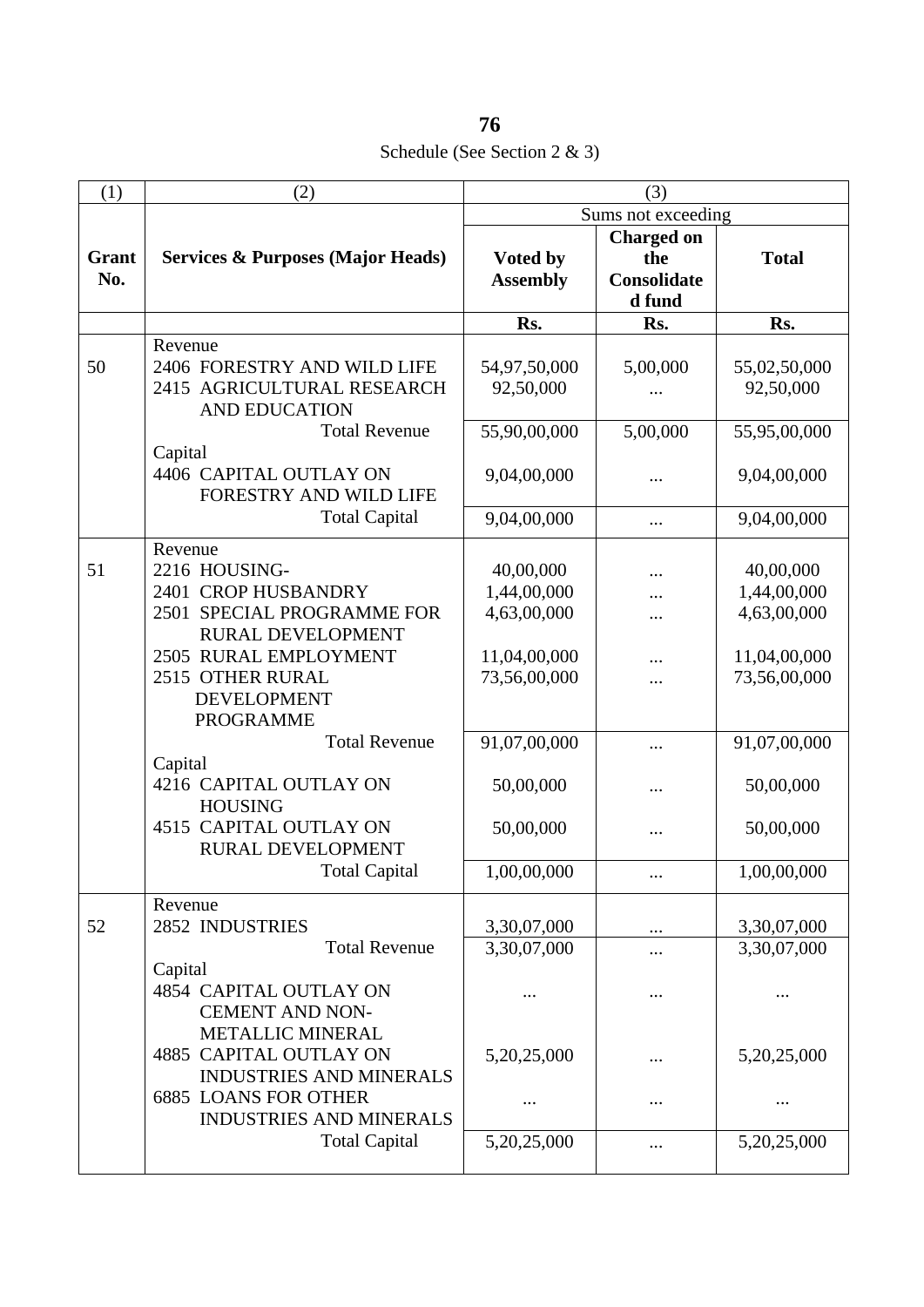Schedule (See Section 2 & 3)

| (1)          | (2)                                                                                                                                   | (3)                         |                                                          |                 |
|--------------|---------------------------------------------------------------------------------------------------------------------------------------|-----------------------------|----------------------------------------------------------|-----------------|
|              |                                                                                                                                       | Sums not exceeding          |                                                          |                 |
| Grant<br>No. | <b>Services &amp; Purposes (Major Heads)</b>                                                                                          | Voted by<br><b>Assembly</b> | <b>Charged on</b><br>the<br><b>Consolidate</b><br>d fund | <b>Total</b>    |
|              |                                                                                                                                       | Rs.                         | Rs.                                                      | Rs.             |
| 53           | Revenue<br>2851 VILLAGE AND SMALL<br><b>INDUSTRIES</b>                                                                                | 15, 17, 74, 000             |                                                          | 15, 17, 74, 000 |
|              | <b>Total Revenue</b><br>Capital<br><b>4851 CAPITAL OUTLAY ON</b><br><b>VILLAGE AND SMALL</b>                                          | 15, 17, 74, 000             |                                                          | 15, 17, 74, 000 |
|              | <b>INDUSTRIES</b><br><b>6851 LOANS FOR VILLAGE AND</b><br><b>SMALL INDUSTRIES</b>                                                     |                             |                                                          |                 |
|              | <b>Total Capital</b>                                                                                                                  |                             |                                                          |                 |
| 54           | Revenue<br>2851 VILLAGE AND SMALL<br><b>INDUSTRIES</b>                                                                                | 9,93,68,000                 |                                                          | 9,93,68,000     |
|              | <b>Total Revenue</b>                                                                                                                  | 9,93,68,000                 |                                                          | 9,93,68,000     |
|              | Capital<br>4216 CAPITAL OUTLAY ON<br><b>HOUSING</b><br><b>4851 CAPITAL OUTLAY ON</b><br><b>VILLAGE AND SMALL</b><br><b>INDUSTRIES</b> |                             |                                                          |                 |
|              |                                                                                                                                       | 7,48,00,000                 |                                                          | 7,48,00,000     |
|              | <b>6851 LOANS FOR VILLAGE AND</b><br><b>SMALL INDUSTRIES</b>                                                                          |                             |                                                          |                 |
|              | <b>Total Capital</b>                                                                                                                  | 7,48,00,000                 |                                                          | 7,48,00,000     |
| 55           | Revenue<br>2853 NON FERROUS MINING AND<br>METALLURGICAL<br><b>INDUSTRIES</b>                                                          | 20,70,00,000                |                                                          | 20,70,00,000    |
|              | <b>Total Revenue</b>                                                                                                                  | 20,70,00,000                |                                                          | 20,70,00,000    |
|              | Capital<br>4216 CAPITAL OUTLAY ON<br>HOUSING-                                                                                         |                             |                                                          |                 |
|              | 4853 CAPITAL OUTLAY ON<br><b>MINING AND</b><br>METALLURGICAL<br><b>INDUSTRIES</b>                                                     | 24,50,000                   |                                                          | 24,50,000       |
|              | <b>Total Capital</b>                                                                                                                  | 24,50,000                   |                                                          | 24,50,000       |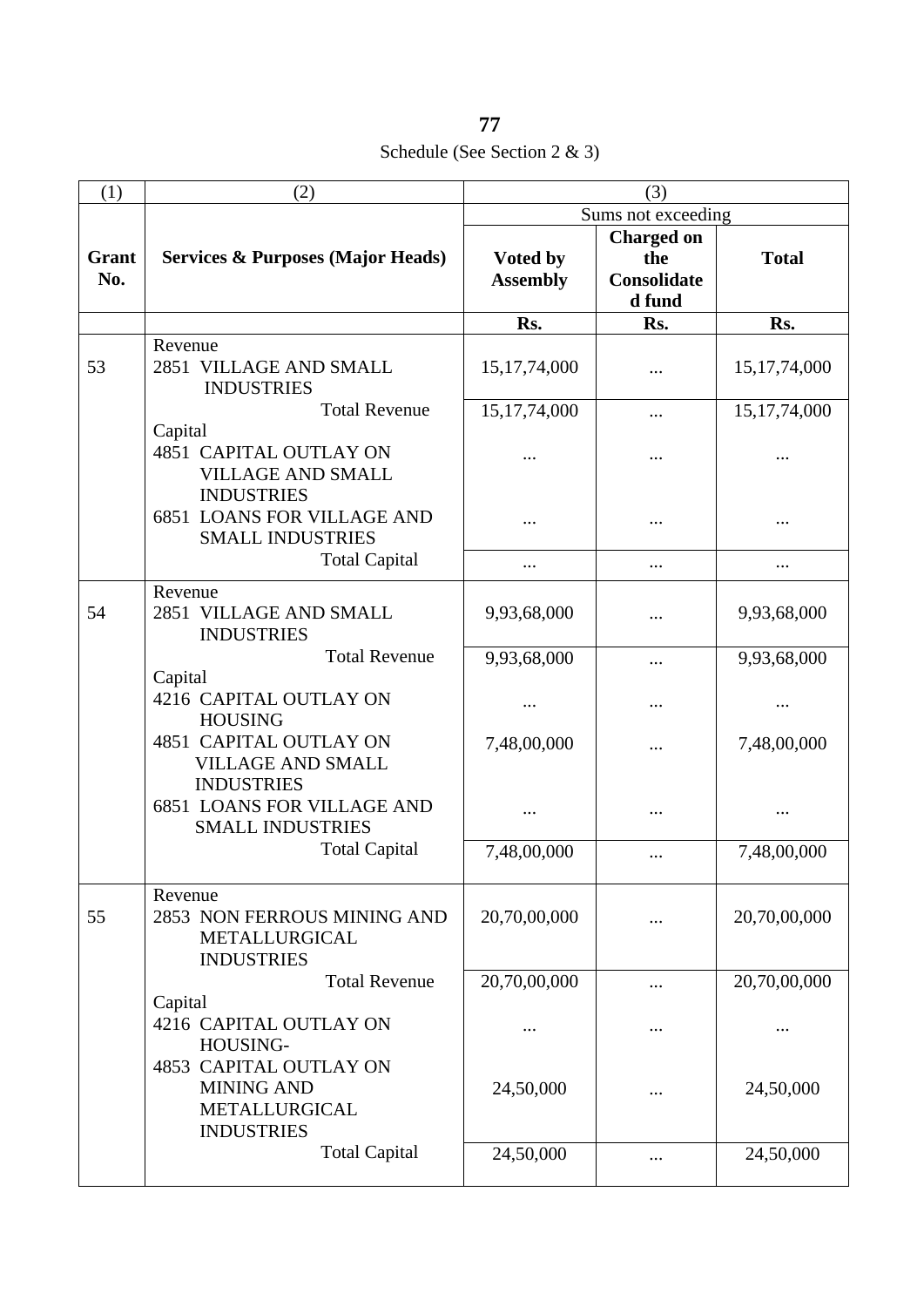Schedule (See Section 2 & 3)

| (1)   | (2)                                          | (3)             |                    |               |
|-------|----------------------------------------------|-----------------|--------------------|---------------|
|       |                                              |                 | Sums not exceeding |               |
|       |                                              |                 | <b>Charged on</b>  |               |
| Grant | <b>Services &amp; Purposes (Major Heads)</b> | Voted by        | the                | <b>Total</b>  |
| No.   |                                              | <b>Assembly</b> | Consolidate        |               |
|       |                                              |                 | d fund             |               |
|       |                                              | Rs.             | Rs.                | Rs.           |
|       | Revenue                                      |                 |                    |               |
| 56    | 3054 ROADS AND BRIDGES                       | 76,73,00,000    |                    | 76,73,00,000  |
|       | <b>Total Revenue</b>                         | 76,73,00,000    | .                  | 76,73,00,000  |
|       | Capital                                      |                 |                    |               |
|       | 5054 CAPITAL OUTLAY ON                       | 155,41,00,000   |                    | 155,41,00,000 |
|       | <b>ROADS AND BRIDGES</b>                     |                 |                    |               |
|       | <b>Total Capital</b>                         | 155,41,00,000   |                    | 155,41,00,000 |
|       |                                              |                 |                    |               |
|       | Revenue                                      |                 |                    |               |
| 57    | 3452 TOURISM                                 | 3,86,50,000     |                    | 3,86,50,000   |
|       | <b>Total Revenue</b>                         | 3,86,50,000     | .                  | 3,86,50,000   |
|       | Capital                                      |                 |                    |               |
|       | <b>4059 CAPITAL OUTLAY ON</b>                |                 |                    |               |
|       | <b>PUBLIC WORKS</b>                          |                 |                    |               |
|       | 5275 CAPITAL OUTLAY ON                       |                 |                    |               |
|       | OTHER COMMUNICATION                          |                 |                    |               |
|       | <b>SERVICES</b>                              |                 |                    |               |
|       | 5452 CAPITAL OUTLAY ON                       | 21,50,000       |                    | 21,50,000     |
|       | <b>TOURISM</b><br>7452 LOANS FOR TOURISM     |                 |                    |               |
|       |                                              |                 |                    |               |
|       | <b>Total Capital</b>                         | 21,50,000       | $\cdots$           | 21,50,000     |
|       |                                              |                 |                    |               |
|       | Revenue                                      |                 |                    |               |
| 58    | 3606 AID MATERIALS AND                       |                 |                    |               |
|       | <b>EQUIPMENTS</b>                            |                 |                    |               |
|       | <b>Total Revenue</b>                         |                 |                    |               |
|       | Capital                                      |                 |                    |               |
| 59    | 5465 INVESTMENT IN GENERAL                   |                 |                    |               |
|       | FINANCIAL AND TRAINING                       |                 |                    |               |
|       | <b>INSTITUTIONS.</b>                         |                 |                    |               |
|       | <b>Total Capital</b>                         |                 |                    |               |
|       |                                              |                 |                    |               |
|       | Capital                                      |                 |                    |               |
|       | 6003 INTERNAL DEBT OF THE                    |                 | 95,20,31,000       | 95,20,31,000  |
|       | <b>STATE GOVENMENT</b>                       |                 |                    |               |
|       | <b>Total Capital</b>                         | $\cdots$        | 95,20,31,000       | 95,20,31,000  |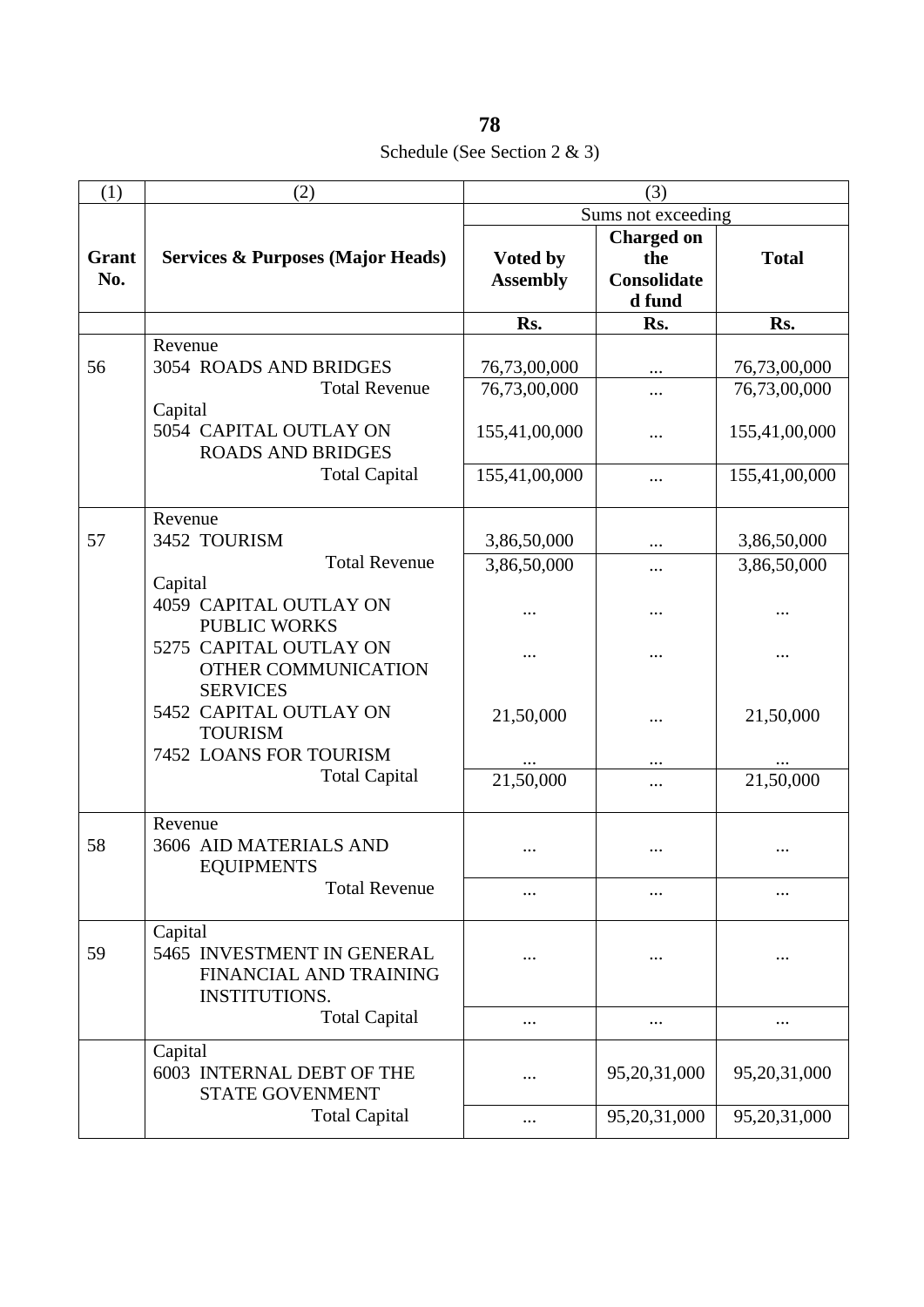| 79                               |  |
|----------------------------------|--|
| Schedule (See Section $2 \& 3$ ) |  |

| (1)                                   | (2)                                                                                |                             | (3)                                                     |                |
|---------------------------------------|------------------------------------------------------------------------------------|-----------------------------|---------------------------------------------------------|----------------|
|                                       |                                                                                    |                             | Sums not exceeding                                      |                |
| Grant<br>No.                          | <b>Services &amp; Purposes (Major</b><br>Heads)                                    | Voted by<br><b>Assembly</b> | <b>Charged on</b><br>the<br><b>Consolidated</b><br>fund | <b>Total</b>   |
|                                       |                                                                                    | Rs.                         | Rs.                                                     | Rs.            |
|                                       | Capital<br><b>6004 LOANS AND ADVANCES</b><br>FROM THE CENTRAL<br><b>GOVERNMENT</b> | .                           | 22,67,99,000                                            | 22,67,99,000   |
|                                       | <b>Total Capital</b>                                                               |                             | 22,67,99,000                                            | 22,67,99,000   |
| 60                                    | Capital<br><b>7610 LOANS TO</b><br><b>GOVERNMENT</b>                               | 3,90,00,000                 |                                                         | 3,90,00,000    |
| SERVANTS, ETC<br><b>Total Capital</b> | 3,90,00,000                                                                        |                             | 3,90,00,000                                             |                |
| 61                                    | Capital<br><b>7615 MISCELLANEOUS LOANS</b><br><b>Total Capital</b>                 |                             | $\ddotsc$<br>$\cdots$                                   | $\cdots$       |
|                                       |                                                                                    |                             |                                                         |                |
| 62                                    | Capital<br><b>INTER-STATE SETTLEMENT</b>                                           |                             |                                                         |                |
|                                       | <b>Total Capital</b>                                                               |                             | $\cdots$                                                |                |
| 63                                    | Capital<br>7999 APPROPRIATION TO<br><b>CONTINGENCY FUND</b>                        |                             |                                                         |                |
|                                       | <b>Total Capital</b>                                                               | 2335,75,90,000              | 345,85,39,000                                           | 2681,61,29,000 |

## L. M. SANGMA,

Joint Secretary to the Govt. of Meghalaya,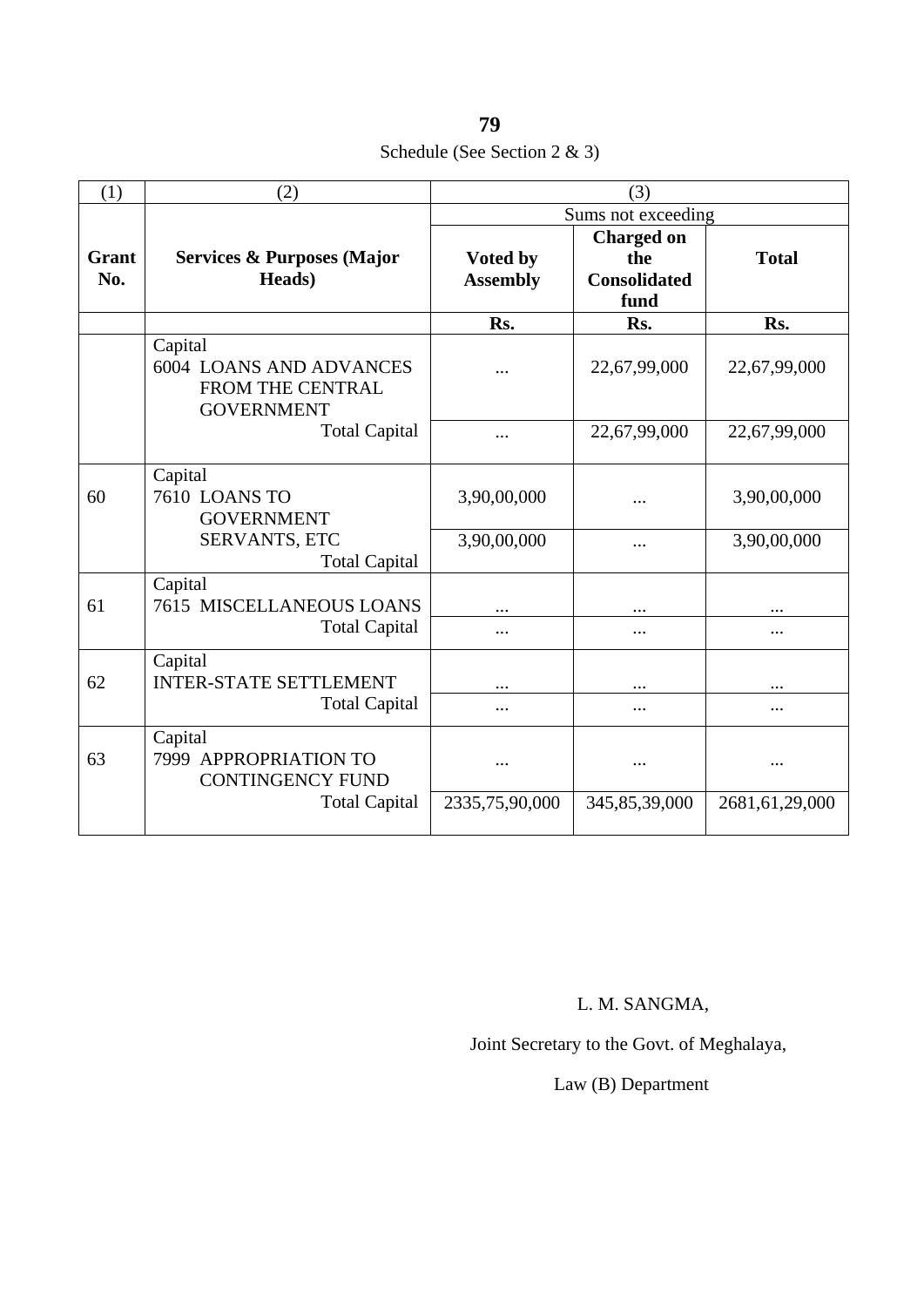**No. LL(B). 151/85/14-** The Prevention of Disqualification (Members of the Legislative Assembly of Meghalaya (Amendment) Act, 2006 (Act No. 8 of 2006) is hereby published for general information.

#### **MEGHALAYA ACT NO. 8 OF 2006**

(As passed by the Meghalaya Legislative Assembly)

Received the assent of the Governor on the  $25<sup>th</sup>$  July, 2006

Published in the Gazette of Meghalaya Extra-ordinary, issued dated  $26<sup>th</sup>$  July, 2006

## **THE PREVENTION OF DISQUALIFICATION (MEMBERS OF THE LEGISLATIVE ASSEMBLY OF MEGHALAYA (AMENDMENT) ACT, 2006**

#### **An**

#### **Act**

Further to amend the Prevention of Disqualification (Members of the Legislative Assembly of Meghalaya) Act, 1972.

Be it enacted by the Legislature of the State of Meghalaya in the Fifty Seventh Year of the Republic of India as follows:-

| <b>Short title</b>                                              | $\mathbf{1}$ | This Act may be called the Prevention of Disqualification<br>(Members of the Legislative Assembly of Meghalaya)<br>Amendment Act, 2006.                                                                                                                                                                                                                                                                                                                                                |
|-----------------------------------------------------------------|--------------|----------------------------------------------------------------------------------------------------------------------------------------------------------------------------------------------------------------------------------------------------------------------------------------------------------------------------------------------------------------------------------------------------------------------------------------------------------------------------------------|
| <b>Amendment of the</b><br><b>Schedule Act No. 3 of</b><br>1972 |              | 2 In the Prevention of Disqualification (Members of the<br>Legislative Assembly of Meghalaya) Act, 1972, in the<br>schedule:-<br>(a) After "explanation-2" to item 7, the following new<br>"explanation-3" shall be inserted, namely:-<br>"Explanation 3 - For the removal of doubt, the word<br>"Chairman" or "Vice-Chairman" wherever appearing in<br>this schedule includes and shall be deemed to have always<br>included a Co-Chairman or<br>Chairman<br>Deputy<br>respectively"; |
|                                                                 |              |                                                                                                                                                                                                                                                                                                                                                                                                                                                                                        |

(b) After item 16, the following new item 17 shall be added, namely:-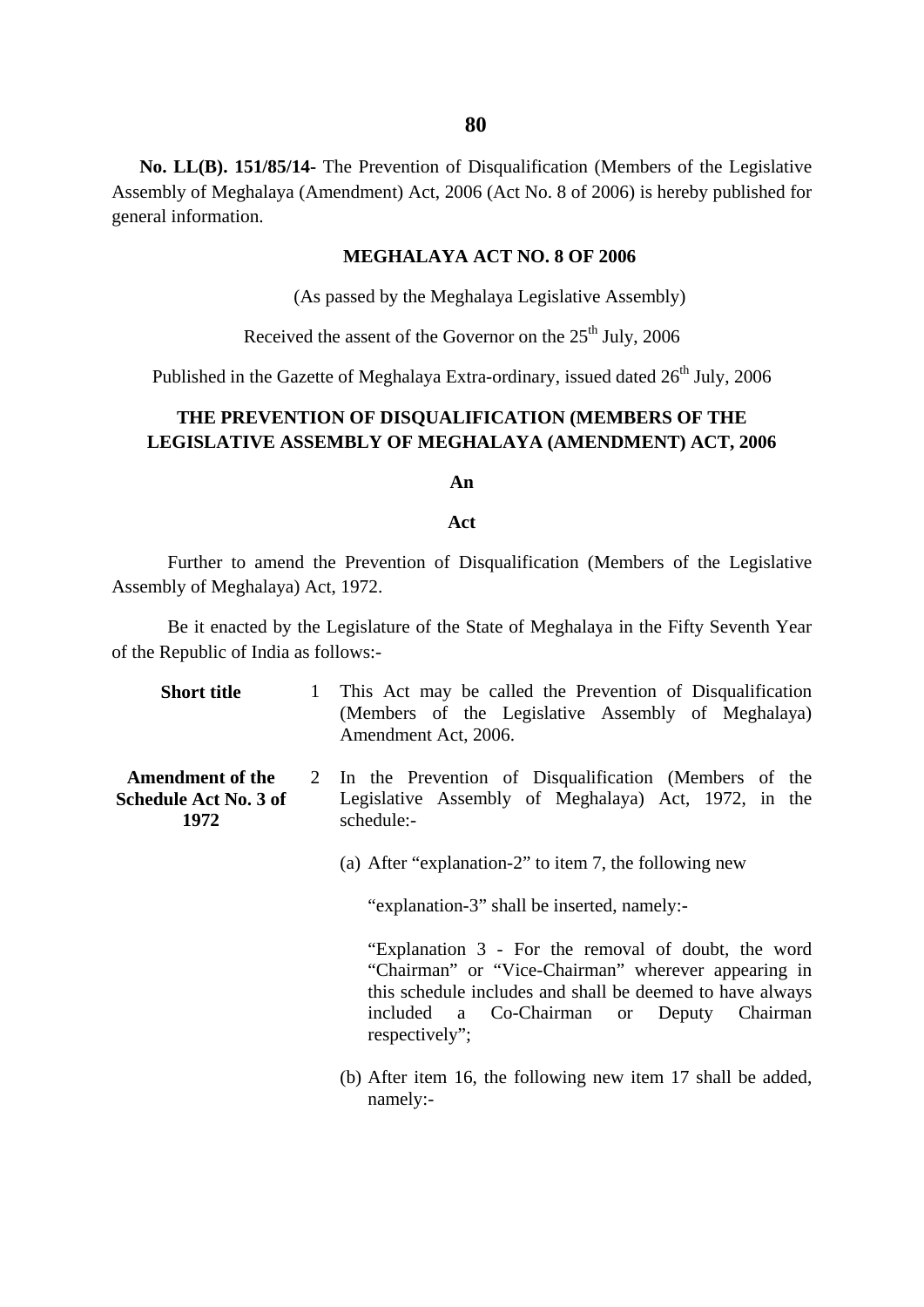### "17 Chairman, Vice-Chairman, Deputy Chairman or Director of a joint sector company".

L. M. SANGMA,

Joint Secretary to the Govt. of Meghalaya,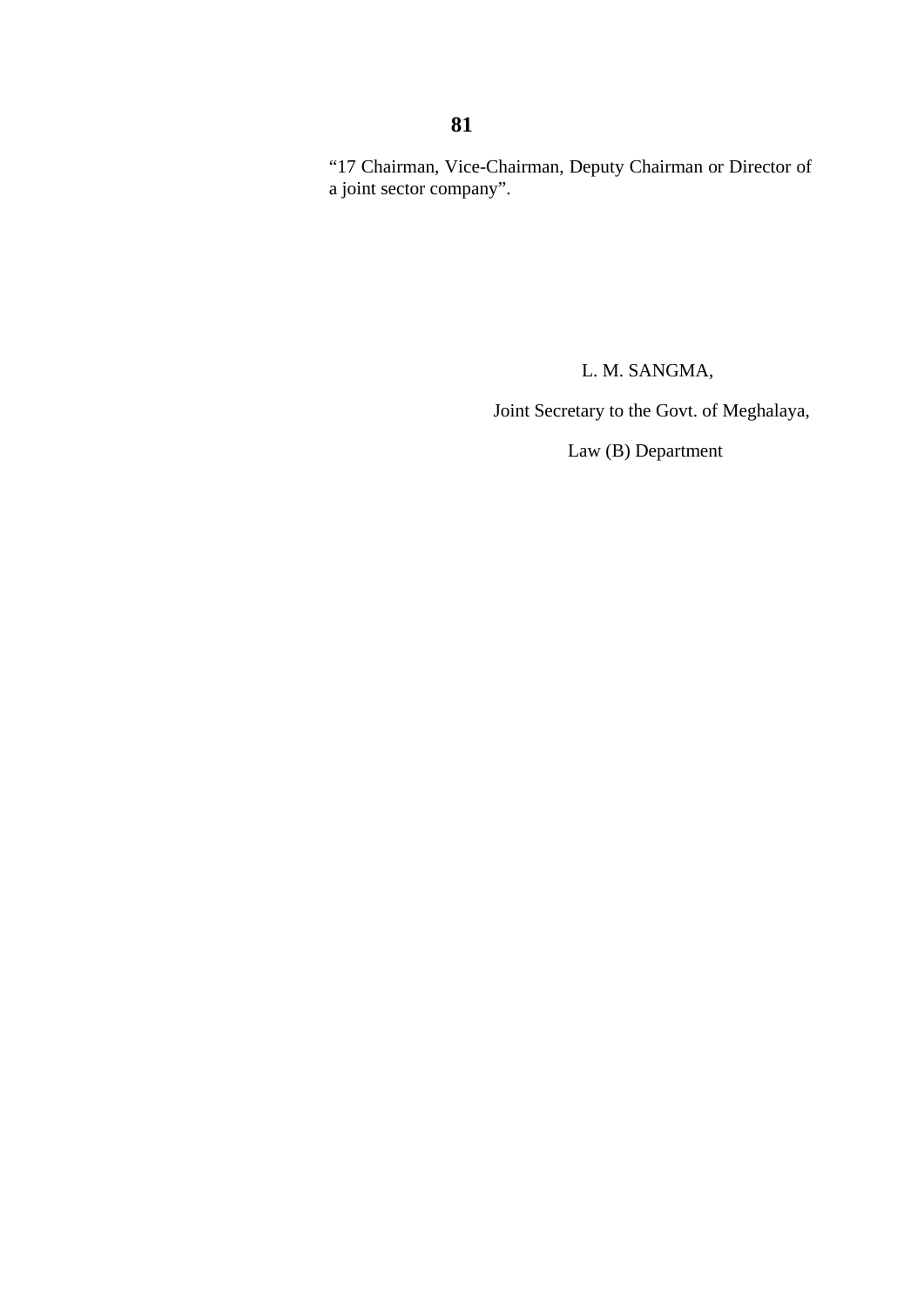**No. LL(B). 62/2004/Pt/67-** The Meghalaya Appropriation (No. II) Act, 2006 (Act No. 9of 2006) is hereby published for general information.

#### **MEGHALAYA ACT NO. 9 OF 2006**

(As passed by the Meghalaya Legislative Assembly)

Received the assent of the Governor on the 26<sup>th</sup> July, 2006

Published in the Gazette of Meghalaya Extra-Ordinary, issued dated  $28<sup>th</sup>$  July, 2006

#### **THE MEGHALAYA APPROPRIATION (NO. II) ACT, 2006**

#### **An**

#### **Act**

To provide for authorisation of appropriation of money out of the Consolidated Fund of Meghalaya to meet the amounts spent on certain services during the Financial Years 1973- 74, 1975-76, 1982-83 to 2000-2001 in excess of the amounts authorized or granted for those services and for those years.

Be it enacted by the Legislature of the State of Meghalaya in the Fifty Seventh Year of the Republic of India as follows:-

| <b>Short title</b>                                                        | 1 | This Act may be called the Meghalaya Appropriation (No. II)<br>Act, 2006.                                                                                    |
|---------------------------------------------------------------------------|---|--------------------------------------------------------------------------------------------------------------------------------------------------------------|
| <b>Issue of sums totalling</b><br>Rs. 45,78,83,330 from<br>and out of the | 2 | From and out of the Consolidated fund of Meghalaya the sums<br>not exceeding specified in Column (3) of the Schedule this Act<br>amounting in aggregate to:- |
| <b>Consolidated Fund of</b><br><b>Meghalaya to meet</b><br>certain excess |   | (a) Rs. 52,491 for the Financial Year ended $31st$ March, 1974                                                                                               |
| expenditure for the                                                       |   | (b) Rs. 2,723 for the Financial Year ended $31st$ March, 1976                                                                                                |
| <b>Financial Years 1973-</b><br>74, 1975-76, 1982-83<br>to 2000-2001      |   | (c) Rs. 1,36,97,317 for the Financial Year ended $31st$ March,<br>1983                                                                                       |
|                                                                           |   | (d) Rs. 4,44,29,919 for the Financial Year ended $31st$ March,<br>1984                                                                                       |
|                                                                           |   | (e) Rs. 5,73,40,726 for the Financial Year ended $31st$ March,<br>1985                                                                                       |
|                                                                           |   | (f) Rs. 1,18,63,480 for the Financial Year ended $31st$ March,<br>1986                                                                                       |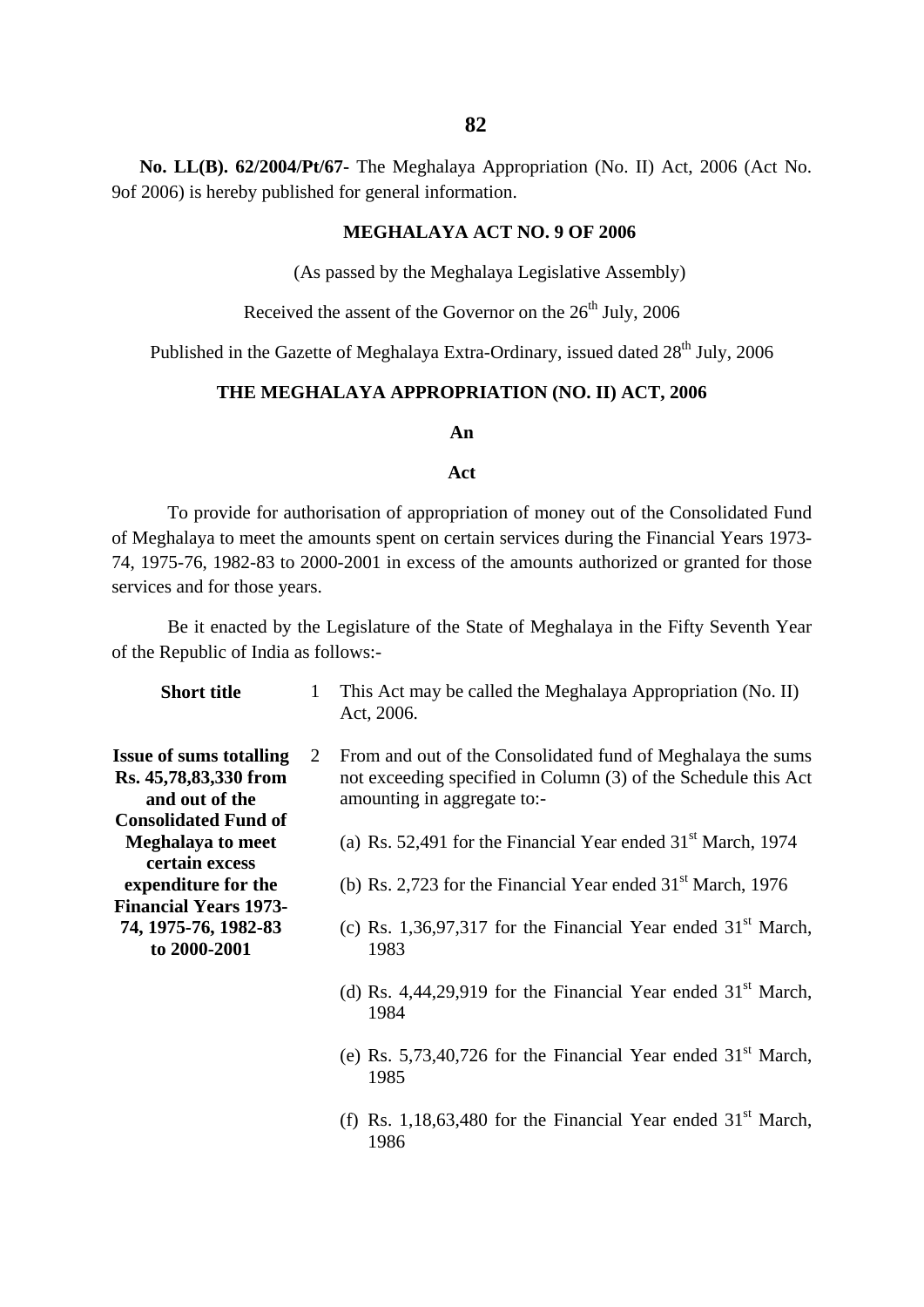- (g) Rs. 1,28,30,997 for the Financial Year ended  $31<sup>st</sup>$  March, 1988.
- (h) Rs.  $80.13.396$  for the Financial Year ended  $31<sup>st</sup>$  March, 1989
- (i) Rs. 1,99,65,063 for the Financial Year ended  $31<sup>st</sup>$  March, 1990.
- (i) Rs. 76,33,298 for the Financial Year ended  $31<sup>st</sup>$  March, 1991
- (k) Rs. 1,32,22,859 for the Financial Year ended  $31<sup>st</sup>$  March, 1992.
- (1) Rs. 4,00,23,294 for the Financial Year ended  $31<sup>st</sup>$  March, 1993.
- (m)Rs. 1,13,22,585 for the Financial Year ended  $31<sup>st</sup>$  March, 1994.
- (n) Rs. 8,36,67,747 for the Financial Year ended  $31<sup>st</sup>$  March, 1996
- (o) Rs. 1,88,86,197 for the Financial Year ended  $31<sup>st</sup>$  March, 1997
- (p) Rs. 1,86,68,311 for the Financial Year ended  $31<sup>st</sup>$  March, 1998.
- (q) Rs. 2,48,57,753 for the Financial Year ended  $31<sup>st</sup>$  March. 2000.
- (r) Rs. 7,14,05,174 for the Financial Year ended  $31<sup>st</sup>$  March, 2001.

 As shown for each respective year in the Schedule shall be deemed to have been authorised to be paid and applied to meet the amounts spent for defraying the charges in respect of the services specified in column 2 of the Schedule during the aforesaid financial years in excess of the amounts authorised or granted for those services and for those years.

**Appropriation** The sums deemed to have been authorised to be paid and applied from and out of the Consolidated Fund of Meghalaya by this Act, shall be deemed to have been Appropriated for the services and purposes expressed in the Schedule in relation to the respective Financial Year ended on  $31<sup>st</sup>$  day of March, 1974, 1976, 1983, 1984, 1985, 1986, 1988, 1989, 1990, 1991, 1992, 1993, 1994, 1996, 1997, 1998, 2000 and 2001.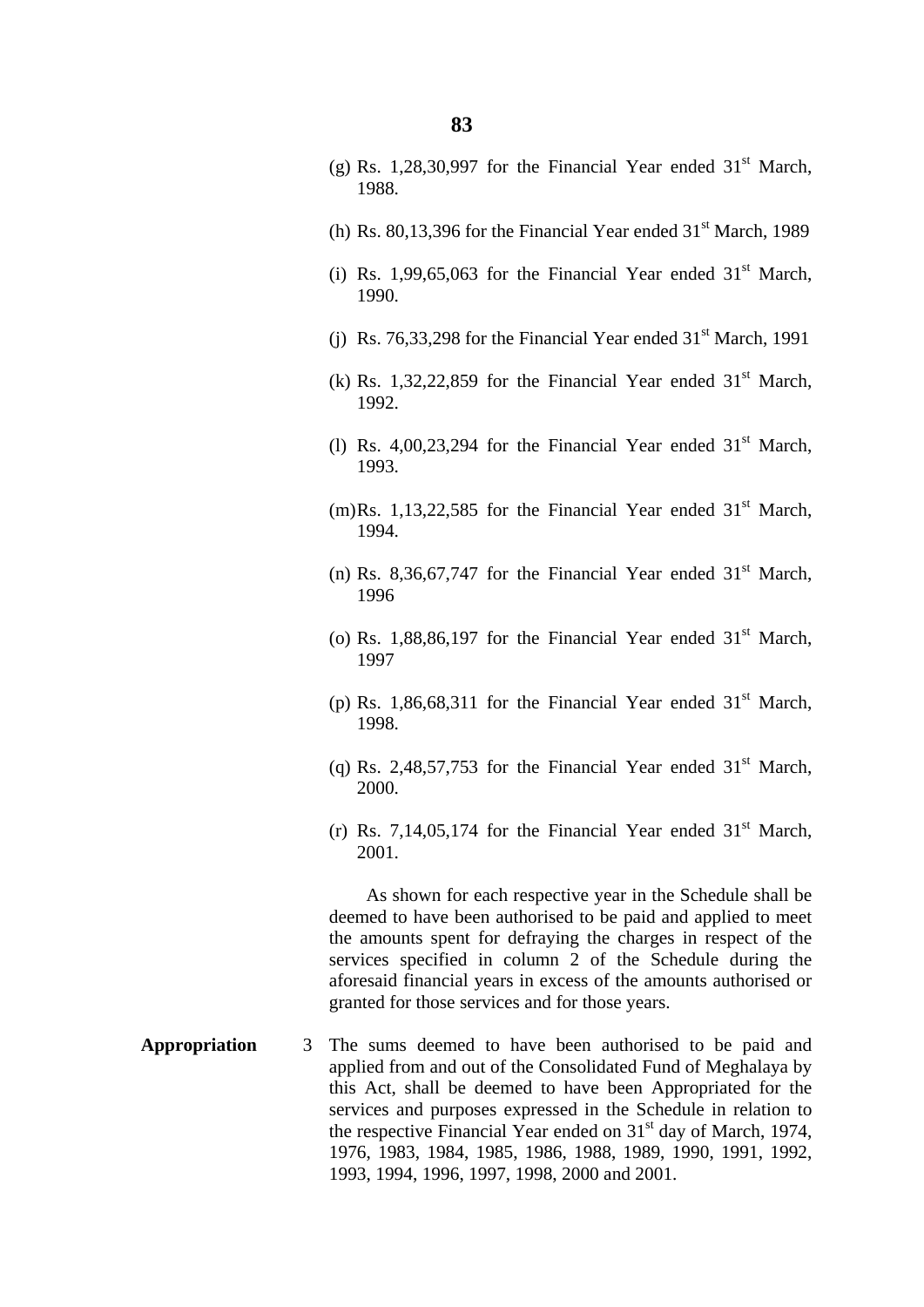Schedule (See Section 2 & 3)

| (1)          | (2)                                                                                                                                          | (3)                         |                                                         |              |
|--------------|----------------------------------------------------------------------------------------------------------------------------------------------|-----------------------------|---------------------------------------------------------|--------------|
|              |                                                                                                                                              | Sums not exceeding          |                                                         |              |
| Grant<br>No. | <b>Services &amp; Purposes (Major Heads)</b>                                                                                                 | Voted by<br><b>Assembly</b> | <b>Charged on</b><br>the<br><b>Consolidated</b><br>fund | <b>Total</b> |
|              |                                                                                                                                              |                             | Rs.                                                     |              |
| 30           | Financial Year ending 31 <sup>st</sup> March, 1974:<br>Rs. 52,491                                                                            |                             |                                                         |              |
|              | 31<br>$A$ griculture – II – Fisheries                                                                                                        | 52,491                      |                                                         | 52,491       |
|              | Total:                                                                                                                                       | 52,491                      |                                                         | 52,491       |
| 20           | Financial Year ending 31 <sup>st</sup> March, 1976:<br>Rs. 2,723                                                                             |                             |                                                         |              |
|              | 259 Public Works                                                                                                                             |                             | 2,723                                                   | 2,723        |
|              | Total:                                                                                                                                       |                             | 2,723                                                   | 2,723        |
| 16           | Financial Year ending 31 <sup>st</sup> March, 1983:<br>Rs. 1,36,97,317                                                                       |                             |                                                         |              |
|              | Police<br>255                                                                                                                                | 34,78,014                   |                                                         | 34,78,014    |
| 28           | 282 Public Health, Sanitation and Water<br>$Supply - B - Sewerage & Water$<br>Supply                                                         | 1,02,00,554                 |                                                         | 1,02,00,554  |
| 46           | 306 Minor Irrigation                                                                                                                         | 18,749                      |                                                         | 18,749       |
|              | Total:                                                                                                                                       | 1,36,97,317                 |                                                         | 1,36,97,317  |
| 09           | Financial Year ending 31st March, 1984:<br>Rs. 4,44,29,919<br>240 Sales Tax $-245 - 1$ Other Taxes<br>and Duties on Commodities and Services | 87,059                      |                                                         | 87,059       |
| 16           | 255 Police                                                                                                                                   | 23,36,886                   |                                                         | 23,36,886    |
| 19           | 252 Secretariat General Services - II -<br>P.W.D Secretariat                                                                                 | 34,68,473                   |                                                         | 34,68,473    |
| 24           | Pension and other Retirement<br>266<br><b>Benefits</b>                                                                                       | 38,50,104                   |                                                         | 38,50,104    |
| 28           | Public Health, Sanitation and<br>282<br>Water Supply – $B$ – Sewerage &<br>Water Supply.                                                     | 3,36,44,308                 |                                                         | 3,36,44,308  |
|              | Capital Outlay on Public Health<br>482<br>Sanitation and Water Supply                                                                        | 5,24,048                    |                                                         | 5,24,048     |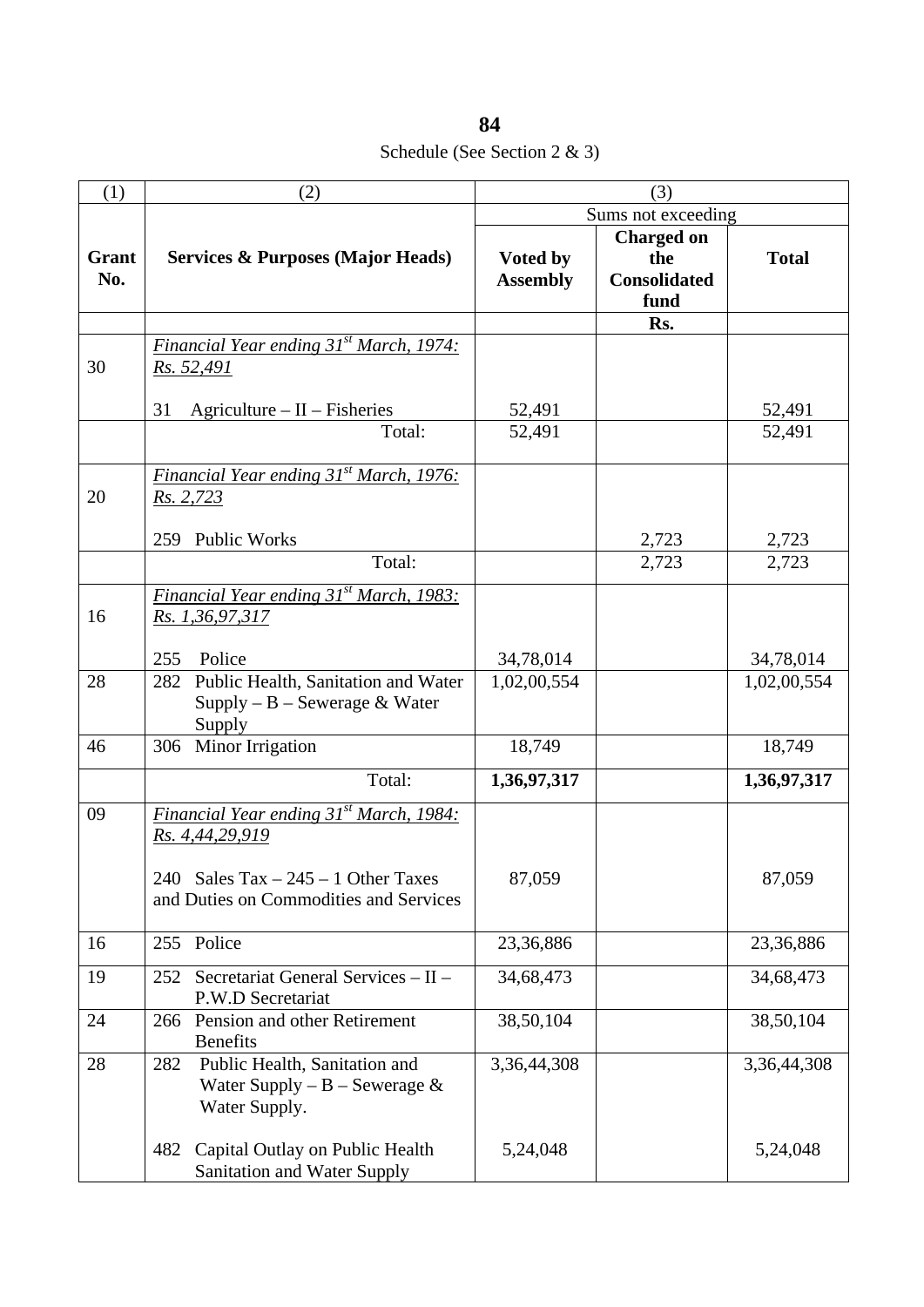**85** See Section 2 & 3)

| (1)          | (2)                                                                      | (3)                         |                                                         |              |
|--------------|--------------------------------------------------------------------------|-----------------------------|---------------------------------------------------------|--------------|
|              |                                                                          | Sums not exceeding          |                                                         |              |
| Grant<br>No. | <b>Services &amp; Purposes (Major Heads)</b>                             | Voted by<br><b>Assembly</b> | <b>Charged on</b><br>the<br><b>Consolidated</b><br>fund | <b>Total</b> |
|              |                                                                          |                             | Rs.                                                     |              |
| 46           | Minor Irrigation<br>306                                                  | 5,00,987                    |                                                         | 5,00,987     |
| 63           | <b>Public Service Commission-</b><br>251<br><b>General Services SPSC</b> |                             | 18,054                                                  | 18,054       |
|              | Total:                                                                   | 4,44,11,865                 | 18,054                                                  | 4,44,29,919  |
| 58           | Financial Year ending 31 <sup>st</sup> March, 1985:<br>Rs. 5,73,40,726   |                             |                                                         |              |
|              | Roads and Bridges.<br>337<br>Total:                                      | 5,73,40,726                 |                                                         | 5,73,40,726  |
|              |                                                                          | 5,73,40,726                 |                                                         | 5,73,40,726  |
| 29           | Financial Year ending 31 <sup>st</sup> March, 1986:<br>Rs. 1,18,63,480   |                             |                                                         |              |
|              | Capital Outlay on Housing<br>483                                         | 2,16,363                    |                                                         | 2,16,363     |
| 58           | Capital Outlay on Roads and<br>537<br>Bridges.                           | 1,16,47,117                 |                                                         | 1,16,47,117  |
|              | Total:                                                                   | 1,18,63,480                 |                                                         | 1,18,63,480  |
| 16           | Financial Year ending 31 <sup>st</sup> March, 1988:<br>Rs. 1,28,30,997   |                             |                                                         |              |
|              | 2055 Police                                                              | 58,98,556                   |                                                         | 58,98,556    |
| 57           | 3054 Roads and Bridges                                                   | 69,32,441                   |                                                         | 69,32,441    |
|              | Total:                                                                   | 1,28,30,997                 |                                                         | 1,28,30,997  |
| 16           | Financial Year ending 31 <sup>st</sup> March, 1989:<br>Rs. 80,13,396     |                             |                                                         |              |
|              | Police<br>2055                                                           | 31,19,651                   |                                                         | 31,19,651    |
| 44           | Crop Husbandry<br>2401                                                   | 13,87,140                   |                                                         | 13,87,140    |
| 45           | Medium Irrigation<br>2701                                                | 26,387                      |                                                         | 26,387       |
| 56           | 3054 Roads and Bridges                                                   | 33,80,218                   |                                                         | 33,80,218    |
|              | Total:                                                                   | 80,13,396                   |                                                         | 80,13,396    |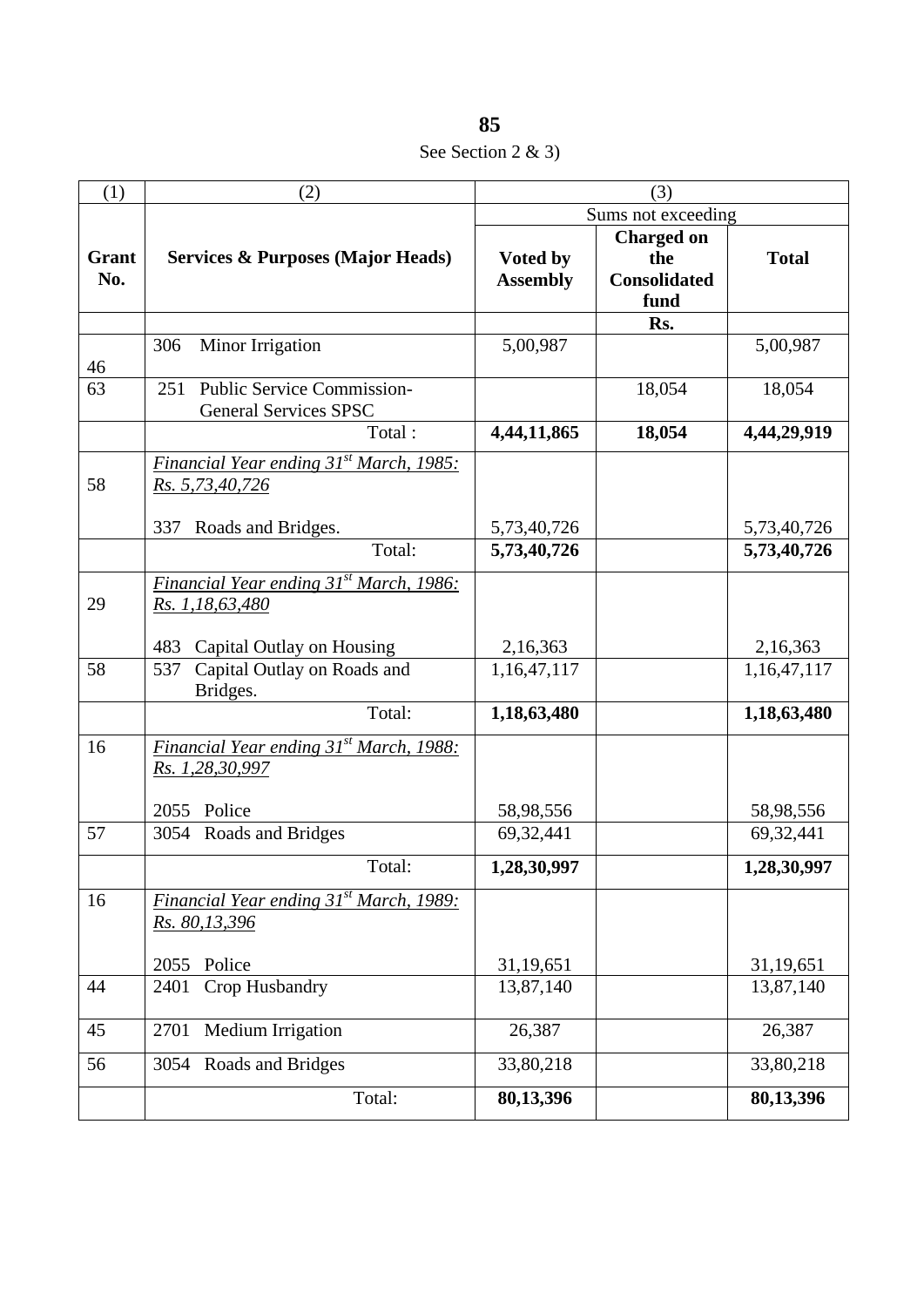**86** See Section 2 & 3)

| (1)          | (2)                                                                    | (3)                         |                                                         |              |
|--------------|------------------------------------------------------------------------|-----------------------------|---------------------------------------------------------|--------------|
|              |                                                                        | Sums not exceeding          |                                                         |              |
| Grant<br>No. | <b>Services &amp; Purposes (Major Heads)</b>                           | Voted by<br><b>Assembly</b> | <b>Charged on</b><br>the<br><b>Consolidated</b><br>fund | <b>Total</b> |
|              |                                                                        |                             | Rs.                                                     |              |
|              | Financial Year ending 31 <sup>st</sup> March, 1990:<br>Rs. 1,99,65,063 |                             |                                                         |              |
| 16           | 2055<br>Police                                                         | 1,83,00,678                 |                                                         | 1,83,00,678  |
| 44           | Crops Husbandry<br>2401                                                | 7,89,872                    |                                                         | 7,89,872     |
| 45           | Medium Irrigation etc.<br>2701                                         | 1,51,175                    |                                                         | 1,51,175     |
| 57           | 5054 Capital Outlay on Roads and<br>Bridges.                           |                             | 7,23,388                                                | 7,23,388     |
|              | Total:                                                                 | 1,92,41,725                 | 7,23,388                                                | 1,99,65,063  |
| 16           | Financial Year ending 31 <sup>st</sup> March, 1991:<br>Rs. 76,33,298   |                             |                                                         |              |
|              | 2055 Police                                                            | 76, 33, 298                 |                                                         | 76, 33, 298  |
|              | Total:                                                                 | 76, 33, 298                 |                                                         | 76, 33, 298  |
| 16           | Financial Year ending 31 <sup>st</sup> March, 1992:<br>Rs. 1,32,22,859 |                             |                                                         |              |
|              | Police<br>2055                                                         | 1,08,75,597                 |                                                         | 1,08,75,597  |
| 57           | 3054 Roads and Bridges                                                 | 23,47,262                   |                                                         | 23,47,262    |
|              | Total:                                                                 | 1,32,22,859                 |                                                         | 1,32,22,859  |
| 16           | <b>Financial Year ending 31st March, 1993:</b><br>Rs. 4,00,23,294      |                             |                                                         |              |
|              | Police<br>2055                                                         | 1,47,00,964                 |                                                         | 1,47,00,964  |
| 57           | Roads and Bridges<br>3054                                              | 2,53,22,330                 |                                                         | 2,53,22,330  |
|              | Total:                                                                 | 4,00,23,294                 |                                                         | 4,00,23,294  |
|              | Financial Year ending 31 <sup>st</sup> March, 1994:<br>Rs. 1,13,22,585 |                             |                                                         |              |
| 27           | Water Supply and Sanitation<br>2215                                    | 27,18,658                   |                                                         | 27,18,658    |
| 56           | Roads and Bridges<br>3054                                              | 86,03,927                   |                                                         | 86,03,927    |
|              | Total:                                                                 | 1,13,22,585                 |                                                         | 1,13,22,585  |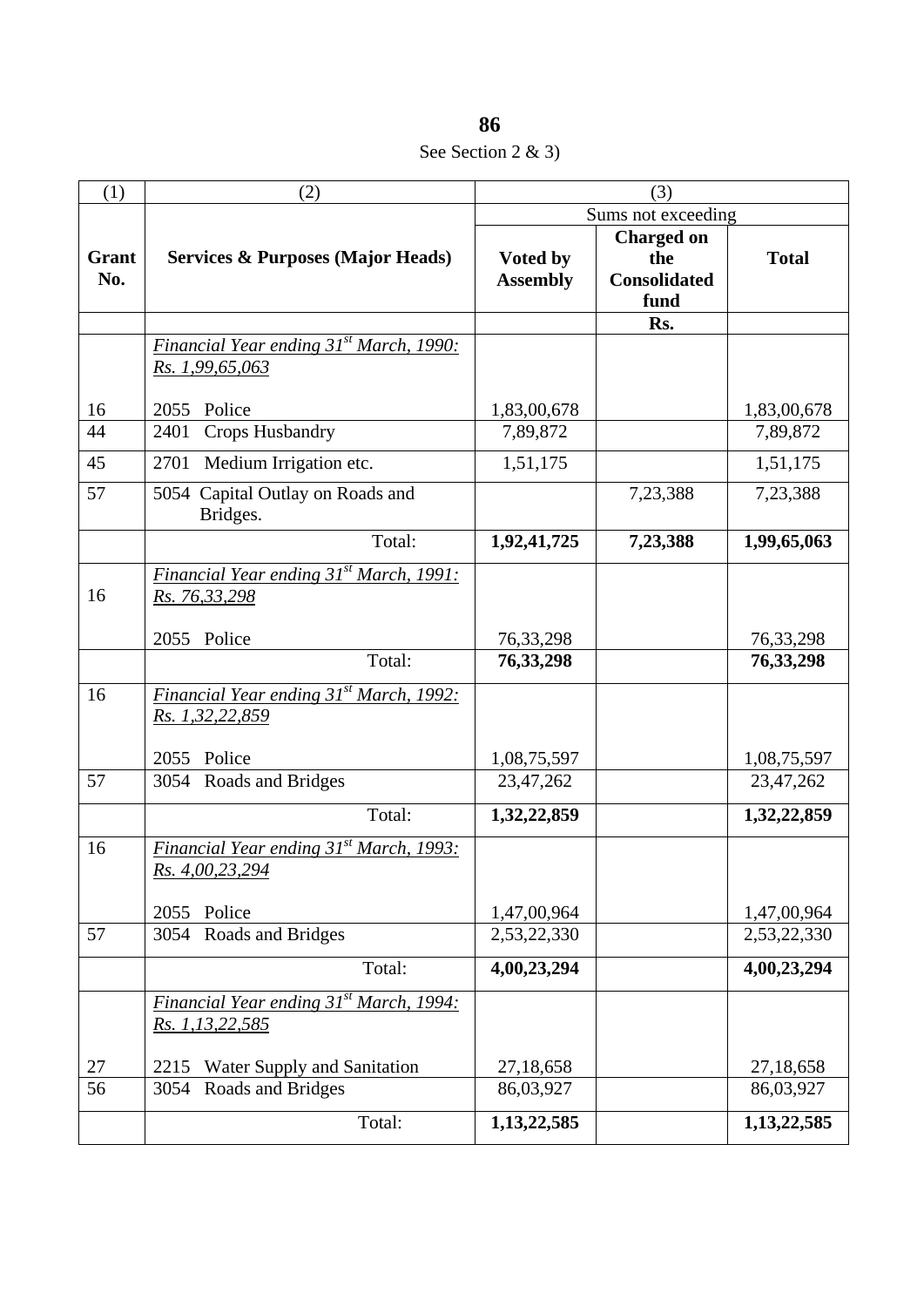See Section 2 & 3)

| (1)          | (2)                                                                    | (3)                         |                                                         |              |
|--------------|------------------------------------------------------------------------|-----------------------------|---------------------------------------------------------|--------------|
|              |                                                                        | Sums not exceeding          |                                                         |              |
| Grant<br>No. | <b>Services &amp; Purposes (Major Heads)</b>                           | Voted by<br><b>Assembly</b> | <b>Charged on</b><br>the<br><b>Consolidated</b><br>fund | <b>Total</b> |
|              |                                                                        |                             | Rs.                                                     |              |
|              | Financial Year ending 31 <sup>st</sup> March, 1996:<br>Rs. 8,36,67,747 |                             |                                                         |              |
| 16           | 2055 Police                                                            |                             | 1,40,556                                                | 1,40,556     |
| 27           | Water Supply and Sanitation<br>2215                                    | 6,88,36,524                 |                                                         | 6,88,36,524  |
| 56           | 3054<br>Roads and Bridges.                                             | 1,46,90,667                 |                                                         | 1,46,90,667  |
|              | Total:                                                                 | 8,35,27,191                 | 1,40,556                                                | 8,36,67,747  |
| 16           | Financial Year ending 31 <sup>st</sup> March, 1997:<br>Rs. 1,88,86,197 |                             |                                                         |              |
|              | Police<br>2055                                                         | 4,29,654                    |                                                         | 4,29,654     |
| 56           | 3054 Roads and Bridges                                                 | 1,84,56,543                 |                                                         | 1,84,56,543  |
|              | Total:                                                                 | 1,88,86,197                 |                                                         | 1,88,86,197  |
| 16           | Financial Year ending 31 <sup>st</sup> March, 1998:<br>Rs. 1,86,68,311 |                             |                                                         |              |
|              | Police<br>2055                                                         | 1,81,53,113                 |                                                         | 1,81,53,113  |
| 56           | Roads and Bridges<br>3054                                              | 5,15,198                    |                                                         | 5,15,198     |
|              | Total:                                                                 | 1,86,68,311                 |                                                         | 1,86,68,311  |
| 16           | Financial Year ending 31 <sup>st</sup> March, 2000:<br>Rs. 2,48,57,753 |                             |                                                         |              |
|              | 2055 Police                                                            | 2,48,57,753                 |                                                         | 2,48,57,753  |
|              | Total:                                                                 | 2,48,57,753                 |                                                         | 2,48,57,753  |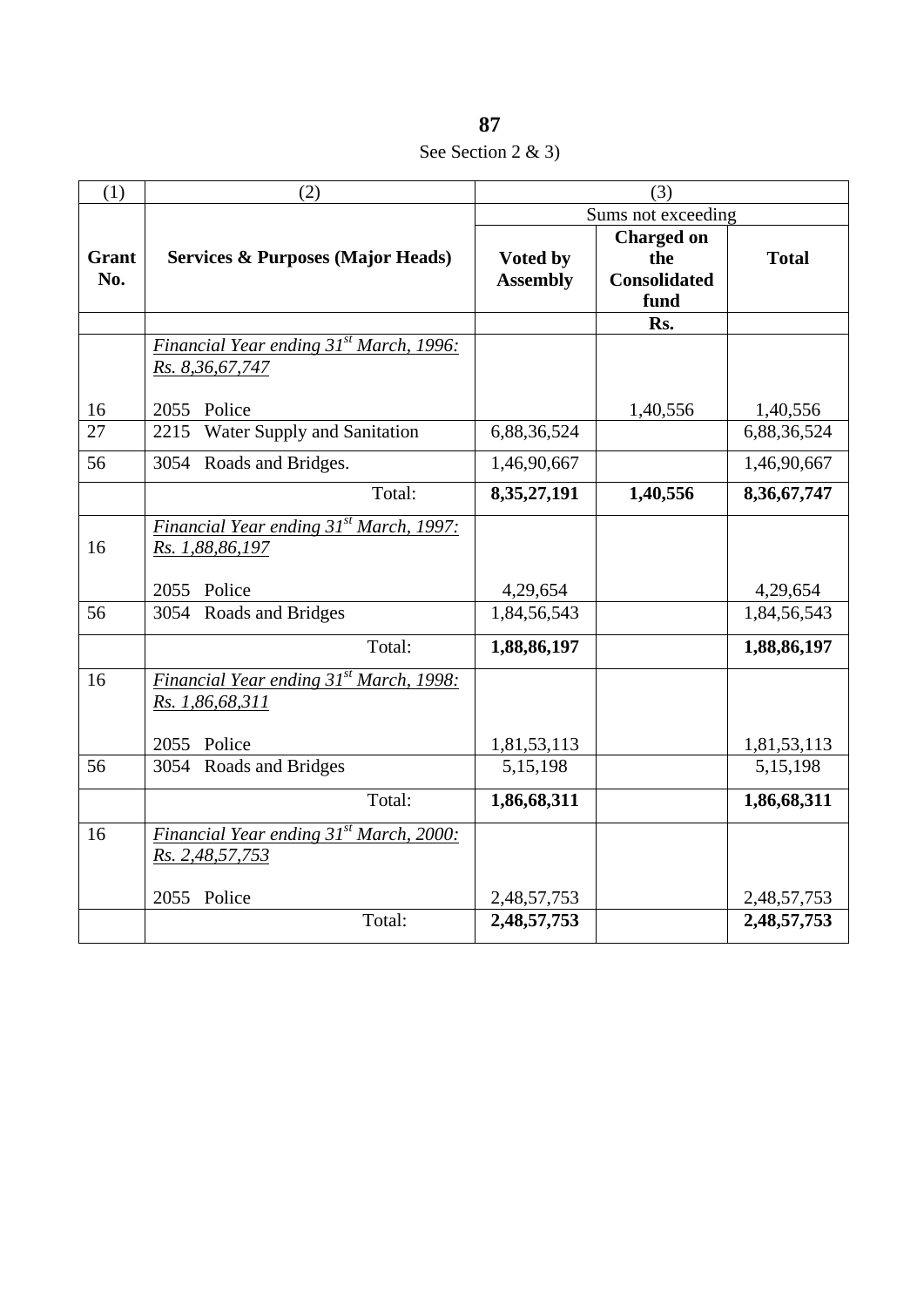|  | See Section 2 & 3) |  |  |  |
|--|--------------------|--|--|--|
|--|--------------------|--|--|--|

| (1)   | (2)                                                 | (3)                |                     |              |
|-------|-----------------------------------------------------|--------------------|---------------------|--------------|
|       |                                                     | Sums not exceeding |                     |              |
|       |                                                     |                    | <b>Charged on</b>   |              |
| Grant | <b>Services &amp; Purposes (Major Heads)</b>        | <b>Voted by</b>    | the                 | <b>Total</b> |
| No.   |                                                     | <b>Assembly</b>    | <b>Consolidated</b> |              |
|       |                                                     |                    | fund                |              |
|       |                                                     |                    | Rs.                 |              |
|       | Financial Year ending 31 <sup>st</sup> March, 2001: |                    |                     |              |
|       | Rs. 7, 14, 05, 174                                  |                    |                     |              |
|       |                                                     |                    |                     |              |
| 16    | 2055 Police                                         | 6,00,51,974        |                     | 6,00,51,974  |
| 56    | 3054 Roads and Bridges                              | 1,13,53,200        |                     | 1,13,53,200  |
|       | Total:                                              |                    |                     |              |
|       |                                                     | 7,14,05,174        |                     | 7,14,05,174  |
|       | <b>Grand Total:</b>                                 | 45,69,98,659       | 8,84,671            | 45,78,83,330 |

# L. M. SANGMA,

Joint Secretary to the Govt. of Meghalaya,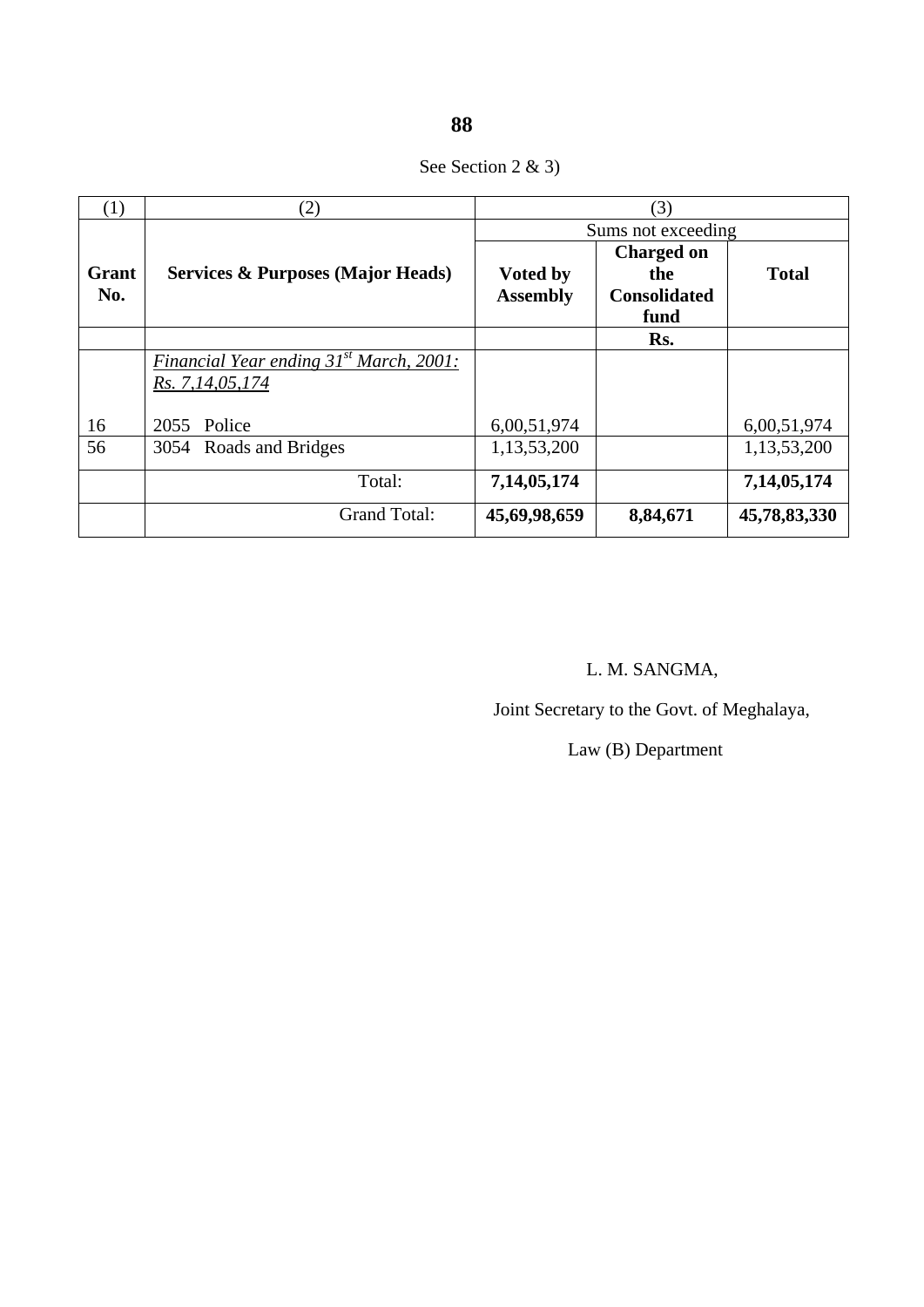**No. LL(B). 16/2006/69-** The Meghalaya Fiscal Responsibility and Budget Management (Amendment) Ordinance, 2006 (Meghalaya Ordinance No. 1 of 2006) promulgated by the Governor of Meghalaya on the  $28<sup>th</sup>$  October, 2006 is hereby published for general information.

#### **MEGHALAYA ACT NO. 1 OF 2006**

Promulgated by the Governor on the  $28<sup>th</sup>$  October, 2006

Published in the Extra-Ordinary Gazette of Meghalaya, issued dated  $1<sup>st</sup>$  November, 2006

### **THE MEGHALAYA FISCAL RESPONSIBILITY AND BUDGET MANAGEMENT (AMENDMENT) ORDINANCE, 2006**

#### **An**

#### **ORDINANCE**

To amend the Meghalaya Fiscal Responsibility and Budget Management Act, 2006

Where, the Legislative Assembly of Meghalaya is not in Session and the Governor is satisfied that circumstances exist which render it necessary for him to take immediate action.

Nor, therefore, in exercise of the powers conferred by clause (1) of Article 213 of the Constitution, the Governor of Meghalaya hereby promulgates in the Fifty Seven Year of the Republic of India the following Ordinance, namely:-

- **Short title and Commencement**  1 (1) This Ordinance may be called the Meghalaya Fiscal Responsibility and Budget Management (Amendment) Ordinance, 2006
	- (2) It shall come into force at once.